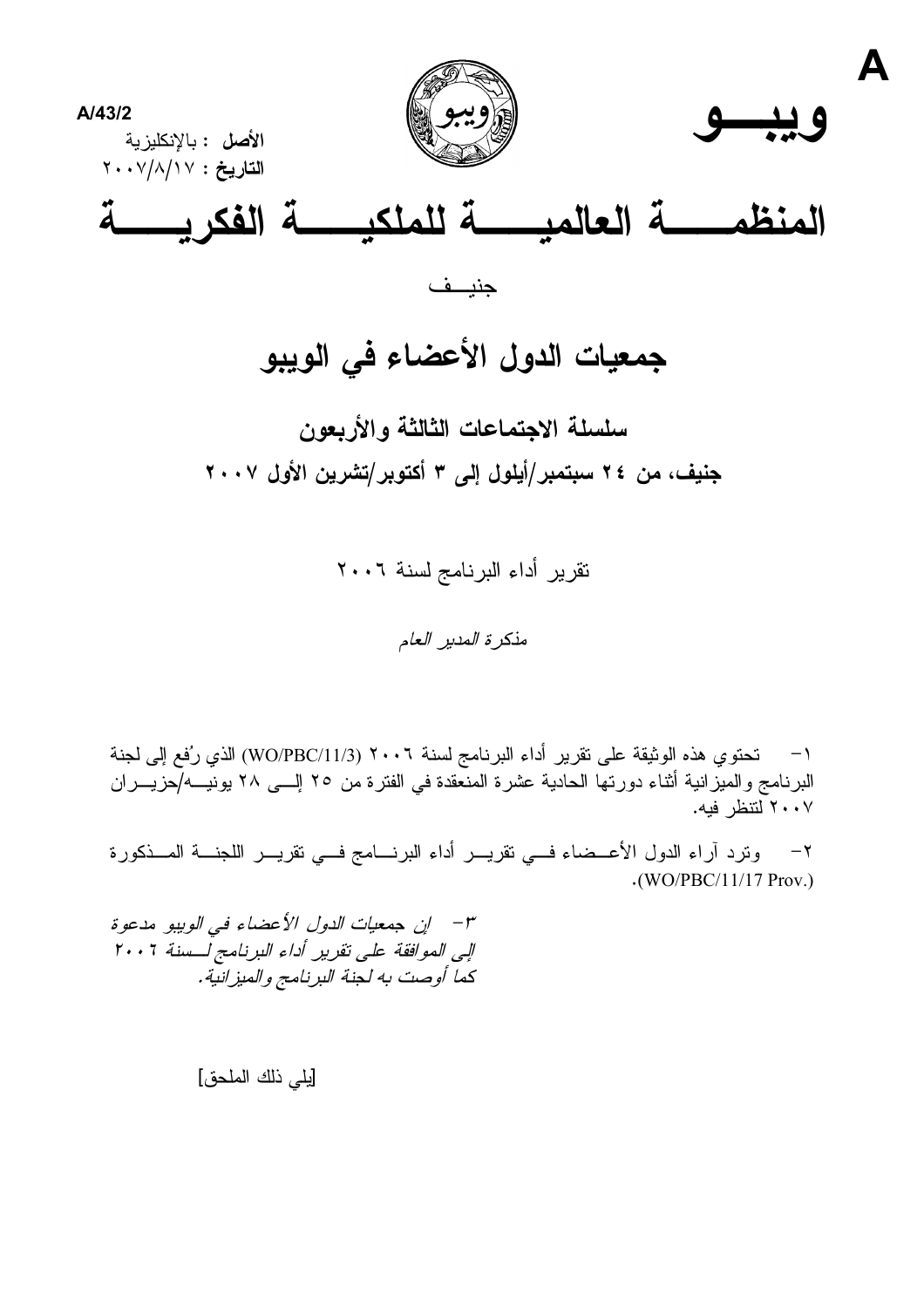

**WO/PBC/11/3** الأصل : بالانكليزية  $Y \cdot Y / o / Y \cdot : \mathcal{F}$ التاريخ





جنيف

# لجنة البرنامج والميزانية

# الدورة الحادية عشرة جنيف، من ٢٥ إلى ٢٨ يونيه/حزيران ٢٠٠٧

تقرير عن أداء البرنامج لسنة ٢٠٠٦

من إعداد الأمانة

أولا - مقدمة

هذه الوثيقة (المشار إليها فيما بعد بكلمة "النقرير") هي تقرير عن أداء البرنامج لـــسنة ٢٠٠٦  $-1$ أعد وفقاً لإطار الويبو المعتمد على النتائج لإعداد البرنامج والْميزانية.

وقد أعد النقرير على أساس المعايير المقررة في وثيقة البرنامج والمبزانيـــة لفتـــرة ٢٠٠٦- $-7$ ٢٠٠٧ (المنشور 360A/PB0607) التي اعتمدتها جمعيات الدول الأعضاء في الويبو (المشار إليها فيما يلي باسم "جمعيات الويبو") في سبتمبر/أيلول ٢٠٠٥.

ويتضمن النقرير تقييط لما أحرز من تقدم خلال سنة ٢٠٠٦ لتحقيق النتائج المرتقبة من برامج  $-\tau$ الويبو (الجزء الثاني). ويستعرض التقرير أيضاً التقدم المحرز لتحقيق مكاسب الفعالية للفترة ٢٠٠٦ – ٢٠٠٧ (المنشور 360A/PB0607 – الرسم البياني ٨) (الجزء الثالث).

ويقدم النقرير إلىي لجنة البرنامج والميزانية النابعة للويبو لكى تستعرضه السدول الأعسضاء  $-\xi$ بالنزامن مع استعراض مُشْروع البرنامجّ والميزانية للفترة ٢٠٠٨-٢٠. ٢ تمشياً مع الآليـــة الـجديـــدة الرامية إلى تعزيز مشاركة الدول الأعضاء في إعداد وثيقة برنامج الويبو وميزانيتها (WO/PBC/10/5) التي اعتمدتها جمعيات الويبو في سبتمبر/أيلولّ ٢٠٠٦ ومتابعتها.

ويرد إطار الويبو الاستراتيجي في المرفق الأول المضموم إلى هذه الوثيقة لتيــسير الاطــــلاع  $-\circ$ عليها. ويتضمن المرفق الثاني فائمة الْمختَّصرات الإنكليزية.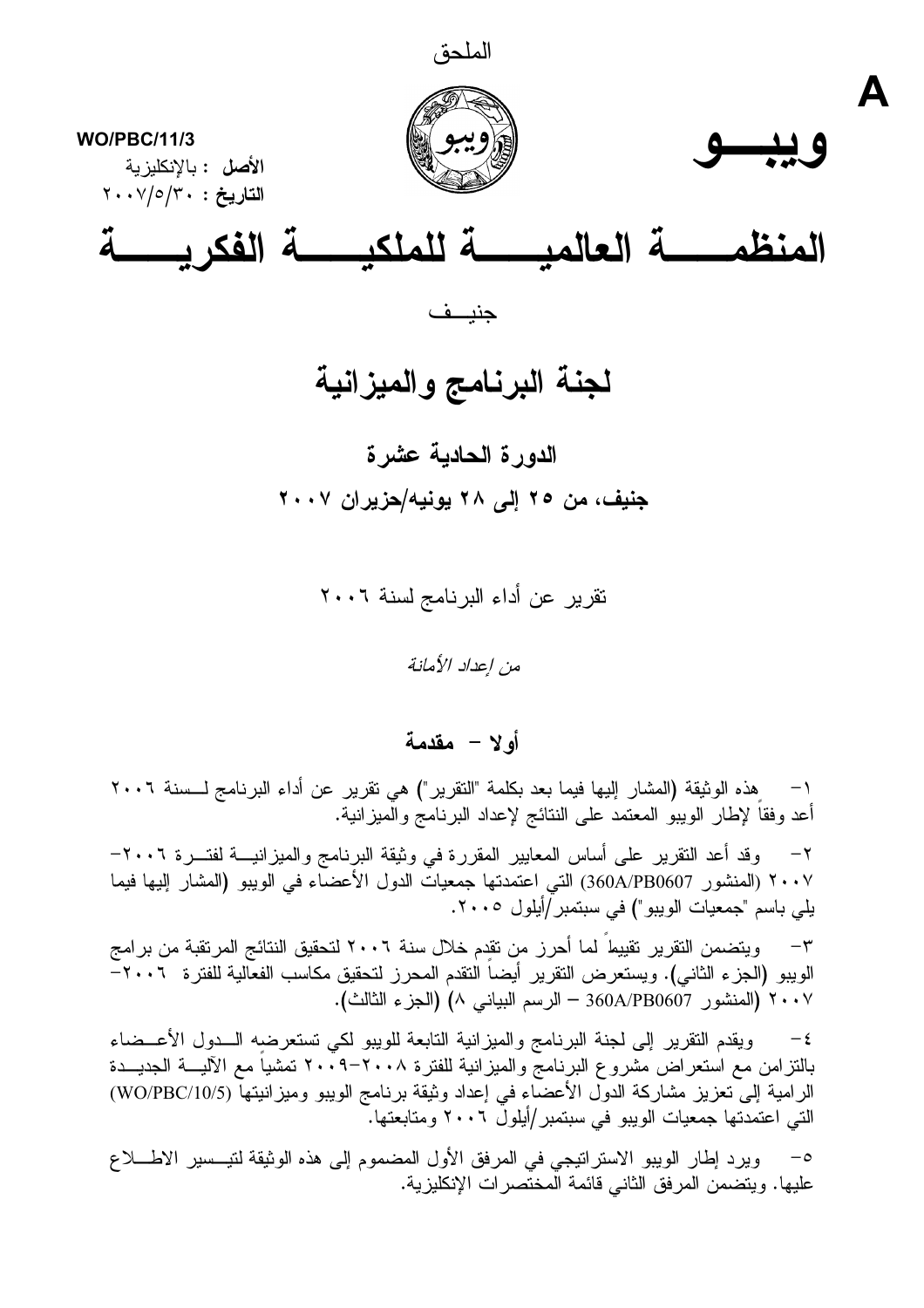### $WO/PBC/11/3$  $-3-$

# فائمة المحتويات

|                                                                                     | أولاً –<br>مقدمة                                                                                                                                                                                                                                                                                                                                                                                                                                                                                                                                                                                                                                                                    |
|-------------------------------------------------------------------------------------|-------------------------------------------------------------------------------------------------------------------------------------------------------------------------------------------------------------------------------------------------------------------------------------------------------------------------------------------------------------------------------------------------------------------------------------------------------------------------------------------------------------------------------------------------------------------------------------------------------------------------------------------------------------------------------------|
| ٤                                                                                   | ثانيا – أداء البرنامج لسنة ٢٠٠٦                                                                                                                                                                                                                                                                                                                                                                                                                                                                                                                                                                                                                                                     |
| ٤<br>٤<br>٧<br>$\mathbf{1}$<br>1 ^<br>۲.<br>$\bf{y}$<br>27<br>۳.<br>37<br>۽ ٣<br>۳٦ | الهدف الاستراتيجي الأول: النهوض بثقافة الملكية الفكرية<br>.<br>مخاطبة الجماهير والنواصل<br>البرنامج ۱<br>البرنامج ٢<br>النتسيق الخارجي ………<br>الانتفاع الاستر اتيجى بالملكية الفكرية لأغراض التنمية<br>البرنامج ٣<br>الانتفاع بحق المؤلف في المحيط الرقمي<br>البرنامج ٤<br>.<br>الملكية الفكرية والسياسة العامة<br>البرنامج ٥<br>.<br>.<br>الـهدف الاستراتيجي الثاني: إدراج الملكية الفكرية في السياسات والبرامج الإنمائية الوطنية<br>البلدان الأفريقية والعربية وبلدان أسيا والمحيط المهادئ وأمريكا اللانينية<br>البرنامج ٦<br>والكاريبي والبلدان الأقل نموا<br>تحديث أعمال مؤسسات الملكية الفكرية<br>البرنامج ۸<br>.<br>البرنامج ٩   الإدارة الجماعية لحق المؤلف والحقوق المجاورة |
| ۳۹<br>5 <sup>7</sup><br>$5$ $\gamma$<br>5.5<br>60<br>٤V                             | البرنامج ١١<br>الهدف الاستراتيجي الثالث: التطوير التدريجي لقانون الملكية الفكرية الدولي<br>البرنامج ١٢ قانون البراءات<br>البرنامج ١٣ قانون العلامات التجارية والرسوم والنماذج الصناعية والبيانات الجغرافية<br>البرنامج ١٤ قانون حق المؤلف والحقوق المجاورة …<br>البرنامج ١٥ المعارف النقليدية وأشكال التعبير الثقافي النقليدي والموارد الوراثية                                                                                                                                                                                                                                                                                                                                     |
| $\bullet$ .<br>$\circ$<br>$\circ$ $\vee$<br>٦٣<br>7 V<br>٦٩                         | الـهدف الاستراتيجي الرابـع: أداء خدمات عالية الجودة في أنظمة حمايـة الملكية الفكريـة<br><b>الملكم</b> ، 4<br>البرنامج ١٧ إصلاح معاهدة التعاون بشأن البراءات<br>البرنامج ١٨ أنظمة مدريد ولاهاي ولشبونة بشأن التسجيل<br>البرنامج ١٩ المعلومات المنعلقة بالبراءات والنصنيف ومعايير الملكية الفكرية<br>البرنامج ٢٠ التصنيف الدولي في مجال العلامات التجارية والرسوم والنماذج<br>الصناعبة .<br>البرنامج ٢١ خدمات التحكيم والوساطة وسياسات أسماء الحقول علىي الإنترنت                                                                                                                                                                                                                     |
| 71<br>$\vee$<br>۷۳                                                                  | وإجراءاتها<br>الـهدف الاستراتيجي الخامس: فعالية معزّزة في الإدارة وإجراءات الدعم الإدار ي داخل<br>الويبو<br>البرنامج ٢٢ النوجيه والإدارة النتفيذية.<br>.<br>البرنامج ٢٣ مراقبة الميزانية وحشد الموارد<br>.                                                                                                                                                                                                                                                                                                                                                                                                                                                                          |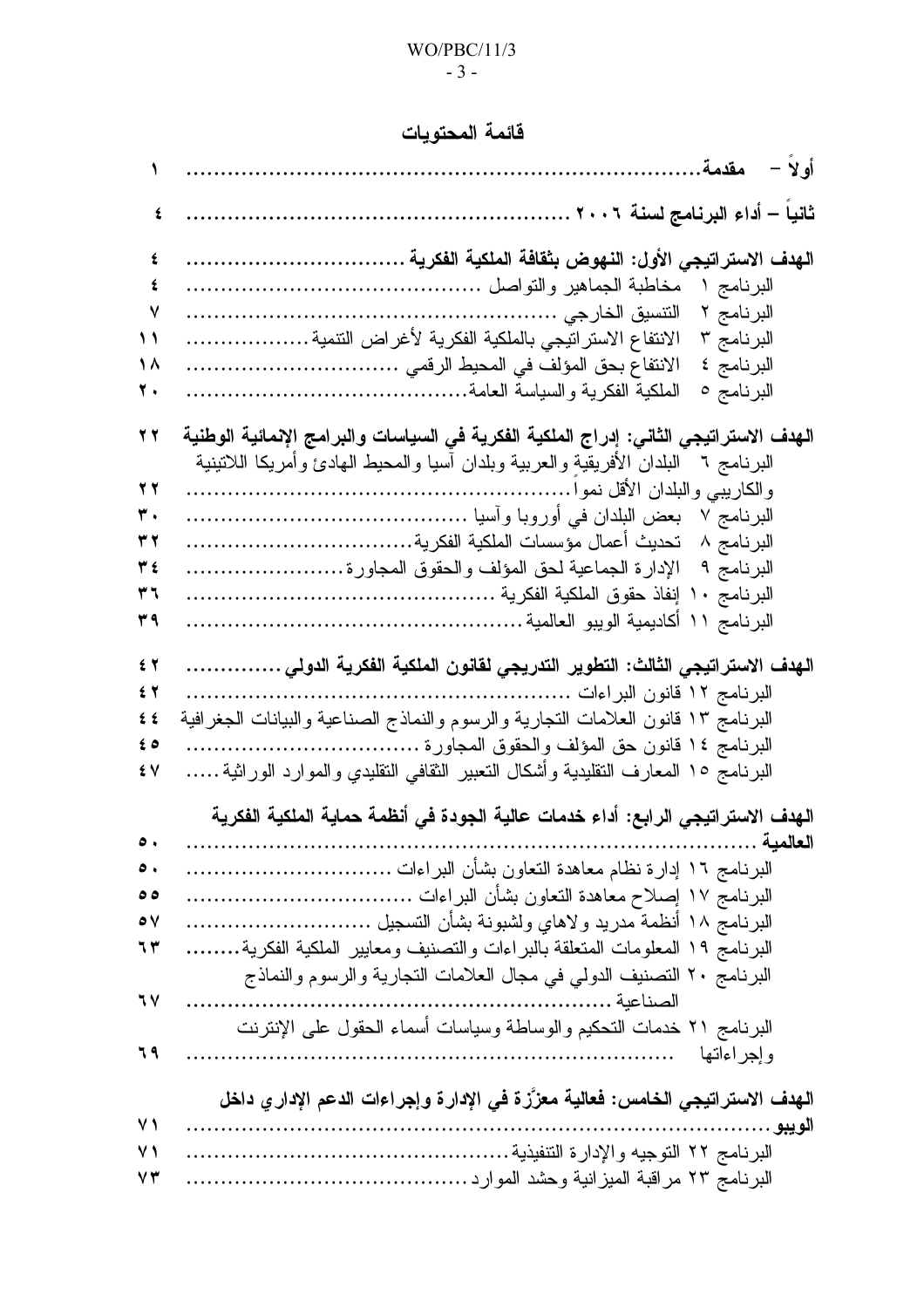# $WO/PBC/11/3$

#### $-4-$

| ه ۷      |                                           |
|----------|-------------------------------------------|
| ٧V       |                                           |
| ۸.       |                                           |
| $\wedge$ |                                           |
| Λ٤       |                                           |
| ۸۷       |                                           |
| ۸۹       |                                           |
| $\eta$   |                                           |
| 97       |                                           |
| 97       |                                           |
|          | إطار الويبو الاستراتيجي                   |
|          | المرفق الأول: إطار الويبو الاستراتيجي     |
|          | المرفق الثاني: قائمة المختصرات الإنكليزية |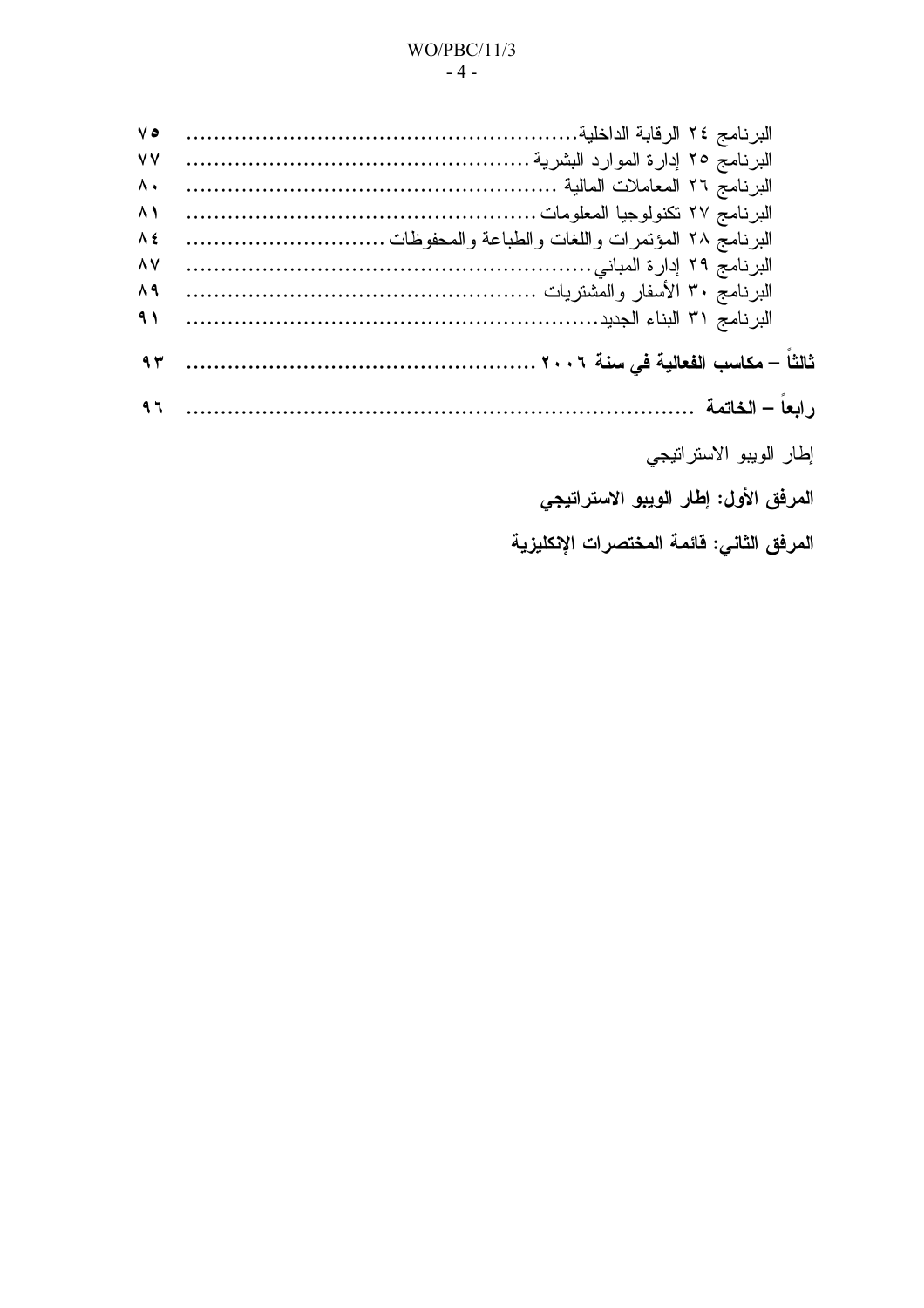ثانياً – أداء البرنامج لسنة ٢٠٠٦ الهدف الاستراتيجي الأول: النهوض بثقافة الملكية الفكرية

البرنامج ١: مخاطبة الجماهير والتواصل

٦− واصلت الويبو نوسيع نطاق علاقاتها مع الصحافة الدولية والصحافة الموجودة فـــي سويـــسرا وتوطيد نلك العلاقات. وأدى ما تبديه فئات منتمية إلى المجتمع المدني من اهتمام متزايد بأعمال الويبو إلى زيادة التركيز على قضايا الملكية الفكرية خارج الصحافة المتخصصة إذ نشرت تعليقات مختلفـــة في عدة مواقع إلكترونية شخصية ومنشورات صادرة عن منظمات غير حكومية. وأثارت الويبو فـــي بداية السنة اهتمام وسائل الإعلام بأداء خدماتها خلال السنة الماضية ولاسيما خدماتها المتصلة بمعاهدة النعاون بشأن البراءات ونظام مدريد وتسوية المنازعات بشأن أسماء الحقول. كما أوليت عناية شديدة لنقرير الويبو الأول بشأن البراءات في وسائل الإعلام في العالم بالتركيز تركيزا خاصا على ارتفــاع عدد طلبات البراءات المودعة في البلدان الأسيوية. وركزت الجهود أيضـاً علـي الترويج لأعمال الويبو الأساسية بهدف تحسين فهم القضايا المعقدة المدرجة في جدول أعمال المنظمة بما فيهاً حق المؤلسف والجهود المبذولة لإصلاح نظام البراءات الدولبي والقضايا المتصلة بالملكية الفكرية والتنمية وأنـــشطة الويبو المتعلقة بالمعارف التقليدية وأشكال التعبير الثقافي التقليدي والنفاذ إلسى المسوارد الوراثيسة والتطورات الطارئة في نظام العلامات التجارية الدولي (على وجه الخصوص المسؤتمر الدبلوماسي الذي أدى إلى اعتماد معاهدة سنغافورة بشأن قانون العلامات وقر ار سنغافورة).

واستمرت الويبو أيضا في النعاون مع سائر منظمات الأمم المتحدة وشاركت فسي الاجتمـــاع  $-<sup>1</sup>$ السنوي لفريق الاتصالات التابع للأمم المتحدة الذي عقد خلال شهر يونيه/حزير ان في فيينا.

^− وساهم النجاح في إعادة نتظيم موقع الويبو الإلكتروني العام وتصميمه مساهمة كبـــرى فـــي الارنقاء بجهود المنظمة الرامية إلى زيادة فهم الملكية الفكرية وأعمال الويبو علـــي نطـــاق أوســــع. واستهدفت عملية إعادة التصميم مخاطبة جميع أصحاب المصالح في نظام الملكية الفكرية على أكمـــل وجه ونشر المعلومات عن التطورات المرتبطَّة بالملكية الفكرية وأنشطة الويبو بسرعة أكبـــر بحيـــث يتسنى الاطلاع عليها ويتيسر استخدامها. وتحقيقاً لـهذا الغرض، أعدت بوابة إعلاميـــة أكثـــر مرونــــة واستحدثت آليات جديدة وتفاعلية تصف تطبيق الملكية الفكرية في الواقع في جملة أمور بغيــــة نـــشر الرسائل الرئيسية عن أهمية الملكية الفكرية وفوائدها على نطاق واسع.

ودعما للنقاش المتزايد بشأن الملكية الفكرية، استهدفت استراتيجية رئيسية نشر جميع المنتجات  $-9$ الإعلامية المتاحة عبر أكبر عدد ممكن من الآليات مما ساعد على إحداث تأثير مضاعف بنشر رسائل المنظمة على نطاق واسع ونقلها إلى الجهات الرئيسية المتعاملة معها في العالم.

١٠– وأنشئت هيئة تحرير تابعة للويبو لضمان اتساق جميع منشورات الويبو مـــن حيـــث جودتهـــا ووجاهتها وإمكانية رواجها. ونرمى الهيئة إلى بيان انساق المنشورات المقترحة مع أهداف سياســـات الويبو وتلبيتها لحاجة معينة واستخدامها للموارد استخداماً مناسباً قبل استهلال أي مـــشروع للنـــشر . ونسند إلى المهيئة أيضاً مهمة نحديد أنسب وسائل النشر أي الورق أو الأقراص المدمجـــة للقـــراءة أو الإنترنت في إطار الجهود المنواصلة الرامية إلى تخفيض تكاليف النشر .

1١– ونشرت أدلة الويبو لمخاطبة الجمهور كنهج جديد وعالى المردودية بهدف إلى مساعدة السدول الأعضاء على نتظيم حملات لمخاطبة الجماهير فيما يتعلق بالملكيـــة الفكريــــة علــــى موقــــع الويبـــو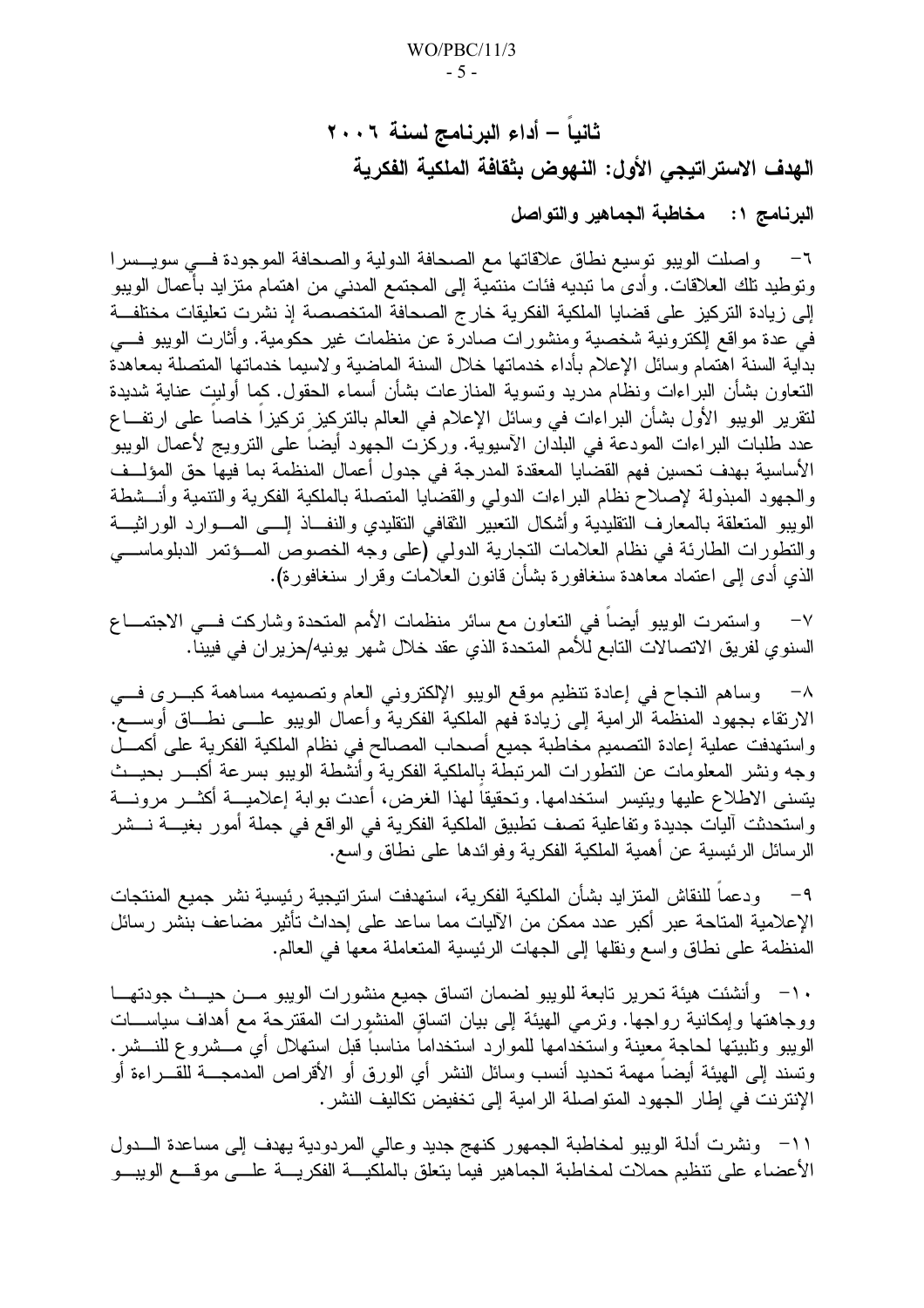الإلكتروني في سياق ما نبذله المنظمة من جهود للنهوض بفهم الملكية الفكرية علـــي نطـــاق أوســــع. ونشمل الأدلة أيضا جزءا بحمل عنوان "مخاطبة الجمهور على أرض الواقع" ويشير إلىي مواقع نحيـــل إلى الحملات الجارية في الدول الأعضاء.

١٢– وأعيد تصميم مجلة الويبو عقب إجراء دراسة استقصائية مستفيضة عن القراء بغية عـــرض مقالات معمقة تستكشف قضايا الملكية الفكرية الرئيسية التي تحظى باهتمام القراء. وأتاح نشر المجلة في نسق HTML على موقع الويبو الإلكتروني فرصاً أكبر للاطلاع عليها. ويكفل هذا النسق الجديــد صدور المزيد من مقالات المجلة في محركات بحث خارجية نتيجة لعمليات البحث عن معلومات تتعلق بموضوعات محددة في مجال الملكية الفكرية أو بالويبو في حد ذاتها.

١٣– وظلت الويبو ندعم برنامجها لمنح الجوائز ونرنقي به ونروج له بغية إذكاء الـــوعي بأهميـــة الملكية الفكرية والمساهمات القيمة في المجتمع ككل والنتمية الاقتــصادية مــن جانــب المختـــرعين والمبدعين والمؤسسات المبدعة. ومنح ما مجموعه ١٥٣ جائزة في سنة ٢٠٠٦ أثناء ٥١ لقاء وطنيساً ودوليا أي ١٠٢ ميدالية ذهبية للمختر عين و٤٣ ميدالية للإبداع و٨ جوائز للمؤسسات المبدعة.

١٤ - وواصلت الويبو ندعيم شبكة مبادرة الجامعات والنهوض بهــا ولا ســـيما بمـــضاعفة عـــدد المؤسسات الأعضاء في الشبكة وتحسين الاتصالات بالمؤسسات الأعضاء وفيما بينها وتنظيم الأنشطة في مجال تكوين الكفاءات بهدف تعزيز الوعي بأهمية الملكية الفكرية وتكوين الكفاءات فسي مجـــال الملكية الفكرية بين الجامعات ومؤسسات البحث والنطوير في البلدان النامية والبلدان المنتقلة إلى نظام الاقتصاد الحر .

١٥– واستهل تحويل فهرس منشورات المكتبة القديم إلى نظام جديد لإدارة المكتبة لتعزيز وضـــوح مجموعة منشورات مكتبة الويبو والاستفادة منها على المستويين الداخلي والخارجي. كمـــا عرضـــت خدمات جديدة على موظفى الويبو وأرسيت علاقات مع مؤسسات أكاديمية محلية مثل جامعة جنيــف لدعم عمل المحترفين الخارجيين في مجالٍ الملكية الفكرية. وعلاوة على ذلك، تواصل تطوير قاعـــدة بيانات مجموعة القوانين المتاحة إلكتر ونباً.

النهوض بفهم أفضل للويبو وفضايا الملكية الفكرية في العالم وتعزيز الدعم الذي الهسدف تحظى به رسالة الويبو من خلال استراتيجية استباقية في مجال التواصل.

| مؤشرات الأداء                                                                                                                                                                                                                                                    | النتائج المرتقبة                                                   |
|------------------------------------------------------------------------------------------------------------------------------------------------------------------------------------------------------------------------------------------------------------------|--------------------------------------------------------------------|
| زيادة بنسبة خمسة بالمائة على الأقل في المقالات الصحفية العالمية التي<br>تبيّن بوضوح أنشطة الويبو وفهماً لقضايا الّملكية الفكرية:                                                                                                                                 |                                                                    |
| سجلت زيادة بنسبة ٢٦ بالمائة في عِدد المقالات (مــن ٢٤٨٣ إلـــى ٣١٣٠)<br>التي نتناول أنشطة الويبو ونبين فهما معمقا لقضايا الملكيـــة الفكريـــة بـــشكل                                                                                                           |                                                                    |
| و اضح.<br>زيادة بنسبة ٢٠ بالمائة في الاتصالات بوسائل الإعلام التي تتناول الملكيـــة<br>الفكرية بانتظام:                                                                                                                                                          | بروز الويبو وقضايا الملكية الفكريــــة<br>عامـة في الإعلام الدولي. |
| شهدت سنة ٢٠٠٦ زيادة بنسبة ٢٠ بالمائة في عدد الاتصالات (من ٣٤٥ إلى<br>١٥٪) بوسائل الإعلام التي نتناول الملكية الفكرية بانتظام. ويعزى ذلك أساسا<br>إلى ندوة للصحافيين عقدت في جنيف وارتفاع في عـــدد وســـائل الإعــــلام<br>المشتركة في قائمة بريد صحافة الويبو . |                                                                    |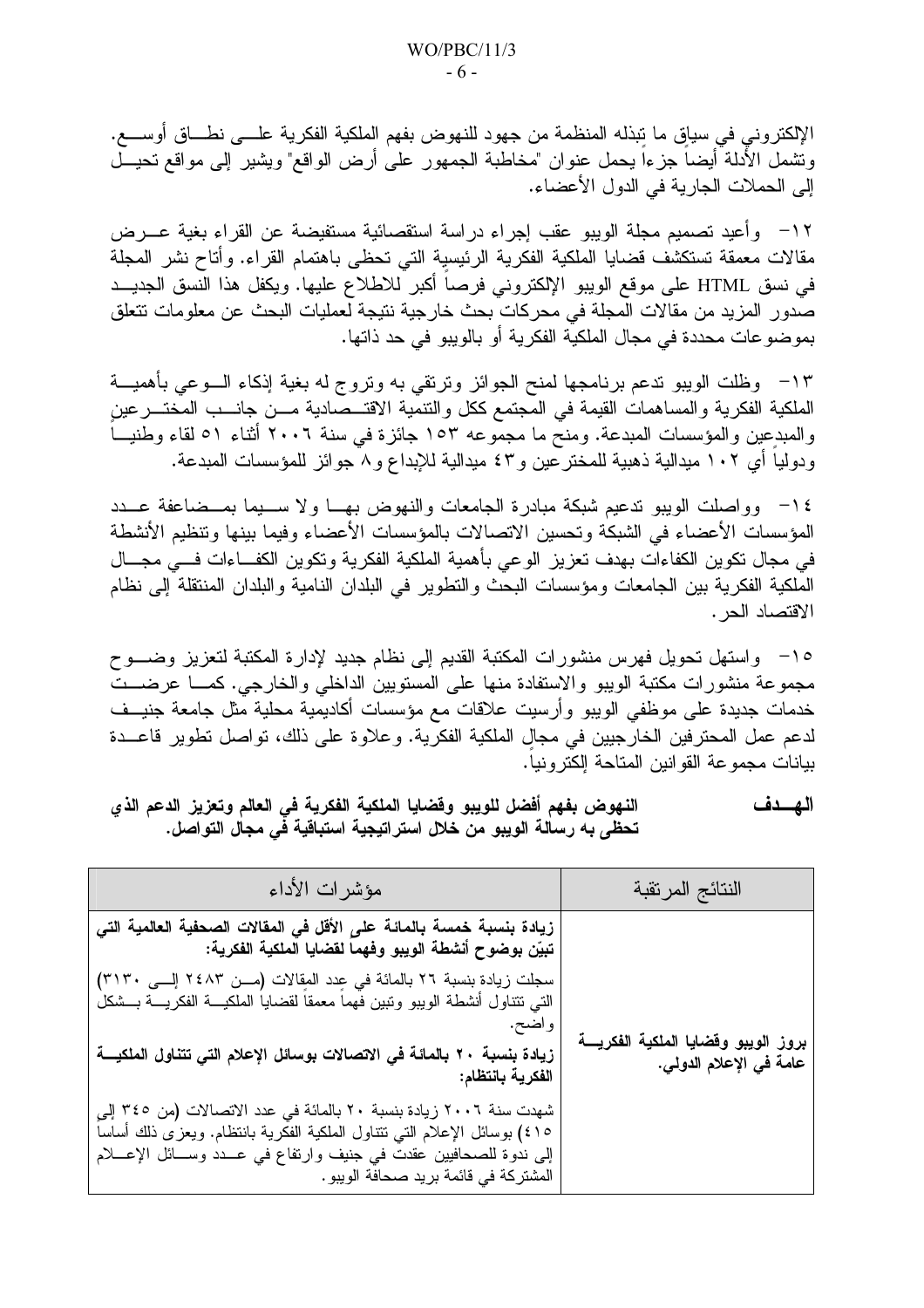### $WO/PBC/11/3$  $-7-$

| مؤشرات الأداء                                                                                                                                                                                                                                                                                                                                                                                                                                                                 | النتائج المرنقبة                                                                              |
|-------------------------------------------------------------------------------------------------------------------------------------------------------------------------------------------------------------------------------------------------------------------------------------------------------------------------------------------------------------------------------------------------------------------------------------------------------------------------------|-----------------------------------------------------------------------------------------------|
| انتشار الرسائل الجوهرية بشأن قيمة الملكية الفكريسة فسى المطبوعسات<br>ومنتجات الإعلام متعدد الوسائط وموقع الويبسو علسى الإنترنست لعامسة<br>الجمهور والأوساط المتخصصة:                                                                                                                                                                                                                                                                                                          |                                                                                               |
| صدرت ٥٢ نسخة عن مجلة "الملكية الفكرية في الأخبـــار" وأرســـلت إلــــي<br>البعثات الدائمة الموجودة في جنيف.                                                                                                                                                                                                                                                                                                                                                                   |                                                                                               |
| ونظم ثلاثة عشر معرضا اجتذب حوالبي ٧٠٠٠ زائر .                                                                                                                                                                                                                                                                                                                                                                                                                                 |                                                                                               |
| وأعيد نتظيم موقع الويبو الإلكتروني وتصميمه.                                                                                                                                                                                                                                                                                                                                                                                                                                   |                                                                                               |
| وأعيد تصميم مجلَّة الويبو وازداد تداولها بنسبة ١٤ بالمائة.                                                                                                                                                                                                                                                                                                                                                                                                                    |                                                                                               |
| مواد تثقيفية بشأن الملكية الفكرية لفائدة الشباب معدّة ومكيفة لتستخدمها<br>الدول الأعضاء في مدارسها:                                                                                                                                                                                                                                                                                                                                                                           | فهم أوسع لسدور الملكيسة الفكريسة<br>والويبو وأنشطتها فى صفوف واضعى<br>السياسات وعامة الجمهور. |
| صدر المنشور المعنون "تعلُّم من الماضـي وابنكـــر المــــستقبل: الاختراعــــات<br>والبر اءات" باللغتين الفرنسية والإسبانية. وأبرمت لاتفيا وجمهورية ســـلوفاكيا<br>وسلوفينيا ونركيا انفاقات بشأن نرجمة المنشور إلى اللغات المحليسة ونسشره<br>على الصعيد المحلي. وكيفت دول أعضاء أخـــري (ســـنغافورة) المنـــشور<br>وعرضته على موقعها الإلكتروني الوطني (تونس) بدعم من الويبـــو. وورد<br>طلب يدعو إلى ترجمة المنشور إلى لغة بريل للمكفوفين (مكتبة جنوب أفريقيا<br>للمكفو فين). |                                                                                               |
| ووقع عقد مع دار جامعة كامبردج للنشر بشأن المشاركة في نــــشر قــــاموس<br>رئيسي خاص بالملكية الفكرية.                                                                                                                                                                                                                                                                                                                                                                         |                                                                                               |
| مواد ترويجية معدّة لخدمات الويبو الدولية في مجال التسجيل ومعمّمة على<br>أوساط معينة ومناطق محدّدة وفقا لاحتياجات كل دائرة تسجيل:                                                                                                                                                                                                                                                                                                                                              |                                                                                               |
| استكمل تحديث كتيب عنوانه "معلومات أساسية عن معاهدة التعـــاون بـــشأن<br>البراءات" وأعيد نصميمه (بالنعاون مع مكتب معاهدة النعاون بشأن البراءات)<br>وأعيد نشره نحت عنوان "حماية اختراعك في الخارج: أسئلة متكررة حـــول<br>معاهدة النعاون بشأن البر اءات".                                                                                                                                                                                                                      |                                                                                               |
| ونشرت خمسة أجزاء من سلسلة "اللوحات عـــن معاهـــدة النعــــاون بـــشأن<br>البراءات" في مجلة الويبو .                                                                                                                                                                                                                                                                                                                                                                          | وعي أكبر بخدمات الويبو الدولية في<br>مجال التسجيل.                                            |
| ونشر نقرير الويبو بشأن البراءات والاستعراض السنوي الخـــاص بمعاهـــدة<br>النعاون بشأن البراءات (الذي صدر باللغات الإنكليزية والفرنسية والإسبانية).                                                                                                                                                                                                                                                                                                                            |                                                                                               |
| وأعد شريط فيديو يستغرق ٢٠ دقيقة ويوضح إجراءات إيداع الطلبات بنساء<br>على معاهدة النعاون بشأن البراءات.                                                                                                                                                                                                                                                                                                                                                                        |                                                                                               |
| وأعدت مواد نرويجية مستفيضة للمؤنمر الدبلوماسي المعني بمعاهدة قسانون<br>العلامات الذي عقد في سنغافورة وبدأ العمل على أفلام نرويجية لنظام مدريد.                                                                                                                                                                                                                                                                                                                                |                                                                                               |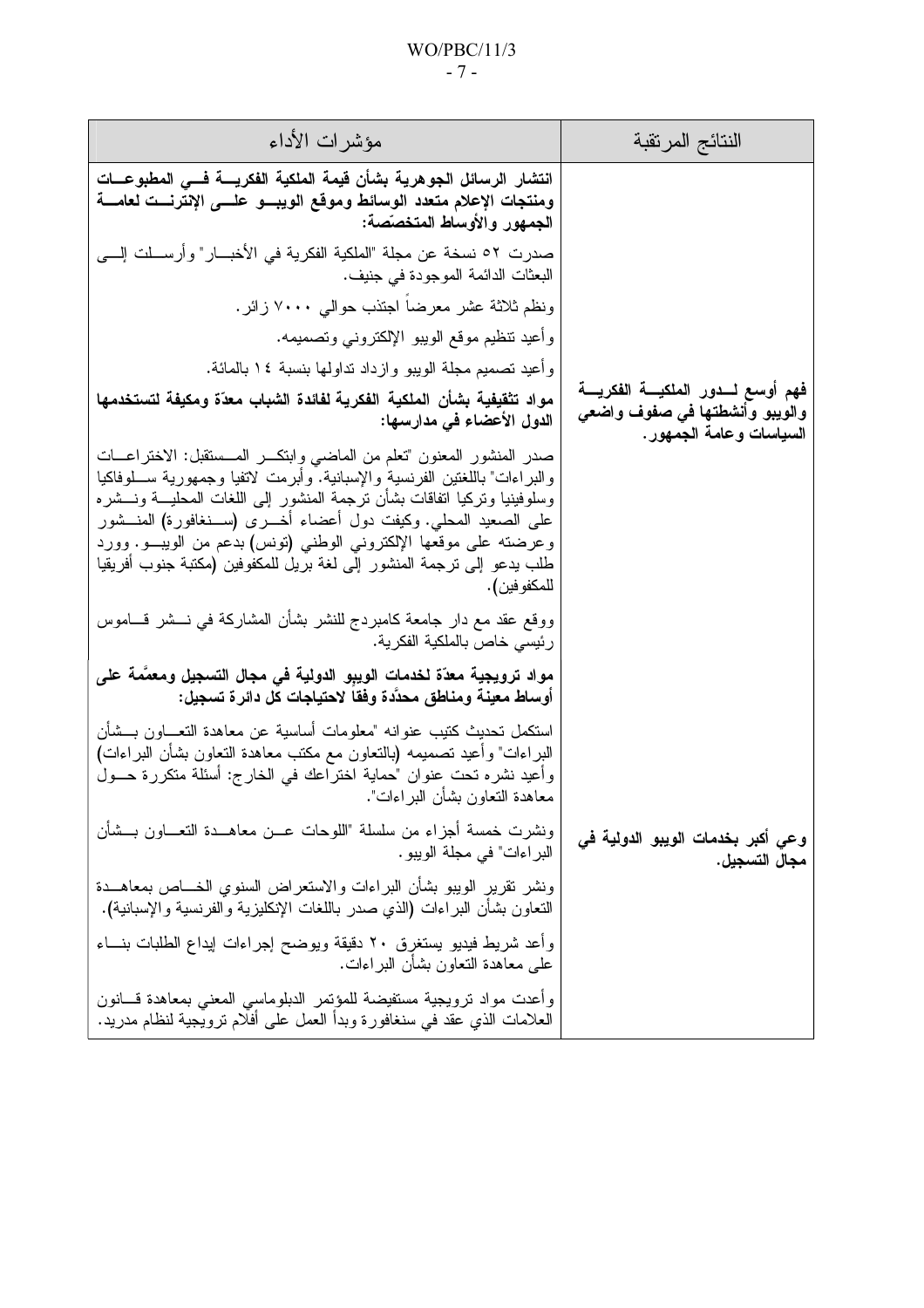### $WO/PBC/11/3$  $-8-$

| النتائج المرنقبة                                                                                          | مؤشرات الأداء                                                                                                                                                                                                                                                                                                                                                                                                                                                                                                                                                                                                                                                                                                                                                                                                                                                                                                                                                                                                                                                                                                                                                                                                                                                                                                                                                                                                                                                                                                                                            |
|-----------------------------------------------------------------------------------------------------------|----------------------------------------------------------------------------------------------------------------------------------------------------------------------------------------------------------------------------------------------------------------------------------------------------------------------------------------------------------------------------------------------------------------------------------------------------------------------------------------------------------------------------------------------------------------------------------------------------------------------------------------------------------------------------------------------------------------------------------------------------------------------------------------------------------------------------------------------------------------------------------------------------------------------------------------------------------------------------------------------------------------------------------------------------------------------------------------------------------------------------------------------------------------------------------------------------------------------------------------------------------------------------------------------------------------------------------------------------------------------------------------------------------------------------------------------------------------------------------------------------------------------------------------------------------|
| عدد المقتنيات:<br>مجموعة مكتبيــة معــززة بمراجــع<br>الملكية الفكرية وما يقترن بهسا مسن<br>فضايا عالمية. | أضيف ما يناهز ٦٠ دراسة إلى مقتنيات المكتبة خلال سنة ٠٠.٢٠. وجـــري<br>استعر اض الاشتر اكات في الصحف وتِبسيطها حسبما كان مناسبا. واعتمـــدت<br>الخيارات الإلكترونية حيثما كان ممكنا لتعزيز الفعالية من حيـــث النكـــاليف<br>وطرق الاستخدام.<br>إحصاءات القراء:<br>لم تجمع أي إحصاءات للقراء خلال سنة ٢٠٠٦ نتيجة للعمل علـــى فهـــرس                                                                                                                                                                                                                                                                                                                                                                                                                                                                                                                                                                                                                                                                                                                                                                                                                                                                                                                                                                                                                                                                                                                                                                                                                     |
| والإنترنت:<br>تواصل أفضل داخــل الويبــو ومـــع<br>أوساط الملكية الفكرية عامة.                            | المكتبة. ومن المزمع إناحة إحصاءات وافية في سنة ٢٠٠٧.<br>إحصاءات بشأن استخدام فهــرس المنـــشورات المتـــاح علـــى الإنترانـــت<br>لم يكن فهرس المُنشورات متاحا لاستخدامه على الإنترانت والإنترنت خــــلال<br>سنة ٢٠٠٦ نظرًا إلى تحويله إلى نظام إدارة المكتبة الجديد. وما زال العمـــل<br>جاريا ومن المتوقع إنجازه بحلول الفصل الثاني من سنة ٢٠٠٧.<br>عدد الطلبات الواردة من موظفي الويبو والجمهور والمستجاب لها:<br>أدخل ما يقارب ١٥ بيانا جدينا أو مستكملا عن الويبو في الحوليات الدوليــــة<br>وغيرها من المنشورات الأخرى المشابهة.<br>واستكملت أدلة الويبو لمخاطبة الجمهور ونسشرت علسى موقسع المنظمـــة<br>الإلكترونـي. وأناحت عدة دول أعضاء أمثلة علـي حملاتـها المنظمة لمخاطبـــة<br>الجمهور من أجل إدراجها في الأدلة.<br>وأنتجت عدة أفلام ومنتجات إعلامية متعددة الوسائط بما فيها إعلان نلفزيوني<br>للخدمة العامة يستغرق ٣٠ ثانية أذيع على محطات سي إن إن (CNN) وبـــي<br>بي سي ورلد (BBC World) والاتحاد الأوروبي للإذاعــــة (EBU) وشــــبكات<br>دولية ووطنية أخرى.<br>واستحدثتٍ باقة مِتنوعة من المنتجات الإعلامية الجديدة (٢١٣) وتم استكمال<br>٤٧ منتحا مماثلا.<br>وعرض نحو ٢٠٩٧٥ منتجا إعلاميا عاما للبيع وبلــغ مجمــوع الإيـــرادات<br>المحصلة ما يناهز ١,٦ مليون فرنك سويسري. وبلغت الإيرادات المحـــصلة<br>من ١٣٠٩ طلبات عبر المكتبة الإلكترونية قُرِابة ٢١٧٠٠٠ فرنك سويسري.<br>ووزع حوالي ١٨٥٠٠٠ منتج إعلامي مجانا. وسجل انخفاض بـــسيط فــــي<br>الإير ادات الإجمالية مقارنة بسنة ٢٠٠٥.<br>وأتاح زهاء ٦٦ دولة عضوا معلومات عن الإنشطة المنظمة خـــلال اليـــوم<br>العالمي للملكية الفكرية ونشر نحو ٧٦ ملخصا عن أنشطتها على موقع الويبو |
| مجموع نفقات البرنامج ١ خلال سنة ٢٠٠٦:                                                                     | الإلكتروني مما أدى إلى الاطلاع على ٦٨٠٠٠ صفحة.<br>۲۷۰۲۰۳۳ فرنکا سویسریا                                                                                                                                                                                                                                                                                                                                                                                                                                                                                                                                                                                                                                                                                                                                                                                                                                                                                                                                                                                                                                                                                                                                                                                                                                                                                                                                                                                                                                                                                  |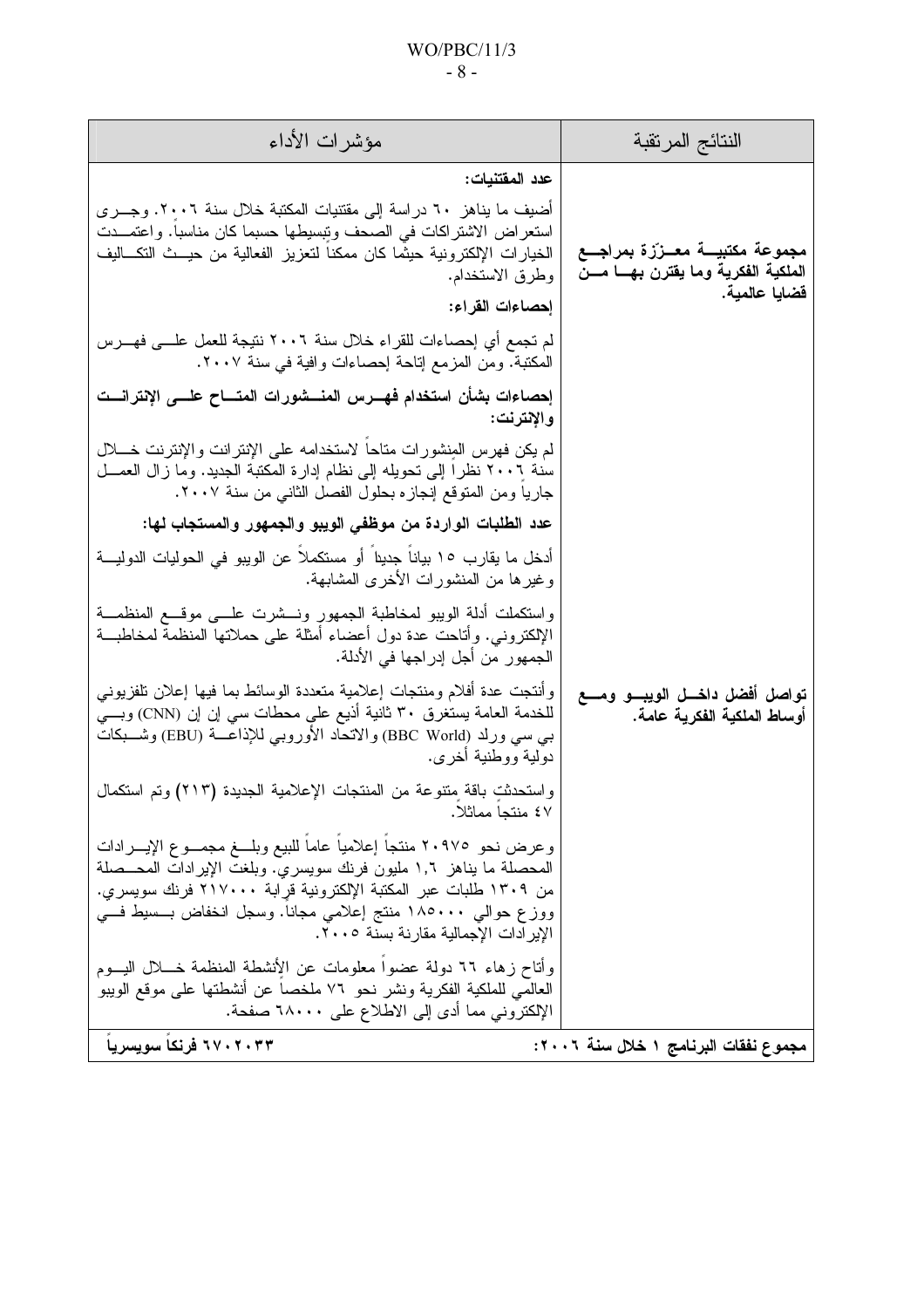البرنامج ٢: التنسيق الخارجي

١٦– ظلت الويبو تحافظ على علاقات مؤسسية وثيقة مع وكالات وهيئات متخصصة أخرى تابعـــة لمنظومة الأمم المتحدة في جنيف وعلى الصعيد الدولي. وأنشئت شعبة حـــشد المـــوارد مـــن خـــار ج الميز انية في نوفمبر/تشرين الثاني ٢٠٠٦.

١٧– وواصلت الويبو نوسيع نطاق نعاونها مع المنظمات غير الحكومية. وشملت أنـــشطة النعـــاون المذكورة اجتماعات نظمتها الويبو في جنيف للاتحاد الدولي لوكلاء الملكية الصناعية (FICPI) وغرفة النجارة الدولية (ICC) وعدة اجتماعات سنوية لمنظمات غير حكومية شاركت فيها الويبو. وحصل عدد من المنظمات غير الحكومية الجديدة بما فيها مجموعات المستهلكين على صفة المراقب في الويبو .

١٨– وبقى مكتب الويبو للتنسيق الموجود في بروكسل بحافظ على علاقات مع صانعي القـــرارات وسائر أصحاب المصالح المعنيين في بروكسل. وزود يوميا مقر الويبو الرئيـــسي بالمعلومــــات عـــن الأنشطة المرتبطة بهذا المجال والمنظمة على مستوى الاتحاد الأوروبي والدول الأعضاء فيه والكيانات الأخر ي.

١٩ – وبدأ المكتب المشترك بين الويبو واليابان عمله في الأول من سبتمبر/أيلول ٢٠٠٦. وتتمثــل مهمته الأساسية في نتسيق البحوث المتصلة بالملكية الفكرية في البلدان النامية في منطقة آسيا والمحيط الهادئ بالتعاون الوثيق مع القطاعات المعنية في مقر الويبو الرئيسي في جنيف. وقد شارك المكتــب مشاركة فعالة في الأنشطة المحلية المرتبطة بالملكية الفكرية التي ضمت في الغالب مـــشاركين مـــن خارج اليابان وتراوحت بين دورات خاصة لتدريب العاملين في مجال الملكية الفكرية وندوات عامــــة مثل الندوات المنظمة في الجامعات المحلية. ونيسر فهم قضايا الملكية الفكرية ورؤية الويبو وأهــدافها على نطاق أوسع عبر هذه الوسائل.

٢٠– وواصل مكتب الويبو للتتسيق الموجود في نيويورك تغطية اجتماعات الأمم المتحدة الرئيـــسية بما فيها مجلس الأمن والمجلس الاقتصادي والاجتماعي (ECOSOC) ومؤتمر الأمم المتحدة للتجـــارة والتنمية (UNCTAD) ومجلس الرؤساء التنفيذيين (CEB) واللجنسة البرنامجيسة الرفيعسة المسستوى (HLCP) ولجنة الخدمة المدنية الدولية (ICSC) ولجنة الأمـــم المتحـــدة للقــــانون التجــــاري الــــدولي (UNCITRAL) والدورة الحادية والستون للجمعية العامة. وعقد أيضاً اجتماعات منتظمة مع ســفراء ودبلوماسيين من مختلف البلدان لبحث أنشطة الويبو وقضايا الملكية الفكرية واستمر في توسيع نطــاق تعاونه مع جمعيات العاملين في مجال الملكية الفكرية. وفيما يتعلق بعلاقات التعاون المـــذكورة، أدت الشراكة مع حلف شيكاغو للملكية الفكرية (CIPA) إلى عقد اجتماعين في شيكاغو بشأن برامج الويبو المتصلة بحق المؤلف والتنمية. وعقد اجتماع ثالث عن أعمال الويبو في مجال الخدمات البديلة لتسوية المنازعات بالتعاون مع شعبة الملكية الفكرية التابعة للجمعية الأمريكيـــة لنقابــــات المحــــامين (ABA) و الفر ع المحلي الأمريكي للجمعية الدولية لحماية الملكية الفكرية (AIPPI). كما نظم اجتماع عن برنامج الويبو المتصلُّ بحق المؤلف في واشنطن بالنعاون مع المعهد الدولي للملكية الفكريــــة (IIPI). وشــــملّ البرنامج الأكاديمي لمخاطبة الجمهور نتظيم محاضرات عن الويبو والملكية الفكرية في إطار ستة عشر محفلا أكاديميا في أمريكا الشمالية. وفضلا عن ذلك، ظل المكتب يرد على استفسارات الجمهور بمـــا فيها الاستفسارات عن برونوكول مدريد وخدمات الويبو البديلة لتسوية المنازعات ومعاهــدة النعـــاون بشأن البر اءات.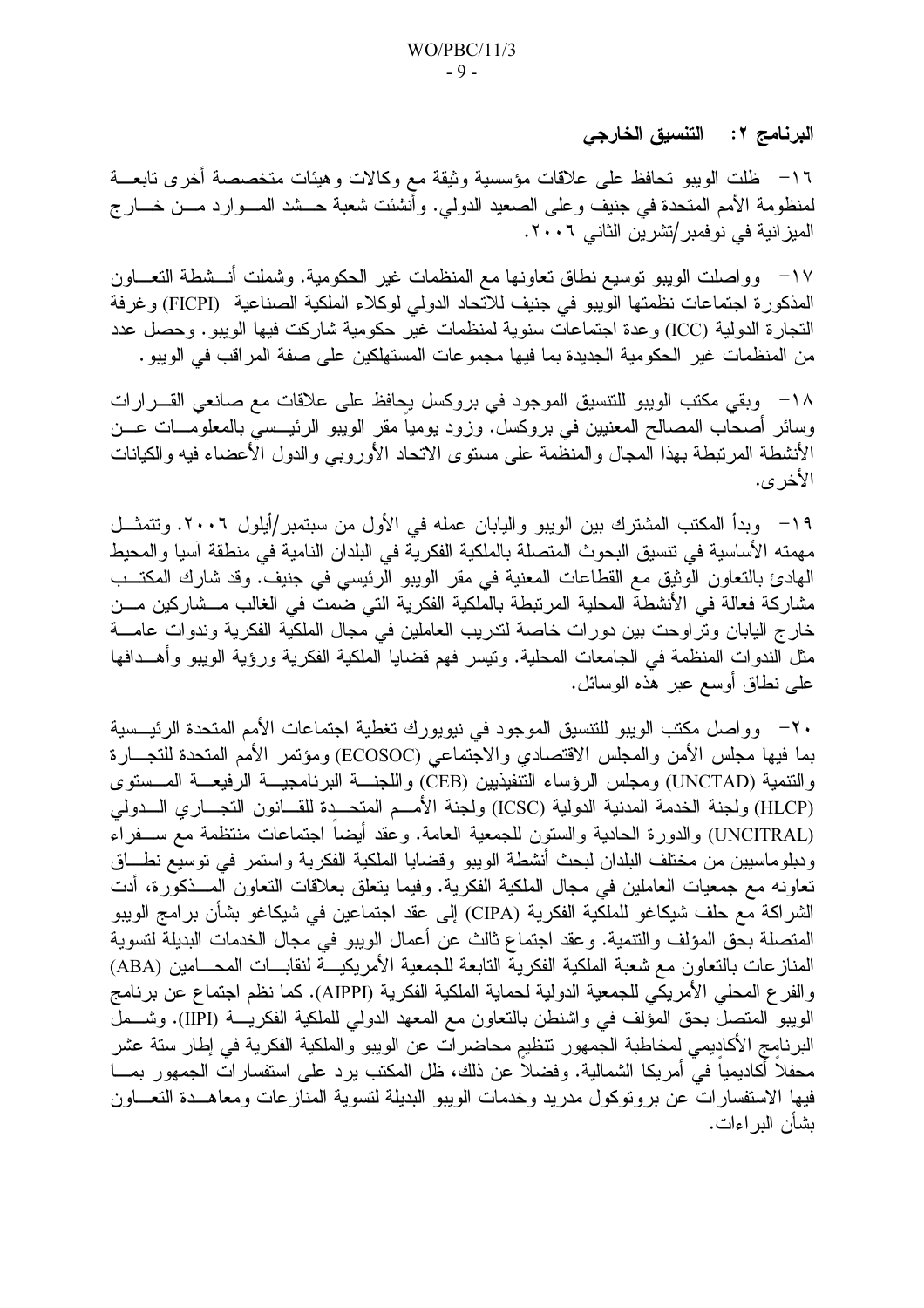٢١– وأحرز المكتب المشترك بين الويبو وسنغافورة تقدماً ملحوظاً في ترسيخ وجود الويبـــو فــــي المنطقة والنهوض بفهم أفضل لرؤية الويبو وأهدافها وأنشطتها. وتم ضمان مخاطبة نظــراء الويبــو النقليديين ومعاونيها الجدد من خلال نتسيق عدة اجتماعات وبرامج تدريبية إقليمية واستضافتها ونتظيم زيارات دراسية للمسؤولين في المنطقة والمشاركة في أنشطة مرتبطة بالملكية الفكرية على الأصــــعدة الوطنية والإقليمية ودون الإقليمية. وأسهم المكتب أيضاً في الأنشطة النالي ذكرها المتــصلة بالملكيـــة الفكرية بالنعاون مع قطاعات الويبو في المقر الرئيسي: الندوة الوطنية بـــشأن التــــدريس والتــــدريب والبحث في مجال الملكية الفكرية المنظمة بالتعاون مع مكتب الفلبين للملكية الفكرية في مانيلا بالفلبين خلال شهر يناير/كانون الثانبي، وندوة الويبو الجوالة بشأن الننمية الاقتصادية القائمــــة علــــي الملكيــــة الفكرية التي حملت عنوان "الاستفادة من البحث والتطوير واستراتيجيات الابتكار والريسادة" وعقـــدت بالتعاون مع مكتب الفلبين للملكية الفكرية في مانيلا وسيبو بالفلبين خلال شهر يونيه/حزيران، ويسوم المخترعين المنظم بالنعاون مع المجلس الوطني النايلندي للأبحاث في بانكوك بنايلنـــد خــــلال شــــهر فبر اير /شباط، والاحتفال السادس باليوم العالمي للملكية الفكرية في جاكارنا بإندونيـــسيا خـــــلال شــــهر أبريل/نيسان، ومحفل الملكية الفكرية لسنة ٢٠٠٦ أي المعرض الثامن للفنون الصناعية والتكنولوجيــا لسنة ٢٠٠٦ (INATEX 2006) المنظم بالتعاون مع جامعة ماليزيا للتكنولوجيا في سكوداي في جوهور خلال شهر سبتمبر/أيلول، وأسبوع المخترعين الوطني لسنة ٢٠٠٦ المنظم بالتعاون مع معهد النهوض بالتطبيقات النكنولوجية في بازي سيتي بالفلبين خلال شهر نوفمبر/تشرين الثاني، والبرنامج السوطني لندريب فناني الأداء المنظم بالنعاون مع الاتحاد الدولي للموسيقيين (FIM) والاتحاد الدولي للممثلــين (FIA) وجمعية الموسيقى الصينية في شانغاي بالصين خلال شهر ديسمبر/كانون الأول.

٢٢– وواظب مكتب الاتصال في واشنطن على التفاعل مع الوكالات النابعـــة لحكومـــة الولايـــات المتحدة والكونغرس بما فيها وزارات النجارة والشؤون الخارجية والعدالة ومكتب الولايسات المتحسدة للبراءات والعلامات (USPTO) والمنظمات غير الحكومية والمكانب المؤسسية المعنية بالملكية الفكرية والموجودة في واشنطن والجمعيات المتصلة بالملكية الفكرية والممثلين الدبلوماسيين وكليات الحقسوق التي لديها مناهج لتدريس الملكية الفكرية. وعزز المكتب خلال الفترة قيد الاستعراض اتصالاته بجميع هذه القطاعات بغية النهوض بفهم إيجابي أكبر لرؤية الويبو وأهدافها. وارتفع عدد الأفراد المطلعــين على نشرة الويبو الإعلامية السلكية بنسبة ٧ بالمائة وزاد عددهم على ١٦٠٠ شخص مقارنسة بسسنة ٢٠٠٥. وأشير أيضا إلى الويبو بوصفها المنظمة المناسبة لتقديم خدمات استشارية إلى حكومة الولايات المتحدة بخصوص الملكية الفكرية والنتمية في التشريعات.

الهسدف النهوض بفهم أفضل لرؤية الويبو وأهدافها وتعزيز تعاون الويبو مسع منظومسة الأمم المتحدة وغيرها من المنظمات الحكومية الدولية والمؤسسات المعنيسة فسي الولايات المتحدة الأمريكية والجماعة الأوروبية ومنطقة رابطة أمم جنوب شرقى أسبا.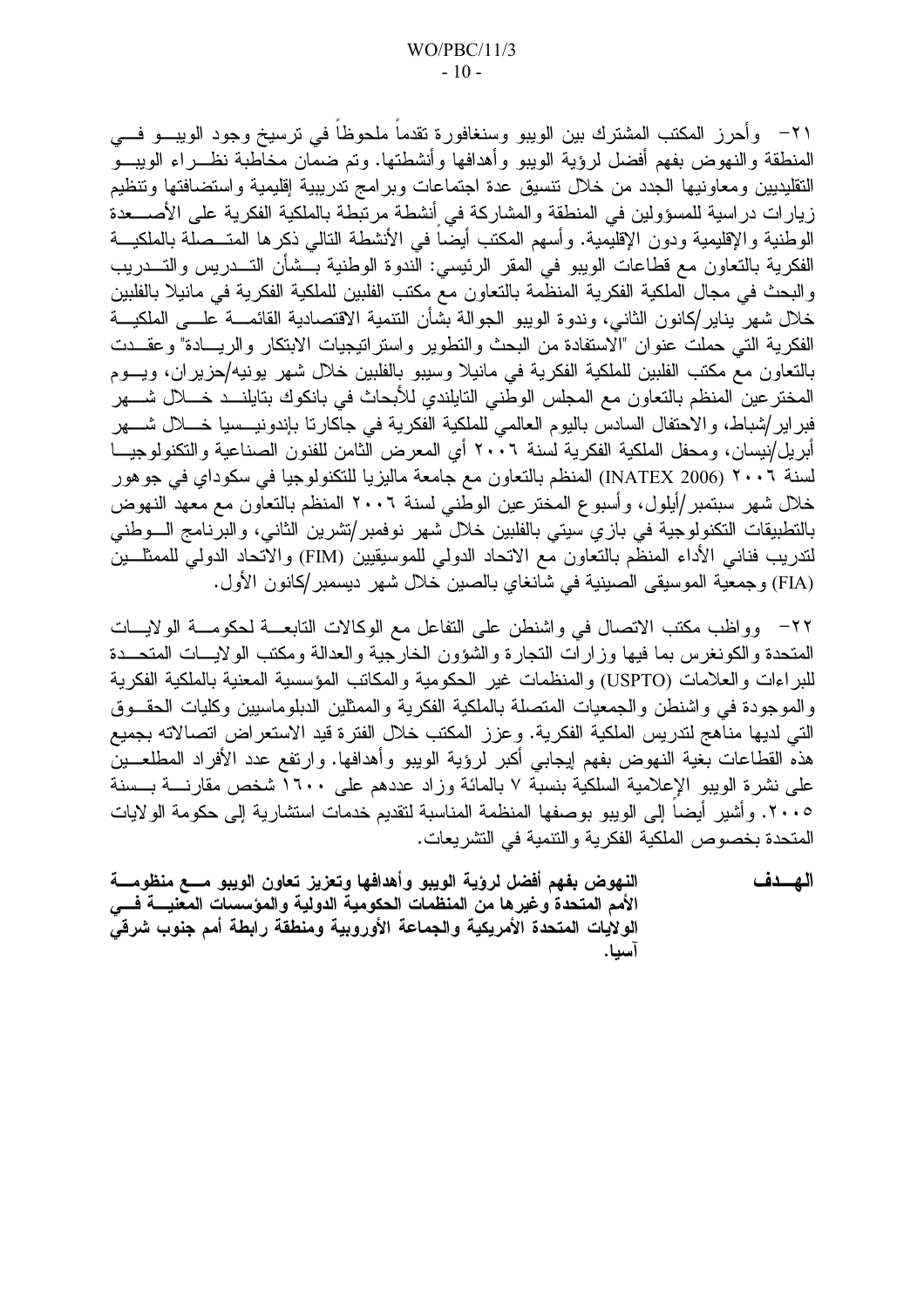| مؤشرات الأداء                                                                                                                                                                                                                                                                                                                                                                                                                                                                                                                                                                                                                                                                                                                                                                                                                                                                                                                                                                                                                                                                                                                                                                             | النتائج المرتقبة                                                                                                                                     |
|-------------------------------------------------------------------------------------------------------------------------------------------------------------------------------------------------------------------------------------------------------------------------------------------------------------------------------------------------------------------------------------------------------------------------------------------------------------------------------------------------------------------------------------------------------------------------------------------------------------------------------------------------------------------------------------------------------------------------------------------------------------------------------------------------------------------------------------------------------------------------------------------------------------------------------------------------------------------------------------------------------------------------------------------------------------------------------------------------------------------------------------------------------------------------------------------|------------------------------------------------------------------------------------------------------------------------------------------------------|
| عدد المبادرات أو المشروعات الجديدة المشتركة مع منظمات دولية أخر ي:<br>نظمت جلستان إعلاميتان عن أنشطة الويبو لمسوظفي السسلك الدبلوماسي<br>الإيطالي في شهر مايو/أيار بالنعاون مع المركز الــــدولي للتــــدريب التــــابـع<br>لمنظمة العمل الدولية في نورينو ووزارة الشؤون الخارجية الإيطالية.                                                                                                                                                                                                                                                                                                                                                                                                                                                                                                                                                                                                                                                                                                                                                                                                                                                                                              |                                                                                                                                                      |
| واستضاف مكتب الويبو للتتسيق في نيويورك بالتعاون مع معهد الأمم المتحدة<br>للتدريب والبحث (UNITAR) حلقة عمل أخرى مشتركة بين الويبو والمعهــد<br>ومتصلة بالملكية الفكرية استهدفت الدبلوماسيين وموظفى أمانة الأمم المتحـــدة<br>والمُجتمع المدني. واستكمل معرض للويبو نظم في مبنى أمانة الأمم المتحــدة<br>هذه الحلقة في يوم الملكية الفكرية لتعزيز الوعي بالويبو ومهمتها في صفوف<br>موظفى الأمم المتحدة والدبلوماسيين.                                                                                                                                                                                                                                                                                                                                                                                                                                                                                                                                                                                                                                                                                                                                                                       |                                                                                                                                                      |
| وشارك مكتب الويبو للتتسيق في نيويورك في استضافة ندوة "الـــشعراء هـــم<br>مقومات الحضارة" بالنعاون مع منظمة "سيتي لـــور" للـــشعراء فـــي مدينـــة<br>نيويورك ومحفل الأمم المتحدة للسكان الأصليين وجمعية كتاب الأمم المتحدة<br>ونادي "باوري" للشعراء وعدة منظمات أخرى للشعراء.                                                                                                                                                                                                                                                                                                                                                                                                                                                                                                                                                                                                                                                                                                                                                                                                                                                                                                           |                                                                                                                                                      |
| ونظم مكتب الويبو للتنسيق في نيويورك جلسات إعلامية عن معاهدة النعاون<br>بشأن البراءات وخدمات الويبو البديلة لتسوية المنازعات بالتعاون مع الجمعية<br>الدولية للملكية الفكرية (IIPS).                                                                                                                                                                                                                                                                                                                                                                                                                                                                                                                                                                                                                                                                                                                                                                                                                                                                                                                                                                                                        | تحديد مزيــد مـــن فـــرص التعــــاون<br>والتنسيق مع منظمات دولية أخـــرى،<br>منها وكالات الأمم المتحدة وصناديقها<br>وبرامجها والبنك السدولى ومنظمسة |
| وشارك المكتب المشترك بين الويبو وسنغافورة في تنظيم الأنـــشطة الناليـــة<br>بالنعاون مع رابطة أمم جنوب شرقي أسيا والمؤسسات الحكومية المعنية فسي<br>سنغافورة والقطاعات المعنية في مقر الويبو الرئيسي: ندوة الويبو الإقليميـــة<br>المعنية بتعزيز التعاون بين الجامعات وقطاع الصناعة عبر نقل التكنولوجيـــا<br>ومعاملات الملكية الفكرية في بلدان رابطة أمم جنوب شرقبي أسيا التبي عقدت<br>خلال شهر يناير/كانون الثانبي، والندوة المشتركة بين الويبـــو ورابطـــة أمـــم<br>جنوب شرقي أسيا بشأن دراسة الجدوى عن إنشاء مراكز لنطوير الأعمـــال<br>المتعلقة بالملكية الفكرية في منطقة الرابطـــة التــــى نظمـــت خـــــلال شـــــهر<br>يناير إكانون الثاني، وزيارة المسؤولين في مكتب الفلبين للملكية الفكرية إلــــى<br>سنغافورة لدراسة موضوع التدريب والبحث في مجال الملكية الفكرية، وندوة<br>الويبو الإقليمية بشأن إدارات التكنولوجيا المنظمة في شـــهر بوليــــه/تمـــوز،<br>والندوة الإقليمية المشتركة ببن الويبو وسنغافورة والمكتب الياباني للبسراءات<br>والمعنية بصياغة البراءات التي عقدت خلال شهر نوفمبر /تـــشرين الشـــانـي،<br>واجتماع الويبو الإقليمي بشأن نوسيع نطاق المساعدة النقنية لتنفيـــذ معاهــــدة<br>سنغافورة بشأن قانون العلامات الذي عقد خلال شهر نوفمبر/تشرين الثاني. | التجارة العالمية والأوبوف، في مسائل<br>الملكية الفكرية.                                                                                              |
| واستهل المكتب المشترك ببين الويبو واليابان مشروعه الأول للبحث بالتعاون<br>مع جامعة الأمم المتحدة.                                                                                                                                                                                                                                                                                                                                                                                                                                                                                                                                                                                                                                                                                                                                                                                                                                                                                                                                                                                                                                                                                         |                                                                                                                                                      |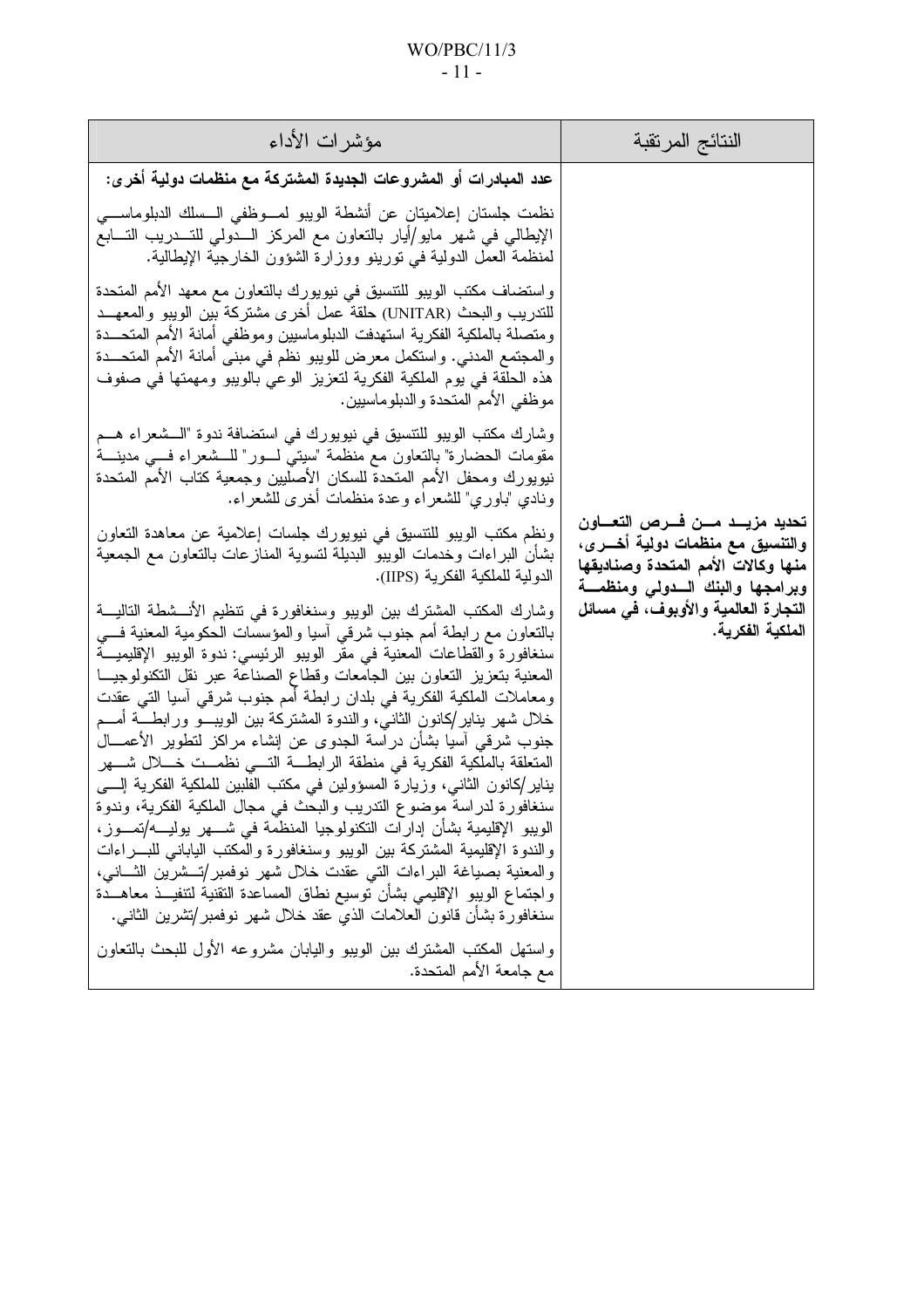$WO/PBC/11/3$  $-12-$ 

| مؤشرات الأداء                                                                                                                                                                                                                                                                                                                                                                                                                                       | النتائج المرتقبة                                                                                                  |
|-----------------------------------------------------------------------------------------------------------------------------------------------------------------------------------------------------------------------------------------------------------------------------------------------------------------------------------------------------------------------------------------------------------------------------------------------------|-------------------------------------------------------------------------------------------------------------------|
| وجرى تنظيم حوالى ٢٠ مبادرة مشتركة بين مكتب الويبـــو فـــى واشـــنطن<br>والمنظمات الدولية والحكومية والتعليمية وجمعيات الصناعات الأخرى بما في<br>ذلك مؤتمرات الكونغرس الحزبيسة المعنيسة بالملكيسة الفكريسة والمركسز<br>الاقتصادي الإبداعي والابتكاري (CIEC) والجمعية الأمريكية المعنية بقــانون<br>الملكية الفكرية (AIPLA) وجمعية صناعات التسجيل الأمريكية (RIAA).                                                                                  |                                                                                                                   |
| وتم تنقيح الاتفاق الثنائـي بشأن النعاون النقنـي مـع منظمة النـجارة الـعالمية.                                                                                                                                                                                                                                                                                                                                                                       |                                                                                                                   |
| وشاركت الويبو في الفريق العامل الحكومي الدولمي المعنى بالملكية الفكريــــة<br>والصحة العامة والابنكار بهدف وضع خطسة عمسل واسستراتيجية للبحسث<br>والنطوير ونمويل أدوية جديدة لمعالجة الأمراض المهملة.                                                                                                                                                                                                                                                |                                                                                                                   |
| الاتفاقات والسياسات والمبادرات الخاصة بمجلس الرؤســاء التنفيــذيين<br>والتي ساهمت فيها الويبو:                                                                                                                                                                                                                                                                                                                                                      |                                                                                                                   |
| ساهمت الويبو في الأنشطة التالية في إطار اللجنة الإدارية الرفيعة المـــستوى<br>(HLCM) واللجنة البرنامجية الرفيعة المستوى (HLCP): التفــاوض بــشأن<br>نقاسم نكاليف المسائل الأمنية ونعزيز ننسبق الممارسات النجارية والارنقــاء<br>بعملية نتفيذ المعايير المحاسبية الدولية للقطاع العام (IPSAS) ومناقشة تقريـــر<br>الفريق الرفيع المستوى النابع للأمم المنحدة والمعنى بمسائل الاتـــساق علــــي<br>مستوى المنظومة وإدماج قضايا المساواة ببين الجنسين. | تعاون وتنسيق أكبـــر بـــين وكــــالات<br>منظومة الأمم المتحدة بشأن المسائل<br>المشتركة والمضى بأهدافها وغاياتها. |
| ۶۳۲۲٤۲۰ فرنکا سویسریا                                                                                                                                                                                                                                                                                                                                                                                                                               | مجموع نفقات البرنامج ٢ خلال سنة ٢٠٠٦:                                                                             |

البرنامج ٣: الانتفاع الاستراتيجي بالملكية الفكرية لأغراض التنمية

٢٣– ركزت الأنشطة خلال سنة ٢٠٠٦ على تحليل الفوائد الاقتصادية لنظام الملكية الفكرية وبيانها وبحث النهج الاستر انيجية ووضعها ونتفيذها بهدف الانتفاع بالنظام كأداة فعالة للتنمية. وجرى التركيز بوجه خاصٍّ على دعم الدول الأعضاء لإدماج الملكية الفكرِّية في الاستر اتيجيات الوطنية علـــي نحـــو ملائم.

٢٤– وأجريت عدة دراسات عن قطاعات اقتصادية معينة واستهدفت مساعدة وإضعى السياسات على تقييم ما للملكية الفكرية من دور محتمل في تدعيم هذه القطاعات إذ تعتبر مصدرا للنمـــو الاقتـــصـادي المحلي. وشملت تحديد العلامات التجارية الوطنيـــة وإدارة التكنولوجيـــا والبيوتكنولوجيــا والبيانـــات الْجغرافية ووقع الملكية الفكرية على الاستثمار والتجارة. وما زالت هناك هوة شاسعة بين الحاجة إلى مثل هذه الدراسات الصارمة للتحليل والبحث وإمكانية توفرها ومن المزمع بالتالي تكثيف الجهود فسي هذا المضمار خلال النصف الثاني من فترة السنتين.

٢٥– ونظمت سلسلة من الأنشطة الرامية إلى نوعية واضعي السياسات بالتحـــديات الجديـــدة التــــي يواجهها النظام وبحث الخيارات السياسية ووقعها المحتمل على التنمية الاقتصادية ومختلف السنهج الاستر انتبجية للانتفاع بالملكية الفكرية كأداة إنمائية بهدف تعزيز قدرة واضعى السياسات على اتخـــاذ قر ار ات بشأن قضبايا الملكية الفكر ية ذات الصلة بالسياسات.

٢٦– وساهم هذا البرنامج أيضا في نيسير عملية وضع جدول أعمال الويبو بشأن التنمية. وعقــدت الدورتان الأولى والثانية للجنة المؤقتة المعنية بالمقترحات المتعلقة بجدول أعمال الويبو بشأن التتميـــة (PCDA) في شهري فبر اير/شباط ويونيه/حزير ان.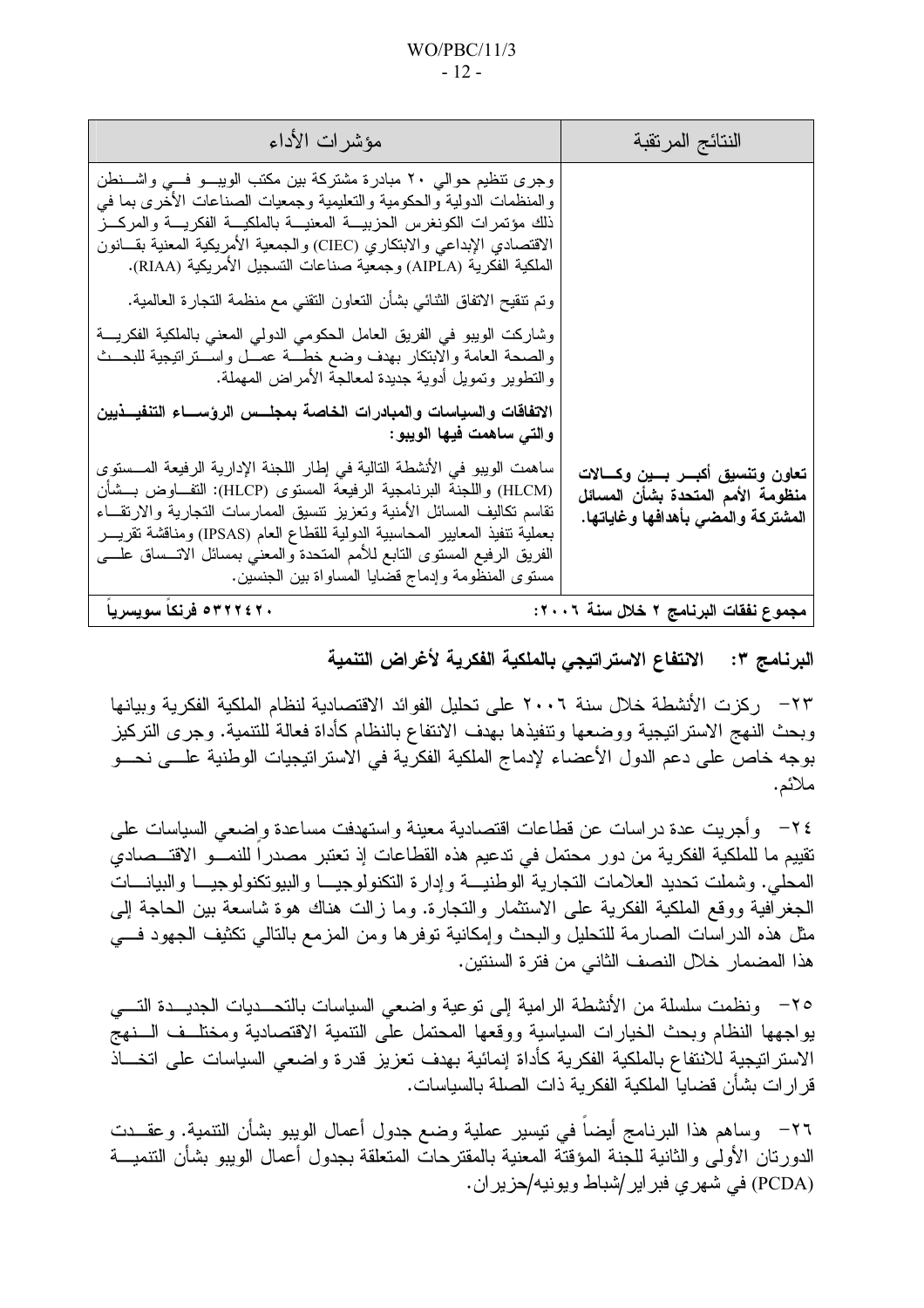٢٧– وفيما يتعلق بالصناعات الإبداعية، قدمت المساعدة إلى الدول الأعضاء بالتركيز على ما يلي: إجراء تحليل لطاقات قطاعها الإبداعي ووضع منهجيات لتحسين تقييم السصناعات الإبداعيـــة ووقـــع القرصنة على الاقتصاد وإعداد أدوات عملية لمساعدة المبدعين على إدارة ثرواتهم في مجال الملكيـــة الفكرية على نحو فعال ونتظيم أنشطة إذكاء الوعى بالطاقات الاقتصادية للصناعات الإبداعية التي تنتفع بنظام الملكية الفكرية انتفاعاً استراتيجيا. وشملت هذه المساعدة خمس دراسات عن مساهمة الصناعات القائمة على حق المؤلف في الاقتصاد الوطني ودراسات استقصائية جديدة استهلت في ١٥ دولة عضوا أخر ى. وتمثَّل أحد الأنشطة الرئيسية المنجزة خلال سنة ٢٠٠٦ في إعداد مبادئ توجيهية بشأن تقدير الأثر السلبي لعدم الامتثال لأنظمة الملكية الفكرية بما في ذلك أثر القرصنة في مجال حق المؤلف.

٢٨− وجرى نوطيد النعاون مع منظمات حكومية دولية أخرى وشرع بوجه خاص في نتظيم أنشطة مشتركة بالنعاون مع منظمة الأمم المتحدة للتربية والعلم والثقافة (UNESCO) ومؤتمر الأمم المتحـــدة للتجارة والتنمية (UNCTAD) وبرنامج الأمم المتحدة للتنمية (UNDP) والمركز الدولي للتدريب التابع لمنظمة العمل الدولية ومعهد الإحصائيات النابع لمنظمة الأمم المتحدة للتربية والعلم والثقافة ومنظمـــة النعاون والتنمية في المبدان الاقتصادي (OECD) لدراسة الصناعات الإبداعية وأهميتها فـــي البلـــدان النامية. وأسهم أيضا في الاستعراض الجاري للمعايير الدولية لتصنيف الوظائف (ISCO) بهدف تيسير تحصيل البيانات عن مساهمة الصناعات الإبداعية في إيجاد فرص العمل والوظائف. كمـــا تواصـــل النعاون مع الحكومات الوطنية والمجتمع المدنبي والأوساط الأكاديمية.

٢٩– وظل محور النركيز الرئيسي للأنشطة التي تستهدف الشركات الصغيرة والمتوسطة التعـــاون مع الشركاء الملائمين على المستوى الدولي وعلى الأصعدة الإقليميــــة والوطنيــــة والمؤســـسية فــــي القطاعين العام والخاص وقطاع المنظمات غير الحكومية في بلدان نضع سياســـات الملكيـــة الفكريـــة وتوفر الخدمات المتصلة بالملكية الفكرية للشركات الصغيرة والمتوسطة. وأفضى ذلــك إلـــي إذكـــاء الوعي بدور الملكية الفكرية وأهميتها من حيث قدرة الشركات النتافسية في اقتصاد يقوم بصفة متزايدة على المعارف وتعزيز فعالية الجهود الحالية المبذولة في مجالي التوعية وتكوين الكفاءات. وفي هــذا الصدد، نواصلت إناحة المواد بشأن الملكية الفكرية التي نتسم بيسر استخدامها ونتصل بقطاع الأعمال على موقع الويبو المخصص للشركات الصغيرة والمتوسطة وفي النشرة الإلكترونية الشهرية. وتستخدم بعض المواد المنشورة على الموقع الإلكتروني للشركات الصغيرة والمتوسطة في مؤسسات تعليميـــة كجزء من القراءات المطلوبة من الطلاب وفي الشركات الكبرى لتدريب موظفيها ومعاهد البحث فسي إطار منشور اتها الرامية إلى إرشاد الباحثين. كما أدرجت بعض المحتويات المختارة في مجموعة من المجلات والأدلة والمنشورات الأخرى المتعلقة بالملكية الفكرية.

٣٠— وشهدت سنة ٢٠٠٦ أيضاً صدور الدليل الرابع من سلسلة أدلة الويبو بشأن الملكيـــة الفكريـــة لفائدة قطاع الأعمال الذي يحمل عنوان "التعبير الخلاق" ويتناول جوانـــب حـــق المؤلـــف والحقـــوق المجاورة المتعلقة بقطاع الأعمال. وعلاوة على ذلك، استكملت الوحدات المرقمة من ٦ إلى ١٠ مــن العرض التصويري حول الملكية الفكرية (IP Panorama) الذي هو عبارة عن أداة تفاعلية للتعليم عبر الإنترنت شارك في إعدادها كل من الويبو ومكتب كوريا للملكية الفكرية وجمعيــــة كوريـــــا للنهــــوض بالاختراع. وسجلت أيضا زيادة ملحوظة في عدد البلدان المطالبة بحق ترجمة المنشورات المرتبطة بالشركات الصغيرة والمنوسطة أو نكييفها مع سياقاتها الوطنية وعدد المؤســسات التعليميـــة المعنيـــة بتدريب طلاب إدار ة الأعمال والهندسة والحقوق في مجال المكلية الفكرية لفائدة قطاع الأعمال.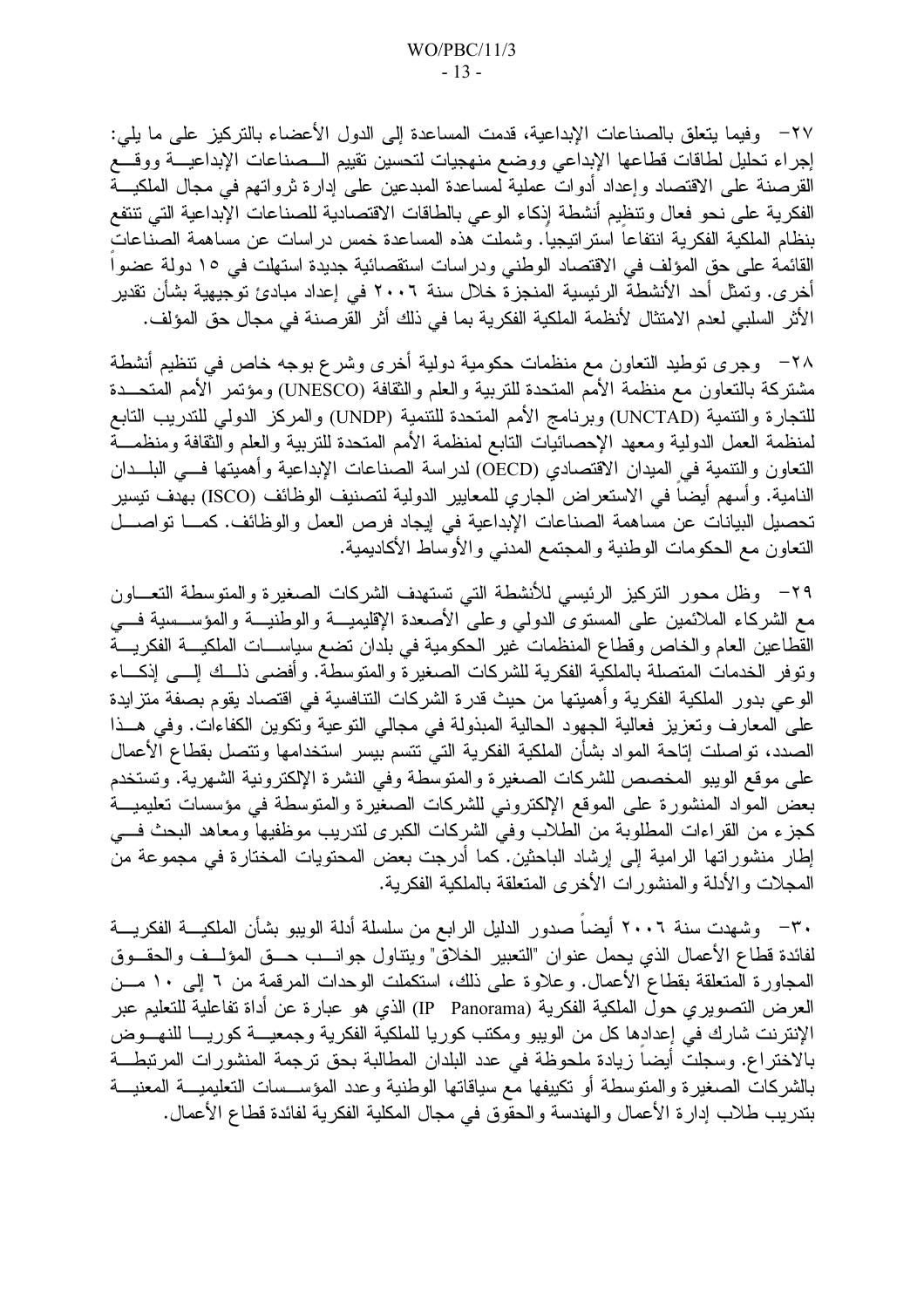٣١– وارتبط مجال رئيسي آخر من مجالات العمل بتعزيز القدرة على إدارة أصول الملكية الفكرية من خلال إعداد أدوات عملية وبرامج لنكوين الكفاءات بما فيها نماذج المنساهج الدراسسية والبسرامج والعروض بشأن الإجراءات والمعايير لفائدة الدول الأعضاء ونتظيم دورات ندريبية نفاعليـــة بـــشأن استراتيجيات الملكية الفكرية وتقييم ثرواتها ونقل التكنولوجيا وترخيص التكنولوجيـــا النــــاجح وإدارة أصول الملكية الفكرية وتسويقها وسياسات الملكية الفكرية الموجهة إلى مؤسسات البحــث وصــــياغة الدر اءات.

٣٢– ونفذت أيضا مشروعات شبكية بهدف دعم الدول الأعضاء لتقيـــيم الاســـنرانتيجيات الـــشبكية وخدمات مراكز الملكية الفكرية والانتفاع بها من أجل تعزيز حماية نتـــائج البحـــوث وإدارة أصــــول الملكية الفكر ية في مؤسسات البحث و النطوير .

٣٣– ومنحت الأولوية القصوى خلال سنة ٢٠٠٦ لإعداد أدوات عملية مثل أداة تقييم أصول الملكية الفكرية بغية مساعدة واضعى السياسات في المؤسسات الحكومية ومؤسسات البحــث علـــى وضــــع استر اتيجيات قائمة على الملكية الفكرية. كما علقت أهمية حاسمة على تدريب المدربين بهدف تكسوين مدربين محليين وخبراء وطنيين في مجالات نتمية ثروات الملكية الفكرية وحمايتها وإدارتها.

مساعدة الدول الأعضاء على الانتفاع بنظام الملكية الفكرية بفعّالية لأغراض التنميــــة الهسدف ودعم الشركات الصغيرة والمتوسطة وتعزيز القسدرات علسى إدارة أصسول الملكيسة الفكر سة.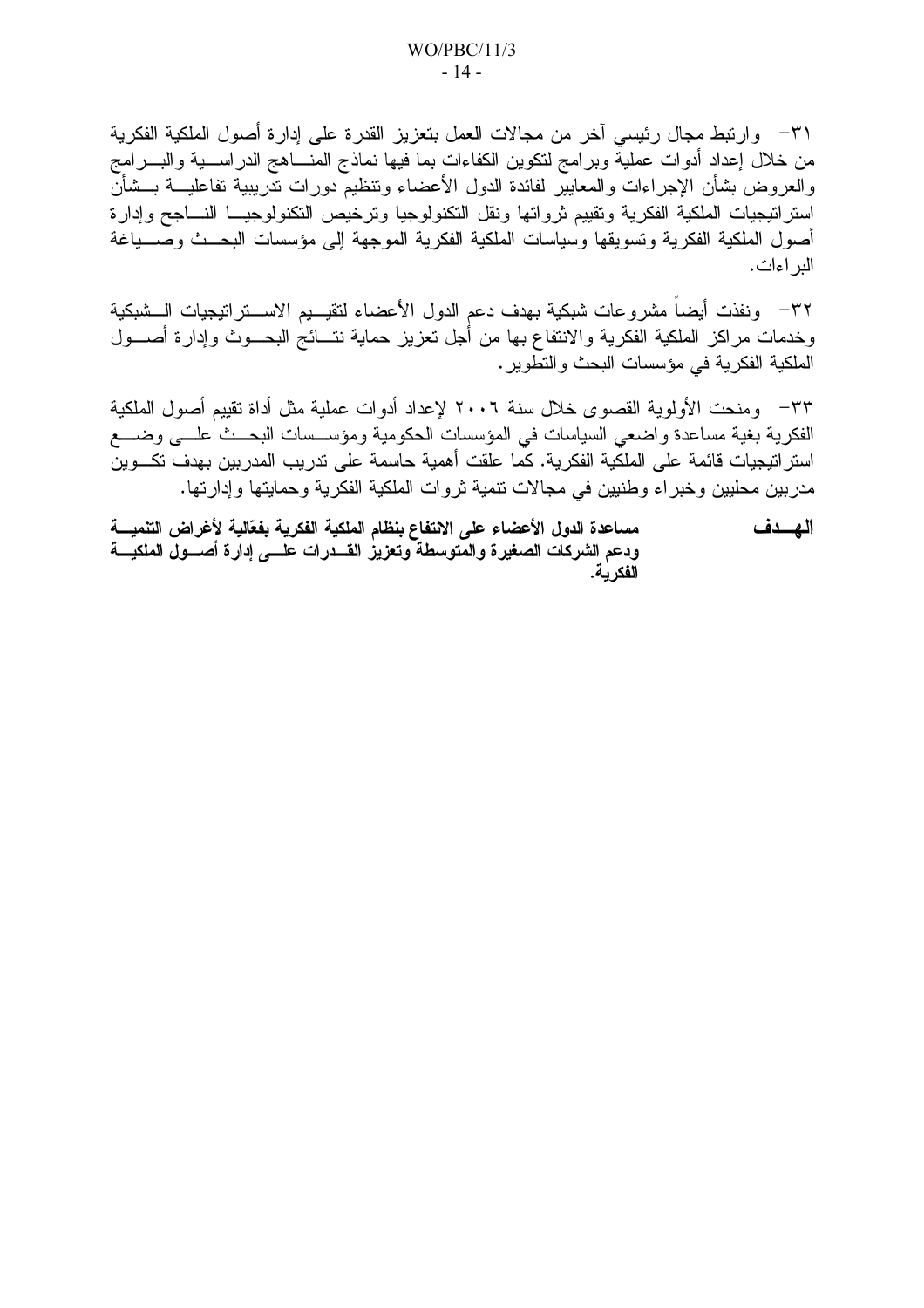## $WO/PBC/11/3$  $-15-$

| مؤشرات الأداء                                                                                                                                                                                                                                                                                                                                                                                                                                                                                                                                                                                                                                                                                                                                                                                                                                                                                                                                                                                                                                                                                            | النتائج المرنقبة                                                                                                                                                                                  |
|----------------------------------------------------------------------------------------------------------------------------------------------------------------------------------------------------------------------------------------------------------------------------------------------------------------------------------------------------------------------------------------------------------------------------------------------------------------------------------------------------------------------------------------------------------------------------------------------------------------------------------------------------------------------------------------------------------------------------------------------------------------------------------------------------------------------------------------------------------------------------------------------------------------------------------------------------------------------------------------------------------------------------------------------------------------------------------------------------------|---------------------------------------------------------------------------------------------------------------------------------------------------------------------------------------------------|
| شراكات استراتيجية مستهلّة وأنشطة مشتركة وأبحاث منجزة في الدول<br>الأعضاء على المستوى الكلي بالتعاون مع وكالات حكومية دولية وجامعات<br>ومؤسسات عامة للبحث وشركات خاصة:                                                                                                                                                                                                                                                                                                                                                                                                                                                                                                                                                                                                                                                                                                                                                                                                                                                                                                                                    |                                                                                                                                                                                                   |
| أعدت الويبو مجموعة من الكتيبات والمبادئ التوجيهية والأدلة فسي مجـــال<br>إدار ة محفظة حقوق الملكية الفكرية لفائدة بلدان رابطة أمم جنوب شرقي آسيا<br>(بروني وكمبوديا وإندونيسيا ولاوس وماليزيا وميانمار والفلبين وســنغافورة<br>وتايلند وفييت نام) بناء علىي مبادرة الفريق العامل النابع للرابطة والمعنسي<br>بالنعاون في مجال الملكية الفكرية. والوثيقة هي عبارة عن دليـــل للانتفـــاع<br>بالملكية الفكرية كاستر اتيجية مؤسسية يمكن استخدامه كأداة تـــسويق لتـــدعيم<br>صورة بلدان الرابطة المجسدة في العلامة التجاريـــة. وأدى ذلــك بالـــدول<br>الأعضاء في الرابطة إلى نوجيه طلب للاستفادة من مشروع أخر  عن تـــأثير<br>الملكية الفكرية في مختلف القطاعات في تلك الدول وطريقة انتفاع الشركات<br>المنتمية إلى القطاعات المذكورة بعناصر الملكية الفكرية المختلفـــة لتعزيـــز<br>قدرتها التنافسية والارتقاء بالتجارة.                                                                                                                                                                                                                                                                                  |                                                                                                                                                                                                   |
| وكلف بإعداد ثلاث وثائق جديدة تساهم في الدراسة المشتركة بسين الويبسو<br>واللجنة الاقتصادية لبلدان أمريكا اللاتينية والكاريبي (ECLAC) عن "أنظمـــة<br>الملكية الفكرية وإدارة النكنولوجيا في الاقتصادات المفتوحة: رؤية استراتيجية<br>خاصة بمنطقة أمريكا اللاتينية والكاريبي". ومن المتوقع اســـتكمال الدراســــة<br>خلال سنة ٢٠٠٧ وهي تبحث السبل التي تمكن البلدان فــي المنطقـــة مـــن<br>تحسين إدماج الملكية الفكرية في سياسات العلوم والتكنولوجيا.                                                                                                                                                                                                                                                                                                                                                                                                                                                                                                                                                                                                                                                      | دليل معزز وموثق على تأثير حمايــــة<br>الملكية الفكرية في التنمية الاقتصادية<br>وفهم أكبسر فسى صسفوف واضسعى<br>السسياسات للعلاقسة بسين الانتفــاع<br>بالملكيسة الفكريسة واسستراتيجيات<br>التنمية. |
| وجرى ايضا نعزيز النعاون مع الجهات التالية: جامعة كانانيا فسي إيطاليـــا<br>(ندوة جان مونيه عن السياسات الثقافية والنكامل الأوروبي)، ومنظمة النعاون<br>والنتمية في الميدان الاقتصادي (OECD) (نقييم مستوى القرصنة وندوة بشأن<br>النقييم الدولي للثقافة)، وشبكة الناشرين الكاريبية (CAPNET) وجامعة الهنـــد<br>الغربية (UWI) (ندوات دون إقليمية عن إدارة الملكية الفكرية في قطاعـــات<br>النشر في جامايكا وترينيداد وتوباغو)، ومنظمة الأمم المتحدة للتربية والعلـــم<br>والثقافة (UNESCO) وبرنامج الأمــم المتحــدة للتنميــة (UNDP) ومعهــد<br>الإحصائيات النابع لمنظمة الأمم المتحدة للنربية والعلم والثقافة والبنك الدولمي<br>(الفريق العامل المشترك بين الوكالات والمعنى بوضع منهج لجمع البيانسات<br>بشأن قطاعات الثقافة الأسيوية فـــي بوتــــان)، والوكالــــة الكاريبيــــة لتتميــــة<br>الصادرات (CEDA) (طرق تسويق ثرواتكم الإبداعية فـــي مجـــال الملكيـــة<br>الفكرية وحمايتها ومعرض كاريبي سنوي للهدايا والحرف)، والمعهد الــــدولي<br>للملكية الفكرية (IIPI) ومكتــب الولايـــات المتحـــدة للبــــراءات والعلامــــات<br>(USPTO) (مؤتمر بشأن الانتفاع بالملكية الفكرية لدعم قطاعات الثقافة). |                                                                                                                                                                                                   |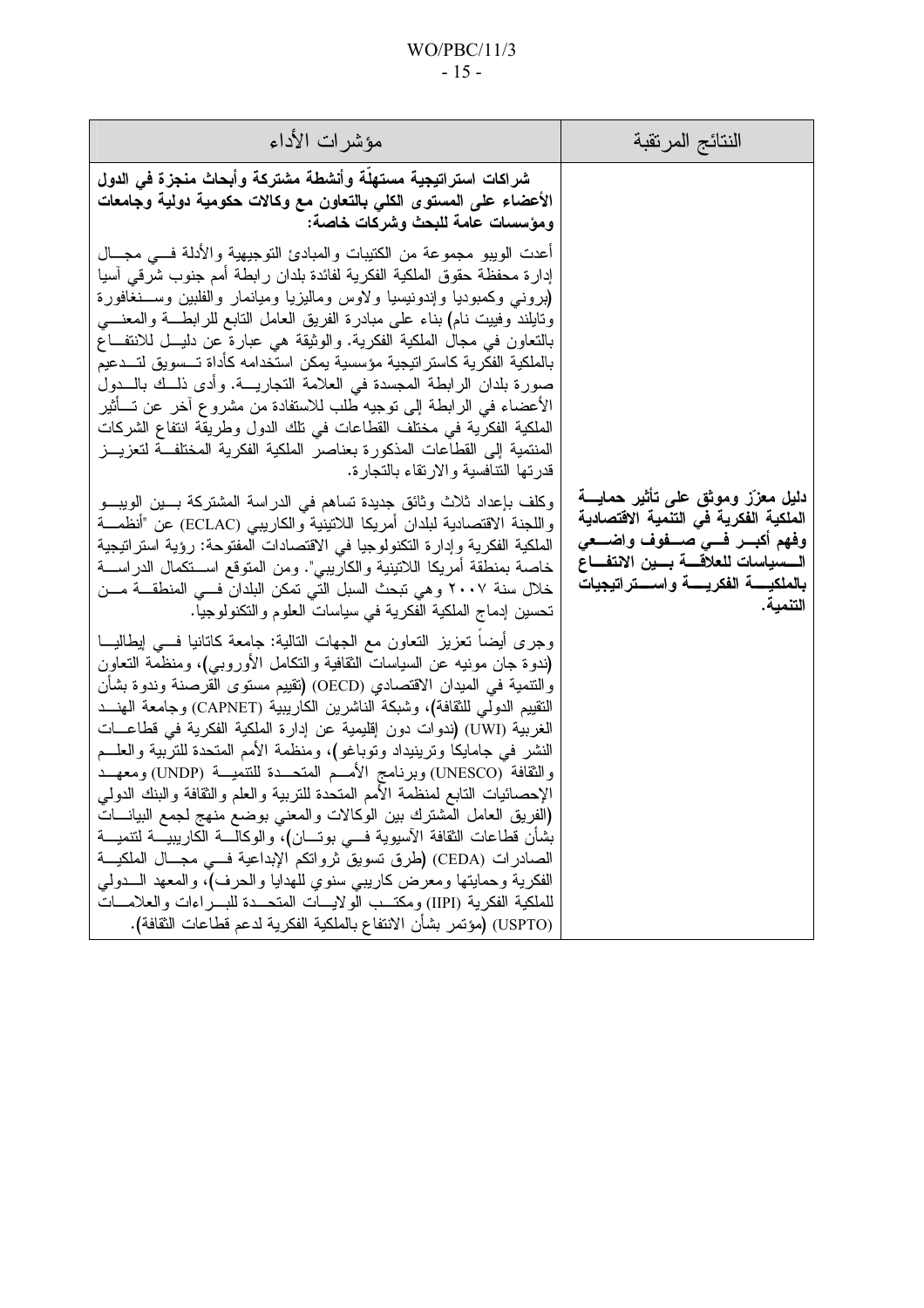## $WO/PBC/11/3$  $-16-$

| مؤشرات الأداء                                                                                                                                                                                                                                                                                                                                  | النتائج المرتقبة |
|------------------------------------------------------------------------------------------------------------------------------------------------------------------------------------------------------------------------------------------------------------------------------------------------------------------------------------------------|------------------|
| دراسات إفرادية معدّة على المستوى الوطني في البلدان الناميــــة والبلـــدان<br>المنتقلة إلى نظام الاقتصاد الحرّ لتوثيق التجربة الوطنية:                                                                                                                                                                                                         |                  |
| أجريت دراسات في بوتان وجامايكا لتعزيز القدرة التنافـــسية عبــــر تحديـــد<br>  العلامات التجارية الوطنية.                                                                                                                                                                                                                                     |                  |
| وأنجزت دراسات وطنية عن تقييم مساهمة القطاعات القائمـــة علـــي حـــق<br>المؤلف في الاقتصاد (في كندا وهنغاريا ولاتفيا وسنغافورة والولايات المتحدة<br>الأمريكية). واستهلت دراسات وطنية أو هيئت لبدئها في البرازيل وبلغاريـــا<br>والصين وكولومبيا وكرواتيا وجامايكا ولبنان والمكسيك والمغرب وماليزيـــا<br>  وببيرو ورومانيا ونتزانيا وأوكرانيا. |                  |
| دراسات إفرادية معدّة على مستوى فطاع الأعمال لتوثيق الآثار في مجالات<br>  مثل نقل التكنولوجيا:                                                                                                                                                                                                                                                  |                  |
| أجري تحليل قانوني واقتصادي للبيانات الجغر افية المتصلة بقطاعات السشاي<br>والياقوت الأزرق والقرفة في سري لانكا وأشار إلى فائدة استراتيجية متصلة<br>بالبيانات الجغر افية بالنسبة إلى القطاعات الثلاثة كلهـــا. وتابعــت الـــسلطات<br>  الوطنية الدراسة.                                                                                         |                  |
| وأعدت دراسة عن نمو الصناعة البيونكنولوجية وطاقتها الكامنة فسي الهنـــد<br>وبينت الأهمية المتزايدة التي تكتسيها حقوق الملكية الفكرية في هذا المجـــال.<br>ونابعت السلطات الوطنية الدراسة.                                                                                                                                                       |                  |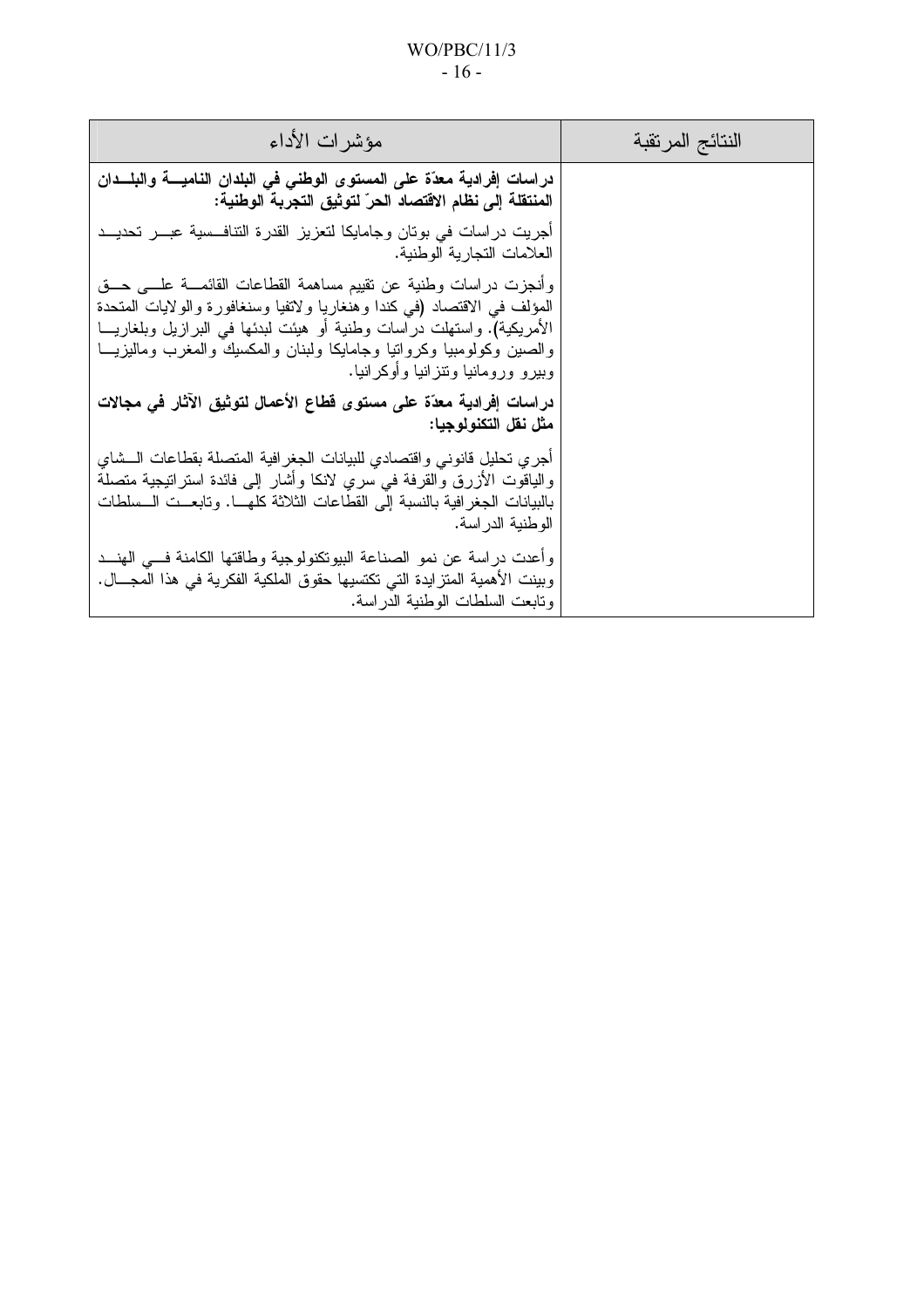| مؤشرات الأداء                                                                                                                                                                                                                                                                                                                                                                                                                                                                                                                                                                                                                                                                                                                                                                                                                                                                     | النتائج المرنقبة                                                                        |
|-----------------------------------------------------------------------------------------------------------------------------------------------------------------------------------------------------------------------------------------------------------------------------------------------------------------------------------------------------------------------------------------------------------------------------------------------------------------------------------------------------------------------------------------------------------------------------------------------------------------------------------------------------------------------------------------------------------------------------------------------------------------------------------------------------------------------------------------------------------------------------------|-----------------------------------------------------------------------------------------|
| تنظيم ندوات ونشر نتائج أبحاث الويبو:                                                                                                                                                                                                                                                                                                                                                                                                                                                                                                                                                                                                                                                                                                                                                                                                                                              |                                                                                         |
| نظمت سلسلة من الندوات وحملت كل واحدة منها عنوان "ندوة الويبو الدولية<br>للانتفاع الاستر اتيجى بالملكيــــة الفكريــــة لأغــــراض النتميــــة الاقتـــصـادية<br>والاجتماعية" بهدف نتيسير الحوار الأقاليمي (في نيو دلمهي في الهند ومـــسقط<br>في سلطنة عمان ونيروبي في كينيا وبرانيسلافا في سلوفاكيا وبوغوتـــا فــــي<br>كولومبيا).                                                                                                                                                                                                                                                                                                                                                                                                                                                                                                                                               |                                                                                         |
| ونشرت "در اسات وطنية عن مساهمة القطاعات القائمة على حق المؤلف في<br>الاقتصاد" تشمل عمليات التقييم التي أجريت فسي كنــدا وهنغاريـــا ولاتفيـــا<br>وسنغافورة والولايات المتحدة الأمريكية في وثيقة واحدة.                                                                                                                                                                                                                                                                                                                                                                                                                                                                                                                                                                                                                                                                           |                                                                                         |
| توافر فاعدة بيانات للويبو مستوفاة بانتظام وغيرها مـــن الأدوات العمليــــة<br>لواضعى السياسات:                                                                                                                                                                                                                                                                                                                                                                                                                                                                                                                                                                                                                                                                                                                                                                                    |                                                                                         |
| يجر ي حاليا تحديث المعلومات عن أنشطة الويبو في مجال النعاون لأغراض<br>التتمية ومن المتوقع بدء إناحة قاعدة بيانات علىي موقع الويبـــو الإلكترونــــي<br>خلال سنة ٢٠٠٧.                                                                                                                                                                                                                                                                                                                                                                                                                                                                                                                                                                                                                                                                                                             |                                                                                         |
| شراكات استراتيجية وأنشطة مشتركة مع منظمات ومؤسسات أخرى لجمع<br>الموارد والاستفادة من الخبرات:                                                                                                                                                                                                                                                                                                                                                                                                                                                                                                                                                                                                                                                                                                                                                                                     |                                                                                         |
| عقدت شراكة استراتيجية بين مركز النجارة الدولمي (ITC) والويبـــو لنتـــــاول<br>مسألة تحديد العلامات التجارية الوطنيـــة والملكيـــة الفكريــــة واســـنر اتيجية<br>التصدير . ونتيجة لذلك، نظمت ندوة دولية مشتركة بشأن تحديــد العلامـــات<br>النجارية الوطنية في بوخارست في رومانيا.                                                                                                                                                                                                                                                                                                                                                                                                                                                                                                                                                                                              | تبادل دولى معــزز لنتـــائج الأبحـــاث<br>بشأن تسأثير الملكيسة الفكريسة فسي<br>التنمية. |
| وأرسيت شراكة مع قمة وسائل الإعلام الدولية الأفريقية ونظمت ندوة وطنية<br>للويبو بشأن الملكية الفكرية كأداة لوضع استراتيجيات خاصة بتحديد العلامات<br>التجارية الوطنية في سياق قمة وسائل الإعلام الدولية الأفريقية في أكرا فـــي<br>غانا.                                                                                                                                                                                                                                                                                                                                                                                                                                                                                                                                                                                                                                            |                                                                                         |
| ونواصل النعاون مع مؤتمر الأمم المتحــدة للنجـــارة والنتميـــة (UNCTAD)<br>ومنظمة الأمم المتحدة للتربية والعلم والثقافة (UNESCO) وبرنسامج الأمسم<br>المتحدة للتتمية (UNDP) والمركز الدولي للتدريب التابع لمنظمة العمل الدولية<br>لإعداد النقرير عن الاقتصاد الإبداعي ومع منظمة الأمم المتحدة للتربية والعلم<br>والثقافة والبنك الدولمي ومعهد الإحصائيات النابع لمنظمة الأمم المتحدة للتربية<br>والعلم والثقافة ومنظمة الأمم المتحدة للتنمية الـــصناعية (UNIDO) ومنظمـــة<br>النعاون والتنمية في الميدان الاقتصادي (OECD) لتحسين جمع البيانات لفائدة<br>قطاعات الثقافة ومع منظمة التعاون والنتمية في الميدان الاقتـــصـادي لنتقيـــيم<br>مستوى القرصنة المرتبطة بحق المؤلف.<br>وأبرمت انفاقات نعاون مع مكتب الولايات المتحـــدة للبــــراءات والعلامــــات<br>(USPTO) ووزارة النربية والنعليم والثقافة الفنلندية بشأن نرنيبـــات نمويـــل<br>الأنشطة في ميدان القطاعات الإبداعية. |                                                                                         |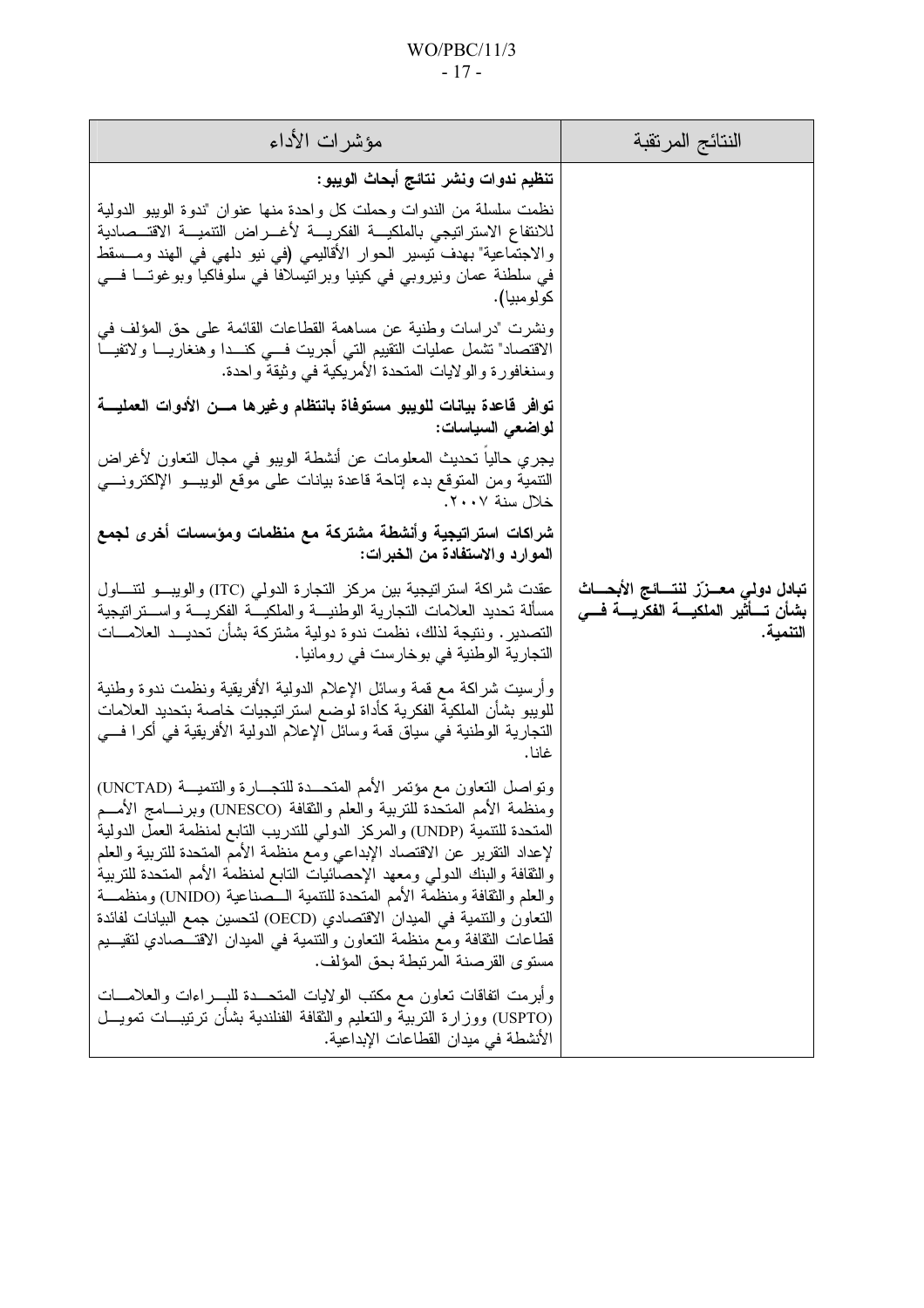# $WO/PBC/11/3$  $-18-$

| مؤشرات الأداء                                                                                                                                                                                                                                                                                                                                           | النتائج المرتقبة                                                                                               |
|---------------------------------------------------------------------------------------------------------------------------------------------------------------------------------------------------------------------------------------------------------------------------------------------------------------------------------------------------------|----------------------------------------------------------------------------------------------------------------|
| قرارات في الدول الأعضاء بشأن سياسات عامة تتجلى فيها نتـــائـج أبحــــاث<br>الويبو :                                                                                                                                                                                                                                                                     |                                                                                                                |
| استكملت بعض الدراسات الخاصة بالقطاعات وأخطرت الحكومات المعنيسة<br>بالنتائج المستخلصة. وماز الت استتناجات هذه الدر اسات قيد البحث.                                                                                                                                                                                                                       |                                                                                                                |
| مناقشات على المستوى الوطني بشأن حماية الملكية الفكرية مـــع إحــــالات<br>صريحة إلى أبحاث الويبو :                                                                                                                                                                                                                                                      | شراكات معزّزة مع جميـــع أصـــحاب<br>المصالح في القطاع العام والخساص<br>ودليل أكبر بالتالي على العلاقة القائمة |
| استهدفت حلقة عمل مركزة على دور البراءات والمعلومات عن البراءات في<br>الاستر اتيجيات المؤسسية (عقدت في مكسيكو سيتي فـــي المكـــسيك) ربـــط<br>الجامعات ومؤسسات البحث وأدت إلىي تحديد شــــركة صــــغيرة ومتوســـطة<br>ووصلها بمؤسسة حاضنة قد تحدد مصدر تمويل نتمية الشركة.                                                                              | بين حماية الملكية الفكرية والتنميــــة<br>الاقتصادية.                                                          |
| وأشارت عدة أنشطة وطنية متصلة بمساهمة القطاعات القائمـــة علـــي حـــق<br>المؤلف في الاقتصاد إشارة صريحة إلى منشورات الويبو المعنية.                                                                                                                                                                                                                     |                                                                                                                |
| زيادة ملموسة في عدد المطلعين على موقع الشركات الصغيرة والمتوسطة<br>على الإنترنت وعدد الصفحات المستنسخة في الشهر وعدد المشتركين فـــي<br>نشرة الأخبار الإلكترونية لشعبة الشركات الصغيرة والمتوسطة في الويبو:                                                                                                                                             |                                                                                                                |
| ارتفع عدد المشتركين في نشرة الأخبـــار الإلكترونيـــة مـــن ١٩٠٠٠ إلــــى<br>٢٥٠٠٠ شخص (مما ينم عن زيادة بنسبة ٣٢ بالمائة خــــلال ســـنة ٢٠٠٥)<br>بينما ارتفع عدد الصفحات المطلع عليها على الموقـــع الإلكترونــــي لـــشعبة<br>الشركات الصغيرة والمتوسطة من ١١٧٠٠٠ إلى ٢٠٠٠٠٠ صـــفحة فـــي<br>الشهر (مما يمثل زيادة بنسبة ٧١ بالمائة خلال سنة ٢٠٠٥). | وعى وقدرات معزّزة لدى الـــشركات<br>الصغيرة والمتوســطة والمؤســسات<br>الداعمة لها بشأن الانتفــاع بــأدوات    |
| نشر أدلة الملكية الفكرية للشركات الصغيرة والمتوسطة معدّلـــة لمراعـــاة<br>الشروط الوطنية في عدد إضافي من البلدان:                                                                                                                                                                                                                                      | نظام الملكية الفكرية.                                                                                          |
| أبرم ٤٠ انفِاقًا مع ٣٥ بلدًا بـحلول سنة ٢٠٠٥ وارتفع هذا العدد إلى ٤٥ انفاقًا<br>في ٣٦ بلدا بحلول سنة ٢٠٠٦ مما تجِسد في ارتفاع مجمــوع المنـــشوراتٍ<br>المستكملة والمطبوعة من ٣٧ منشورًا بـحلول سنة ٢٠٠٥ إلى ٦٩ منـــشورًا<br>بحلول سنة ٢٠٠٦.                                                                                                           |                                                                                                                |
| زيادة في الكمية والجودة للمعلومات والخدمات التسي تقـــدمها المؤســـسات<br>الداعمة للشركات الصغيرة والمتوسطة كما هو مبيّن في الدراسات الاستقـــصائية أو<br>الاستبيانات:                                                                                                                                                                                  | قدرة محسَّنة لدى المؤسسات الداعمة                                                                              |
| قدم المعهد الوطنبي لصناعة الأزياء واتحاد البيونكنولوجيا الموجودان في الهند<br>دعمهما إلى قطاعات الشركات الصغيرة والمتوسطة على نحو فعــال بعقــد<br>الندوات وأدرجا الملكية الفكرية في برامجهما في إطار اختـــصاصات كـــل<br>منهما عقب الأنشطة التي نظمتها الويبو ولا سيما برامج تدريب المدربين.                                                          | للشركات الصغيرة والمتوسطة علسى<br>تقديم خدمات بشأن الملكية الفكريسة<br>للمتعاملين معها.                        |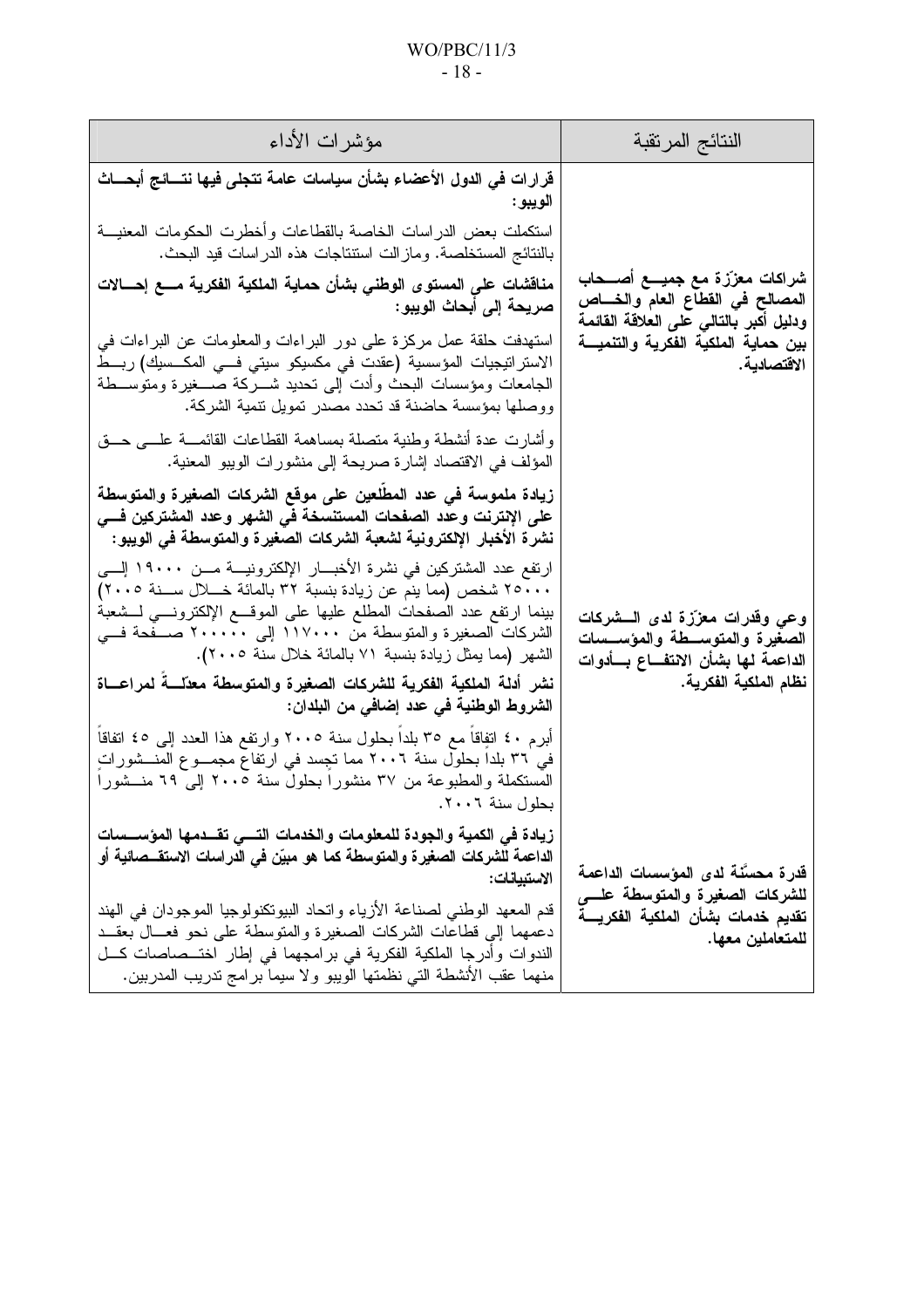#### $WO/PBC/11/3$  $-19-$

| مؤشرات الأداء                                                                                                                                                                                                                                                                                                                                                                                                                                                                                                                                                                                                                                                    | النتائج المرتقبة                                                                                                                            |
|------------------------------------------------------------------------------------------------------------------------------------------------------------------------------------------------------------------------------------------------------------------------------------------------------------------------------------------------------------------------------------------------------------------------------------------------------------------------------------------------------------------------------------------------------------------------------------------------------------------------------------------------------------------|---------------------------------------------------------------------------------------------------------------------------------------------|
| استر اتيجيات وطنية بشأن الملكية الفكرية وبرامج لتنفيذ تلك الاستر اتيجيات<br>مستحدثة ومنفذة في الدول الأعضاء:                                                                                                                                                                                                                                                                                                                                                                                                                                                                                                                                                     |                                                                                                                                             |
| وضعت استر انيجية وطنية بشأن الملكية الفكرية في أثيوبيا وهي قيد التنفيذ.                                                                                                                                                                                                                                                                                                                                                                                                                                                                                                                                                                                          |                                                                                                                                             |
| مراجعات وطنية لأصول الملكية الفكرية من إعداد الدول الأعضاء وتطـــوير<br>لمزيد من أدوات المراجعة وإتاحتها للدول الأعضاء:                                                                                                                                                                                                                                                                                                                                                                                                                                                                                                                                          |                                                                                                                                             |
| استخدمت ١٠ دول أعضاء (بربادوس والبرازيل وكولومبيا وجامايكا وكينيـــا<br>وموزلمبيق والفلبين وأوغندا وأوروغواي وزامبيـــا) أداة مراجعـــة أصــــول<br>الملكية الفكرية كقاعدة لمناقشة الاستر اتيجيات الوطنية فسى مجسال الملكيسة<br>الفكرية وصياغتها.                                                                                                                                                                                                                                                                                                                                                                                                                |                                                                                                                                             |
| مشروعات رائدة تبيّن وتحلل الانتفاع بالاستراتيجيات الشبكية لتعزيـــز إدارة<br>أصول الملكية الفكرية في الدول الأعضاء:                                                                                                                                                                                                                                                                                                                                                                                                                                                                                                                                              | قدرة معزّزة لدى الدول الأعــضاء ولا                                                                                                         |
| نفذت ثلاثة مشروعات رائدة من هذا القبيل: يستفيد ما ينــــاهز ٢٢ مؤســـسة<br>للبحث والتطوير وجامعة في البلدان السنة التي تغطيها الجماعة الاقتــصادية<br>والنقدية لوسط أفريقيا (CEMAC) من الخدمات المجانية التي يقـــدمها مركــــز<br>للملكية الفكرية يتألف من ثلاثة خبر اء مختصين في مجال الملكية الفكريــــة.<br>وفي كولومبيا، أُنشئ مركز الملكية الفكرية المؤلف من أربعة خبراء وطنيين<br>معنيين بصياغة سندات البراءات وترخيص التكنولوجيا والتسويق من أجـــل<br>مساعدة ١٢ مؤسسة للبحث والتطوير وجامعة. وفي أسيا، اســـنحدث مركـــز<br>نابع لرابطة أمم جنوب شرقبي أسيا لتوفير خدمات نطوير الأعمـــال كـــشبكة<br>لمشاطرة الخبرات والبرامج في مجال الملكية الفكرية. | سيما الشركات الخاصة ومؤســسات<br>البحث على استنباط أصول في مجال<br>الملكية الفكرية وإدارتها.                                                |
| استخدام فاعدة بيانات الويبو لاستراتيجيات الملكيسة الفكريسة فسي السدول<br>الأعضاء:                                                                                                                                                                                                                                                                                                                                                                                                                                                                                                                                                                                |                                                                                                                                             |
| يجري إعداد قاعدة بيانات الويبو لاستر اتيجيات الملكيــــة الفكريــــة الوطنيــــة<br>وتحديثها ومن المنوقع إناحتها على موقع الويبو الإلكترونـــي خــــلال ســــنة<br>.7.7                                                                                                                                                                                                                                                                                                                                                                                                                                                                                          |                                                                                                                                             |
| وضع آليات للتمويل تحترم فيمة الملكية الفكرية واعتماد تلك الآليات:<br>أعدت در استان عن العلاقة بين قيمة الملكية الفكرية وأليات التمويـــل ومـــن<br>المرتقب نشرهما. وفي هذه الأنثاء، استفاد ٣٧٥ مسؤولا من البلدان الناميـــة<br>والبلدان المنتقلة إلى نظام الاقتصاد الحر من خـــدمات التـــدريب الأساســـية<br>و المنقدمة المتصلة بقيمة الملكية الفكرية.                                                                                                                                                                                                                                                                                                          | وعى أكبر ومعلومات متاحـــة بـــشأن<br>الدعم المالى لتطوير أصول الملكيسة<br>الفكرية فسى المؤسسسات الخاصسة<br>ومؤسسات البحث في الدول الأعضاء. |
| ۷۲۰۸۸۳۹ فرنکا سویسریا                                                                                                                                                                                                                                                                                                                                                                                                                                                                                                                                                                                                                                            | مجموع نفقات البرنامج ٣ خلال سنة ٢٠٠٦:                                                                                                       |

# البرنامج ٤: الانتفاع بحق المؤلف في المحيط الرقمي

٣٤– أجريت در اسات إضافية عن دور تكنولوجيا إدارة الحقوق الرقميـــة كـــأداة لتنفيـــذ التقييـــدات والاستثناءات المتعلقة بحق المؤلف في المحيط الرقمي. وصدرت دراسة عن "أنظمة الإدارة المؤتمتـــة لْلْحقوق والنقييدات والاستثناءات المتعلَّقة بحق المُؤلفَّ" في شهر مايو/أيار وركزت علَى فئنسين مـــن المنتفعين هما فئة الأشخاص المسجلين في برامج التعليم عن بعد وفئةُ الأشخاص ضــــعيفي البـــصر . ونتاولت الدراسة القوانين والممارسات فيَّ خمسةٌ بلدان، أي في أستراليا وجمهورية كوريــــاً وإســــبانيا و المملكة المتحدة و الو لابات المتحدة الأمر بكبة.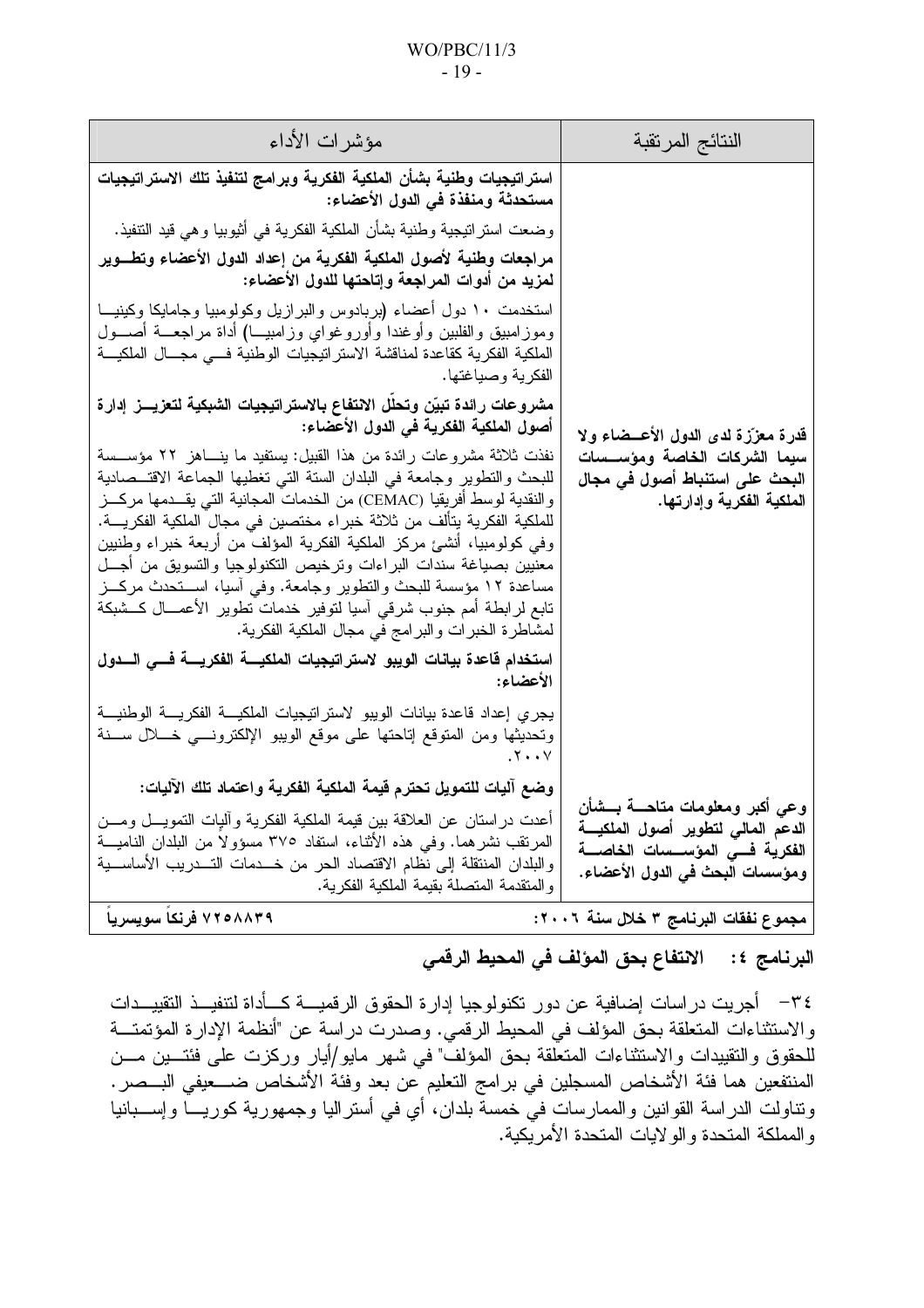٣٥– وتواصل العمل على معابير نكنولوجيا المعلومات والاتصالات وخاصة في ميدان إدارة الحقوق الرقمية. وساهمت الويبو في المناقشات بشأن قضايا حق المؤلف المتصلة بالمعايير خلال المحافل التي نظمها كل من المنظمة الدولية لتوحيد المقاييس (ISO) والاتحاد الدولمي للمواصلات السلكية واللاسلكية (ITU) والمعهد الأوروبي لمعايير الاتصالات السلكية واللاسلكية (ETSI) والفريق العامل المشترك بـــين الويبو والمنظمة الدولية لتوحيد المقاييس.

٣٦– وأحرز أيضاً تقدم في العمل على برنامج "حق المؤلف لفائدة المبدعين" باستكشاف أفضل طرق تسمح لأصحاب الحقوق ومبدعي المصنفات المحمية بحق المؤلف بإدارة حقوقهم وحمايتها.

٣٧– وما زالت تستكشف السبل لتحسين حماية فناني الأداء السمعي البصري وتتواصل المناقسشات مع الحكومات وأصحاب المصالح (فنانو الأداء والمنتجون أساسا) بشأن طـــرق النهـــوض بتطـــوير الْمَعايير القانونية الدولية. وبالإضَّافةُ إلى ذلك، قدمت الويبو المساعدة على الصعيد الوطني فيما يتصل بقضايا مثل الإدارة الجماعية وإنشاء الاتحادات والتفاوض الجماعى والتشريع والتسرخيص لتحسسين وضـع الممثلين.

٣٨ - وشاركت الويبو في متابعة مؤتمر القمة العالمي لمجتمع المعلومات (WSIS) برصـــد القـــضايا المتعلقة بحق المؤلف والتطورات المتصلة بإدارة الإنترنت. كما شاركت في الاجتمـــاع الأول لمحفـــل إدار ة الإنترنت الذي عقد في أثينا.

٣٩- ووطدت الويبو أيضا نعاونها مع لجنة الأمم المتحدة للقانون النجـــاري الـــدولي (UNCITRAL) والأوساط المعنية بالملكية الفكرية الأوسع نطاقآ بإسداء المشورة بشأن المعاملات التجارية ومـــصادر التمويل المأمونة المتعلقة بأصول الملكية الفكرية في جملة أمور إذ أوشكت اللجنة إنهـــاء مفاوضــــاتها بشأن صياغة دليل تشريعي خاص بالمعاملات التجارية المأمونة.

· ٤- واستمرت الويبو في مباشرة أنشطتها في مجال مخاطبة الجماهير بإذكاء الوعي ضمن القطاع الخاص والمجتمع المدنى بخصوص دور حق المؤلف في المحيط الرقمي. وانطوت تلك الأنشطة على النعاون مع أوساط المنظمات غير الحكومية مثل النحالف من أجل استغلال الفرص العالمية (ATHGO) خلال اجتماع عقد في نوفمبر/تشرين الثاني ٢٠٠٦ ومع القطاع الخاص وشـــملت اضـــطلاع الويبـــو بتحديث حق المؤلف بالشراكة مع حلف شيكاغو للملكية الفكرية في أكتوبر /تشرين الأول ٢٠٠٦.

الهسدف تعزيز الوعي بالتحديات والفرص بالنسبة إلى حق المؤلف في المحيط الرقمي.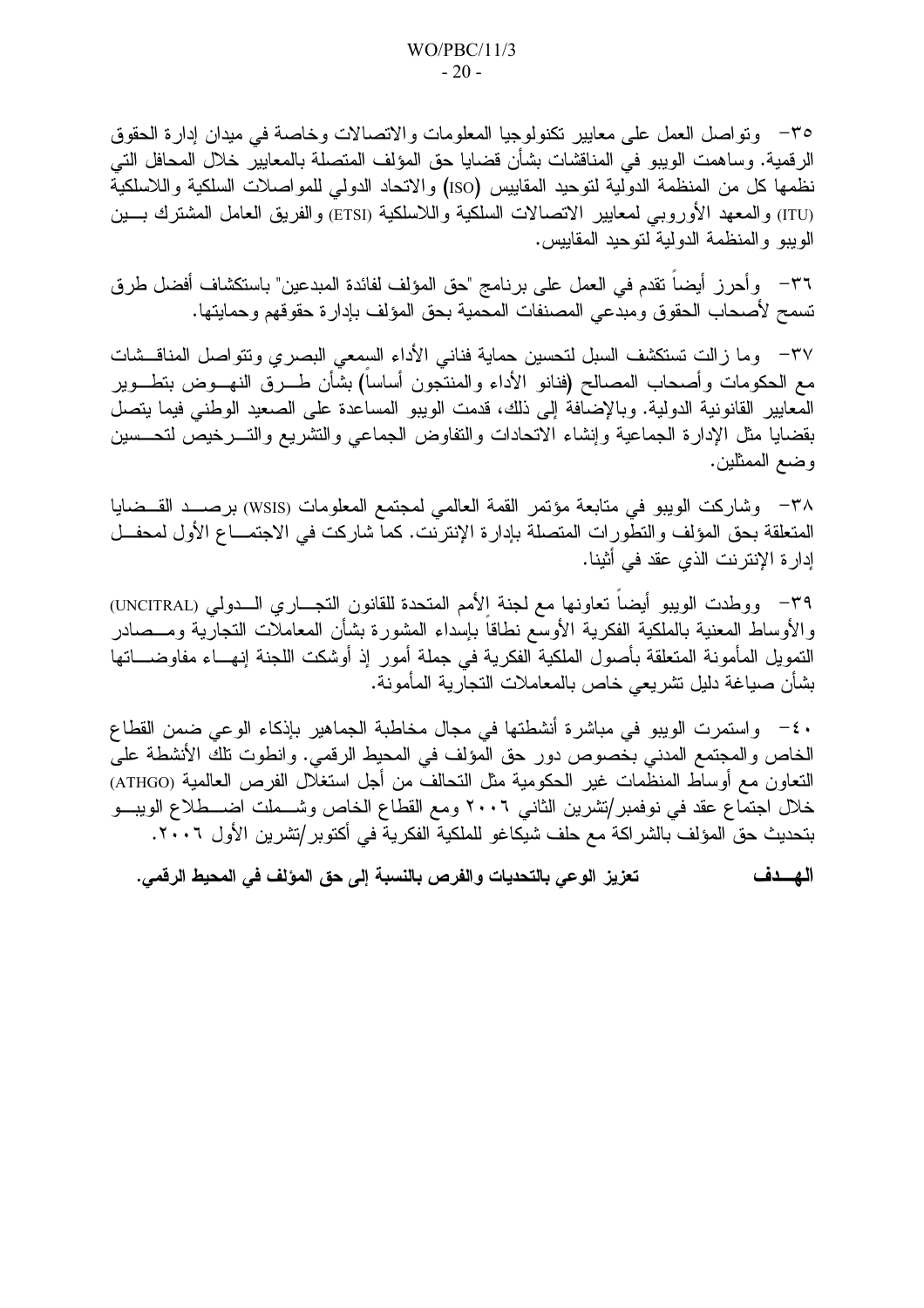#### $WO/PBC/11/3$  $-21-$

| مؤشرات الأداء                                                                                                                                                                                                                                                                                                                                                                                                                 | النتائج المرتقبة                                                               |
|-------------------------------------------------------------------------------------------------------------------------------------------------------------------------------------------------------------------------------------------------------------------------------------------------------------------------------------------------------------------------------------------------------------------------------|--------------------------------------------------------------------------------|
| إقرار صريح بدعم الويبو وإسهامها في تطوير مشروعات تجاريسة شسبكية<br>جديدة لضمان نقل مشروع للمواد الرقمية المحمية بموجب حق المؤلف فسي<br>عشر دول أعضاء:                                                                                                                                                                                                                                                                         |                                                                                |
| أجريت مناقشات بشأن نماذج المشروعات النجارية المـــسنجدة مــــع أوســــاط<br>المنظمات غير الحكومية بما فيها التحالف من أجل استغلال الفرص العالميــــة<br>ومنظمة حقوق الإبداع التوفيقية والجمعية القانونيـــة للحاســـبات الإلكترونيـــة<br>وحلف شيكاغو للملكية الفكرية وأشير في إطارها إشارة إيجابية إلى مـــساهمة<br>الويبو في تقدم القضايا المطروحة.<br>ودارت نقاشات منظمة مع مؤسسات أكاديمية ومؤسسات للبحــث بمـــا فيهـــا | فهم عملى معزّز لفـــرص الاســـتغلال<br>التجاري لحق المؤلف فـــي المحـــيط      |
| نقاشات خلال المؤتمر العالمي بشأن قسانون الحاســـوب والمــــؤتمر الـــــدولمي<br>المشترك بين الصين وأوروبا بشأن الملكية الفكرية في وسائل الإعلام الرقمي.                                                                                                                                                                                                                                                                       | الرقمي.                                                                        |
| ۰۰۰ زيارة لموقع الويبو المخصّص لحق المؤلف أو استنساخ مــن ذلــك<br>الموقع في العالم كل شهر :                                                                                                                                                                                                                                                                                                                                  |                                                                                |
| بلغ عدد الصفحات المطلع عليها أو المستتسخة على موقع الويبو المخـــصص<br>لحق المؤلف ٣١٠٠٠ صفحة في الشهر .                                                                                                                                                                                                                                                                                                                       |                                                                                |
| ٣٠٠٠ مشترك من مختلف أرجاء العالم في نشرة الأخبار الإلكترونية بشأن<br>حق المؤلف والتجارة الإلكترونية:                                                                                                                                                                                                                                                                                                                          | وعي أكبر بإسهام حق المؤلــف فـــي                                              |
| من المتوقع صدور نشرة الأخبار الإلكترونية بشأن حق المؤلف والحقوق المجاورة فسي<br>أوائل سنة ٢٠٠٧.                                                                                                                                                                                                                                                                                                                               | تضييق الهوة الرقمية.                                                           |
| مناقشات وطنية عامة بشأن حق المؤلف والنقنيات الرقمية في خمـــس دول<br>أعضاء حظيت بمساعدة الويبو :                                                                                                                                                                                                                                                                                                                              |                                                                                |
| عقدت ندوات عن حق المؤلف والتقنيات الرقمية في ١٦ بلدا بناء على طلـب<br>الدول الأعضاء أو سائر أصحاب المصالح وبالاعتماد على مـــساعدة الويبـــو<br>وتحديد القضايا.                                                                                                                                                                                                                                                               |                                                                                |
| وساهمت الويبو في المناقشات بشأن قضايا حق المؤلف في إطار محفل إدارة<br>الإنترنت.                                                                                                                                                                                                                                                                                                                                               | فهم أكبر لوقع التقنيسات المسستجدّة<br>على الإبــداع والنفــاذ إلـــى المـــواد |
| اجتماعات منتظمة للجنة الدائمة المعنية بحق المؤلف والحقسوق المجساورة<br>تحدّد القضايا التي تحظي باهتمام عالمي مشترك في مجال العلاقة بين حق<br>المؤلف والنقنيات المستجدة والوصول إلى نتائج متفق عليها بصياغة رئيس<br>الاجتماع:                                                                                                                                                                                                  | المحمية بحق المؤلف والانتفاع بها.                                              |
| قدمت در اسة بشأن أنظمة الإدارة المؤتمتة للحقوق والتقييدات والاســـتثناءات<br>المتعلقة بحق المؤلف إلى اللجنة الدائمة المعنيسة بحسق المؤلسف والحقسوق<br>المجاورة وأشار الرئيس إليها على أنها دراسة نرسى الأسس للأنشطة القادمة.                                                                                                                                                                                                  |                                                                                |
|                                                                                                                                                                                                                                                                                                                                                                                                                               |                                                                                |

مجموع نفقات البرنامج ٤ خلال سنة ٢٠٠٦:

1۲۹۷۰ه فرنکا سویسریا

البرنامج 0: الملكية الفكرية والسياسة العامة

٤١ – ظل هذا البرنامج يدعم مناقشات السياسات الدولية بشأن قضايا علوم الحياة بتعزيز الفهم العملي لتأثير الملكية الفكرية في هذا الميدان ونكوين كفاءات واضعي السياسات لتقييم كامل الخيارات السياسية واستكشافها. وقد أسهم فّي مشروعات دولية أخرى ولا سيما ّفي مشروعات وكالات دولية أخرى بمـــا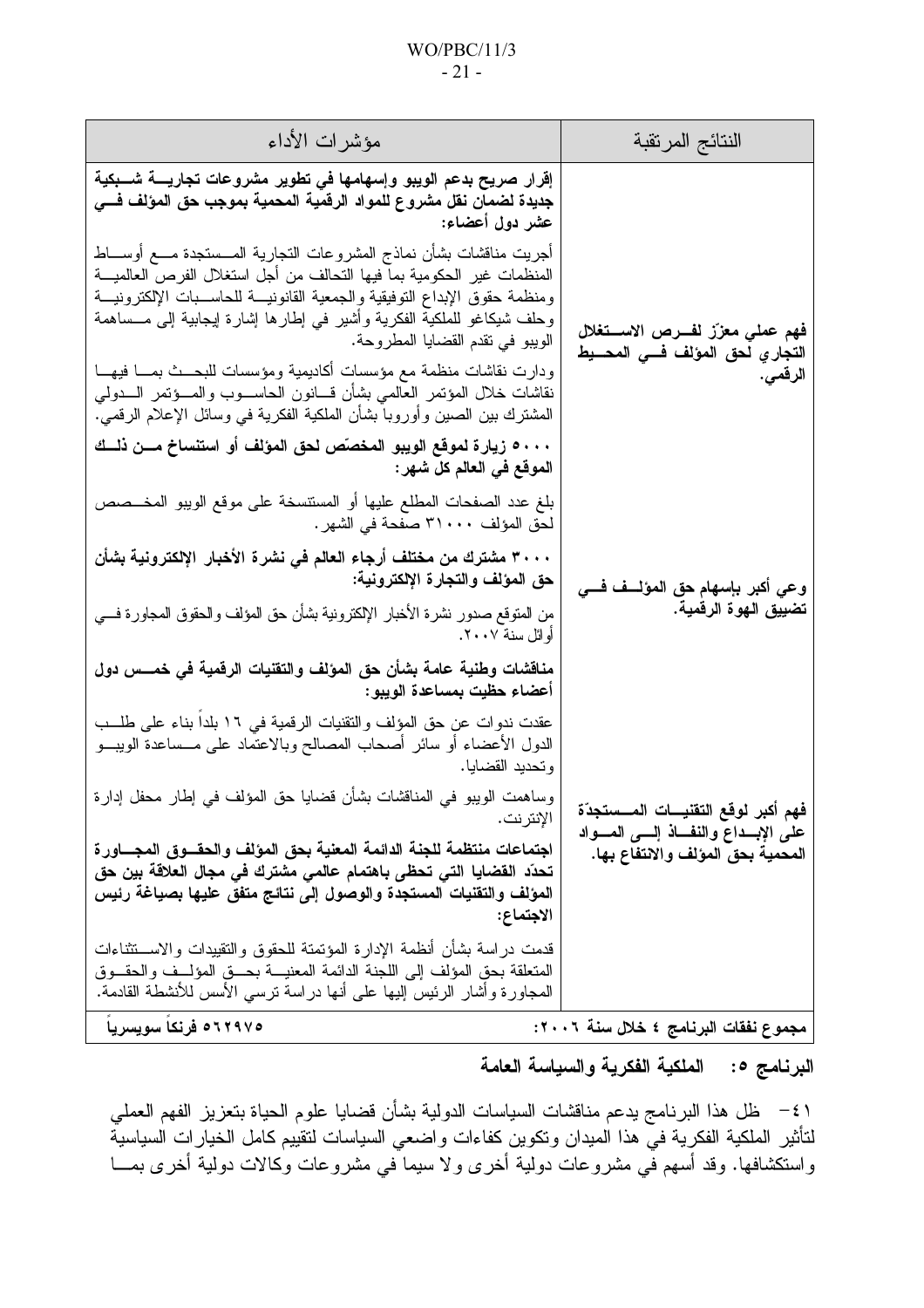فيها أمانة الاتفاقية المتعلقة بالنتوع الببيولوجي (CBD) ومنظمة الأغذية والزراعـــة (FAO) وبرنــــامج الأمم المتحدة للبيئة (UNEP) ومنظمة الأمم المتحدة للتربية والعلم والثقافة وجامعـــة الأمـــم المتحـــدة (UNU) ومنظمة الصحة العالمية (WHO) ومنظمة التجارة العالمية. كما تم تعزيز المـساهمة التقنيــة والتشاور مع الخبراء بخصوص مجموعة من المشروعات والمناقشات السياسية المرتبطـــة بالملكيـــة الفكرية مثل البيونكنولوجيا الزراعية والصحة العامة والابتكار الطبي المنعلــق بـــالأمراض المهملـــة و المستحضر ات الصبدلانية و القو اعد الأخلاقية البيو لو جية.

٤٢– وأحرز المزيد من النقدم في مجال إعداد سلسلة من المواد الإعلامية الأساســـية والدراســـات الاستقصائية المبنية على التجربة بشأن القضايا الراهنة والدراسات الإفرادية وخرائط البراءات وصبغ أخرى لتحليل بيانات البراءات القائم على السياسات في مجال علوم الحياة بغية جنى مجموعة منـــسقة من المساهمات العملية والفعلية في المناقشات الحاسمة بشأن القضايا المتعلقة بالملكية الفكرية وعلـــوم الحياة. وتهدف نلك المواد إلى مساعدة واضعى السياسات على تقيـــيم الخيـــارات الـــسياسية بـــشكل موضوعي وصياغة توصيات على الصعيد الوطني بشأن المسائل المرتبطة بالملكية الفكرية في هــذا المجال مع ضمان فهم كامل لمجموعة الآثار وأوجه مرونة السياسات المناحة في الإطار الدولي.

٤٣ - وأُنيحت خدمات المشورة النقنية والمعلومات ونظمت الأنشطة الندريبية واللقاءات الإعلامية في إطار سائر مجالات برامج الويبو وأعمال منظمة الصحة العالمية والمنتدى العالمي بشأن الأبحاث في المجال الصحى ومنظمة الأمم المتحدة للتربية والعلم والنقافة ولجنة الأمسم المتحسدة المسشنركة بسين الوكالات والمعنية بالأخلاقيات البيولوجية (UNIACB) ومنظمة الأغذية والزراعة والمركـــز الــــدولمي للهندسة الور اثية و النكنو لو جيا الحيو ية (ICGEB) و لجنة الأمم المتحدة المشتر كة بين الو كالات و المعنية بالنكنولوجيا الحيوية التي عقدها مؤتمر الأمم المتحدة للتجارة والتنمية. واتخـــذت الخطـــوات الأولــــي لوضع خرائط البراءات المتعلقة بالتقنيات الرئيسية في مجال علوم الحياة. ورسخت الويبو مـــساهماتها في باقة من المشروعات التحليلية التعاونية بما فيها المشروعات المركزة على نقييم أشــكال ابتكاريـــة جديدة من أجل رفاهية المجتمع مثل لجنة منظمة الصحة العالمية المعنية بالملكية الفكريسة والابتكسار والصحة العامة (CIPIH) والتقييم الدولي للعلوم والتكنولوجيا الزراعية لأغراض التنميـــة (IAASTD). وأثبت تقرير لجنة منظمة الصحة العالمية المعنية بالملكية الفكرية والابتكار والصحة العامة الصادر في أبريل/نيسان ٢٠٠٦ الأهمية المعلقة على اتجاهات السياسات الراهنة قيد التطوير والأولوية الممنوحـــة لَّها في سياق هذا البرنامج.

٤٤ - واستضافت الويبو لجنة الأمم المتحدة المشتركة بين الوكالات والمعنية بالأخلاقيات البيولوجية وأسندت اللجنة إليها مهمة وضع مسودة وثيقة بحث للقضايا لاستخدامها المحتمل كمرجع سياسي ضمن منظومة الأمم المتحدة. واستعرضت اللجنة في وقت لاحق هذه المسودة التي تم الاتفاق عليها كقاعــدة لتعزيز التعاون. واستضافت الويبو بالتعاون مع مركز إدارة الملكية الفكرية في البحث والتطوير فسي المجال الصحي (MIHR) ندوة غير رسمية بشأن جمع البراءات لاستحداث اللقاحـــات ضـــد الأوبئـــة كأساس لتوطيد النعاون النقنبي مع أصحاب المصالح الرئيسيين ونعزيز الموارد الإعلامية اللازمة فسي هذا المجال. وأعدت سلسلة من المواد الإعلامية العامة وركزت على فضايا البراءات الراهنة المتعلقة بمو اطن القلق بشأن طفر ات إنفلونز ا الطيور والقضايا الر اهنة المتصلة بالأخلاقيات البيولوجية. وأسهم أيضاً إسهام جوهري في مشروع برنامج أكاديمية الويبو العالمية للنعليم عن بعد بشأن البيونكنولوجيـــا والملكية الفكرية. وعلاوة على ذلك، ساهمت الويبو في اجتماع عقده منتدى حوار المــستهلكين عبـــر الأطلسي (TACD) بخصوص السياسات والأيديولوجيات في مجال الملكية الفكرية وتحليــل الحـــوار السباسي الإقليمي بشأن قضايا مثل الآثار الأخلاقية البيولوجية الناجمة عن الجوائح العالمية والنفاعـــل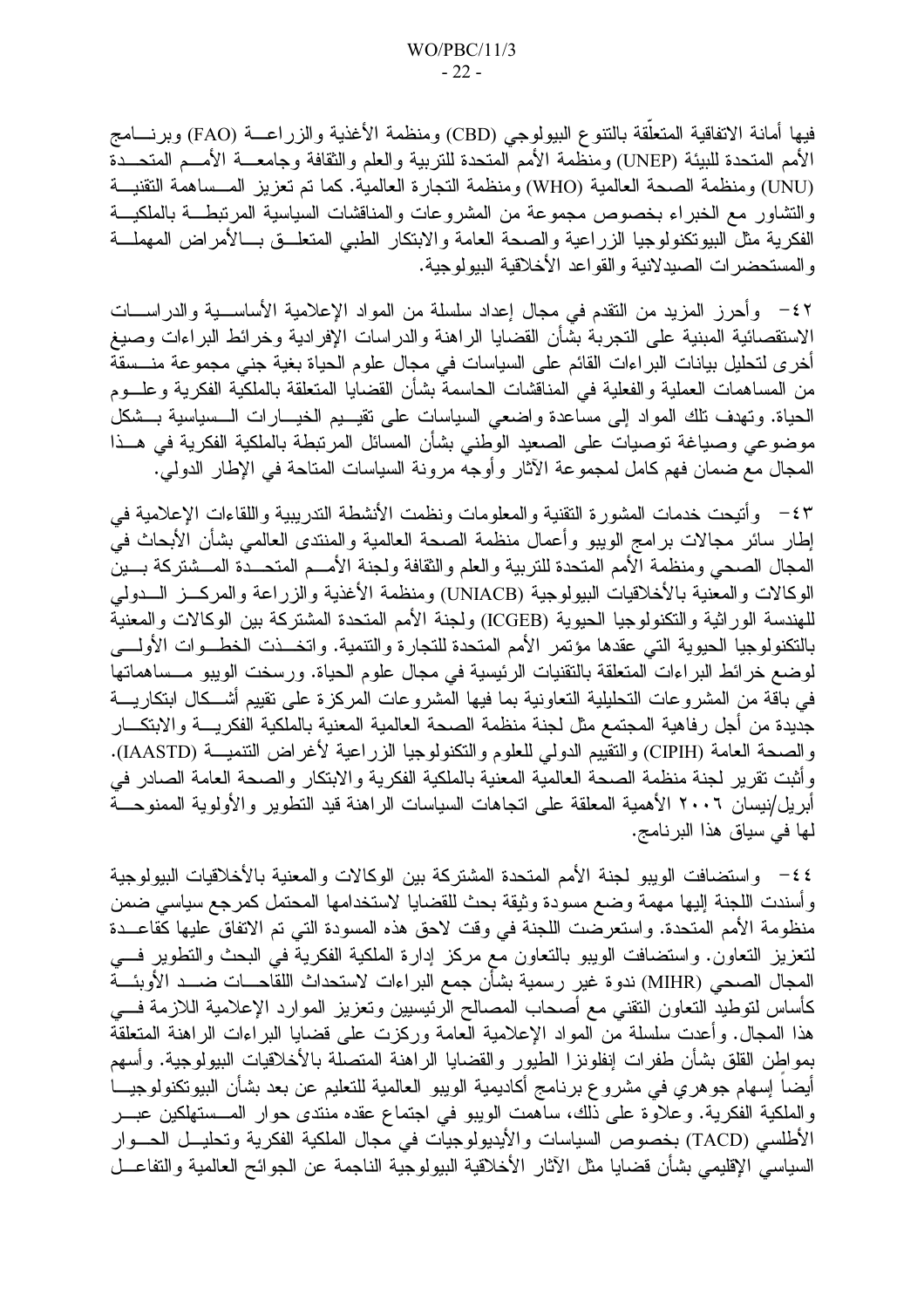بين الملكية الفكرية وسياسة الصحة العامة وقضايا حقوق الإنسان بالنتسيق مع البرنامج ١٥. كما ساهم الخبراء المختصون بناء على الطلب في وضع برامج عن الملكية الفكرية وقضايا البيوتكنولوجيا في عدة بلدان نامية وبلدان منتقلة إلىى نظام الاقتصاد الحــــر وفــــي مـــؤتمرات رئيـــسية لعلمـــاء قطــــاع المستحضرات الصيدلانية والاقتصادات الزراعية والمؤتمر الرئيسي الأول المعنى بالملكيـــة الفكريـــة للمركز الدولي للهندسة الوراثية والنكنولوجيا الحيوية وأعمال منظمومة الأمم المتحدة المتصلة بالمسائل الإحصائية وندوة عن النهج المفتوحة المصدر المعتمدة في مجال البيوتكنولوجيا.

ضمان إيلاء الاعتبار المناسب في السياسات العامة لقضايا الملكية الفكريــــة مـــن الهسدف أجل تحقيق نتائج تعود بالفائدة على رفاهة المجتمع.

| النتائج المرتقبة                                                                                                      | مؤشرات الأداء                                                                                                                                                                                                                                                                                                                         |
|-----------------------------------------------------------------------------------------------------------------------|---------------------------------------------------------------------------------------------------------------------------------------------------------------------------------------------------------------------------------------------------------------------------------------------------------------------------------------|
|                                                                                                                       | دراسات وطنية بشأن سياسات الملكية الفكرية والسياسة العامة تقف علــــى<br>النقاش الدولي الذي تساهم فيه الويبو :                                                                                                                                                                                                                         |
|                                                                                                                       | عملت الويبو عن كثب مع عدة بلدان نامية وبلدان منتقلة إلى نظام الاقتـــصـاد<br>الحر على مسائل سياسية وعملية متعلقة بعلوم الحياة بالاستناد إلىي انطباعـــات<br>  أصحاب المصالح المعنيين المباشرة.                                                                                                                                        |
|                                                                                                                       | وازداد طلب الدول الأعضاء على المساهمة المباشرة فسي عمليـــات تكــــوين<br>كفاءات متخصصة والتشاور السياسي.                                                                                                                                                                                                                             |
| فهم معــزز فـــي صـــفوف واضـــعي<br>السياسات وعامة الجمهــور للعلاقـــة<br>بين الملكيــــة الفكريــــة والــــسياسات | إقرار بمساهمة الويبو في النقاشات والمشروعات الدوليــــة بـــشأن الملكيــــة<br>الفكرية والسياسة العامة:                                                                                                                                                                                                                               |
| العامة.                                                                                                               | رحب المشاركون والأشخاص المعنيون بمسائل النتظيم بمساهمة الويبو فسي<br>سلسلة من المشروعات السياسية الدولية بما فيها لجنة الأمم المتحدة المشتركة<br>بين الوكالات والمعنية بالأخلاقيات البيولوجية والمركـــز الــــدولـي للـهندســــة<br>الوراثية والتكنولوجيا الحيوية ومنظمة السصحة العالميسة ومنتسدى حسوار<br>  المستهلكين عبر الأطلسي. |
|                                                                                                                       | وأناحت الويبو المسودة الأولى لوثيقة بحث للقضايا بسشأن الملكيسة الفكريسة<br>وقضايا الأخلاقيات البيولوجية كأساس لمواصلة عمل لجنسة الأمسم المتحسدة<br>المشتركة بين الوكالات والمعنية بالأخلاقيات البيولوجية.                                                                                                                             |
| مجموع نفقات البرنامج ٥ خلال سنة ٢٠٠٦:                                                                                 | 1۳۰۰٥ فرنكات سويسرية                                                                                                                                                                                                                                                                                                                  |

الـهدف الاستراتيجي الثاني: إدراج الملكية الفكرية في السياسات والبرامج الإنمائية الوطنية

البرنامج ٦: البلدان الأفريقية والعربية وبلدان آسيا والمحيط الهادئ وأمريكا اللاتينية والكساريبي و البلدان الأقل نمو ا

٤٥ – استهدفت أنشطة الويبو في مجالي المساعدة التقنية ونكوين الكفاءات خلال ســــنة ٢٠٠٦ إدر اج الملكية الفكرية في السياسات والبرامج الإنمائية الوطنية تمشيا مع هدف الويبو الاستراتيجي الثاني وفي سباق أهداف الأمم المتحدة الإنمائية للألفية.

٤٦ - وبدأت عملية إعادة توجيه نهج الويبو لاستهداف الأنشطة الإنمائية من أجل تحقيق مـــا يلــــى: النكيف مع إطار حقوق الملكية الفكرية المتغير على الصعيدين الوطنبي والعالمي والاستجابة للتوقعات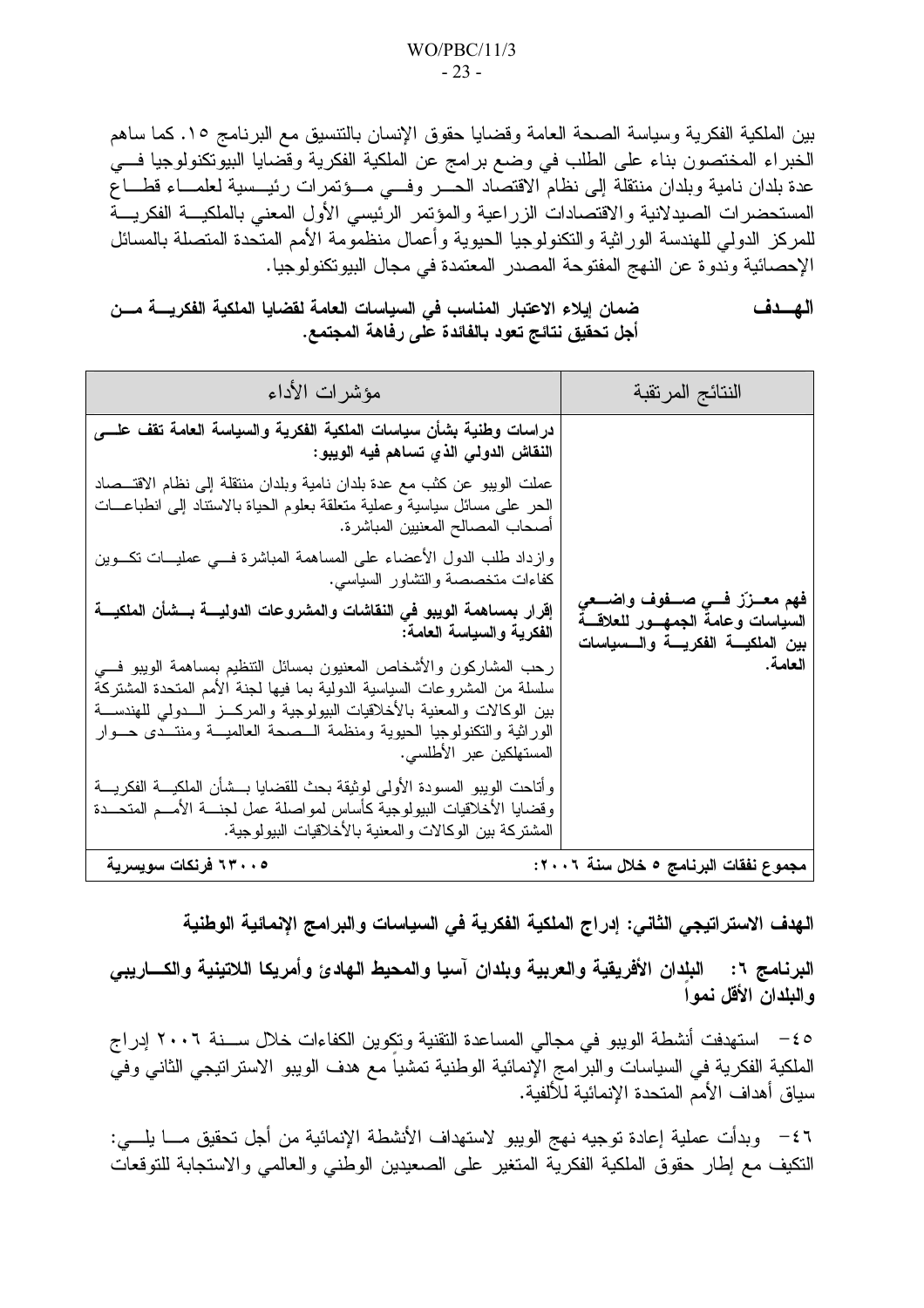الإنمائية الجديدة والاحتياجات الاستراتيجية في البلدان النامية والاستفادة من خدمات المساعدة التقنيسة والقانونية الماضية وتعزيز علاقات التعاون مع سائر مقدمي خدمات المساعدة التقنية في مجال الملكية الفكرية والتركيز على ابنداع الملكية الفكرية وإدارتها والانتفاع بها. ونواصل نتفيذ الأنشطة بالنعـــاون الوثيق مع الدول الأعضاء وسائر المنظمات الحكومية الدولية والمنظمات غير الحكومية. وأوليت عناية خاصة للاحتياجات المعينة في البلدان الأقل نمواً.

٤٧ - وشهدت الفترة قيد الاستعراض تعزيز الوعى بصفة عامة بالدور الاستراتيجي للملكية الفكرية كأداة للتنمية الاقتصادية. وأسديت المشورة التشريعية إلى البلدان التي كانت في طور تحسين إطارهـــا التشريعي بما في ذلك الاستفادة من الخيارات وأوجه المرونة المتاحة في النظام الدولي للملكية الفكرية. وأدرجت عدة بلدان الملكية الفكرية في السياسات العامة الوطنية بينمـــا أدرجتهـــا بعـــض المنظمـــات الحكومية الدولية في برامج عملها. وتم أيضا الارتقاء بالقدرة المؤسسية علـــي إدارة أنظمـــة الملكيـــة الفكرية باستخدام أدوات جديدة وحديثة في مجال تكنولوجيا المعلومات (الإجراءات والأساليب والأنظمة والأدلة) من أجل ندبير حقوق الملكية الفكرية وإدارتها ونوفير خدمات ذات قيمة مضافة فسي مجـــال الملكية الفكر بة.

#### أفر بقبا

٤٨ - أحرز نقدم في نتفيذ برنامج العمل الذي يغطي ٤٠ بلداً وفقاً للتوقعات وشمل تنفيذ برنامج العمل في بلدان مختلفة إجراء مراجعات وطنية لأصول الملكية الفكرية وإدراج الملكية الفكرية في السياسات الإنمائية الوطنية وصياغة سياسات الملكية الفكرية لفائدة الجامعات ومؤسـسات البحــث والنطــوير . واستهلت خمسة بلدان (أثيوبيا وكينيا وموريشيوس ونيجيريا وأوغندا) وضع استرانيجية وطنية للملكية الفكرية. ووطدت علاقات التعاون مع المنظمة الأفريقية للملكية الفكرية (OAPI) والمنظمـــة الإقليميـــة الأفريقية للملكية الفكرية (ARIPO) وتواصل تعزيز التعاون مع منظمات حكومية دولية إقليمية أخرى وأدرجت اعتبارات الملكية الفكرية في برامج عملها بصفة متزايدة. وإذ أخذ مستوى الموارد المتاحـــة في الحسبان، جرى تكييف برنامج العمل بالتركيز الخاص على النهوض بالشراكات ضــــمن المنظمـــة وخارجها بهدف تنفيذ الأنشطة المرتقبة لفترة السنتين ٢٠٠٦ و٢٠٠٧ تنفيذا تاما.

# الدول العربية

٤٩ - جرى الارتقاء ببرنامج العمل في الدول العربية بالتركيز على مجالات الملكية الفكرية الجديدة المعنية مثل الانتفاع الفعال بالترخيص ونقل التكنولوجيا وصياغة سندات البراءات. وركز بوجه خاص على نيسير النعاون الإقليمي والأقاليمي بهدف إيجاد الشروط المسبقة اللازمة لنقل النكنولوجيـــا علــــي المستوى الوطني. وفضلا عن ذلك، نفذ مشروع رائد لنقيبم الاحتياجات من حيث المعدات في أربعــــة مكانب عربية لحق المؤلف كأساس لأتمتة تسجيلات حق المؤلف في المستقبل واستهلت عــدة بلــدان استر انيجيات لمراجعة أصول الملكية الفكرية. وحظيت البيانات الجغر افية وتسميات المنشأ والحــــرف البدوية والرسوم والنماذج الصناعية باهتمام خاص ونظمت أنشطة لإرساء العلاقات من أجــل جمـــع قطاعات الصناعة والشركات الصغيرة والمنوسطة ومراكز البحث والجامعات.

آسيا والمحيط الهادئ

. ○− أنجز مشروعان على الصعيد القطري في منطقة آسيا والمحيط المهادئ بشأن النهوض بنظـــام متكامل وفعال لإدارة الملكية الفكرية (باكستان) وتقديم المساعدة في إطار تحديث نظام الملكية الفكرية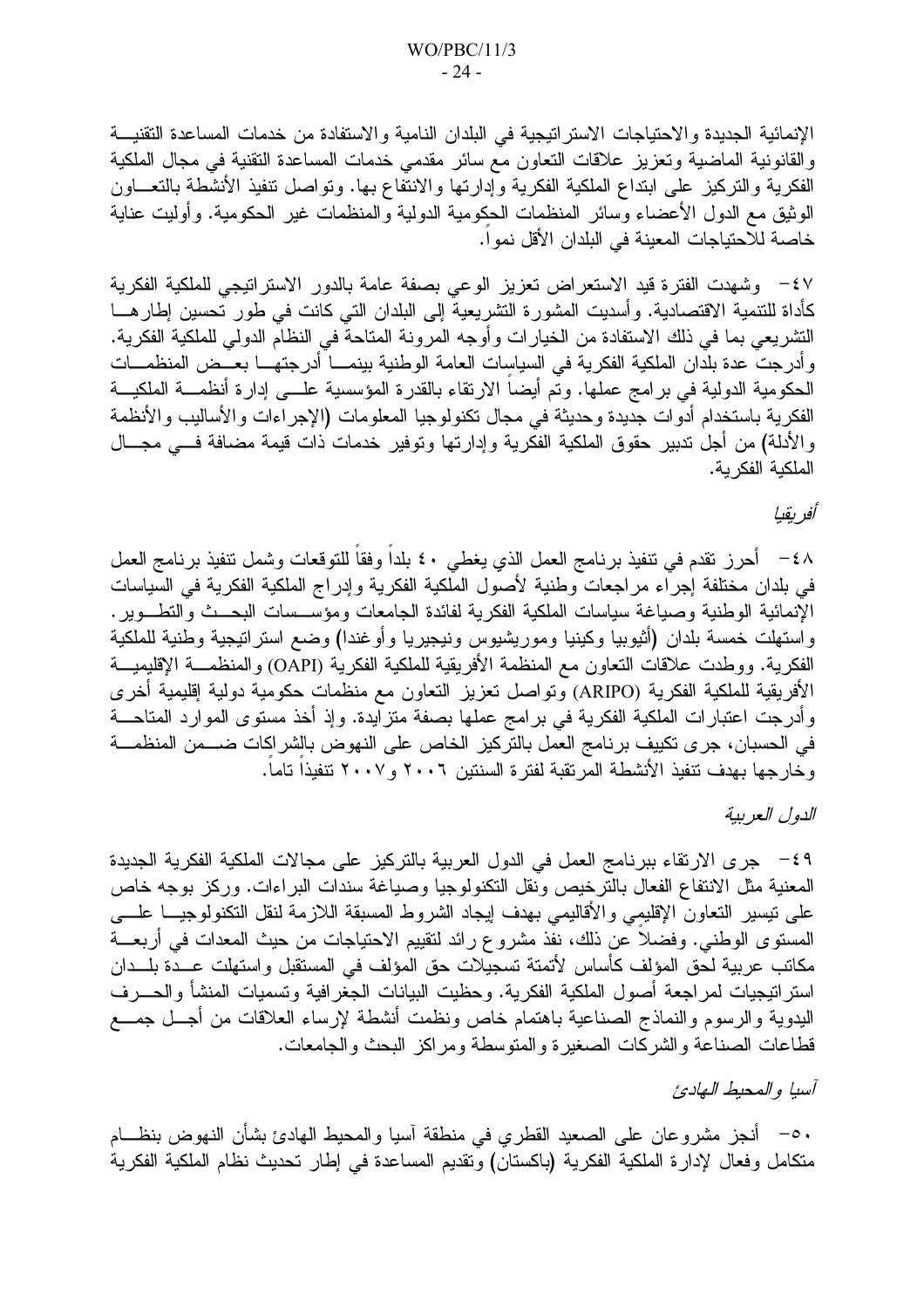(بوتان) وتكللا بالنجاح. كما نظم برنامج جديد لنكوين الكفاءات في ميدان صياغة ســندات البـــراءات تلبية للحاجة الملحة والمستجدة في بلدان المنطقة. واستكملت در استان عنو انهما "دليل بشأن تحديد قيمة الملكية الفكرية"، "ونقل التكنولوجيا والملكية الفكرية والشراكات الفعالة بسين الجامعسات وقطاعسات الصناعة". وأبرم اتفاقان جديدان للتعاون (مذكرة تفاهم مع حكومة سنغافورة وصندوق استئماني جديد بين الويبو ووزارة الثقافة والسياحة في جمهورية كوريا) بغية توسيع نطاق برامج المــساعدة التقنيـــة ونكوين الكفاءات في المنطقة وطبيعتها. وازداد أيضا الاهتمام بتوفير المساعدة التقنية في إطار خطط العمل الوطنية التركيز والمشروعات القطرية الخاصة لضمان انساق أنشطة البرامج مـــع الـــسياسات و الاسنر انبجيات و الأهداف الإنمائية الوطنية.

أمريكا اللاتينية والكاريبي

٥١ – عزز الوعي في المنطقة بالدور الاستراتيجي للملكية الفكرية كأداة للتنمية الاقتصادية وأدرجت عدة منظمات حكومية دولية مثل الاتحاد الكاريبي (CARICOM) واللجنة الاقتصادية لبلــدان أمريكـــا اللاتينية والكاريبي (ECLAC) ومنظمة دول شرقي الكاريبي (OECS) الملكية الفكريـــة فـــي بـــرامج عملها. وبدأت خمسة بلدان في المنطقة (بربادوس والبرازيل وكولومبيا وجامايكا وأوروغواي) وضع خطط وسياسات استراتيجية وطنية بشأن الملكية الفكرية. واستكمل بلد واحد عملية وطنيـــة لمراجعـــة أصول الملكية الفكرية. واستفادت ثمانية بلدان من المساعدة التشريعية لتحديث إطارها القـــانونـي فـــي مجال الملكية الفكرية. وواصلت الويبو أيضا المساهمة في نتمية الموارد البشرية لإدارة حقوق الملكية الفكر ية و تنفيذ آليات فعالة لإنفاذ الحقوق.

٥٢ - واستمر النعاون مع انحادات قطاعات الصناعة وغــرف النجـــارة والمؤســسات الأكاديميـــة ومؤسسات البحث بما فيها الجامعات والشركات الصغيرة والمتوسطة لتطوير العلاقات وأدوات خاصة لإدارة أصول الملكية الفكرية واستغلالها. وفي هذا السياق، صدرت ثلاثة منـــشورات بـــشأن انتفـــاع الشركات الصغيرة والمنوسطة بنظام الملكية الفكرية في الأرجنتين والبرازيل وشيلي واستهلت دراسات عن المساهمة الاقتصادية للقطاعات القائمة على حق المؤلف والحقوق المجاورة في التنمية الاقتصادية الوطنية في خمسة بلدان في منطقة أمريكا اللاتينية والكاريبي.

البلدان الأقل نمواً

٥٣ - نظمت برامج لندريب كبار المسؤولين وإذكاء وعيهم بخصوص الملكية الفكرية وعلاقتها بالنمو الاقتصادي والتنمية (في بنغلاديش وجمهورية كوريا والسويد ونتزانيا) بغية تلبية احتياجـــات البلـــدان الأقل نمواً في مجال نكوين الكفاءات المتصلة بالملكية الفكرية. كما نظمت بـــرامج لإذكــــاء الــــوعي بالملكية الفكرية والانتفاع بها للنهوض بالنجارة والنتمية ومختلف أوجه المرونة فسى اتفاق تسريبس بالتعاون مع منظمة النجارة العالمية. وإضافة إلى ذلك، أحرز نقدم ملحوظ في إعداد دليل للندريب في مجال نرخيص النكنولوجيا لصالح أثيوبيا ونيبال ونتزانيا وأوغندا.

٥٤ - وأفضى استعراض منتصف المدة لتنفيذ برنامج العمل للبلدان الأقل نموا إلـــي إدراج الملكيـــة الفكرية في برامج عمل لجنة الأمم المتحدة الاقتصادية لأفريقيا والمجلس الاقتصادي والاجتماعي لآسيا والمحيط الهادئ. وبدأ إنشاء المراكز للخدمات الاستشارية والمعلومات المنصلة بالملكية الفكرية فسي كمبوديا وأثيوبيا وتنزانيا (من المتوقع افتتاح المركز الأخير في مارس/آذار ٢٠٠٧). كمـــا اســـتهلت دراسات عن تحديد استمرارية الملكية الفكرية وفوائد الفولكلور الاقتسصادية وفهرستها وتحليلها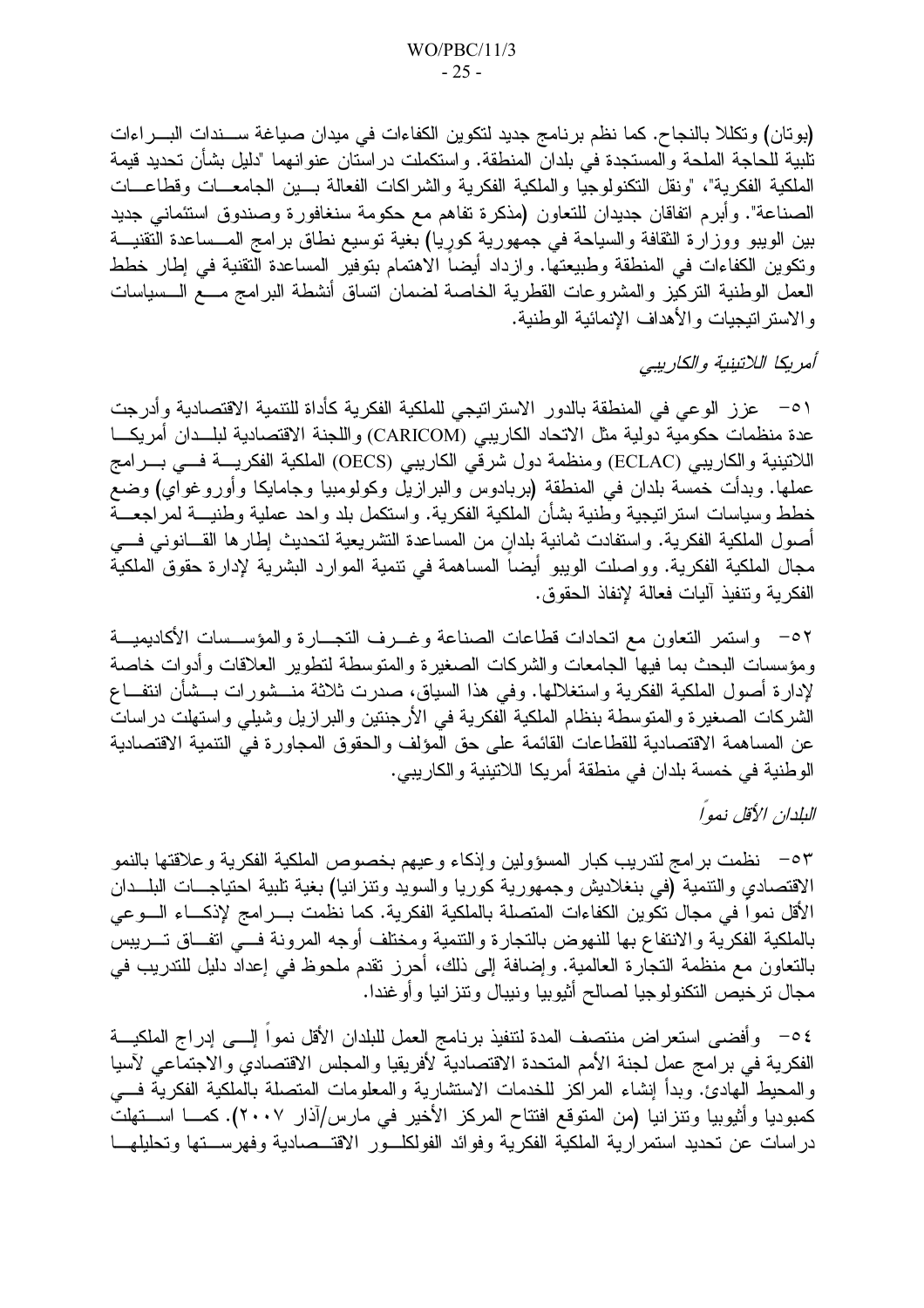(بنغلاديش والسنغال) وأنشأ ١٣ بلداً من البلدان الأقل نمواً الناطقة باللغة الفرنسية نقاط انصال معنيـــة بالمعار ف التقليدية.

مساعدة البلدان النامية، بما فيها البلدان الأقل نمواً، على إدراج اعتبارات الملكية الأهداف سعت المستقبل المستقبل المستقبل المستوفين المستقبل المستقبل المستقبل المستقبل المستقبل.<br>الفكرية في سياساتها واستراتيجياتها وخطط عملها الإنمائية الوطنية والإقليميـــة<br>وتعزيز بناها التحتية المتعلقة بالملكية الفكريـــة لأغـــ والاجتماعية والثقافية المستدامة.

| مؤشرات الأداء                                                                                                                                                                                                                                                                                                                                                                                                                                                                                                                                                     | النتائج المرتقبة                          |
|-------------------------------------------------------------------------------------------------------------------------------------------------------------------------------------------------------------------------------------------------------------------------------------------------------------------------------------------------------------------------------------------------------------------------------------------------------------------------------------------------------------------------------------------------------------------|-------------------------------------------|
| إقرار صريح بدعم الويبو وإسهامها في المبادرات المتخذة لصياغة سياسات<br>تأخذ باعتبارات الملكية الفكرية في الاستراتيجيات الوطنية الإنمائية:                                                                                                                                                                                                                                                                                                                                                                                                                          |                                           |
| نفذ عدد لا يستهان به من الأنشطة المتصلة بصياغة سياسات تأخذ باعتبارات<br>الملكية الفكرية في الاستر اتيجيات الوطنية الإنمائية وشملت الأنشطة ما يلي:                                                                                                                                                                                                                                                                                                                                                                                                                 |                                           |
| المؤتمر الوزاري للبلدان الأفريقية الناطقة باللغة البرتغالية (PALOPS)؛                                                                                                                                                                                                                                                                                                                                                                                                                                                                                             |                                           |
| الاجتماع الوز اري بشأن الملكية الفكرية لبلدان الكاريبي؛                                                                                                                                                                                                                                                                                                                                                                                                                                                                                                           |                                           |
| المنتدى الرفيع المستوى بشأن السسياسات والاســـنز انيجيات المتعلقـــة<br>بالملكية الفكرية (آسيا والمحيط الهادئ)؛                                                                                                                                                                                                                                                                                                                                                                                                                                                   |                                           |
| الندوة الدولية بشأن الانتفاع الاستراتيجي بالملكية الفكريــــة لأغــــراض<br>التنمية الاقتصادية والاجتماعية (أسيا والمحيط الهادئ)؛                                                                                                                                                                                                                                                                                                                                                                                                                                 |                                           |
| الاجتماعات الإقليمية لرؤساء مكاتب الملكية الفكرية (أمريكا اللاتينيـــة<br>و الكاريبي)؛                                                                                                                                                                                                                                                                                                                                                                                                                                                                            | وجود معزّز للملكيــــة الفكريــــة فــــى |
| الندوة الإقليمية بشأن المفاوضات الدولية المتعلقة بالملكية الفكرية (آسيا<br>والمحيط المهادئ)؛                                                                                                                                                                                                                                                                                                                                                                                                                                                                      | السياسات الإنمائية.                       |
| حلقات عمل وندوات منعلقة بما يلي: وضع سياسات الملكيـــة الفكريــــة<br>وإنشاء مكانب معنية بالملكية الفكرية ونقل النكنولوجيا في مؤســـسات قطــــاع<br>الخدمات ومؤسسات البحث والنطوير (أفريقيا)؛ ووضع استرانيجيات الملكيـــة<br>الفكرية؛ والملكية الفكرية لفائدة الـــسفراء والدبلوماســـــــيين (أفريقيــــــا والــــــدول<br>العربية)؛ وإعداد السياسات والاستراتيجيات الوطنية بشأن الملكيـــة الفكريــــة<br>(أسيا والمحيط الهادئ)؛ وبرنامج الدوحة وأثاره في البلـــدان الأقــــل نمــــوا؛<br>والسياسات المتصلة بالملكية الفكرية والعلوم والنكنولوجيا والابتكار؛ |                                           |
| دورة للأكاديمية عن الملكية الفكرية والنتمية الوطنية (أفريقيا)؛                                                                                                                                                                                                                                                                                                                                                                                                                                                                                                    |                                           |
| معتكف الوفود الحكومية لوضع استر انيجية وطنية بشأن الملكية الفكرية<br>(أمريكا اللاتينية والكاريبي)؛                                                                                                                                                                                                                                                                                                                                                                                                                                                                |                                           |
| بعثات الخبر اء/بعثات استشارية للارتقاء بالملكية الفكرية في الــسياسات<br>الإنمائية ووضع الاستر اتيجيات الوطنية بشأن الملكية الفكرية.                                                                                                                                                                                                                                                                                                                                                                                                                              |                                           |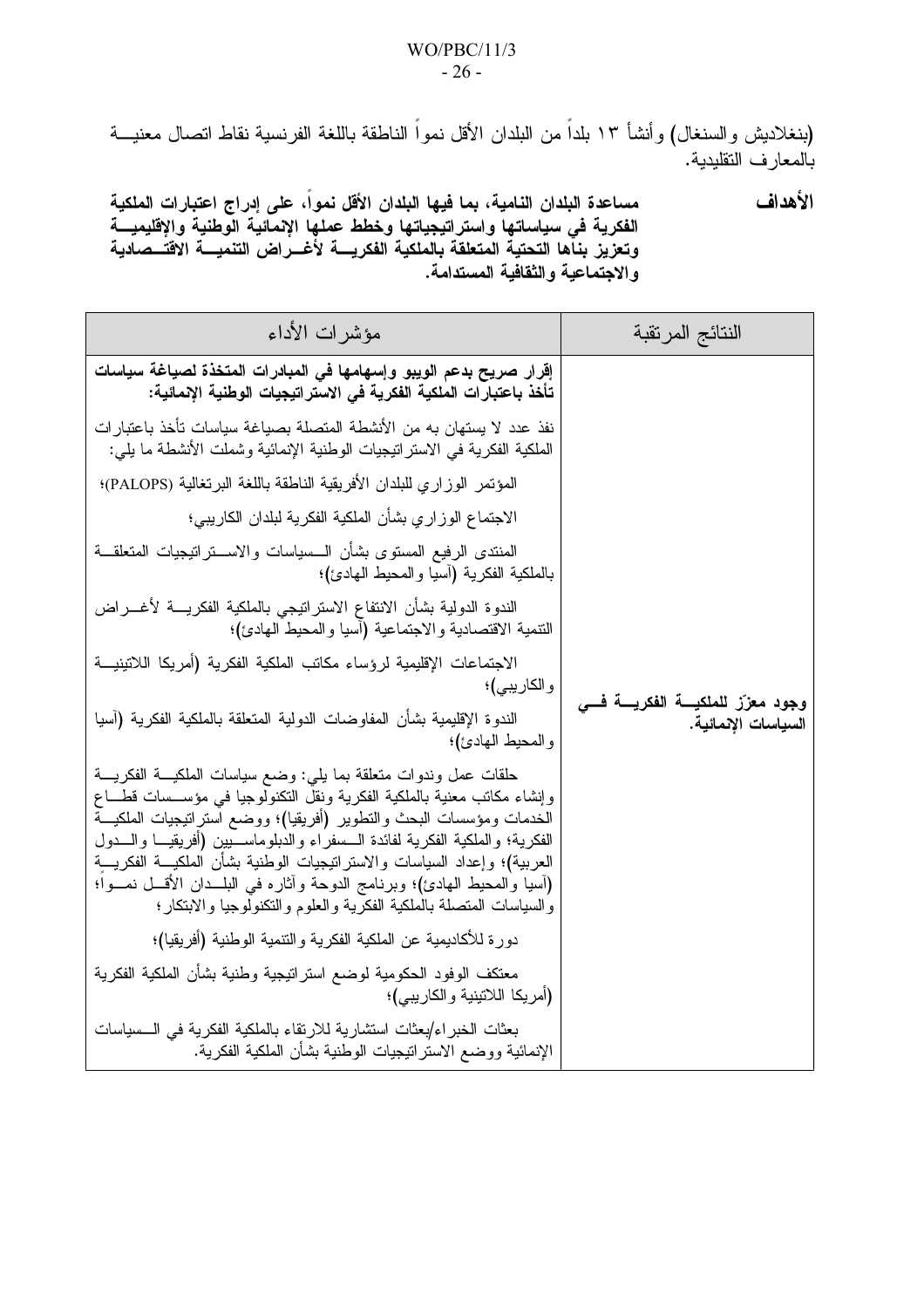# $WO/PBC/11/3$  $-27-$

| مؤشرات الأداء                                                                                                                                                                                                                                                                                                                                                                                                                                                                                                                                                                                                                                                                                                                                                                                                                                                   | النتائج المرتقبة                                                                                                                                     |
|-----------------------------------------------------------------------------------------------------------------------------------------------------------------------------------------------------------------------------------------------------------------------------------------------------------------------------------------------------------------------------------------------------------------------------------------------------------------------------------------------------------------------------------------------------------------------------------------------------------------------------------------------------------------------------------------------------------------------------------------------------------------------------------------------------------------------------------------------------------------|------------------------------------------------------------------------------------------------------------------------------------------------------|
| ثمانية بلدان تجري مراجعة وطنية للحسابات المرتبطة بالملكية الفكرية وتبدأ<br>بر امج توعية أو سياسات إنمائية وطنية تندرج فيها الملكية الفكرية:                                                                                                                                                                                                                                                                                                                                                                                                                                                                                                                                                                                                                                                                                                                     |                                                                                                                                                      |
| أجريت مر اجعات وطنية لأصول الملكية الفكرية في ٢٠ بلدا أفريقيا وبعــض<br>البلدان في مناطق أخرى. ويضطلع بعض هذه البلدان بوضــــع اســـنر انيجيات<br>وطنية بشأن الملكية الفكرية.                                                                                                                                                                                                                                                                                                                                                                                                                                                                                                                                                                                                                                                                                   |                                                                                                                                                      |
| وانطوت برامج النوعية بشأن الملكية الفكرية التسي شـــرعت فيهـــا البلـــدان<br>بمساعدة الويبو على ما يلي: ندوة أقاليمية بشأن الملكيـــة الفكريــــة ونوعيـــة<br>الْجُمْهُور (أسْيًا والْمُحْيِطْ الْمَهَادِئِ)؛ وندوة لتوعية الباحثين من الكاميرون فسي<br>مجال الملكية الفكرية؛ واجتماع نظمته المدرسة العربية للعلوم والنكنولوجيــا<br>(الدول العربية)؛ وإعداد سلسلة من البرامج الإذاعية بشأن الملكيـــة الفكريــــة<br>وإعداد "الأداة الكاريبية الإبداعية ومتعددة الوسائط لمخاطبة الجمهور في مجال<br>الملكية الفكرية" وإنتاجها (أمريكا اللاتينية والكاريبي).                                                                                                                                                                                                                                                                                                   | وعی معزّز فسی صنفوف واضنعی                                                                                                                           |
| وشملت أنشطة المساعدة التي نقدمها الويبو في إطار برامج التوعيـــة وإدراج<br>الملكية الفكرية في السياسات الوطنية الإنمائية في جملة أمور ما يلي: مؤتمر<br>دولمي بشأن الملكية الفكرية؛ وندوات وطنية عن السياسات المتصلة بالملكيـــة<br>الفكرية والعلوم والنكنولوجيا والابنكار وقضايا الملكية الفكرية لممثلي وســـائل<br>الإعلام والملكية الصناعية لفائدة الجامعات؛ وندوات لأعضاء السلطة القضائية<br>والمحامين؛ وندوة بشأن صياغة استر انيجيات خاصة بالبلــدان الأقـــل نمـــوا<br>لمخاطبة الجمهور في مجال الملكية الفكرية وتتفيذها بالتشديد على الاختـــراع<br>والابتكار؛ وبعثات الخبراء/بعثات استشارية بما فيها البعثات إلى لجنة تتـــسيق<br>مراكز البحث الصناعي في البلــدان العربيـــة وأكاديميـــة البحـــث العلمـــي<br>والتكنولوجيا (ASRT) في مصر ؛ وزيارات دراسية بشأن التـــدابير الــــسياسية<br>والأساليب الإدارية للانتفاع الاستر اتيجي بالملكية الفكرية. | السياسات وفئات المنتفعين في البلدان<br>الأقل نموا وفى المنظمـــات الدوليـــة<br>والإقليمية ودون الإقليميسة بالملكيسة<br>الفكرية وإسهامها في التنمية. |
| وأعدت مواد لنوعية الجمهور في مجال الملكية الفكرية وكيفت كتيبات مكاتب<br>الملكية الفكرية ومواد أخرى متصلة بالملكية الفكرية.<br>واستفاد ٣٠ بلدًا أَفريقيا و١٢ بلدًا في منطقة أسيا والمحيط الهادئ مـــن بـــين<br>البلدان الأقل نموًا من الأنشطة العامة لتعزيز الوعي بالملكية الفكرية.                                                                                                                                                                                                                                                                                                                                                                                                                                                                                                                                                                             |                                                                                                                                                      |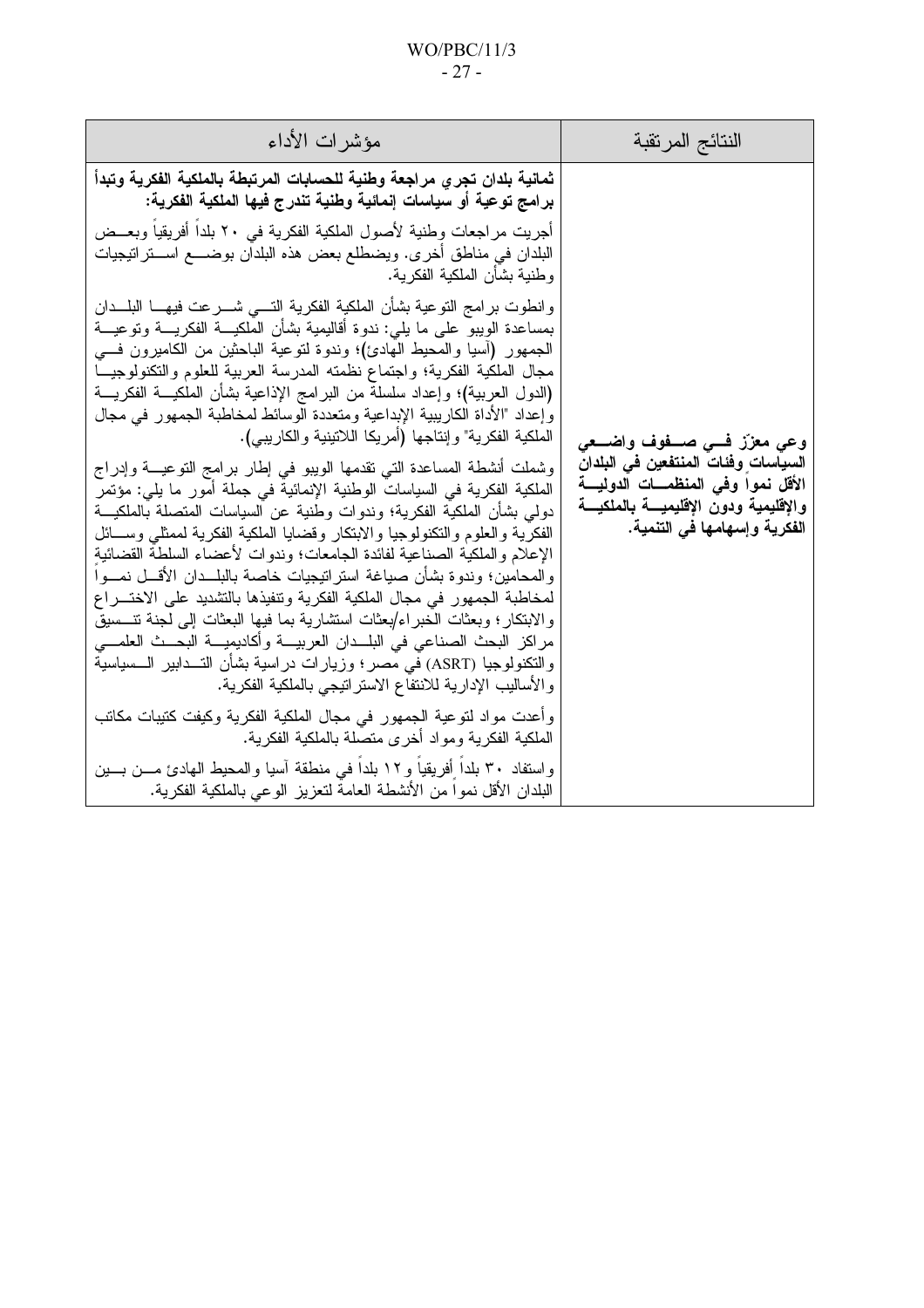# $WO/PBC/11/3$  $-28-$

| مؤشرات الأداء                                                                                                                                                                                                                                                                                                                                                                                                                                                                                                                                                                                                                                                                                                                                                                                                                                                                                                                                                                                                                                                                                                                                                                                                                                                                         | النتائج المرتقبة                    |
|---------------------------------------------------------------------------------------------------------------------------------------------------------------------------------------------------------------------------------------------------------------------------------------------------------------------------------------------------------------------------------------------------------------------------------------------------------------------------------------------------------------------------------------------------------------------------------------------------------------------------------------------------------------------------------------------------------------------------------------------------------------------------------------------------------------------------------------------------------------------------------------------------------------------------------------------------------------------------------------------------------------------------------------------------------------------------------------------------------------------------------------------------------------------------------------------------------------------------------------------------------------------------------------|-------------------------------------|
| إدراج اعتبارات الملكية الفكرية في برامج عمل ثمساني منظمسات دوليسة<br>وإقليمية ودون إقليمية:                                                                                                                                                                                                                                                                                                                                                                                                                                                                                                                                                                                                                                                                                                                                                                                                                                                                                                                                                                                                                                                                                                                                                                                           |                                     |
| ضمت المنظمات التي أدرجت اعتبار ات الملكية الفكرية في بـــر امج عملهــــا<br>المنظمات النالية: النعاون الاقتصادي بين بنغلاديش وبونان والهند وميانمـــار<br>ونيبال وسرى لانكا ونايلند (BIMST-EC) وجماعـــة شـــــرق أفريقيـــا (EAC)<br>والسوق المشتركة لدول شرق وجنوب أفريقيا  (COMESA) والاتحاد الأفريقي<br>(AU) و اللجنة الاقتصادية لأفر يقيا (ECA) و المنظمة الأفر يقية للملكية الفكر يــــة<br>(OAPI) والمنظمة الإقليمية الأفريقية للملكية الفكريـــة (ARIPO) والمـــؤتمر<br>الوزاري للبلدان الأفريقية الناطقة باللغـــة البرنغاليـــة (PALOPS) والـــشراكة<br>الجديدة لنتمية أفريقيا (NEPAD) وجامعة السدول العربيسة (LAS) ومجلسس<br>النعاون لدول الخليج العربية (GCC) ومجلس الوحــدة الاقتــصادية العربيـــة<br>(CAEU) ومنظمة المؤتمر الإسلامي (OIC) والمنظمـــة الإســــلامية للتربيـــة<br>والعلوم والثقافة (ISESCO) وجمعية جنوب أسيا للنعاون الإقليمـــي(SAARC)<br>ورابطة أمم جنوب شرقي أسيا (ASEAN) واللجنة الاقتصادية والاجتماعيـــة<br>لآسيا والمحيط الهادئ (ESCAP) واللجنة الاقتصادية لبلدان أمريكا اللاتينيـــة<br>والكاريبي (ECLAC) ومنظمــــة دول شـــــرقي الكــــاريبي (OECS) والاتحــــاد<br>الكاريبي (CARICOM) والأمم المتحدة (ممثل الأمم المتحدة الـــسامي للبلـــدان<br>الأقل نموا والبلدان غير الساحلية والبلدان الجزرية النامية) ومنظمة النجـــارة<br>العالمية. |                                     |
| قوانين محدِّثة بشأن الملكية الفكرية في عشرة بلدان ناميــــة تتماشــــي مــــع<br>المعاهدات الدولية المعنية وتراعي مشورة الويبو:                                                                                                                                                                                                                                                                                                                                                                                                                                                                                                                                                                                                                                                                                                                                                                                                                                                                                                                                                                                                                                                                                                                                                       |                                     |
| تحديث قو انين الملكية الفكرية في ستة بلدان؛                                                                                                                                                                                                                                                                                                                                                                                                                                                                                                                                                                                                                                                                                                                                                                                                                                                                                                                                                                                                                                                                                                                                                                                                                                           | قوانين مستوفاة بشأن الملكية الفكرية |
| وتحديث قوانين حق المؤلف والحقوق المجاورة في ثمانية بلدان؛                                                                                                                                                                                                                                                                                                                                                                                                                                                                                                                                                                                                                                                                                                                                                                                                                                                                                                                                                                                                                                                                                                                                                                                                                             | تدعم الأهداف الإنمائية.             |
| وعلاوة على ذلك، استفاد ١٨ بلدا من مساعدة الويبو فسي العمليـــة الجاريــــة<br>لمر اجعة القوانين المتصلة بالملكية الفكر ية.                                                                                                                                                                                                                                                                                                                                                                                                                                                                                                                                                                                                                                                                                                                                                                                                                                                                                                                                                                                                                                                                                                                                                            |                                     |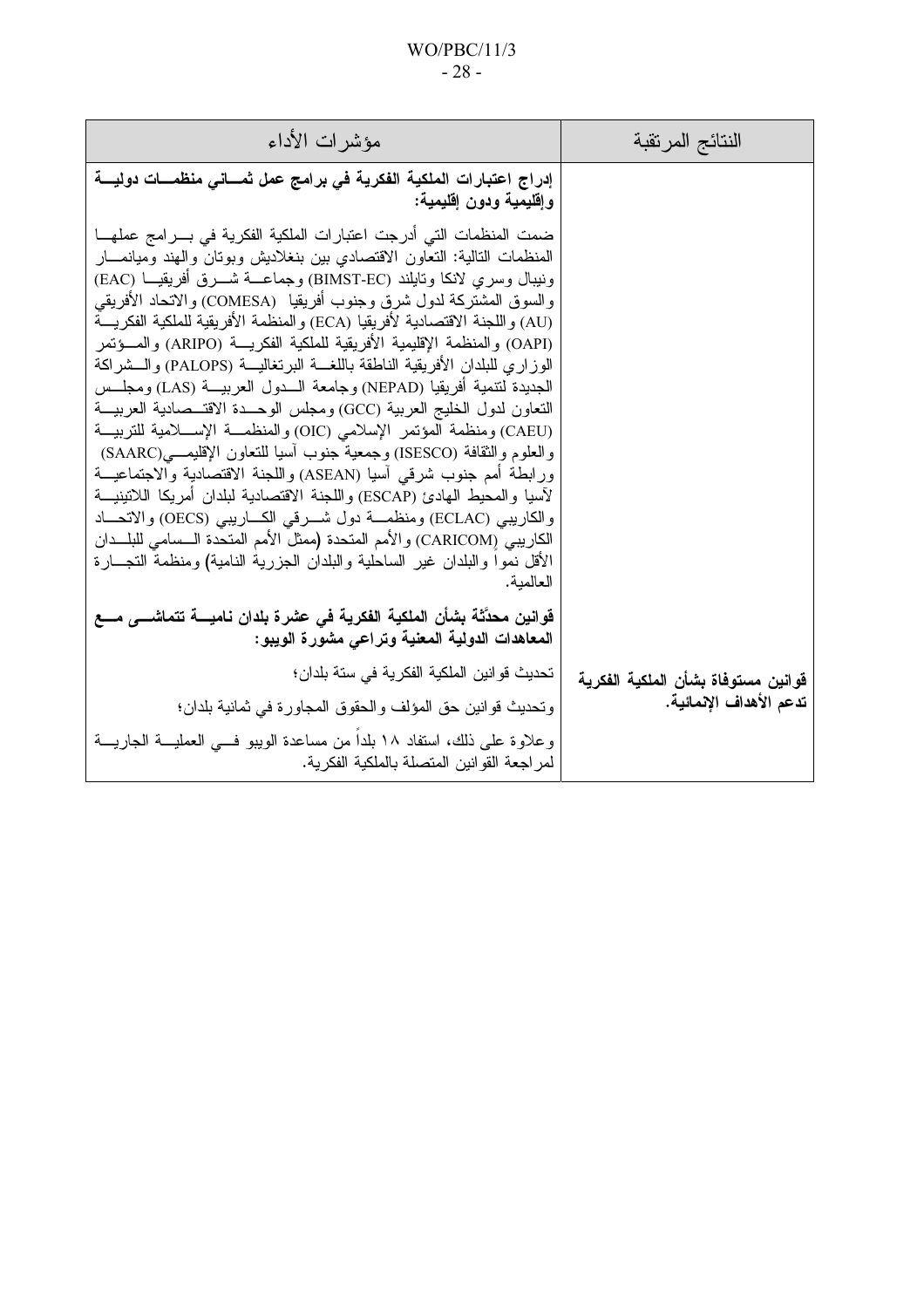## $WO/PBC/11/3$  $-29-$

| مؤشرات الأداء                                                                                                                                                                                                                                                                                                                                                                                                                                                                                                                                                            | النتائج المرتقبة                                                     |
|--------------------------------------------------------------------------------------------------------------------------------------------------------------------------------------------------------------------------------------------------------------------------------------------------------------------------------------------------------------------------------------------------------------------------------------------------------------------------------------------------------------------------------------------------------------------------|----------------------------------------------------------------------|
| ثمانية مكاتب للملكية الفكرية تكون قسد نفسذت مسشروعات تعسديل إدارى<br>بالاستناد إلى مشورة الويبو:<br>نفذ أكثر من ٣٠ مكتبا في جميع المناطق مشروعات إدارية جديدة أو معدلة.                                                                                                                                                                                                                                                                                                                                                                                                  |                                                                      |
| وزودت المعدات وقدمت المساعدة لتركيب البرامج الحاسوبية لــــلإدارة فــــي<br>مكانب الملكية الصناعية ومنظمات الإدارة الجماعية.                                                                                                                                                                                                                                                                                                                                                                                                                                             |                                                                      |
| ونظمت أنشطة تكوين الكفاءات في مجال تكنولوجيا المعلومات بما فيها أنشطة<br>الارتقاء بالمشروعات النجارية على النحو النالي: ندوة بشأن أتمتـــة مكاتـــب<br>الملكية الفكرية وإعداد قواعد البيانات الخاصة بالملكية الفكرية؛ ودورة تدريبية<br>بشأن استخدام تكنولوجيا المعلومـــات فــــى مجــــال إدارة الملكيــــة الفكريــــة؛<br>و اجتماعات إقليمية بشأن أتمتة الملكية الفكرية؛ وتطبيق دليل بـــشأن طلبـــات<br>البراءات (شارك في نتظيمه المكتب الأوروبي للبراءات (EPO) والـــصندوق<br>الاستئماني لإسبانيا) والتصنيف الدولمي للبراءات وإدارة حق المؤلف والحقوق<br>المجاور ة. | فَعَالِيهَ إضافَيهَ فَـــى البنــــى التحتيــــة                     |
| وجرى تخطيط الأنشطة ونتسيقها بالنعاون مع الهيئات الوطنية المعنية بالملكية<br>الفكرية وكيانات أخرى (المكتب الأوروبسي للبسرٍ اءاتٍ والمكتــب الإســـباني<br>للبراءات والعلامات النجارية (OEPM) وهلم جرا) وفقا لما حصل في إطــــار<br>مشروع LATIPAT الرامي إلىي إرساء قاعدة مشتركة لنشر وثائق البــــراءات<br>الخاصة ببلدان أمريكا اللاتينية باللغتين الإسبانية والبر تغالية إلكترونيا.                                                                                                                                                                                      | الخاصة بالملكية الفكرية في البلــدان<br>النامية والبلدان الأقل نموا. |
| وأتيحت أنشطة الندريب بشأن اعتماد خدمات المعلومات عن البراءات علـــي<br>المعلومات النقنية الواردة في وثائق البراءات ومعاهدة النعاون بشأن البراءات<br>ونظامي مدريد ولاهاي.                                                                                                                                                                                                                                                                                                                                                                                                 |                                                                      |
| كما قدمت المساعدة إلى بعض المكاتب فيما يتعلــــق بــــالفحص الموضـــــوعى<br>للبر اءات.                                                                                                                                                                                                                                                                                                                                                                                                                                                                                  |                                                                      |
| وأحرز نقدم في إنشاء مركز للخدمات الاستشارية والمعلومات بشأن الملكيـــة<br>الفكرية في بلدين من البلدان الأقل نموا في أفريقيا وآسيا.                                                                                                                                                                                                                                                                                                                                                                                                                                       |                                                                      |
| ووضعت الصيغة النهائية للدليل بشأن معالجة طلبات البــــراءات فــــي بلــــدان<br>أمريكا الوسطى واعتمدتها مكانب الملكية الفكرية المعنية.                                                                                                                                                                                                                                                                                                                                                                                                                                   |                                                                      |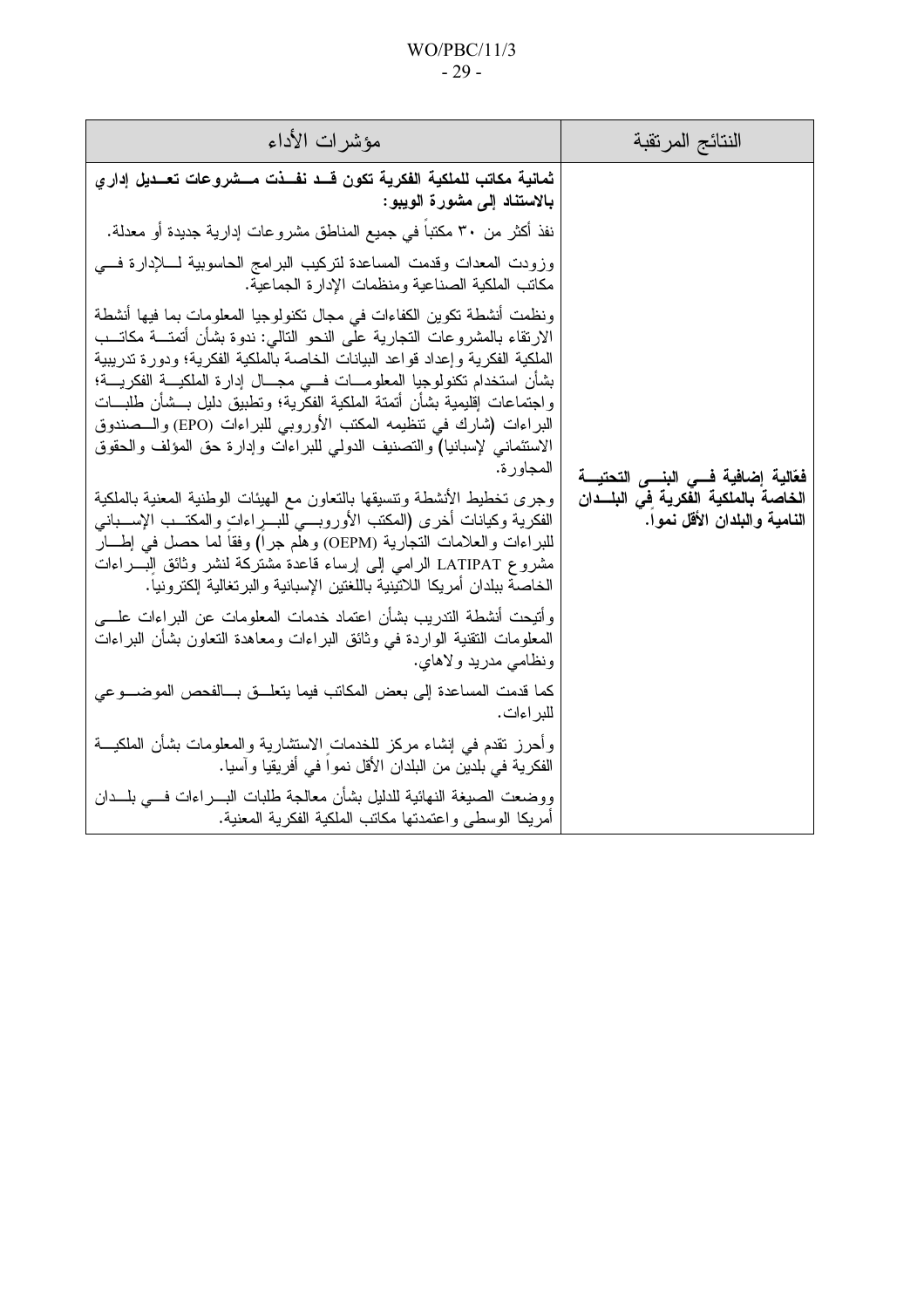## WO/PBC/11/3 - 30 -

| مؤشرات الأداء                                                                                                                                                                                                                                                                                                                                                                                                                                                                                                                                                                                                                                                                                                                                                                                                                                                                                                                                                                                                                                                                                                                         | النتائج المرتقبة                                                         |
|---------------------------------------------------------------------------------------------------------------------------------------------------------------------------------------------------------------------------------------------------------------------------------------------------------------------------------------------------------------------------------------------------------------------------------------------------------------------------------------------------------------------------------------------------------------------------------------------------------------------------------------------------------------------------------------------------------------------------------------------------------------------------------------------------------------------------------------------------------------------------------------------------------------------------------------------------------------------------------------------------------------------------------------------------------------------------------------------------------------------------------------|--------------------------------------------------------------------------|
| قدرة إدارية معزّزة على حماية حقوق الملكية الفكرية وإنفاذها فسي عـــشرة<br>بلدان على الأقل:                                                                                                                                                                                                                                                                                                                                                                                                                                                                                                                                                                                                                                                                                                                                                                                                                                                                                                                                                                                                                                            |                                                                          |
| نفذ عدد من الأنشطة لتدعيم القدرات على حماية حقـــوق الملكيـــة الفكريـــة<br>وإنفاذها في جميع المناطق وشملت الأنشطة ما بلي: ندوات رفيعة المـــستوى<br>بشأن إنفاذ حقوق الملكية الفكرية؛ ونـــدوات وطنيــــة ودون إقليميــــة للقـــضاة<br>والمحامين؛ واجتماعات إقليمية ودون إقليمية تستهدف أعضاء السلطة القضائية<br>ونتصل بالوثائق وأليات النفاذ إلى القرارات القانونيـــة والإداريـــة؛ ونـــدوات<br>وطنية بشأن نقليد الأدوية ومكافحة قرصنة المصنفات الأدبية والفنيـــة وإنفـــاذ<br>حق المؤلف والحقوق المجاورة والإدارة الجماعية لحق المؤلف وحمايته فسي<br>قطاع النشر؛ وبشأن دور محاكم الملكية الفكرية في إنفـــاذ حقـــوق الملكيـــة<br>الفكرية؛ واجتماعات وطنية تستهدف القــضاة والمـــسؤولين فـــي الـــشرطة<br>والجمارك وترتبط بترخيص حقوق الملكية الفكرية؛ والندوة الإقليمية المشتركة<br>بين الويبو والاتحاد الدولمي لجمعيات المؤلفين والملحنين (CISAC) لأعـــضاء<br>السلطة القضائية بشأن حق المؤلف والحقـــوق المجــــاورة والنــــدوة الوطنيـــة<br>المشتركة ببن الويبو والاتحاد الدولي للمنظمات المعنية بحقــوق الاستنـــساخ<br>(IFRRO)في إندونيسيا؛ وزيارات دراسية بشأن البراءات والعلامات التجارية<br>وحق المؤلف والجمارك. |                                                                          |
| خطط عمل وآليات وبرامج دعم مستهلة في البلدان النامية:                                                                                                                                                                                                                                                                                                                                                                                                                                                                                                                                                                                                                                                                                                                                                                                                                                                                                                                                                                                                                                                                                  |                                                                          |
| وضع مبادئ نوجيهية بشأن إعداد سياسات الملكية الفكرية لفائـــدة الجامعـــات<br>ومؤسسات البحث والتطوير في نيجيريا (المكتب السوطني لحيسازة وتسرويج<br>التكنولوجيا (NOTAP).                                                                                                                                                                                                                                                                                                                                                                                                                                                                                                                                                                                                                                                                                                                                                                                                                                                                                                                                                                |                                                                          |
| ونتظيم حلقات دراسية وحلقات عمل وندوات وموائد مستديرة إقليميـــة ودون<br>إقليمية بشأن ما يلي: تعزيز النعاون بين الجامعات وقطاع الصناعة عبر نقـل<br>النكنولوجيا ومعاملات الملكية الفكريــــة (أســــيا والمحــــيط الـهــــادئ)؛ وإدارة<br>النكنولوجيا لنعزيز نقل النكنولوجيا ومعاملات الملكية الفكرية (أسيا والمحسيط<br>المهادئ)؛ وتعزيز قيمة الطب ودستور الأدوية التقليديـــة (أفريقيـــا)؛ وتحديـــد<br>العلامات النجارية ونظام مدريد (أسيا والمحيط الهادئ)؛ والنحديات والمنسافع<br>في سياق تطبيق نظام مدريد في البلدان النامية (الصين)؛ والقطاعات القائمــــة<br>علـَى حقَّ المؤلف أي النَّاليف والنَّشر والنَّفاذ إلـى المعــــارف (ســـــري لانكــــا)؛<br>والانتفاع بالمصنفات المحمية بحق المؤلف وحمايتها فسي قطساع الإعسلام:<br>المنتجات متعددة الوسائط في المحيط الرقمي (آسيا والمحيط الهادئ).                                                                                                                                                                                                                                                                                                                                 | استغلال مُحـــــسّن لنظــــام الملكيــــة<br>الفكرية في البلدان النامية. |
| وإنجاز دراسة عن انتفاع الشركات الصغيرة والمتوسطة بنظام الملكية الفكرية<br>في البر از يل.                                                                                                                                                                                                                                                                                                                                                                                                                                                                                                                                                                                                                                                                                                                                                                                                                                                                                                                                                                                                                                              |                                                                          |
| ونتظيم اجتماعات إقليمية بالنعاون مع كيانات أخرى بخصوص إدارة الملكيـــة<br>الفكرية في قطاع النشر وانتفاع الشركات الصغيرة والمتوسطة بنظام الملكيـــة<br>الفكرية في القطاع الزراعي والتجاري.                                                                                                                                                                                                                                                                                                                                                                                                                                                                                                                                                                                                                                                                                                                                                                                                                                                                                                                                             |                                                                          |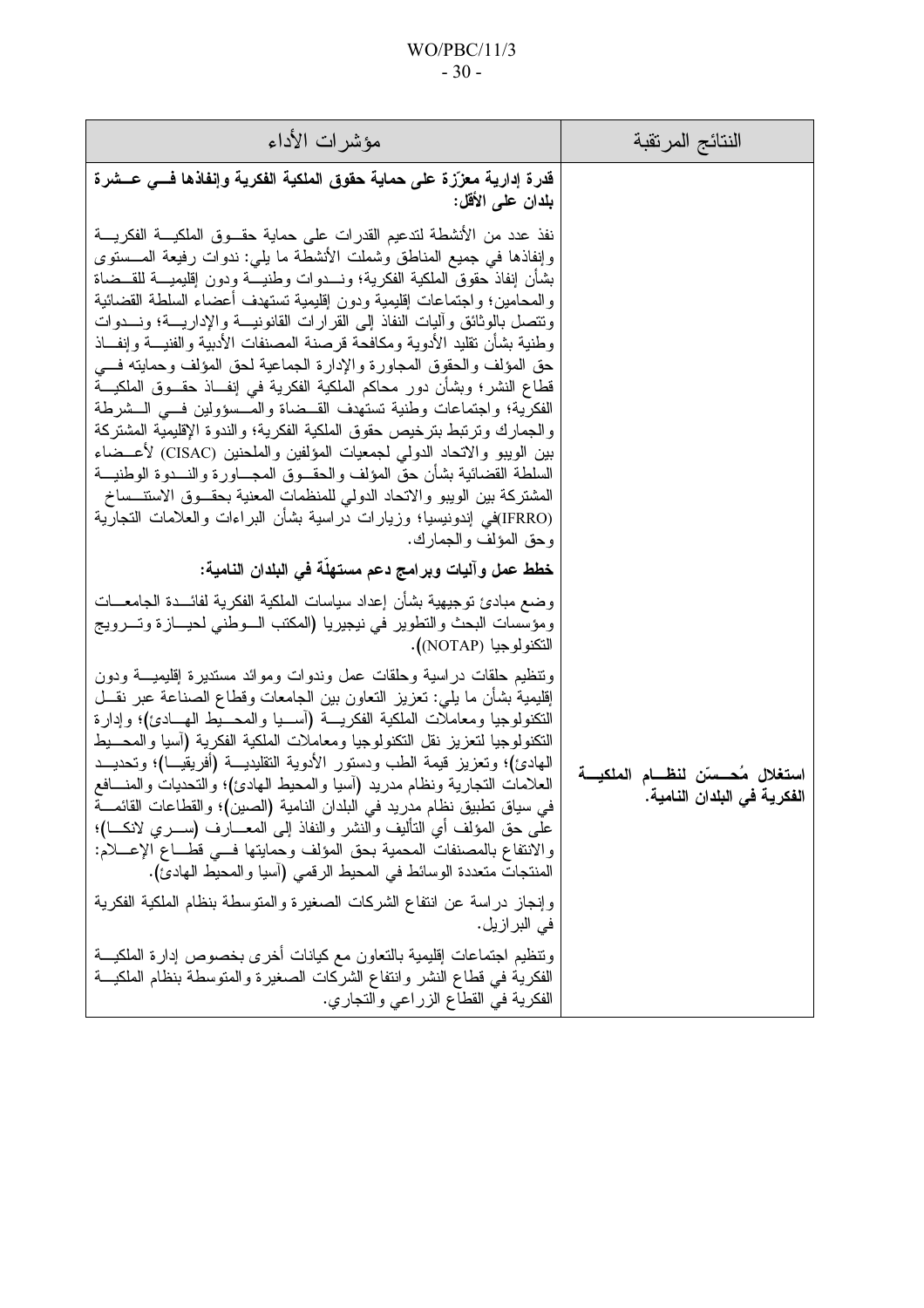#### $WO/PBC/11/3$  $-31-$

| النتائج المرتقبة                                                                                                                                       | مؤشرات الأداء                                                                                                                                                                                                                                                                                                                                                                                                                                                                                                                                                                                                               |
|--------------------------------------------------------------------------------------------------------------------------------------------------------|-----------------------------------------------------------------------------------------------------------------------------------------------------------------------------------------------------------------------------------------------------------------------------------------------------------------------------------------------------------------------------------------------------------------------------------------------------------------------------------------------------------------------------------------------------------------------------------------------------------------------------|
|                                                                                                                                                        | استحداث مؤشرات لتقييم أداع نظام الملكية الفكرية في البلدان النامية:                                                                                                                                                                                                                                                                                                                                                                                                                                                                                                                                                         |
| تطوير الملكيسة الفكريسة وإدارتهسا                                                                                                                      | استهلت الأعمال التحضيرية بشأن هذا النشاط في أواخر سنة ٢٠٠٦.                                                                                                                                                                                                                                                                                                                                                                                                                                                                                                                                                                 |
| والانتفاع بها لأغــراض الاســتثمار<br>وتوفير فرص العمل وتوليد الإيرادات<br>على المستوى الوطن <i>ى</i> .                                                | زيادة فى عدد طلبات البراءات والعلامسات التجاريسة والرسسوم والنمساذج<br>الصناعية المحلية ونسبة الطلبات الإجمالية في فئة المبدعين والمؤسسات<br>الخاصة ومؤسسات البحث والتطوير على الصعيد المحلي في البلدان النامية<br>والبلدان الأقل نموا:                                                                                                                                                                                                                                                                                                                                                                                     |
|                                                                                                                                                        | البيانات الإحصائية غير متاحة.                                                                                                                                                                                                                                                                                                                                                                                                                                                                                                                                                                                               |
|                                                                                                                                                        | تحديد المزايا المقارنة فى المنتجات القائمة على الملكية الفكرية:                                                                                                                                                                                                                                                                                                                                                                                                                                                                                                                                                             |
|                                                                                                                                                        | مساعدة المنظمة الإقليمية الأفريقية للملكيـــة الفكريــــة (ARIPO) والمنظمـــة<br>الأفريقية للملكية الفكرية (OAPI) على صياغة معاهدة بشأن المعارف التقليدية<br>وأشكال النعبير الفولكلوري واعتمادها.                                                                                                                                                                                                                                                                                                                                                                                                                           |
|                                                                                                                                                        | ونتفيذ مشروع رائد بشأن البيانات الجغرافية فـي أربعة بلدان أفريقية.                                                                                                                                                                                                                                                                                                                                                                                                                                                                                                                                                          |
| تحول المعارف والمزايا المقارنسة،<br>بمســـا فيهــــــا المعــــــارف التقليديــــــة<br>والفولكلور ، إلى منتجات وخدمات في<br>الأسواق المحلية والدولية. | ونتظيم ندوات وحلقات عمل ومنتديات وطنية وإقليمية وأقاليمية بشأن ما يلي:<br>أدوات جديدة لنشر المعارف والنهوض بالابتكار والإبداع؛ والمعارف التقليدية<br>وأشكال النعبير النقافي النقليدي والموارد الوراثية (أسيا والمحــــبط المهـــادئ)؛<br>والانتفاع بنظام الملكية الفكرية لحماية منتجـــات مـــشروع "القريــــة الواحـــدة<br>والسلعة الواحدة" (OTOP) وتقييمها واستغلالها من الناحية التجارية في السوق<br>المحلية وسوق الصادرات؛ والمرأة والملكية الفكرية والحرف اليدويـــة؛ ودور<br>الملكية الفكرية في حماية المعارف التقليدية وأشكال النعبير الثقافي النقليــدي<br>والفولكلور ونسويق ذلك لفائدة المجتمعات الأصلية والمرأة. |
|                                                                                                                                                        | واستهلال دراسة وطنية عن نطوير أصول الملكية الفكرية وإدارتها في مجال<br>مستحضرات التجميل وإنجاز دراسات في مجالات تحديد الانتفاع الاقتصادي<br>بالفولكلور وتسجيله وتحليله (بنغلاديش والسنغال).                                                                                                                                                                                                                                                                                                                                                                                                                                 |
|                                                                                                                                                        | وانشِئت نقاط انصال معنية بالمعارف النقليدية في ١٣ بلدا من البلدان الأقسل<br>نموا الناطقة باللغة الفرنسية.                                                                                                                                                                                                                                                                                                                                                                                                                                                                                                                   |
| مجموع نفقات البرنامج ٦ خلال سنة ٢٠٠٦:                                                                                                                  | ۱۵۵۷۹۶۱۱ فرنك سويسرى                                                                                                                                                                                                                                                                                                                                                                                                                                                                                                                                                                                                        |

البرنامج ٧: بعض البلدان في أوروبا وآسيا

00– ظل هذا البرنامج يركز على تعزيز فعالية الانتفاع بأنظمة الملكية الفكرية في بعض البلدان في أوروبا وآسيا خلال سنة ٢٠٠٦. وركزت الأنشطة أساساً على ننمية الموارد البشرية وإذكاء الـــوعـى والنعاون الإقليمي والدولمي.

٥٦– وبوجه خاص، نواصلت علاقات النعاون مع تسعة بلدان لوضع ونتفيذ خطط عمـــل وطنيـــة النركيز وستة برامج تعاونية ثنائية الأطراف ومذكرتى تفاهم بهدف مساعدة السلطات الوطنيـــة علــــى تعزيز فعالية إدارة أنظمة الملكية الفكرية والانتفاع بهآ.

07 – وإذ أصبحت عشرة بلدان في المنطقة أعضاء في الاتحاد الأوروبي اعتباراً مـــن الأول مـــن<br>مايو/أيار ٢٠٠٤ وانضم بلدان آخران إلى الاتحاد في الأول من يناير/كانون الثـــاني ٢٠٠٧، بقيــت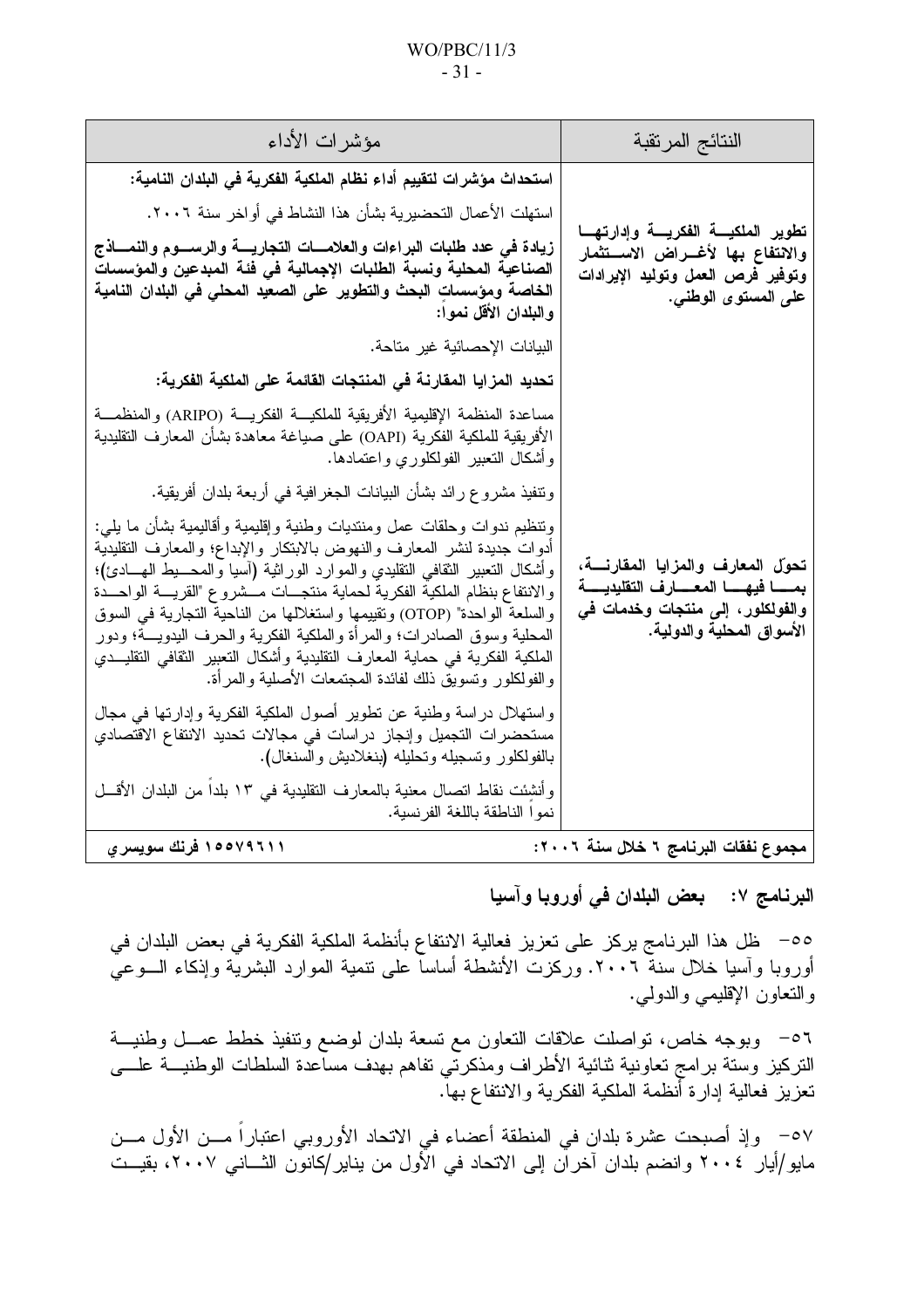الويبو نتسق مساعدتها النقنية بشأن المسائل المرتبطة بالملكية الفكرية مع الاتحاد الأوروبي. وساهمت الويبو في إطار هذا النعاون في أنشطة وطنية نظمها ومولها مكتب المساعدة النقنية وتبادل المعلومات (TAIEX) التابع للمديرية العامة المعنية بنوسّع الاتحاد الأوروبي ضمن المفوضـــية الأوروبيـــة فـــي كرواتيا وهنغاريا ومالطة وبولندا ورومانيا وسلوفاكيا. وعلاوة على ذلك، دعمت الويبو دعمــــاً فعــــالاً حملة للنوعية بحقوق الملكية الفكرية وحمايتها نظمتها حكومة بلغاريـــا والمفوضــــية الأوروبيـــة فــــى مايو/أيار ٢٠٠٦ بمناسبة انضمام بلغاريا الوشيك إلى الاتحاد الأوروبي.

٥٨– وواصلت الويبو أيضاً نعاونها مع المكتب الأوروبي للبراءات في سياق نتفيذ برنامج المفوضية الأوروبية بشأن المساعدة على إعادة الإعمار والنتمية والاستقرار (CARDS) الذي يقدم بموجبه الاتحاد الأوروبي المساعدة النقنية والمالية إلى بلدان غرب البلقان. وفي هذا المضمار، شاركت الويبـــو فـــي الاجتماع التشاوري بشأن خطة عمل برنامج CARDS لسنة ٢٠٠٦ واجتماعين من اجتماعات لجنـــة التنسيق.

٥٩– كما استمر التعاون مع عدد من المنظمات النشطة في المنطقة مثل المكتب الأوروبي للبراءات والمكتب الأوروبي الآسيوي للبراءات (EAPO) والجمعية المُشتركة بين برلمانات الدول الأعضاء في أسرة الدول المستقلَّة (IPA CIS) ومكتب المفوضية الأوروبية للعلامات التجارية (CTMO) وجمعيـــة المؤلفين الهنغاريين (ARTISJUS) والاتحاد الدولي لجمعيات المؤلفين والملحنـــين (CISAC) ومركـــز البحوث الطبية سيدار س سيناي (الو لايات المتحدة الأمر يكية).

٦٠– ومنحت عدة جوائز للمخترعين والمبدعين والشركات المبدعـــة فـــي أذربيجـــان وبـــيلاروس وبلغاريا وقيرغيزستان ولاتفيا وليتوانيا وبولندا والاتحاد الروسي وأوزبكستان مـــن أجـــل النهـــوض بالإبداع والابتكار .

| النتائج المرنقبة                                                                                                                                            | مؤشرات الأداء                                                                                                                                                                                                                                                                                                                    |
|-------------------------------------------------------------------------------------------------------------------------------------------------------------|----------------------------------------------------------------------------------------------------------------------------------------------------------------------------------------------------------------------------------------------------------------------------------------------------------------------------------|
| دور معزّز للملكية الفكرية في صياغة<br>السياسات الوطنية بتحسين الانتفـــاع                                                                                   | الفكرية الوطنية وسياساتها في عدد من البلدان:                                                                                                                                                                                                                                                                                     |
| بنظام الملكية الفكرية لسدعم أهسداف<br>السياسة الوطنية.                                                                                                      | ساهمت الويبو في صياغة استراتيجية وطنية لتطوير نظام الملكية الفكرية في<br>كرواتيا خلال الفترة من ٢٠٠٥ إلى ٢٠١٠.                                                                                                                                                                                                                   |
|                                                                                                                                                             | إقرار صريح بإسهام الويبو في صياغة القوانين واللوائح الوطنيــــة بـــشأن<br>الملكية الفكرية أو مراجعتها في عدد من البلدان:                                                                                                                                                                                                        |
| امتثال معزّز في القسوانين الوطنيسة<br>للمعـــــــايير والاتجاهـــــــات الدوليـــــــة<br>وانضمام أكبر إلى المعاهــدات التــــى<br>تدير ها الويبو وتنفيذها. | أسدت الويبو المشورة القانونية بشأن نشريعات نركمانستان المرنبطـــة بحـــق<br>المؤلف وقدمت نعليقاتها علىى مشروع القانون المقدوني فيما ينعلـــق بإدمــــاج<br>توجيه البرلمان الأوروبي والمجلس الأوروبي رقم 98/44EC بشأن الحمايـــة<br>القانونية للاختراعات الببوتكنولوجية وساعدت على صياغة قانون البسراءات<br>  الجديد في أر مينيا. |
|                                                                                                                                                             | وخلال سنة ٢٠٠٦، صدقت ثمانية بلدان على المعاهدات التي ندير ها الويبـــو<br>وانضم ١٥ بلدًا إليها وأعلنت حكومة جمهورية الجبل الأسود أن ١٦ معاهـــدة<br>ما زالت سارية في أراضي الجمهورية.                                                                                                                                            |

الهسدف تعزيز قدرة بعض البلدان في أوروبا وآسيا على الانتفاع على أكمل وجــــه بنظــــام الملكية الفكرية لأغراض التنمية الاقتصادية والاجتماعية والثقافية الوطنية.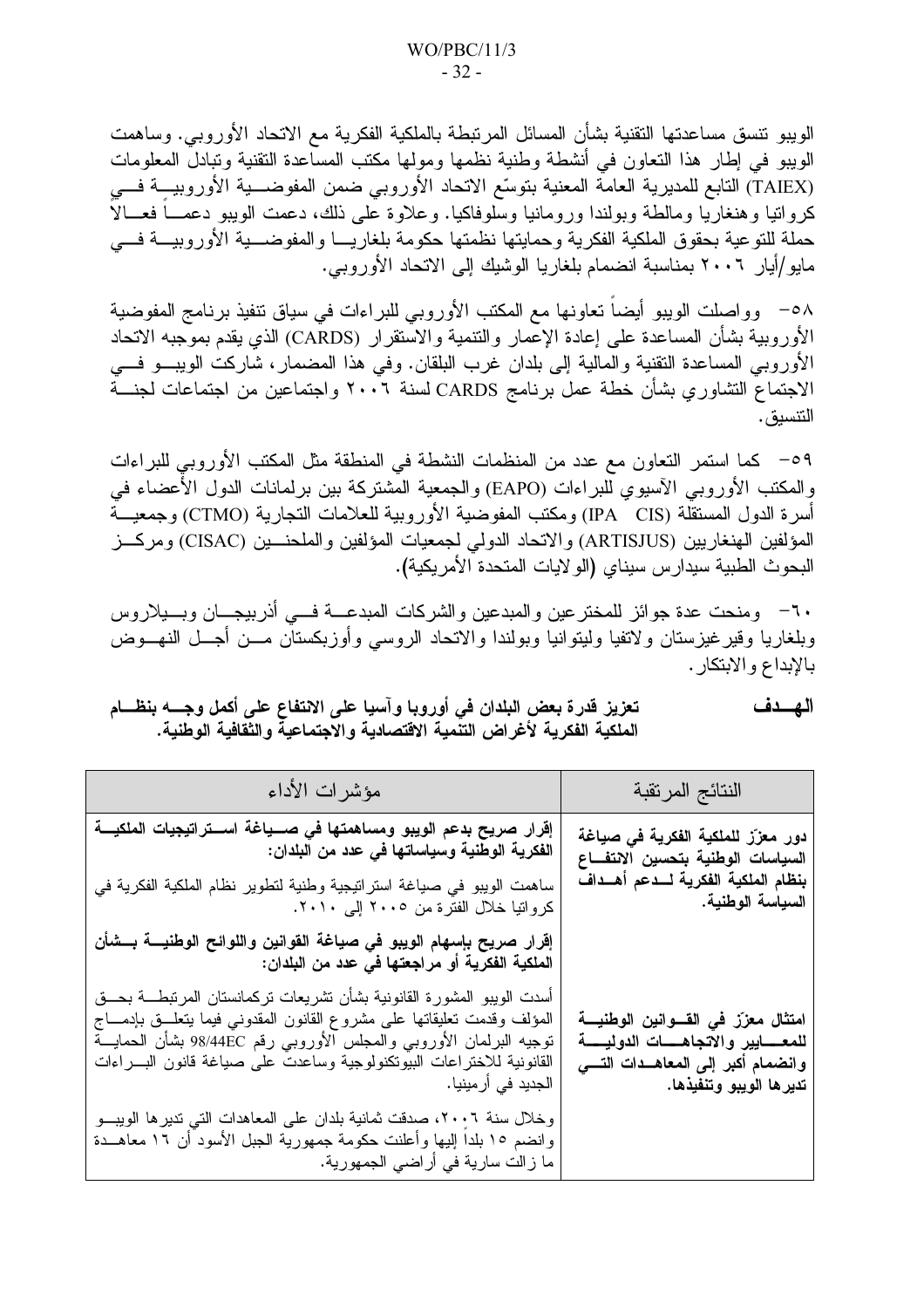#### $WO/PBC/11/3$  $-33-$

| مؤشرات الأداء                                                                                                                                                                                                                                                                      | النتائج المرتقبة                                                                                                                                              |
|------------------------------------------------------------------------------------------------------------------------------------------------------------------------------------------------------------------------------------------------------------------------------------|---------------------------------------------------------------------------------------------------------------------------------------------------------------|
| فعَالية أكبر في إصدار سندات الملكية الفكرية من خلال أتمتــــة الإجــــراءات<br>الإدارية في خمس إدارات للملكية الفكرية على الأقل:                                                                                                                                                   |                                                                                                                                                               |
| عززت ثلاثة بلدان (ألبانيا وأذربيجان وصربيا) حوسبة عمليات مكانبها للملكية<br>الفكر ية.                                                                                                                                                                                              |                                                                                                                                                               |
| قدرة مُحسّنة على أداء الخدمات العامة في عـــشر إدارات وطنيــــة للملكيــــة<br>الفكرية:                                                                                                                                                                                            | فَعَالية معــزّزة فـــي إدارات الملكيـــة<br>الفكرية الوطنية.                                                                                                 |
| دعمت إدارات وطنية للملكية الفكرية بناها التحتية وعززت فعاليتهــــا نتيجـــة<br>لمبرامج التعاون الثنائيـــة الأطــــراف (أذربيجــــان وبـــيلاروس وكاز اخــــستان<br>وقير غيزستان ورومانيا والاتحاد الروسي) ومذكرتي التفاهم (لاتفيا وسلوفاكيا)<br>وخطة عمل وطنية النركيز (إسرائيل). |                                                                                                                                                               |
| عدد دوائر الخدمات الجديدة بشأن الملكية الفكريسة فسى منظمسات البحسث<br>والتطوير والمؤسسات الأكاديمية وغرف التجارة والصناعة المحلية:                                                                                                                                                 |                                                                                                                                                               |
| أنشئت دوائر  جديدة و عين  ٢٥ منسقا للملكية  الفكرية في المؤسساتِ الأكاديمية<br>في ١٦ بلدا في المنطقة بمساعدة مبادرة الويبو للجامعات. وفضلا عن ذلــك،<br>تم تعيين ١٣ نقطة اتصال في إدارات وطنية للملكية الفكرية من أجل الاتصال<br>بمنسقي الملكية الفكرية.                           | قدرة معزّزة لسدى منظمسات البحسث<br>والتطـــوير والمؤســـسات الأكاديميــــة<br>والجامعات وغرف التجارة والصناعة<br>على تحديد حقوقها ف <i>ي</i> مجال الملكيــــة |
| مبادئ توجيهية بشأن سياسات الملكية الفكرية صادرة عن ثلاث جامعات وثلاث<br>منظمات للبحث والتطوير :                                                                                                                                                                                    | الفكرية والانتفاع بها وإدارتها.                                                                                                                               |
| أفادت عدة مؤسسات بصدور  مبادئ نوجيهية بشأن سياسات الملكية الفكرية.                                                                                                                                                                                                                 |                                                                                                                                                               |
| إڤرار صريح بإسهام الويبو في إنشاء منظمات جديدة لــــلإدارة الجماعيــــة أو<br>تحديث المنظمات القائمة:                                                                                                                                                                              |                                                                                                                                                               |
| ساهمت الويبو في تحديث منظمات الإدارة الجماعيـــة لـحـــق المؤلـــف والحقـــوق<br>المجاورة في أرمينيا ومولدوفا وأوكرانيا.                                                                                                                                                           | إدارة جماعية معزّزة لحسق المؤلسف<br>والحقوق المجاورة.                                                                                                         |
| كما اسهمت في تعزيز استخدام البرنامج الحاسوبي AFRICOS بما في ذلك صــــبغته<br>المعدة باللغة الروسية في أرمينيا وأنربيجان وبسيلاروس وجورجيسا وكازاخسستان<br>وقير غيزستان ومولدوفا وأوكرانيا وأوزبكستان.                                                                              |                                                                                                                                                               |
| ٢٠ منشورا ودراسة وبرنامجا دراسيا يراعى الاعتبارات الوطنيـــة ويأخـــذ<br>بمشورة الويبو ومضمون منشوراتها:                                                                                                                                                                           | إدراك إيجابي معزّز لـــدى الجمهـــور                                                                                                                          |
| كيفت عدة منشورات من منشورات الويبو ونرجمت إلىي اللغات الوطنية.                                                                                                                                                                                                                     | بالملكية الفكرية.                                                                                                                                             |
| ٢٣٣٢٤ فرنكا سويسريا                                                                                                                                                                                                                                                                | مجموع نفقات البرنامج ٧ خلال سنة ٢٠٠٦:                                                                                                                         |

# البرنامج ٨: تحديث أعمال مؤسسات الملكية الفكرية

٦١ – قدمتِ المساعدة لتحديث الأعمال إلى ٤٠ مؤسسة ٍللملكية الفكرية في جميع المناطق خلال سنة ٢٠٠٦ رداً على طلبات البلدان النامية والبلدان الأقل نمواً والبلدان المُنتقلة إلى نظّام الاقتصاد الحـــر. وغطت هذه المساعدة جميع جوانب تحديث الأعمال غير أنه ازداد التركيز على ترشيد إجراءات العمل وتبسيطها وتعميم أنظمة مكيفة لأتمتة إجراءات الملكية الفكرية وإعداد فواعد بيانات خاصة بالملكيـــة الفكرية (سجلات إلكترونية) ونكوين الكفاءات.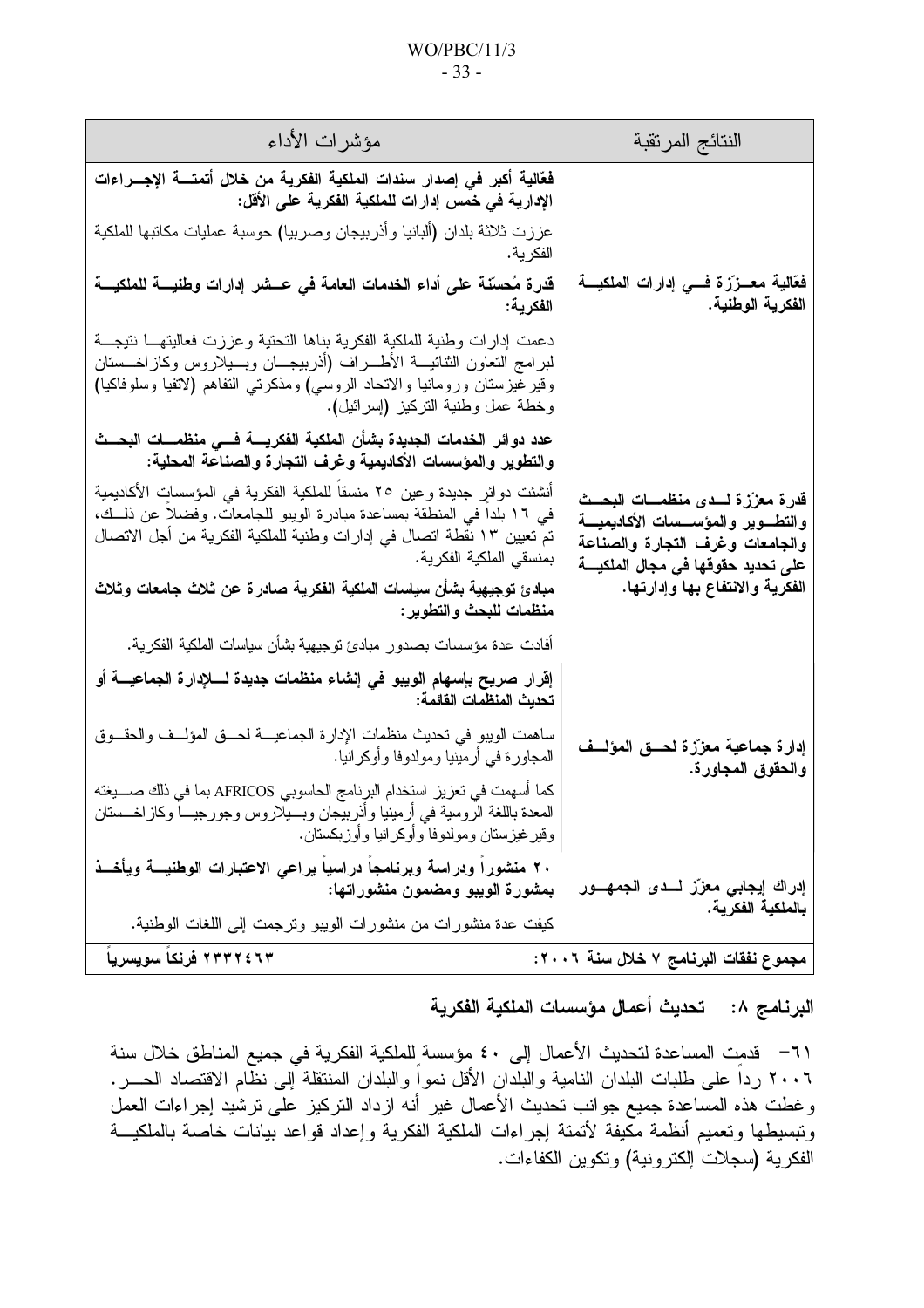٦٢– وبالإضافة إلى ذلك، أجريت عمليات تقييم في بعض المؤسسات حيث عممت أنظمـــة الأتمتـــة خلال أكثر من سنة لتقييم المساعدة المقدمة من حيثٌ فعاليتها ووقعها واستدامتها. واستخلصت دروس مهمة أدت إلى تعديل النهج المتبع من أجل مباشرة أنشطة ٍالمساعدة اللاحقة (مثل التركيز على المتابعة عن كثب وتكوين الكفاءات). وسلطت عمليات التقييم أيضاً الأضواء على التحـــديات الحاســـمة التــــي نواجهها المؤسسات في إطار استفادتها من دعم الويبو على أمثل وجه وأكدت أن مستوى النجاح اعتمد على جودة المساعدة الْمقدمة بقدر ما اعتمد على المساهمة المرتقبة من المؤسسة المستفدة.

تعزيز فعّالية أنشطة تسجيل سندات الملكية الفكريسة بتبسسيط إجسراءات العمسل الهسدف وأتمتتها.

| مؤشرات الأداء                                                                                                                                                                                                                                                                                                                                     | النتائج المرتقبة                                                                 |
|---------------------------------------------------------------------------------------------------------------------------------------------------------------------------------------------------------------------------------------------------------------------------------------------------------------------------------------------------|----------------------------------------------------------------------------------|
| تخفيف حجم الطلبات المتأخرة وإلغساء التسأخير فسى ٣٤ مكتبساً للملكيسة<br>الصناعية:                                                                                                                                                                                                                                                                  |                                                                                  |
| خفض حجم الطلبات المتأخرة تدريجيا في ٣٠ مكتبا للملكية الصناعية (أربعة<br>في أسيا والمحيط الهادئ وثمانية في أفريقيا وستة في الدول العربية وتسعة في<br>أمريكا اللانينية والكاريبي وثلاثة في بعض البلدان في أوروبا واسيا) بفــضل<br>تعجيل معالجة الطلبات والارتفاع المتواصل المسجل في عدد ملفات الملكيـــة<br>  الفكرية التي يفحصها الفاحص في الشهر . |                                                                                  |
| إدارة مُحسّنة لسندات الملكية الفكرية والسجلات المتعلقة بها وضمان فعّالية<br>استرجاعها بالأدوات الإلكترونية في ٣٤ مكتبا للملكية الصناعية:                                                                                                                                                                                                          |                                                                                  |
| تحسنت إدارة سندات الملكية الفكرية المعتمدة على الأدوات الإلكترونية فسي<br>٣٠ مكتبا للملكية الصناعية (كتبسيط الإجراءات وتعجيل البحــث والفحــص<br>وتسريع نشر المعلومات عن الملكية الفكرية عبر جرائد رسمية تصدر نلقائيـــا<br>  والإخطارات وغير ذلك).                                                                                               | فَعَالية معزّزة في تنفيــذ الإجـــراءات<br>بزيادة اعتمـــاد مؤســـسات الملكيـــة |
| إنشاء قواعد بيانات إلكترونية ومسح السجلات السابقة فسي ٣٤ مؤســـسة<br>للملكية الفكرية:                                                                                                                                                                                                                                                             | الفكرية على تكنولوجيا المعلومات.                                                 |
| أنشئت قواعد بيانات للعلامات النجارية والبراءات فسي ٣٠ مكتبـــا للملكيـــة<br>الفكرية واستكمل ندوين السجلات الورقية السابقة في بعض المكانب ويتواصل<br>  تدوينها في مكاتب أخر ى.                                                                                                                                                                    |                                                                                  |
| اختصار الزمن وتعزيز الدقة في توزيع الإتاوات في ثماني منظمات لـــــلإدارة<br>الجماعية:                                                                                                                                                                                                                                                             |                                                                                  |
| تعزيز فعالية توزيع الإتاوات في أربع منظمات للإدارة الجماعية (ثلاث فـــي<br>أفريقيا ومنظمة واحدة في بعض البلدان في أوروبا وأســـيا) بفـــضل تعجيـــل<br>عمليات المعالجة ودقة البيانات والانتقال الندريجي من المعالجة اليدوية إلــــي<br>المعالجة المؤتمتة.                                                                                         |                                                                                  |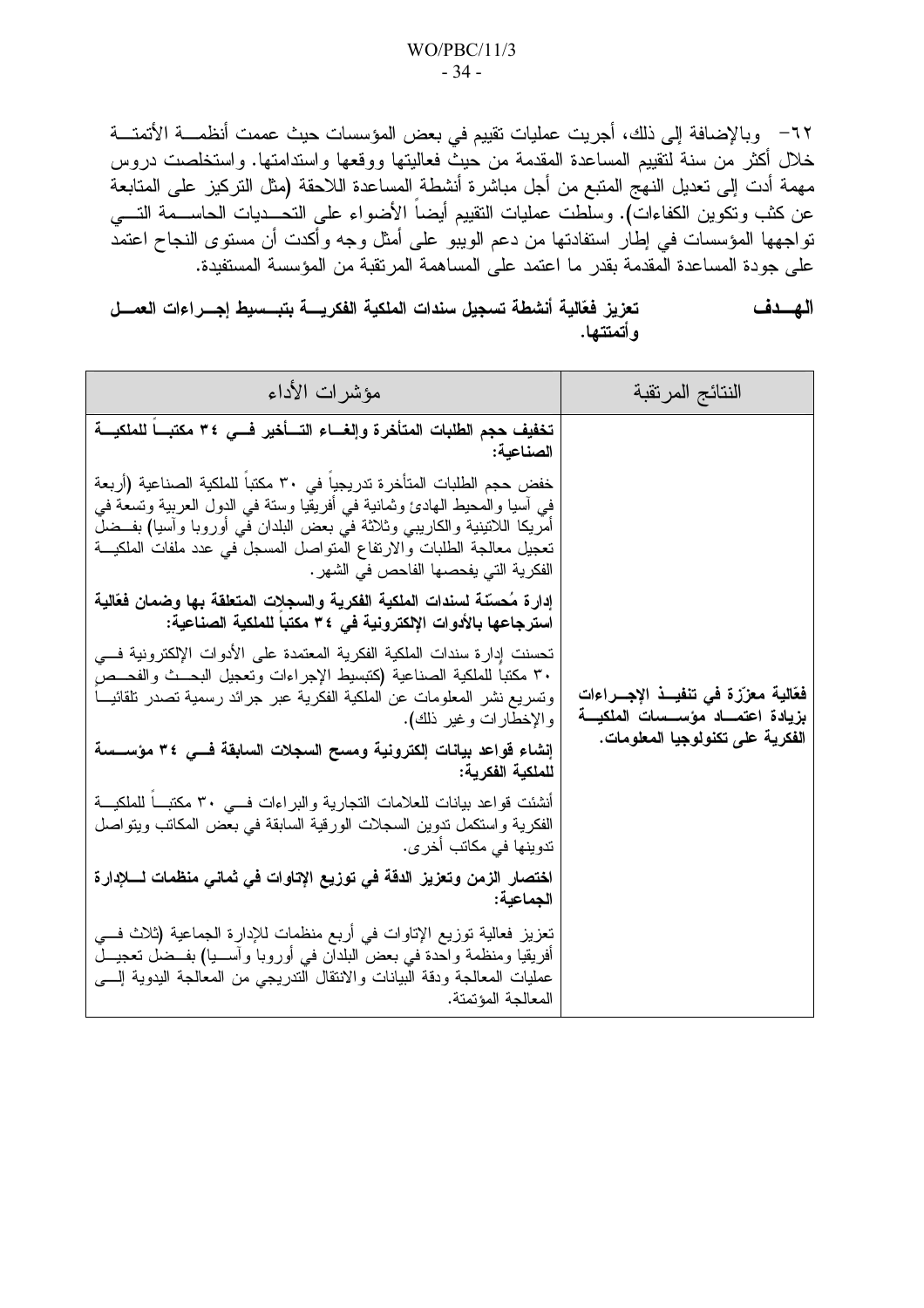#### $WO/PBC/11/3$  $-35-$

| مؤشرات الأداء                                                                                                                                                                                                                                                                 | النتائج المرتقبة                                                                   |
|-------------------------------------------------------------------------------------------------------------------------------------------------------------------------------------------------------------------------------------------------------------------------------|------------------------------------------------------------------------------------|
| ٣٤ مؤسسة للملكية الفكرية تسهم ببياناتها لإدراجها في سجل مركز ي على<br>شبكة الويبو:                                                                                                                                                                                            |                                                                                    |
| يجري بحث الجوانب القانونية والمالية والتقنية لحفظ البيانات الوطنية المتعلقة<br>بالملكية الفكرية في سجل مركزي.                                                                                                                                                                 | نفاذ إلى مجموعات جديدة من البيانات                                                 |
| ٣٤ مؤسسة للملكية الفكرية تستخدم سجل أصول الملكية الفكرية لتحــسين<br>فحص طلباتها:                                                                                                                                                                                             | المتعلقة بالملكية الفكرية بفضل إنشاء<br>ســــجل إلكترونــــي لأصــــول الملكيــــة |
| حسن ٣٠ مكتبا للملكية الفكرية عمليات بحث الطلبات وفحصها بفضل إنسشاء<br>قواعد بيانات بشأن العلامات النجارية والبراءات. ونزداد عمليات البحث النبي<br>تجريها المكاتب جودة ويقل الاستخدام البدوي للسجلات الورقية فيهـــا كلمــــا<br>كانت قواعد بياناتها وافية ومثبتة بدرجة أكبر . | الفكرية في بلدان نامية.                                                            |
| المزيد من مكاتب الملكية الصناعية يعتمد على الاتصال الإلكترونى مسع<br>الويبو بشأن اتفاق مدريد والمزيد من مكاتب تسلم الطلبات بناء على معاهدة<br>التعاون بشأن البراءات يعتمد على الاتصال الإلكتروني مع الويبو:                                                                   | استخدام وسائل الاتصال الإلكترونيسة                                                 |
| تمكنت ثلاثة مكاتب للملكية الصناعية من تحميل علامات دولية مـــن نظـــام<br>مدريد إلكترونيا ووفرت بالنالبي الوقت والنكاليف والجهود اللازمسة لإعسادة<br>تدوين البيانات الواردة في السجلات الورقية يدويا.                                                                         | للأعمال المتعلقة بمعاهدات الويبــو<br>في مجال التسجيل.                             |
| زيادة في عدد مؤسسات الملكية الفكرية التي تبــث مواقعهـــا عبــر شـــبكة<br>الويبو :                                                                                                                                                                                           |                                                                                    |
| النوجه العام المسجل في مؤسسات الملكية الفكرية هــو ضـــمان استــضافة<br>مواقعها الإلكترونية بنفسها كجزء عامة من الموقع الإلكتروني للوزارة المعنية<br>أو لسلطة مشابهة أو في مبانيها حسبما يكون ممكنا. ويندرج ذلك في إجراءات<br>الملكية التي تنفذها البلدان.                    |                                                                                    |
| زيادة في استعانة مؤسِسات الملكية الفكرية بخدمات شبكة الويبو في مجـــال<br>الملكية الفكرية تحديدا:                                                                                                                                                                             | استخدام معزّز لشبكة الويبو.                                                        |
| التوجه العام المسجل في مؤسسات الملكية الفكرية هو أيضاً ضمان الخــدمات<br>المنصلة بالبريد الإلكتروني والإنترنت لديها كما هو الحال عليه بالنسبة إلـــي<br>المواقع الإلكترونية المذكورة أعلاه. ويندرج ذلك أيضا في إجراءات الملكيــة<br>التي تنفذها البلدان.                      |                                                                                    |
| ۱۹۹۹٤۱۸ فرنکا سوبسربا                                                                                                                                                                                                                                                         | مجموع نفقات البرنامج ٨ خلال سنة ٢٠٠٦:                                              |

# البرنامج ٩: الإدارة الجماعية لحق المؤلف والحقوق المجاورة

٦٣– أنجزت أنشطة هذا البرنامج بناء على النعاون الوثيق في ظل البرنامجين ٦ و٧ وبالنتسيق مع منظمات غير حكومية شريكة مثل الاتحاد الدولي لجمعيات المؤلَّفين والملحنـــين (CISAC) والاتحـــاد الدولي للمنظمات المعنية بحقوق الاستنساخ (IFRRO) وجمعية منظمـــات فنـــانـي الأداء الأوروبيـــين (AEPO-ARTIS) ومجلس الجمعيات للإدارة الجماعية لحقوق فناني الأداء (SCAPR).

٦٤– واضطلع عدد من البلدان بتحديث تشريعاته في مجال حق المؤلف والحقوق المجاورة تمشيا مع معاهدتي الويبو للإنترنت (معاهدة الويبو بشأن حق الْمؤلف ومعاهدة الويبو بــشأن الأداء والتــسجيلّ الصوتـيُّ) مما يسر لمهذه البلدان إنشاء منظمات للإدارة الجماعية واســـنخدام النقنيـــات الرقميـــة فــــي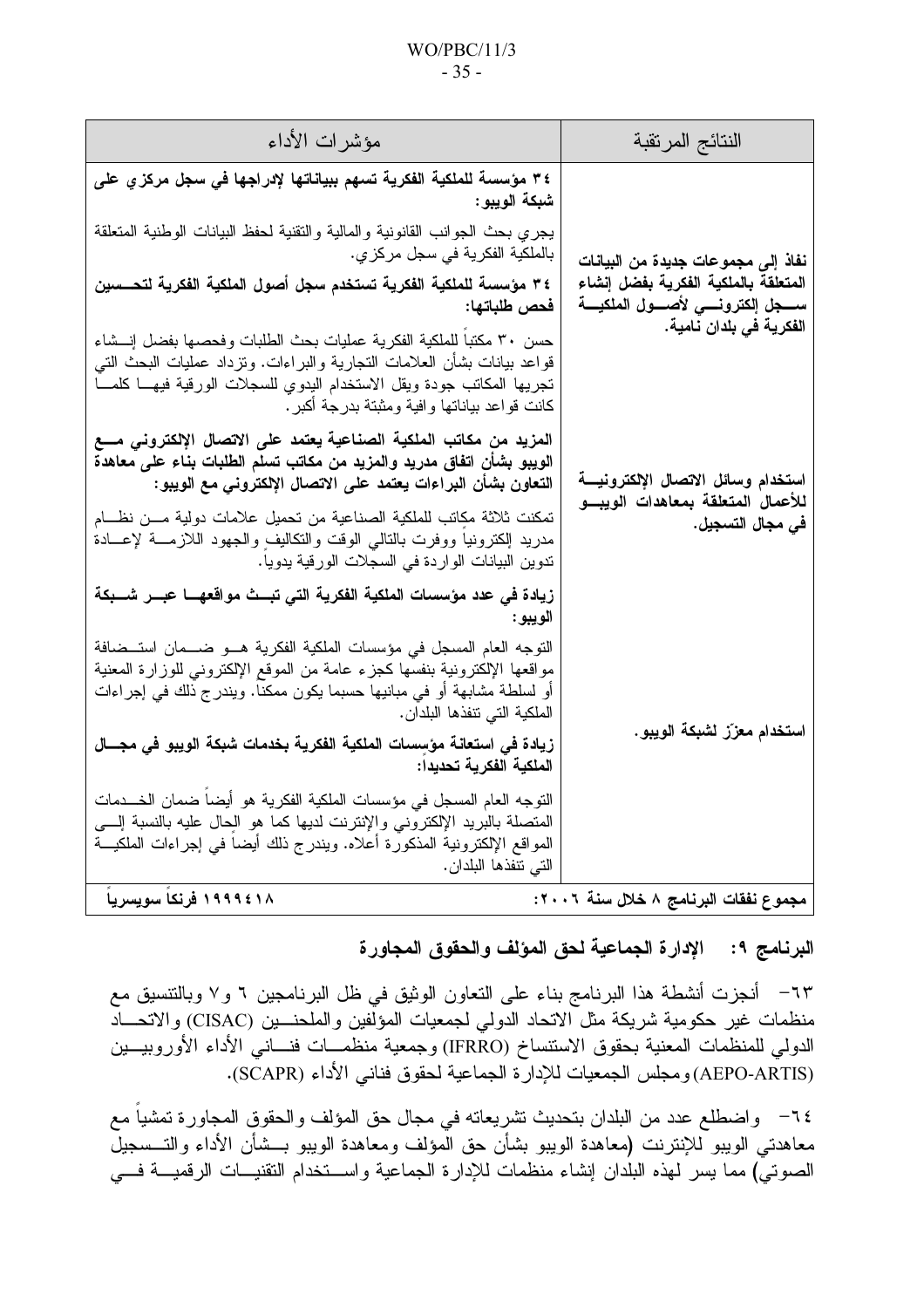عملياتها. وفي هذا السياق، قدمت الويبو مساعدتها إلى عدة بلدان ناميــــة لإنــــشاء منظمــــات لـــــلإدارة الجماعية في مجال حق المؤلف والحقوق المجاور ة وتدعيمها.

٦٥– وفي إطار التنمية الإقليمية في منطقة الكاريبي، جرت مر اجعة أهداف مركـــز حـــق المؤلـــف الكاريبي (CCL) واستراتيجياته بغية تحسين توزيع الإتاوات على الجمعيات الأعضاء فـــي المركـــز وتوضيح دور المركز كألية دعم ونيسير النفاذ إلى قواعد بيانات إقليمية ودولية أخـــرى. وفـــي هـــذا الصدد، اتخذت مجموعة من التدابير المرتبطة باستخدام البرنامج الحاسوبي للإدارة الجماعيـــة (SGS) من جانب الجمعية الإسبانية العامة للمؤلفين والناشرين (SGAE) بهــدف تحــسين بعــض الوظـــائف و تىسىطىما.

٦٦– ويتمثَّل أحد الأهداف المنشودة في تلك المنطقة إضافة إلى تدعيم الجمعيات القائمة في ضرورة إنشاء منظمات للإدارة الجماعية والانضمام إلى مركز حق المؤلف الكاريبي في بلدان أخرى. وكلفــت الويبو بإجراء در اسة عن "جدوى إنشاء منظمات للإدارة الجماعية تدير الحقوق في مجـــالات متعـــددة ("منظمات متعددة الاختصاصات للإدارة الجماعية") في البلدان النامية" بهدف استكمال التحليل السذي أدى إلى إنشاء المركز . ونناولت الدراسة على وجه الخصوص قضايا منعلقة بأراض صــــغيرة حيـــث يحتمل أن تكون منظمة متعددة الاختصاصات في نهاية المطاف أكثر قابليـــة للاســـتمرار مـــن عـــدة منظمات للإدار ة الجماعية لكل فئة من الأعمال.

٦٧− وساهمت الويبو أيضا في عدة اجتماعات وطنية وإقليمية ودون إقليمية بـــشأن حـــق المؤلـــف والحقوق المجاورة وشاركت فيها حيثما كان مناسبا. وكانت الإدارة الجماعية في عداد القضايا الرئيسية المطر وحة خلالها.

٦٨– ومن الجلي أن تحديث البرنامج الحاسوبي AFRICOS أصبح أمراً ضـــــرورياً لـــضمان امتثـــال البرنامج للقواعد والمعابير الدولية (مثل القواعد والمعابير التبي حددها الاتحاد الدولمي لجمعيـــات المـــؤلفين والملحنَّين) والنفاذ إلى قواعد البيانات الدولية مما يعد عنصراً أساسياً من الوثائق التي تحتاجها منظمات الإدارة الجماعية لتوزيع الإتاوات. وفضلاً عن ذلك، ينبغي أن توفر الأنشطة التدريبية المناســبة فـــي مجال استخدام البرنامج الحاسوبي لمنظمات الإدارة الجماعية حديثة النشأة.

٦٩– وتابعت الويبو عن كثب التطور ات الأخيرة الطارئة في الاتحاد الأوروبي نتيجــــة لتوصــــيات المفوضية الأوروبية وعلى وجه الخصوص ما للتوصية بشأن الإدارة الجماعية عبـــر الحـــدود لحـــق المؤلف والحقوق المجاورة المعتمدة في ١٨ أكتوبر/تشرين الأول ٢٠٠٥ من آشــار علـــي جمعيـــات المؤلفين الأور وببين القائمة.

٧٠– وتمت صياغة اتفاق تعاون نموذجي بين الويبو ومنظمات غير حكومية مسؤولة عــن حمايـــة فنانـى الأداء وإنشاء البنـى الأساسية الملائمة لـجمعيات فنانـى الأداء فـى البلدان النامية بوجه خاص وفقاً للاتفاقات المبرمة مع الاتحاد الدولي لجمعيات المؤلفين والملحنين (CISAC) والاتحاد الدولي للمنظمات المعنية بحقوق الاستنساخ (IFRRO). ونيسر هذه الاتفاقات بعد إبرامها نبادل المعلومات ونتظيم برامج الندريب وإنشاء منظمات الإدارة الجماعية وندعيمها ونبسيط الإجراءات لنبادل الوثائق بين جمعيــات فناني الأداء والنفاذ إلى قواعد البيانات والأنظمة الدولية.

٧١– و أخير أ، نظمت الدور ة التدريبية الرابعة لمنظمات فناني الأداء في أمريكا اللاتينية. و أدى هــذا النشاط إلى إنشاء منظمات للإدارة الجماعية لفناني الأداء في كوستاريكا وبنما. كما شاركت الويبو في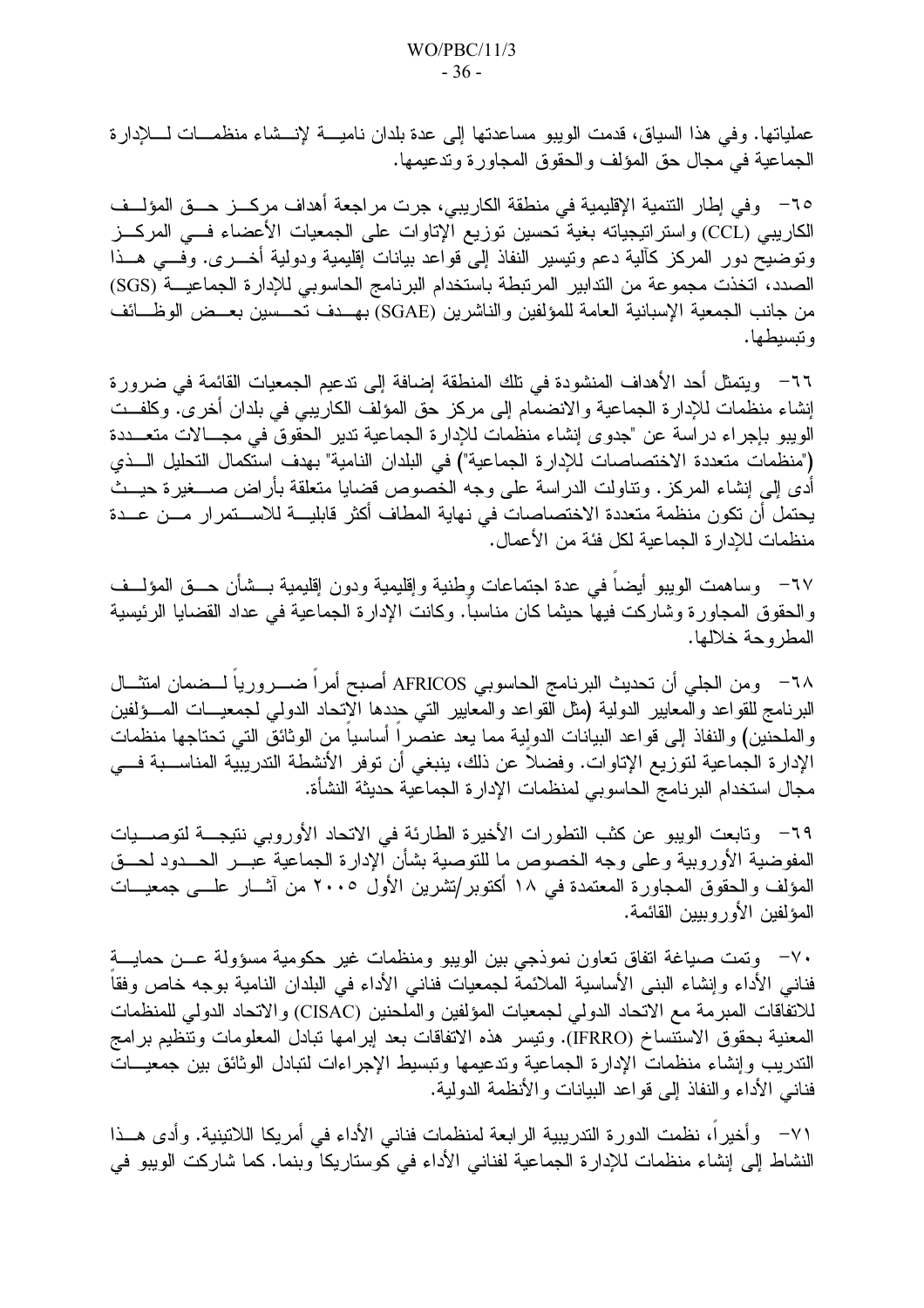اجتماعات نظمتها منظمات غير حكومية ويسرت إنشاء جمعية في ميدان الفنون الجميلة في الجمهورية الدو مينيكية بمساعدة الإدار ة الجماعية الفر نسية لحقوق المؤلفين في مجال الفنـــو ن الجميلــــة (جمعيــــة المؤلفين في مجال الفنون التخطيطية والجميلة (ADAGP).

مؤشر ات الأداء النتائج المرتقبة ١٢ مبادرة مشتركة متخذة بالتعاون مع الاتحاد الدولي لجمعيات المسؤلفين والملحنين (CISAC) والاتحاد الدولي للمنظمات المعنية بحقوق الاستنــساخ تنفيذ استراتيجيات عالمية تكفل إلماما (IFRRO) لمدير ، منظمات إدارة الحقوق وأعضاء هيئات الإدارة: مُحسّنا بإدارة حق المؤلف والحقـــوق نظم عدد من الندوات على الصعيدين الوطني والإقليمي بالتعاون فسي ظل المجاور ة. البرنامجين ٦ و٧ ومع الاتحاد الدولي لجمعيات المؤلفين والملحنين والاتحــاد الدولي للمنظمات المعنية بحقوق الاستتساخ. عشر قواعد بيانات أو أنظمة وطنية وإقليمية موضوعة ومطبّقــــة لتعزيـــز تحسين في منظمات الإدارة الجماعية فَعَالِيهَ إدارة الحقوق: لحق المؤلسف والحقسوق المجساورة بدأ وضع إطار قانوني ونظام ملائم لإنشاء منظمة للإدارة الجماعيـــة للفنـــون القائمة، بما في ذلك رقمنة عملياتها. الجميلة في الأرجنتين. ست منظمات جديدة لإدارة حق المؤلف والحقوق المجاورة في العالم: إنشاء منظمات للإدارة الجماعية في كوستاريكا والجمهورية الدومينيكية وبنما. الجماعية لحسق المؤلسف والحقسوق ونيسر ضمان نوجيه جديد لمركز حق المؤلف الكاريبي (CCL) بالنعاون مـــع المجاور ة. الاتحاد الدولى لجمعيات المؤلفين والملحنين والجمعية آلإسبانية العامة للمؤلفين والناشرين (SGAE). ١٤٩٨٠٢ فرنكات سويسرية مجموع نفقات البرنامج ٩ خلال سنة ٢٠٠٦:

تعزيز بني الإدارة الجماعية لحق المؤلف والحقوق المجاورة. الهسدف

# البرنامج ١٠: إنفاذ حقوق الملكية الفكرية

٧٢– ظلت الأعمال خلال الفترة قيد الاستعراض تنهض بحوار دولمي متوازن بشأن مـــسائل إنفـــاذ حقوق الملكية الفكرية وتدعمه باضطلاع الويبو بدور ريادي في مجال نتسيق الأنشطة المرتبطة بالإنفاذ علـى المستوى الدولـى. وعقدت اللـجنة الاستشارية المعنية بالإنفاذ (ACE) دورتها الثالثة وأعربت مجددا عن نقدير ها لهذه الهيئة بوصفها محفلًا لمثل هذا الحوار الدولي. وأدت المناقشات البناءة إلى الانفــاق بشأن موضوع ينبغي بحثه خلال الدورة الرابعة للجنة أي موضوع النتسيق والنعاون على المـــستوى الدولي وعلى الصعيدين الإقليمي والوطني في مجال الإنفاذ. وعلاوَّة على ذلك، تولت الويبو خلال سنة ٢٠٠٦ رئاسة اللجنة التوجيهية التابعة للمؤتمر العالمي بشأن مكافحة التزوير مما أفضى إلى التعـــاون الوثيق مع المنظمات المشاركة في عقد المؤتمر العالمي أي الإنتربول ومنظمــة الجمـــارك العالميـــة (WCO)، و المنظمات الداعمة أي الجمعية الدولية للعلامات النجارية (INTA) و غرفة النجار ة الدوليـــة (ICC) والجمعية الدولية للإدارة الأمنية (ISMA) والنحالف العالمي لرواد الأعمـــال لمكافحــــة النقليـــد (GBLAAC)، خلال الأعمال التحضيرية للمؤتمر الإقليمي لمنطقة أوروبا الشرقية وآسيا الوسطى بشأن مكافحة التزوير والقرصنة الذي عقد في بوخارست في سنة ٢٠٠٦ والمؤتمر العالمي الثالــث بــشأن مكافحة التزوير والقرصنة الذي استضافته الويبو في جنيف سنة ٢٠٠٧. وشاركت الويبو أيــضاً فـــي أعمال فرقة العمل الدولية التابعة لمنظمة الصحة العالمية والمعنية بمكافحة تقليــد المنتجـــات الطبيـــة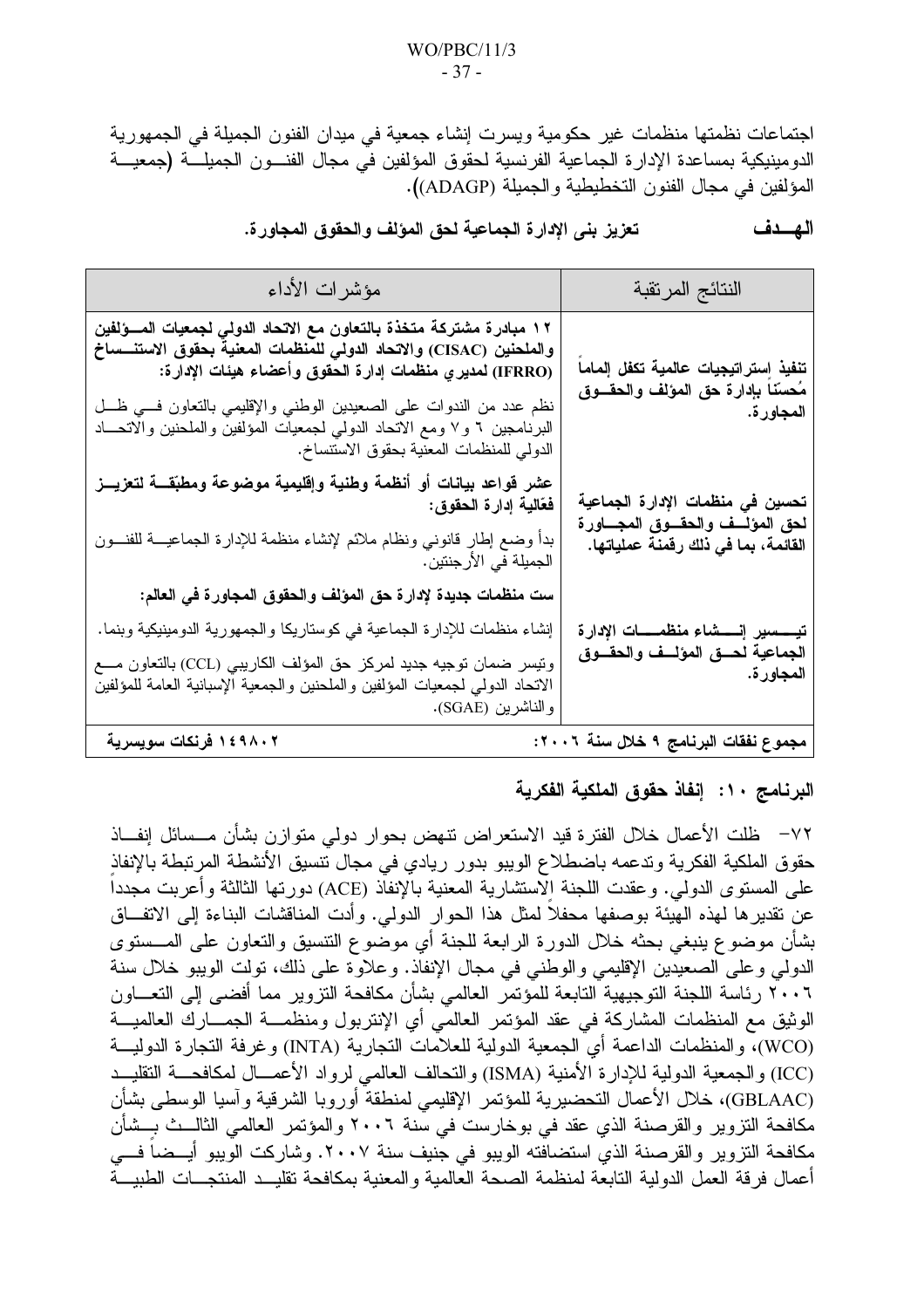(IMPACT). وفضلا عن ذلك، وطدت علاقات النعاون مع فريق الخبراء المعنسي بحقـوق الملكيــة الفكرية والتابع لمجموعة البلدان الثمانية التي حددت مسألة إنفاذ حقوق الملكية الفكرية كأولوية خسلال سنة ٢٠٠٦ أثناء انعقاد اجتماعين لفريق الخبراء في موسكو ومؤتمر قمة مجموعة البلدان الثمانية في سانت بيترسبور غ. ومن المتوقع أن يتواصل هذا التعاون في سنة ٢٠٠٧ خلال مؤتمر القمــــة المقبـــل المزمع عقده في هايليغندام في ألمانيا.

٧٣– وحظيت الويبو أيضا بإقرار صريح بمساهمتها في الجوانب القانونية لدراسة أجرتها منظمـــة النعاون والتنمية في الميدان الاقتصادي (OECD) عن الآثار الاقتصادية الناجمة عن التزوير والقرصنة والتعليقات المقدمة بشأن الجوانب المرتبطة بالملكية الفكرية في التقرير التوضيحي عن اتفاقية لاهـــاي بشأن الاختيار الحصر ي لاتفاقات المحاكم.

٧٤– وأتيحت أيضا خدمات الدعم والإسهام لوضع نهج استراتيجية لإنفاذ حقوق الملكية الفكرية فـــي ثلاث مناطق شبه إقليمية ودولتين أخريين من الدول الأعضاء. وبالإضافة إلى ذلــك، قـــدمت الويبـــو مساعدتها في إطار وضع الصيغة النهائية للأجزاء المتعلقة بالإنفاذ من مشاريع القوانين فـــي دولتـــين أخريين من الدول الأعضاء.

٧٥– وختاما، استمر تدريب المسؤولين عن إنفاذ القوانين في الدول الأعضاء. واعترفــت اللجنـــة الاستشارية المعنية بالإنفاذ بصر احة بهذا العمل.

الهسدف مساعدة الدول الأعضاء على تعزيز أنظمتها وبناها التحتية لإنفاذ حقوق الملكيسة الفكرية ودعم نقاش مستنير للسياسات العامة على السصعيد السدولي والنهسوض بذلك النقاش .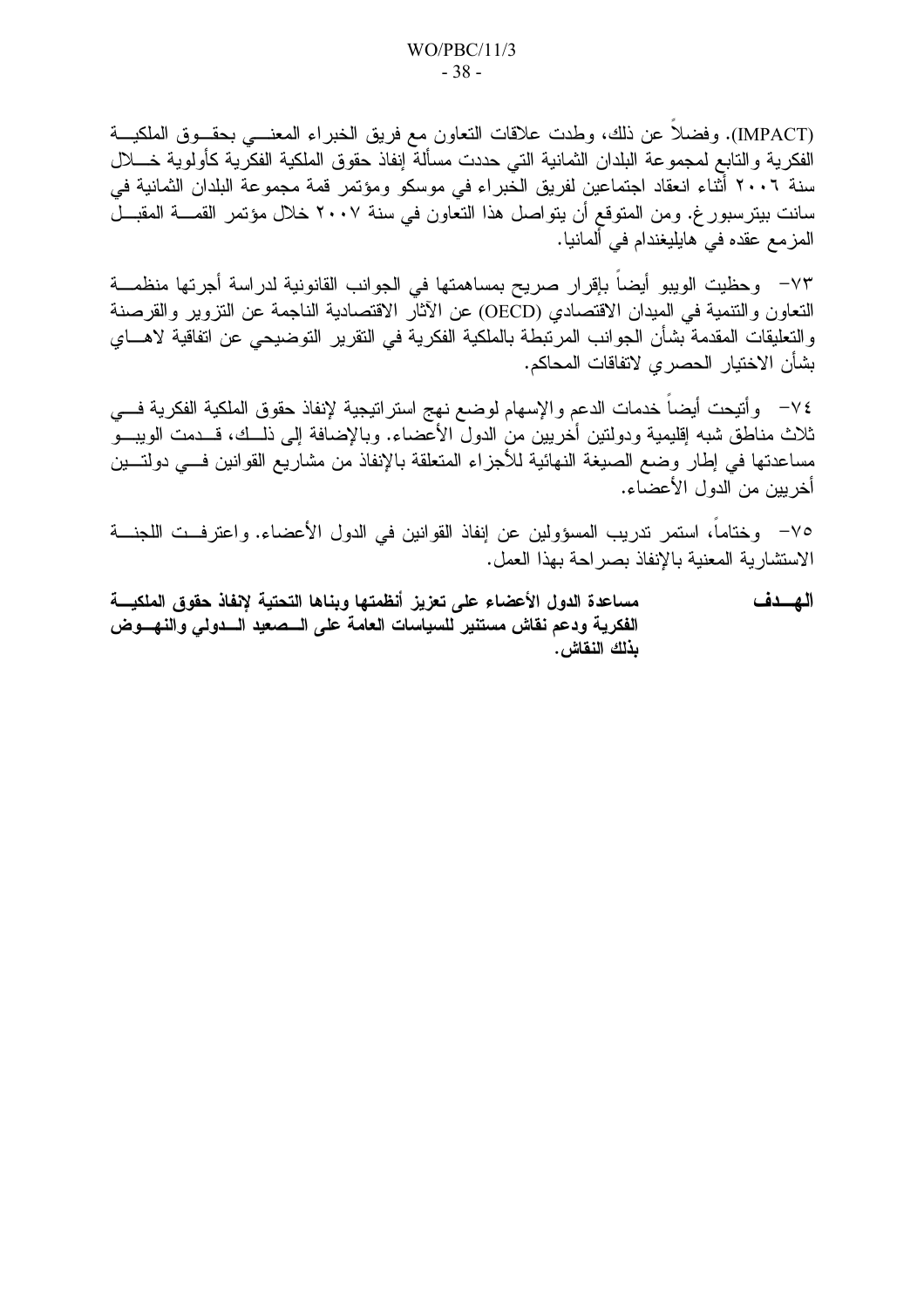## $WO/PBC/11/3$  $-39-$

| مؤشرات الأداء                                                                                                                                                                                                                                                                                                                                                                                                                                                                                                                                                                                                                                | النتائج المرنقبة                                                                                                                                                                      |
|----------------------------------------------------------------------------------------------------------------------------------------------------------------------------------------------------------------------------------------------------------------------------------------------------------------------------------------------------------------------------------------------------------------------------------------------------------------------------------------------------------------------------------------------------------------------------------------------------------------------------------------------|---------------------------------------------------------------------------------------------------------------------------------------------------------------------------------------|
| تحديد القضايا ذات الاهتمام العالمي المشترك في مجال إنفاذ حقوق الملكية<br>الفكرية في الدورات السنوية للجنة الاستشارية والوصول إلى نتائج متفــق<br>عليها برعاية رئيس الدورات:                                                                                                                                                                                                                                                                                                                                                                                                                                                                  |                                                                                                                                                                                       |
| أعرب عن التقدير الخاص لأعمال اللجنة الاستشارية المعنية بالإنفاذ بوصفها<br>محفلا لنتبادل الأراء بشأن مسائل الإنفاذ خلال الدورة الثالثة للجنة التبي عقدت<br>  في شهر مايو/أيار .                                                                                                                                                                                                                                                                                                                                                                                                                                                               |                                                                                                                                                                                       |
| وتم تحديد مجموعة من القضايا ذات الاهتمام المشترك وتلخيصها في النتائج<br>المنفق عليها برعايــــة الــــرئيس (الفقــــرات مــــن ٨ إلــــي ١١ مـــن الوثيقــــة<br>$\cdot$ (WIPO/ACE/3/17                                                                                                                                                                                                                                                                                                                                                                                                                                                      |                                                                                                                                                                                       |
| وتوصل أعضاء اللجنة الاستشارية إلى اتفاق بشأن موضوع ينبغي بحثه خلال<br>دورتها الرابعة أي نبادل الأراء بشأن النتسيق والنعاون على المسنوى الدولي<br>وعلى الصعيدين الإقليمي والوطنبي في مجال الإنفاذ.                                                                                                                                                                                                                                                                                                                                                                                                                                            |                                                                                                                                                                                       |
| شراكات استراتيجية وأنشطة مشتركة جديدة مع منظمات حكوميــــة دوليــــة<br>أخرى ومنظمات غير حكومية لجمع الموارد والخبـــرات وتعزيــــز التنـــــسيق<br>والفعّالية في مجال إنفاذ حقوق الملكية الفكرية:                                                                                                                                                                                                                                                                                                                                                                                                                                           | الاعتراف بإنفـــاذ الملكيــــة الفكريــــة<br>كمـــصدر اهتمــــام عــــالمـى مـــشترك<br>وبأهمية وضعه على بــساط حــوار<br>مكثف ومتسوازن بسشأن السسياسات<br>العامة على الصعيد الدولي. |
| نعاون وثيق مع المنظمات المشاركة في عقد المؤتمر العالمي بشأن مكافحـــة<br>التزوير والقرصنة أي الإنتربـــول ومنظمــــة الـجمــــارك العالميــــة (WCO)،<br>والمنظمات الداعمة أي الجمعية الدولية للعلامات النجارية (INTA) وغرفـــة<br>النجارة الدولية (ICC) والجمعية الدولية للإدارة الأمنيــــة (ISMA) والنحــــالف<br>العالمي لرواد الأعمال لمكافحة النقليد (GBLAAC)، تحضيرًا للمؤتمر العالمي<br>الثالث بشأن مكافحة التزوير والقرصنة الذي استضافته الويبو في جنيف فـــي<br>يناير /كانون الثانبي ٢٠٠٧ والمؤتمر الإقليمي لمنطقة أوروبا الـــشرقية وأســـيا<br>الوسطى بشأن مكافحة التزوير والقرصنة (الذي عقد في بوخارست في شهر<br>  يوليه/تموز). |                                                                                                                                                                                       |
| وتعزيز النعاون مع فريق الخبراء المعنى بحقوق الملكيــة الفكريـــة والتــــابـع<br>لمجموعة البلدان الثمانية بهدف تطوير خدمات مشتركة أو منسقة للمـــساعدة<br>التقنية في مجال إنفاذ حقوق الملكية الفكرية.                                                                                                                                                                                                                                                                                                                                                                                                                                        |                                                                                                                                                                                       |
| ونعاون وثيق مع منظمة الصحة العالمية في إطار فرقة العمل الدولية المعنية<br>بمكافحة تقليد المنتجات الطبية (IMPACT) التي تضم الويبو في عداد أعضائها<br>من أجل مكافحة الأدوية المزورة.                                                                                                                                                                                                                                                                                                                                                                                                                                                           |                                                                                                                                                                                       |
| وتنظيم أنشطة مشتركة للتدريب في مجال إنفاذ حقوق الملكية الفكرية بالنعاون<br>مع منظمة الجمارك العالمية (السنغال) والمنظمة الأفريقية للملكيــة الفكريــة<br>(النيجر) والمكتب الأوروبي للبراءات (أسبوع إنفاذ حقوق الملكية الفكرية في<br>ميونخ).                                                                                                                                                                                                                                                                                                                                                                                                  |                                                                                                                                                                                       |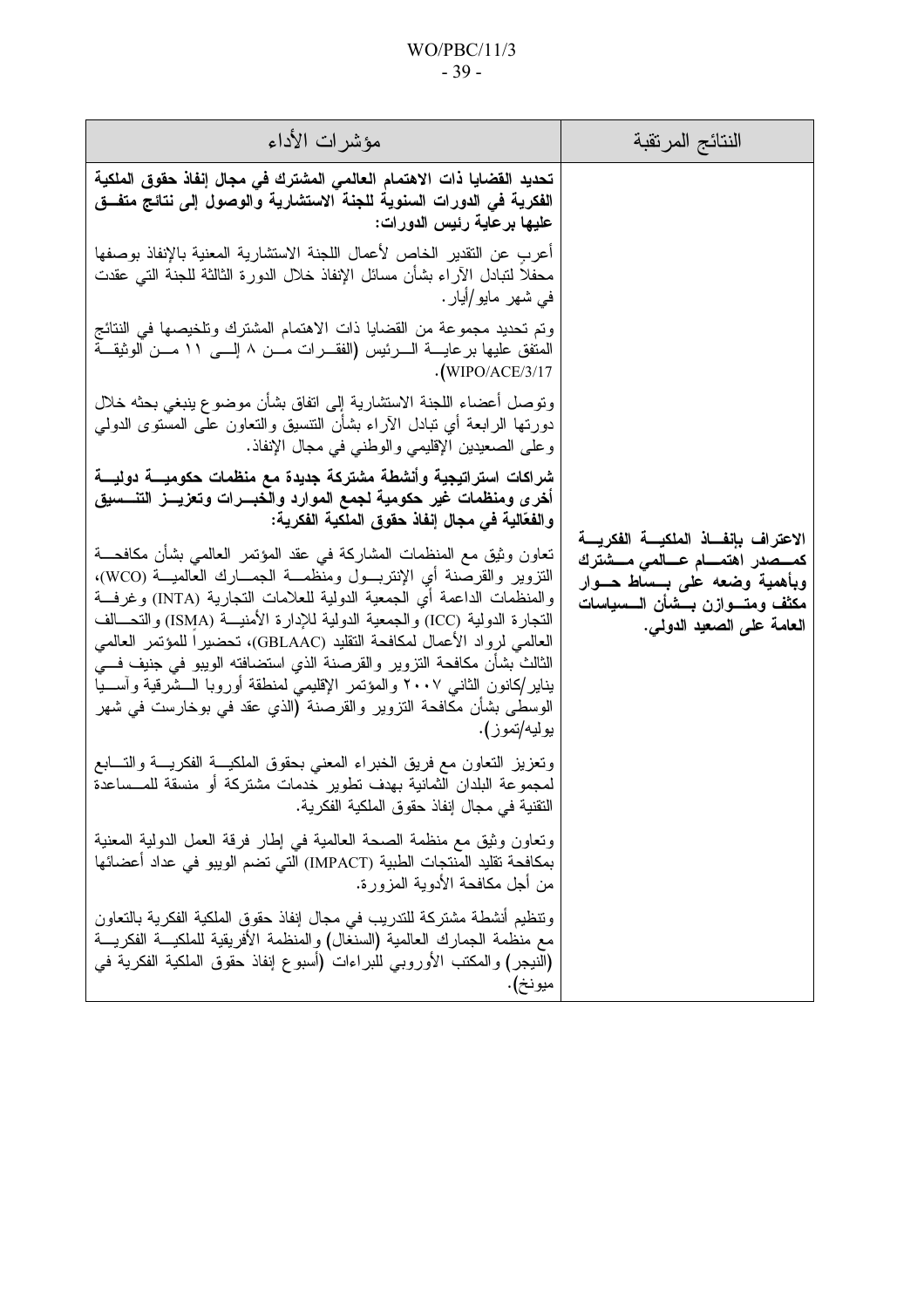### $WO/PBC/11/3$  $-40-$

| مؤشرات الأداء                                                                                                                                                                                                                                                                                                                                                                                                                                                                      | النتائج المرنقبة                                                                                    |
|------------------------------------------------------------------------------------------------------------------------------------------------------------------------------------------------------------------------------------------------------------------------------------------------------------------------------------------------------------------------------------------------------------------------------------------------------------------------------------|-----------------------------------------------------------------------------------------------------|
| إقرار صريح بدعم الويبو وإسهامها في وكالة أو عملية جديــدة دوليـــة أو<br>إقليمية واحدة على الأقل:                                                                                                                                                                                                                                                                                                                                                                                  | إدراج فضايا الملكيسة الفكريسة فسي<br>الاتفاقات الدولية والإقليمية المعنيسة<br>والصكوك غير المُلزمة. |
| اعتراف منظمة النعاون والتنمية في الميدان الاقتصادي (OECD) بالمـــساهمة<br>المقدمة فيما يتعلق بالجوانب القانونية من دراستها عـــن الأثــــار الاقتـــصادية<br>الناجمة عن النزوير والقرصنة.                                                                                                                                                                                                                                                                                          |                                                                                                     |
| وإقرار مؤتمر لاهاي بشأن القانون السدولي الخساص وأعسضائه والجهسات<br>المتمتعة بصفة المراقب في إطاره بتعليقات الويبو على الجوانــب المرتبطــة<br>بالملكية الفكرية في النقرير النوضيحي عن اتفاقية لاهـــاي بـــشأن الاختيـــار<br>  الحصر ي لاتفاقات المحاكم.                                                                                                                                                                                                                         |                                                                                                     |
| إقرار صريح بدعم الويبو وإسهامها في صياغة استراتيجيات منسَّقة لإنفـــاذ<br>حقوق الملكية الفكرية في أربع دول أعضاء أو شبه أقاليم على الأقل:                                                                                                                                                                                                                                                                                                                                          | تنفيذ أنظمة إنفاذ فعالة على السصعيد<br>الوطني أو الإقليمي أو دون الإقليمي.                          |
| إقرار الدول الأعضاء المعنية بمساعدة الويبو في إطار وضع نهج استراتيجي<br>لإنفاذ حقوق الملكية الفكرية على الصعيد دون الإقليمي (عقد ثـــلاث نــــدوات<br>إقليمية في اليابان ومنغوليا والهند على النوالي) وعلى المستوى الوطني (عقد<br>ندونين وطنيتين في دومينيكا وباكستان على التوالي).                                                                                                                                                                                                |                                                                                                     |
| واعتراف الدول الأعضاء المعنية بالمساعدة النشريعية المقدمة فيمـــا يتـــصل<br>بالأجزاء المتعلقة بالإنفاذ من مشاريع قوانينها أي مسودة اللائحــة التنفيذيـــة<br>الصبينية بشأن حماية حق الاتصال عبر شبكات المعلومات وقانون حق المؤلف<br>السعودي ولائحته التتفيذية.                                                                                                                                                                                                                    |                                                                                                     |
| إقرار صريح بدعم الويبو وإسهامها في وضع تدابير حدودية أكثر فعالية من<br>جانب رجال الجمارك والشرطة في المزيد من البلدان:                                                                                                                                                                                                                                                                                                                                                             | إلمام معــزز وخبــرة فـــي صـــفوف<br>مأموري الإنفاذ بشأن تنساول قسضايا<br>الإنفاذ.                 |
| اعترفت اللجنة الاستشارية المعنية بالإنفاذ بعدد دورات الويبو التدريبية الكبير<br>في مجال إنفاذ حقوق الملكية الفكرية. ونظمت الويبو ما يناهز ٢١ دورة مـــن<br>هذه الدورات أو شاركت في نتظيمها بالنعاون مع الدول الأعضاء أو منظمات<br>دولية خلال سنة ٢٠٠٦.                                                                                                                                                                                                                             |                                                                                                     |
| واستخدم منشور الويبو المعنون "إنفاذ حقوق الملكية الفكرية: مجموعة قضايا"<br>والصادر عن الويبو في سنة ٢٠٠٥ استخداما مكثفا في إطار أنشطة تـــدريب<br>القضـاة والمـحامين من أجل نتـاول قضـايـا الملكيـة الفكريـة فـي البلدان التـي تلتزـم<br>بالقانون العام. واتخذت خطوات تحضيرية لتحديث هــذا المنـــشور وإعـــداد<br>الصيغة النهائية لمجموعة القضايا المتعلقة بإنفاذ حقوق الملكية الفكريسة مسن<br>منظور القانون المدني. ومن المتوقع صدور هذه المجموعة في النصف الأول<br>من سنة ٢٠٠٧. |                                                                                                     |
| ۱۱۰۲۱۸۸ فرنکا سویسریا                                                                                                                                                                                                                                                                                                                                                                                                                                                              | مجموع نفقات البرنامج ١٠ خلال سنة ٢٠٠٦:                                                              |

البرنامج ١١: أكاديمية الويبو العالمية

٧٦– ازدادت المشاركة في برامج أكادِيمية الويبو العالمية خلال سنة ٢٠٠٦ إذ شارك ما ينوف على ٢٠٠٠٠ شخص من أَكثر من ١٧٥ إبلداً في دورات النعليم عن بُعد مما يمثل زيادة في عدد المشاركين نساوي ٥٠٠٠ مشارك إضافي قياساً بفترة السنتين ٢٠٠٤ و٢٠٠٥ ويفوق الارتفاع المقدر أصلاً فـــي عدد الْمشاركين والبالغ ٣٠٠٠ شخص خلال فترة السنتين ٢٠٠٦ و٢٠٠٧ بأكملها. وإضافة إلى ذلك،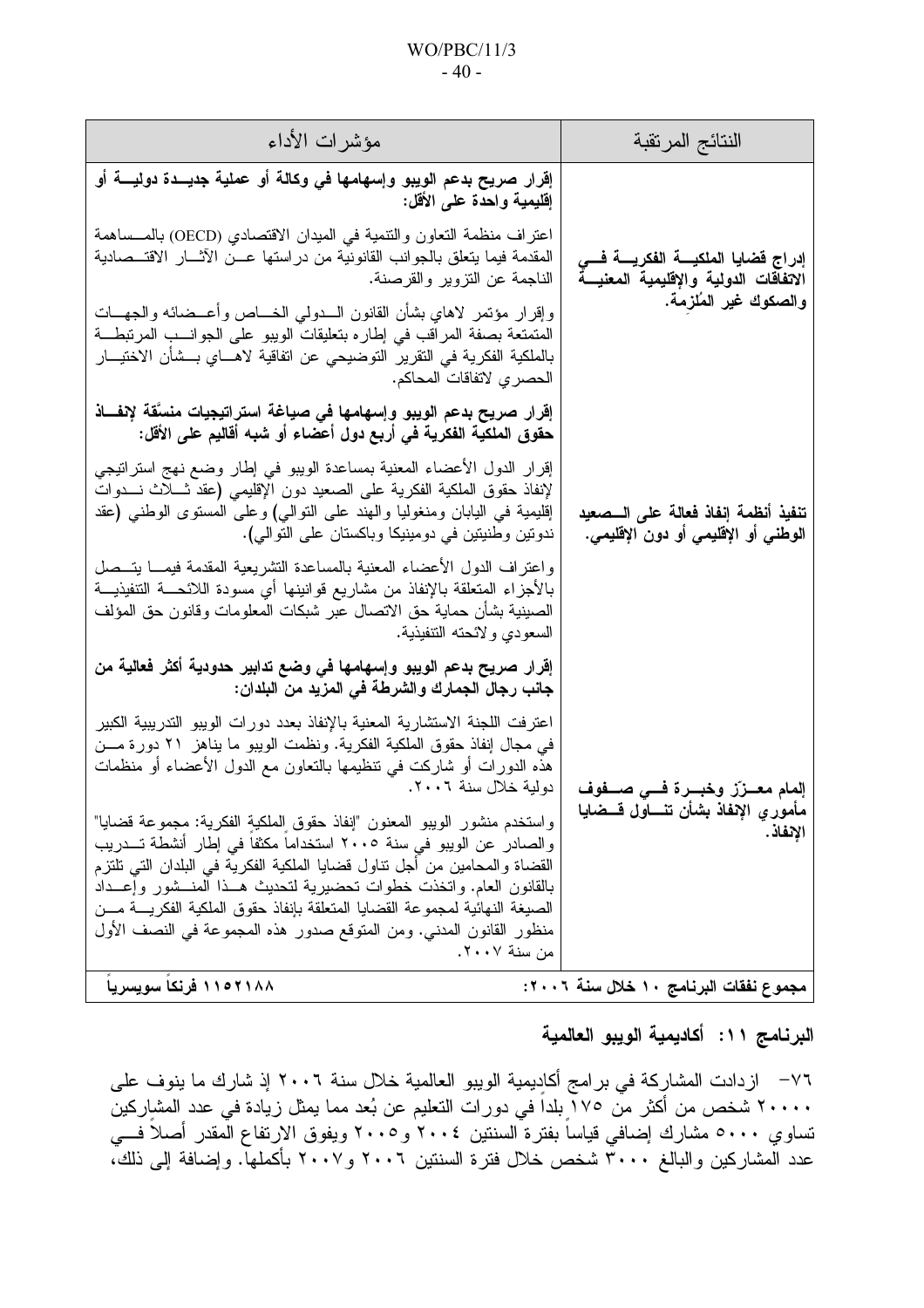استفاد ٤٧٣ مشاركا من برنامج التعليم للحصول على شهادة من بينهم ١٨٩ طالبا شاركوا في برنامج شهادات الدر اسات العليا في مجال الملكية الفكرية في جامعة إندير ا غاندي الوطنية المفتوحة في الهنـــد (مقارنة بعدد بالغ ١٠٠ طالب خلال سنة ٢٠٠٥) و ٣٦ طالباً حصلوا على شهادة ماجستير في قـــانون الملكية الفكرية في جامعة تورينو (مقارنة بعدد بالغ ٣٩ طالبا خلال فتـــرة الـــسنتين ٢٠٠٤ و ٢٠٠٥) و ١١ طالبا شاركوا في برنامج للحصول على شهادة ماجستير في مجال قانون حقوق الإنسان والملكية الفكرية في جامعة لوند في السويد (مقارنة بعدد بالغ ٨ طلاب خلال سنة ٢٠٠٥).

٧٧– ومن التحديات الرئيسية المواجهة خلال سنة ٢٠٠٦ الاستجابة لطلبات التعليم والتدريب الأكثر تعقيدا وتنوعا. وقد صدرت خلال سنة ٢٠٠٦ ثماني نسخ عن دورات التعليم عن بُعد بلغــات جديـــدة (الدور ة DL-201 باللغتين الفرنسية والبر تغاليسة والسدور ة DL-202 باللغسات الفرنسسية والبر تغاليسة والإسبانية والدورة DL-205 باللغات الألمانية والفرنسية والإسبانية). وردت أكاديمية الويبو العالميـــة ردا إيجابيا على الطلبات الداعية إلى نرجمة الدوريين DL-001 و DL-101 إلى لغات محليـــة (اللغـــات اليابانية والتايلندية والرومانية والبولندية) بهدف نيسير الاطلاع على مضمون الدورات بشأن الملكيـــة الفكرية بعدة لغات. كما استكملت أربع دورات متقدمة جديدة (متعلقة بالبراءات، والبحث في البراءات، والتحكيم، والوساطة) وبدأ إعداد أربع دورات جديدة (متصلة بترخيص حــق المؤلــف، والعلامـــات النجارية، والشركات الصغيرة والمتوسطة والملكية الفكرية، والملكية الفكرية من أجل الأطفال) خــــلال الفتر ة قيد الاستعر اض.

٧٨– وعلاوة على ذلك، نظمت ٢٤ دورة مختلفة في ظل برنامج وضع الـسياسات لفائـــدة ١١٠٠ مشار ك من ٦٥ بلدا و منظمة حكومية دولية إقليمية و احدة. و تسنى الوصول إلـــي فئـــات و مؤســـسات مستهدفة جديدة بفضل أنشطة متعددة من بينها ندوة بشأن الملكية الفكرية للقضاة ودورات الأكاديميـــة بشأن الملكية الفكرية للدبلوماسيين وتكوين الكفاءات في مجال الملكية الفكرية لواضــــعي الـــسياسات. وضع المستفيدون صانعي القرارات في الحكومات المحلية ووزارات التجارة والتنميـــة الاقتـــصادية. وفضلاً عن ذلك، استهل برنامج تنفيذيّ وبحثى لتعزيز البحث في الأكاديمية. وشارك نحو ٥٠ مـــديراً من كبار المديرين التنفيذيين من ٢١ بلداً في البرنامج التنفيذي الأول خلال شهر سبتمبر/أيلول في مقر الويبو الرئيسي. وعقدت أيضاً ست ندوات دولية ووطنية بشأن النعليم والبحث في مجال الملكية الفكرية في العالم.

تعزيز طاقات الموارد البشرية الوطنية في مجال الملكية الفكرية وإمكانية الإلمام به. الهسدف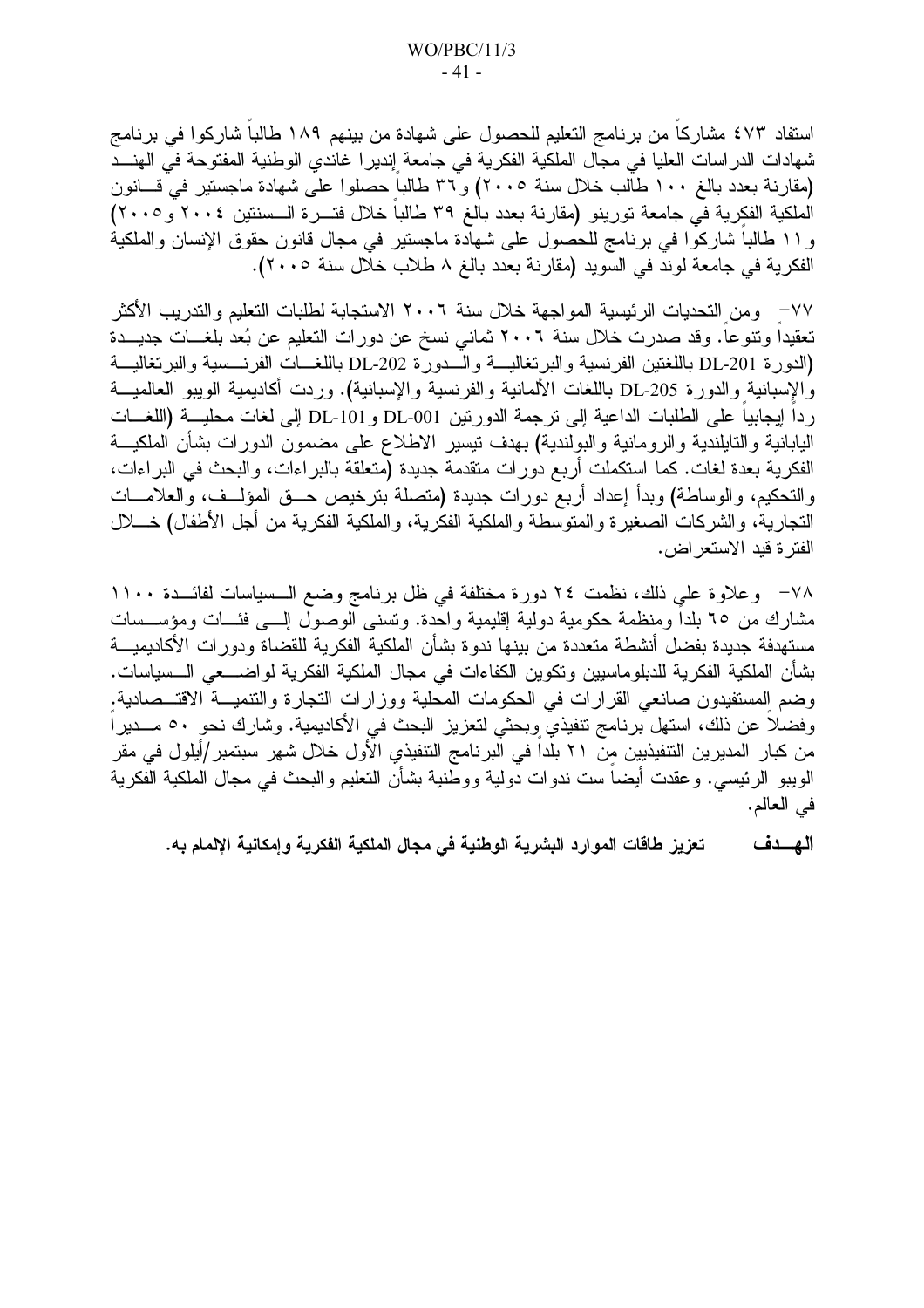## $WO/PBC/11/3$  $-42-$

| النتائج المرنقبة                                                                                                                                                                            | مؤشرات الأداء                                                                                                                                                                                                                                                                                                                                                                                                                                                                                                                                                                   |
|---------------------------------------------------------------------------------------------------------------------------------------------------------------------------------------------|---------------------------------------------------------------------------------------------------------------------------------------------------------------------------------------------------------------------------------------------------------------------------------------------------------------------------------------------------------------------------------------------------------------------------------------------------------------------------------------------------------------------------------------------------------------------------------|
| بفترة السنتين ٢٠٠٤ و٢٠٠٥.                                                                                                                                                                   | ٣٠٠٠ مشارك إضافي (١٥٠٠٠ في الفترة ٢٠٠٤–٢٠٠٥):<br>استكمل ٢٠٠١٢ مشاركاً من أكثر من ١٧٥ بلداً دورات النعليم عن بُعد ممـــا<br>يمثل زيادة في عدد المشاركين تساوي ٥٠٠٠ مشارك إضافي جديد مقارنــــة                                                                                                                                                                                                                                                                                                                                                                                   |
| إلمام معزّز بالملكية الفكرية.                                                                                                                                                               | ٧٠ بالمائة من الدورات مستكمل في سياق التعليم عن بُعد:<br>الدورة DL-001: استكمال الدورة بنسبة ٥٠ بالمائة<br>الدورة DL-101: استكمال الدورة بنسبة ٤٥ بالمائة<br>الدورة DL-201: استكمال الدورة بنسبة ٧٣ بالمائة<br>الدورة DL-202: استكمال الدورة بنسبة ٧٧ بالمائة<br>الدورة DL-204: استكمال الدورة بنسبة ٧٦ بالمائة<br>الدورة DL-205: استكمال الدورة بنسبة ٧٨ بالمائة<br>الدورة DL-KL-101: استكمال الدورة بنسبة ٨٦ بالمائة.                                                                                                                                                         |
| الأكاديمية:<br>نقييم المشاركين:<br>مهارات معزّزة فسي مجسال الملكيسة<br>البرنامج؛<br>الفكرية لدى المسؤولين الحكـــوميين<br>في الدول الأعضاء.<br>البرنامج؛                                    | ٩٠ بالمائة يعبرون عن الرضا بالدورات التدريبية المهنيـــة المتاحـــة فـــي<br>الندوة الأقاليمية المنوسطة حول الملكية الصناعية:<br>رِ أي ٩٨ بالمائة من المشاركين أن الندوة "مفيدة جدا"؛<br>يوصـي ١٠٠ بالمائة من المشاركين أشخاصـا آخرين بالمشاركة في<br>تمت تلبية كامل الاحتياجات المهنية لدى ٩١ بالمائة من المشاركين.<br>الندوة الأقاليمية المتوسطة حول حق المؤلف والحقوق المجاورة:<br>ر أي ٩٥ بالمائة من المشاركين أن الندوة "مفيدة جداً"؛<br>يوصـي ١٠٠ بالمائة من المشاركين أشخاصـا آخرين بالمـــشاركة فـــي<br>تمت تلبية كامل الاحتياجات المهنية لدى ٩٠ بالمائة من المشاركين. |
| قدرة معزّزة لدى متخـــذى القــــرارات<br>المتعلقة بالملكيسة الفكريسة علسى<br>صياغة سياســات مناســبة واتخــاذ<br>قرارات مـــستنيرة لحمايــــة حقـــوق<br>الملكية الفكرية وإدارتها وإنفاذها. | ٩٠ بالمائـة يعبرون عن الرضا بدورات الأكاديميـة بشأن وضع السياسات:<br>رأي أكثر من ٩٥ بالمائة من المشاركين أن دورات وضع السياسات "مفيـــدة<br>جدا" أو "مفيدة" بالنسبة إلى أعمالهم وذكروا أنها استجابت لنوقعاتهم.                                                                                                                                                                                                                                                                                                                                                                  |
| تعزيز تدريس قانون الملكية الفكريسة<br>على المستوى الجامعي (الجامعـــات)<br>في العالم.<br>ساو باولو في البرازيل.                                                                             | ثلاث مؤسسات أكاديمية إضافية تدرج فانون الملكية الفكرية فسي برامجهـــا<br>التعليمية بالاستناد إلى مشورة الويبو :<br>أعد برنمجان تعليميان في مجال الملكية الفكرية لفائدة طلاب الهندســــة فــــى<br>جامعة لاغوس وطلاب كلية الحقوق في أكاديمية قانون الملكية الفكريــــة فــــي                                                                                                                                                                                                                                                                                                    |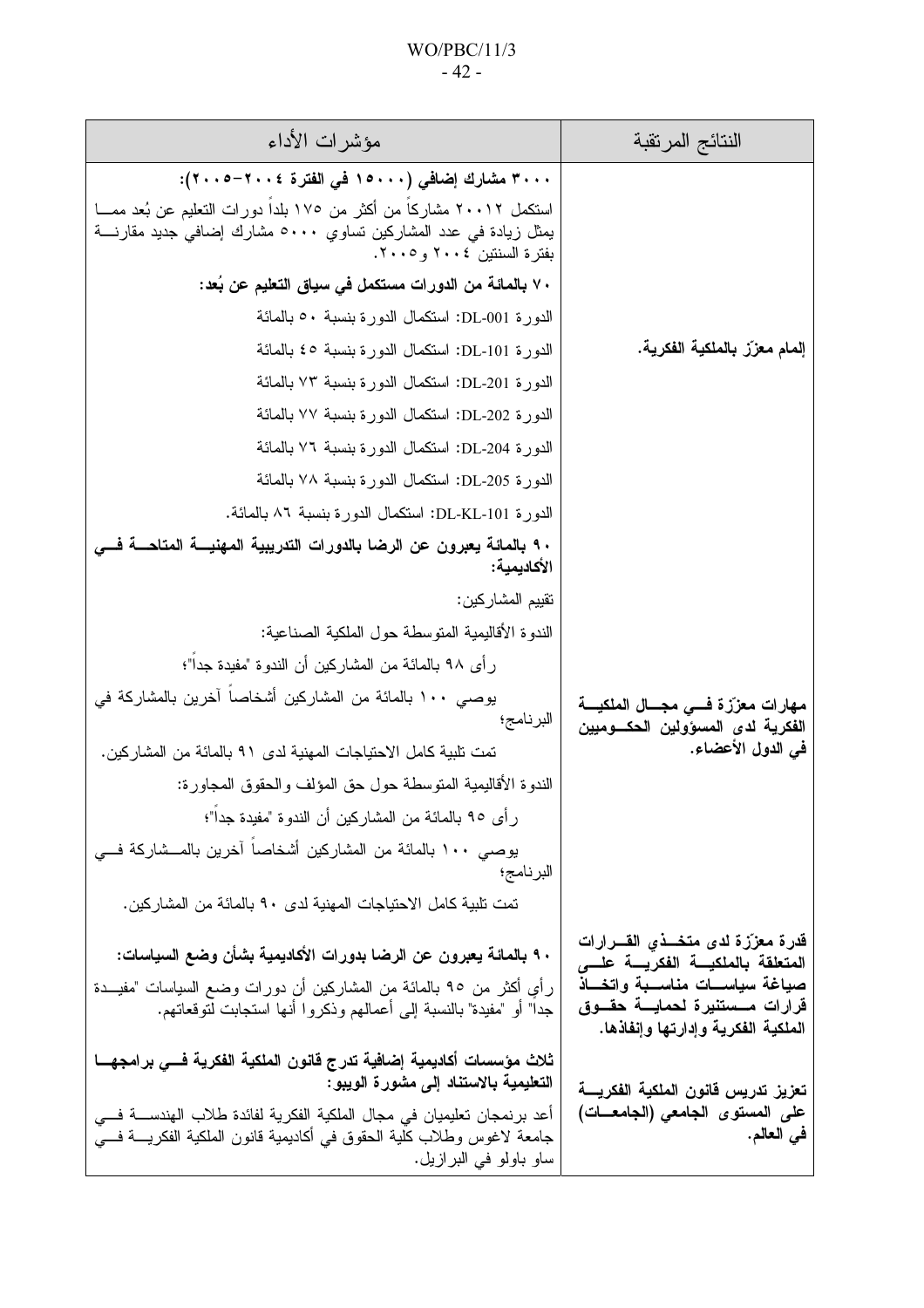| النتائج المرتقبة                                        | مؤشرات الأداء                                                                                                                                                                                                                                                                                                                                                                                                                                                    |
|---------------------------------------------------------|------------------------------------------------------------------------------------------------------------------------------------------------------------------------------------------------------------------------------------------------------------------------------------------------------------------------------------------------------------------------------------------------------------------------------------------------------------------|
|                                                         | زيادة في عدد المؤسسات المعلية المـــشاركة فـــي بـــرامج الأكاديميـــة أو<br>  المتعاونة معها:                                                                                                                                                                                                                                                                                                                                                                   |
|                                                         | عقدت ثلاث ندوات وطنية بشأن النعليم والندريب والبحث في مجال الملكيـــة<br>الفكرية بالنعاون مع جامعة إدواردو موندلين في موزامبيق وجامعة جوبا فسي<br>  السودان وكلية الحقوق في ليون في فرنسا.                                                                                                                                                                                                                                                                       |
| اتصالات معــززة مـــع المؤســسات<br>الشريكة المعنية.    | ونظمت ندوة إقليمية بشأن النعليم والندريب والبحث في مجال الملكية الفكرية<br>بالنعاون مع المنظمة الإقليمية الأفريقية للملكية الفكرية لفائدة الدول الأعـــضاء<br>فيها .                                                                                                                                                                                                                                                                                             |
|                                                         | كما نظمت ست ندوات بشأن الملكية الفكرية في مقر الويبو الرئيسي بالتعاون<br>مع الجامعات التالية: جامعة نيويورك ومعهد فاغنر للدراســـات العليـــا فــــي<br>الولايات المتحدة الأمريكية وجامعة الهند الغربية في الهند الغربيـــة وجامعـــة<br>ساننا كلارا في الولايات المنحدة الأمريكية وكلية الحقوق في واشــنطن فـــي<br>الجامعة الأمريكية في الولايات المتحدة الأمريكية ومعهــد الدراســـات العليـــا<br>الدولية في جنيف وجامعة أدولفو ٳيبانيز في سانتياغو في شيلي. |
| اشتراك معزّز للأكاديمية في أبحـــاث<br>الملكية الفكرية. | ١٠٠٠ نسخة مأخوذة من كتب تمارين الأكاديمية على الإنترنت:<br>من المتوقع نشر كتاب تمارين الأكاديمية خلال سنة ٢٠٠٧.                                                                                                                                                                                                                                                                                                                                                  |
| مجموع نفقات البرنامج ١١ خلال سنة ٢٠٠٦:                  | ٤٨١٨١١١ فرنكا سويسرياً                                                                                                                                                                                                                                                                                                                                                                                                                                           |

الهدف الاستراتيجي الثالث: التطوير التدريجي لقانون الملكية الفكرية الدولي

البرنامج ١٢: قانون البراءات

٧٩– أجريت مناقشات بشأن تطوير نظام البراءات الدولمي عملا بقرار انخذنه الدول الأعضاء خلال الجمعية العامة للويبو التي عقدت سنة ٢٠٠٥ بهدف تعزيز التعاون الدولي في مجال قانون البــــراءات والممارسات المرتبطة به ودار النقاش أثناء منتدى غير رسمي مفتوح بشأن مشروع معاهــدة قـــانون البراءات الموضوعي عقد في جنيف في شهر مارس/آذار حول جميع القضايا التسي طرحــت فسي مشروع المعاهدة أو رغبت الدول الأعضاء في إدراجها في هذا المشروع وخلال دورة غير رســـمية للجنة الدائمة المعنية بقانون البر اءات (SCP) دامت ثلاثة أيام وعقدت في شهر أبريل/نيسان وأخذت في الحسبان مناقشات المنتدى المفتوح.

٨٠– وكانت المناقشات خلال الاجتماعات بناءة ومكنت الوفود من تحقيق فهــم أوضـــح لمواقفهـــا وأهدافها المرتبطة ببرنامج عمل اللجنة الدائمة. وسلمت الدول الأعضاء أيضاً بأهمية القـــضايا التــــى أثارتها الوفود المختلفة وطرحت للبحث عدة مساهمات واقتراحات مفيدة بهدف تقليص الفسوارق بسين الأشخاص الراغبين في أن نتناول اللجنة عداً أكبر من القضايا والأشخاص المعبرين عــن تفــضيلهم لاعتماد نهج يقتصر على عدد أقل من القضايا. واتسم العديد من الوفود بالمرونة أثناء المناقشات على أن الحوار أظهر أيضا استحالة تسوية بعض الفوارق القائمة في المرحلة الراهنة. وعلى الــــرغم مــــن ذلك، شددت الدول الأعضاء على دعمها لمواصلة عمل اللجنة. واتخذت الجمعية العامة قرار مواصلة العمل من أجل التوصل إلى اتفاق بشأن برنامج عمل للجنة عبر مشاورات ينظمها رئـــبس الجمعيـــة العامة.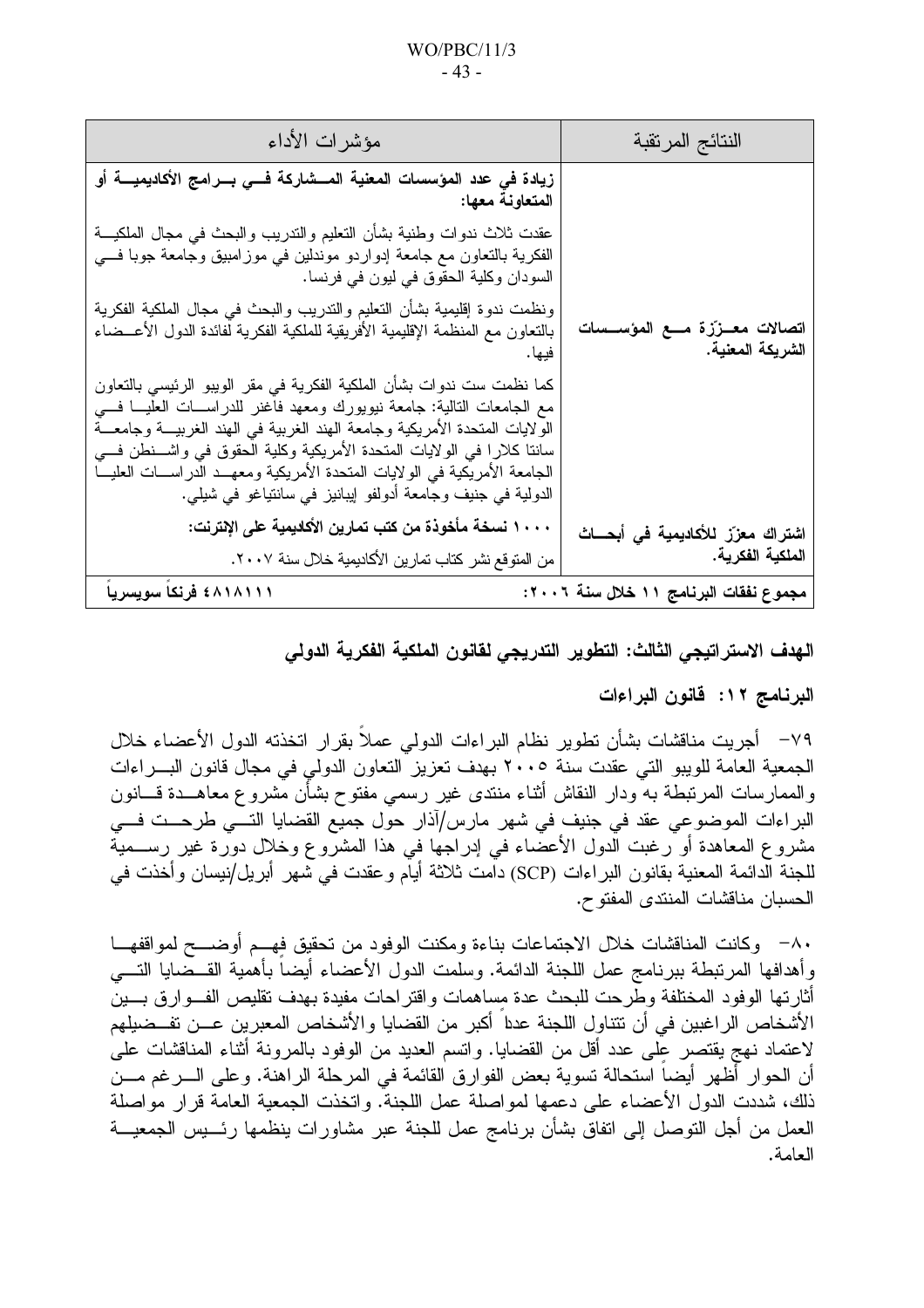٨١− وقررت جمعية معاهدة قانون البر اءات خلال سنة ٢٠٠٦ أن بعض التعديلات المدخلـــة علــــى معاهدة النعاون بشأن البر اءات و لائحتها التنفيذية و نعليماتها الإدار ية في الفتر ة بـــين ٢٨ مـــايو /أيـــار ٢٠٠٥ و ١٥ بونيه/حزير ان ٢٠٠٦ تنطبق على معـــاهدة قانون البر اءات. ووافقت الجمعية نتيجة لذلك على إعداد عدد من الاستمارات الدولية النموذجية واستمارة العريضة بناء علـــى معــــــاهدة قـــانون البر اءات.

٨٢– وأنشئ منتدى إلكتروني على الإنترنت لتعزيز قدرة الدول الأعضاء على التعليق على المسائل المرتبطة بمعاهدة قانون البراءات ولا سيما مشروعات الاستمارات الدولية النموذجية المبنيـــة علــــي المعاهدة.

٨٣ – وشرعت الويبو خلال الفترة قيد الاستعراض في تنظيم سلسلة من الندوات بـــشأن عـــدد مـــن القضايا المتعلقة بالبراءات من بينها ندوتان عقدتا سنة ٢٠٠٦ بشأن "إعفاء أنـــشطة البحـــث" وبـــشأن "المعايير والبراءات". وإضافة إلى ذلك، بدأ العمل على نتفيذ نظام رقمي للنفاذ إلى وشــائق الأولويـــة بالنعاون مع قطاع معاهدة النعاون بشأن البر اءات نبعا لقرار انخذته جمعيات الويبو في سنة ٢٠٠٦.

٨٤ – وانضمت أوزبكستان في سنة ٢٠٠٦ إلى معاهدة قانون البر اءات. وعليه، بلغ مجموع الـــدول المنضمة إلى المعاهدة أو المصدقة عليها ما يعادل ١٤ دولة في أواخر سنة ٢٠٠٢. وعلاوة على ذلك، انضم بلد واحد (اليمن) إلى اتفاقية باريس وأربعة بلدان (السلفادور وغواتيمالا وهندوراس ونيكاراغوا) إلى معاهدة بو دابست.

الهسدف تحسين دور الويبو كمنتدى لمناقشة القضايا المرتبطة بالبراءات ومواصلة تطوير نظام البراءات الدولمي وفقا لمصالح جميع الدول الأعضاء وسياساتها وبما يُلبسي احتياجات المنتفعين والمجتمع برمته.

| النتائج المرتقبة                                                                                               | مؤشرات الأداء                                                                                                                                                                                                                                                                                                                                                                   |
|----------------------------------------------------------------------------------------------------------------|---------------------------------------------------------------------------------------------------------------------------------------------------------------------------------------------------------------------------------------------------------------------------------------------------------------------------------------------------------------------------------|
|                                                                                                                | اتفاق في اللجنة الدائمة المعنية بقانون البراءات على خطة عمــل ونتـــائـج<br>خطة العمل:                                                                                                                                                                                                                                                                                          |
| تعاون معزّز بين الدول الأعضاء فسي<br>مجال تطوير نظام البراءات الدولي.                                          | أظهرت المناقشات خلال اجتماع اللجنة الدائمة المعنية بقانون البراءات فسي<br>سنة ٢٠٠٦ أنه لا يمكن حتى الآن تسوية بعض الفوارق القائمة. وعلى الرغم<br>من ذلك، شددت الدول الأعضاء على دعمها لمواصلة عمل اللجنة. واتخـــذت<br>الجمعية العامة للويبو في سنة ٢٠٠٦ قرار مواصلة العمل من أجل التوصـــل<br>إلى اتفاق بشأن برنامج عمل للجنة عبر مشاورات ينظمها رئـــيس الجمعيـــة<br>العامة. |
|                                                                                                                | بيانات تدلي بها الدول الأعضاء في منتديات الويبو المعنية:                                                                                                                                                                                                                                                                                                                        |
| فهم أكبر لدور نظـــام البــــراءات، ولا<br>سيما في وضع استراتيجيات وطنيـــة<br>للسسياسة العامسة وأهميسة تطبيسق | سلم عدد من الوفود بالوعبي المنزايد بأهمية الملكية الفكرية وعلـــي الأخـــص<br>بنظام البراءات في مجالي الابنكار والنتمية وأشارت إلىي النطورات المنواصلة<br>الطارئة على نظام البراءات على الصعيدين الوطني والإقليمي مثل التعديلات<br>التشريعية وخطط العمل والاستراتيجيات والمشروعات السياسية.                                                                                     |
| المبادئ المعنية من قانون البراءات.                                                                             | ورأى عدد من الوفود أن الأنشطة التي نظمتها الويبو أو عقـــدت فيهــــا مثـــل<br>المنتدى المفتوح بشأن مشروع معاهدة قانون البراءات الموضوعي أدت إلسي<br>تبادل إيجابي للأراء مما ساهم في نيسير فهــم أفــضل للقــضايا والـــشواغل<br>المطروحة للنقاش.                                                                                                                               |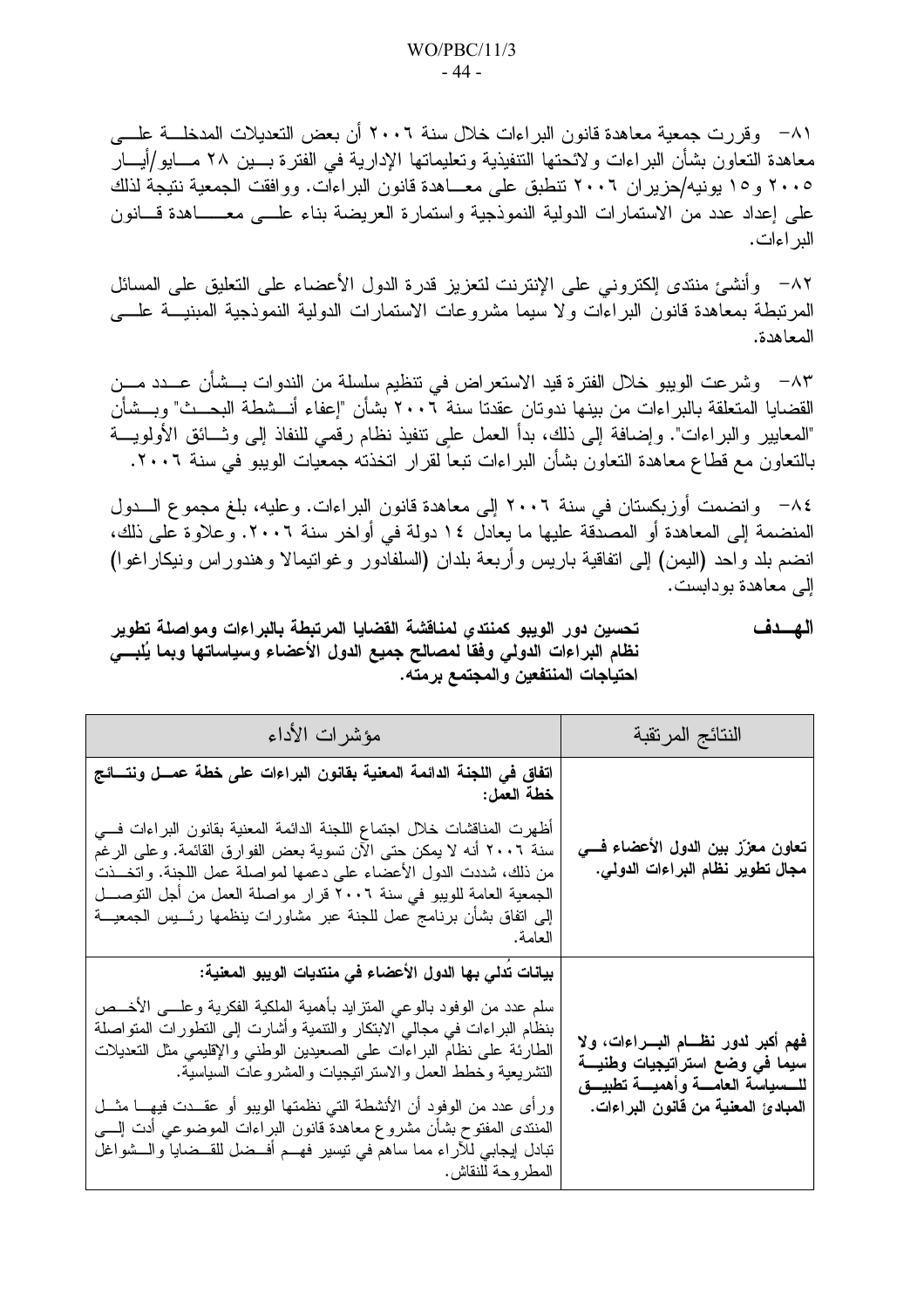| النتائج المرتقبة                                                | مؤشرات الأداء                                                                                                                                                                                                                                                                                                                                                                                                                                                                                                                                                                                          |
|-----------------------------------------------------------------|--------------------------------------------------------------------------------------------------------------------------------------------------------------------------------------------------------------------------------------------------------------------------------------------------------------------------------------------------------------------------------------------------------------------------------------------------------------------------------------------------------------------------------------------------------------------------------------------------------|
| تعاون دولي مستمر بـــشأن معاهـــدة<br>بودابست وإمكانية تطويرها. | الدول الأعضاء تقرّر النظر في مواصلة تطوير معاهدة بودابست وتحسينها:<br>ظلت الويبو تستكشف القضايا المتعلقة بالحاجة إلى مراجعة معاهدة بودابست<br>وجدواها. ومع ذلك، نقرر عدم مواصلة العمل على إجراء مراجعة بـــصورة<br>ملموسة خلال سنة ٢٠٠٦ نظرًا إلى وجود أولويات أخرى وعدم اســـنلام أي<br>طلبات من الدول الأعضاء في هذا الصدد. وعلى الرغم من ذلك، أدت إدارة<br>معاهدة بودابست إلىي نوطيد النعاون بين الدول الأعضاء وســـلطات الإيـــداع<br>الدولية والويبو ونجسد ذلك في جملة أمور في حالات الانضمام الإضافية إلى<br>المعاهدة في سنة ٢٠٠٦ وصدور نسخة منقحة عن دليل إيداع الكائنات الدقيقة<br>بناء عليها. |
| محمه ع نفقات الد نامج ١٢ خلال سنة ٢٠٠٦:                         | ١٢٩١٣٩٧ في نكأ سوسير بأ                                                                                                                                                                                                                                                                                                                                                                                                                                                                                                                                                                                |

# البرنامج ١٣: فَانون العلامات النجارية والرسوم والنماذج الصناعية والبيانات الجغرافية

٨٥– اعتمد المؤتمر الدبلوماسي المعنى باعتماد نصّ معدَّل لمعاهدة قانون العلامات معاهدة سنغافورة بشأن قانون العلامات ("معاهدة سنغافورة") وقراراً نكميلياً لمعاهدة سنغافورة ("قرار سنغافورة") في ٢٧ مار س/آذار ۲۰۰۲.

٨٦– ووافقت اللجنة الدائمة المعنية بقانون العلامات النجارية والرسوم والنماذج الصناعية والبيانات الجغرافية خلال دورتها السادسة عشرة على متابعة العمل على عدد من الموضوعات المحددة بهــدف مواصلة تطوير القانون الدولمي بشأن العلامات التجارية والرســـوم والنمــــاذج الـــصناعية والبيانــــات الجغرافية. ومن المزمع بالتالي الاضطلاع بالأعمال في مجال أنواع جديدة من العلامات (تصوير هذه الإشارات ووصفها وتطبيق مبادئ قانون العلامات التجارية عليها) وفيما يتعلق بإجراءات الاعتراض على تسجيل العلامة التجار ية و العلامات التجار ية و علاقتها بالمصنفات الأدبية و الفنية و قضايا حمايـــة الرسوم والنماذج الصناعية (الإجراءات الشكلية لتسجيل الرسوم والنماذج السصناعية والعلاقسة بسين الرسوم والنماذج الصناعية ومصنفات الفنون النطبيقية والعلامات المجسمة).

٨٧– وواصلت الأمانة ضمان فعالية إدارة إجراءات النبليغ بناء على المادة ٦(ثالثاً) رداً على طلبات الدول الأطراف في اتفاقية باريس لحماية الملكية الصناعية وبعض المنظمات الحكومية الدولية. وبحثت اللجنة الدائمة المعنية بقانون العلامات النجارية والرسوم والنماذج الصناعية والبيانات الجغرافية بعض القضايا الإجرائية والقانونية المرتبطة بإدارة إجراءات التبليغ بناء على المادة ٦(ثالثا) وطلبــت مـــن الأمانة إعداد وثبقة عمل بشأن تلك القضابا.

تحديث الإطار القانوني الدولي لإجراءات مكاتب العلامسات التجاريسة الإداريسة الهسدف والتوفيق بين المناهج الوطنية والإقليمية المتفاوتة في مجسال قسانون العلامسات التجارية والرسوم والنماذج الصناعية والبيانات الجغرافية، بما في ذلــك قـــانون مكافحة المنافسة غير المشروعة.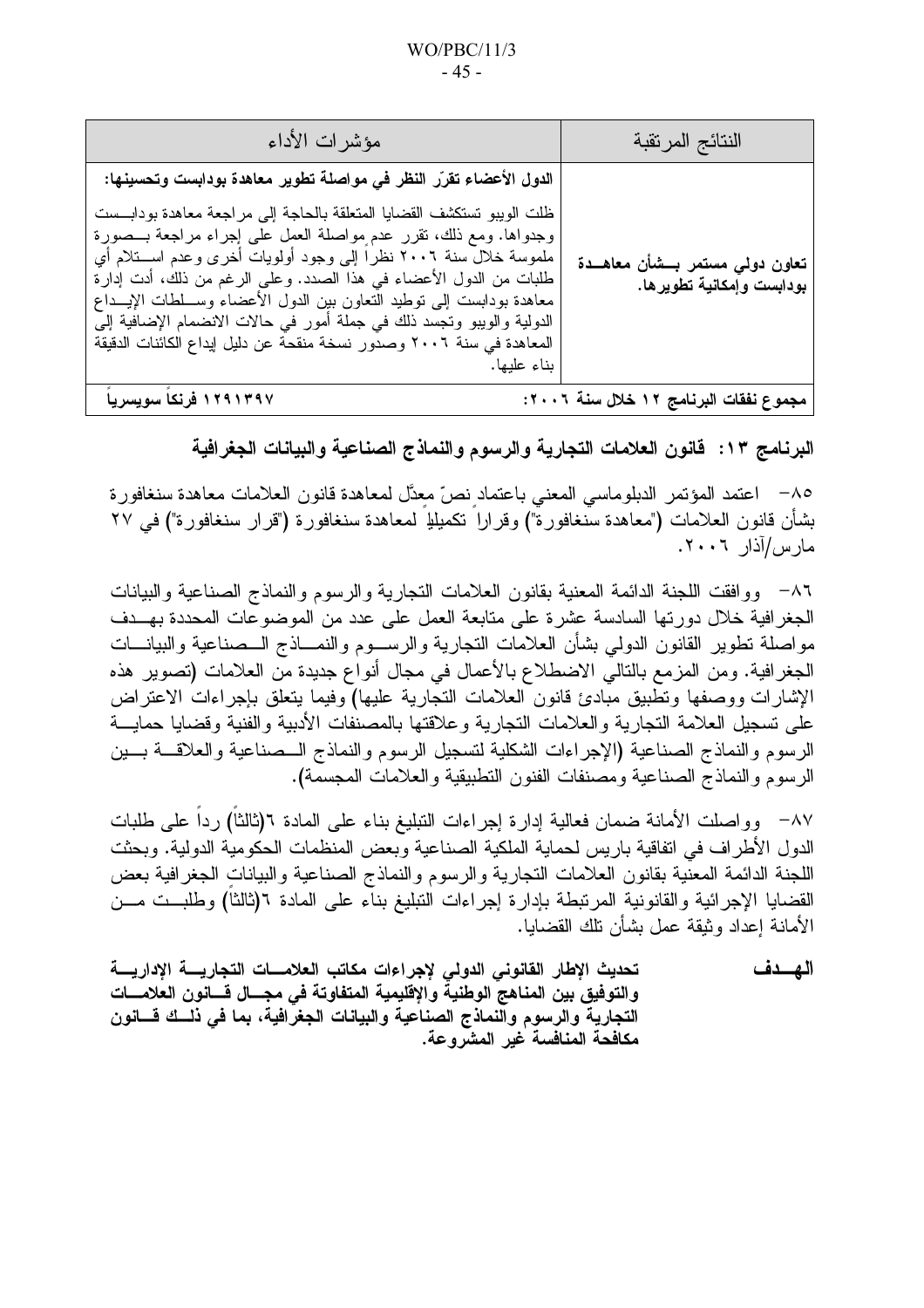| النتائج المرتقبة                                                                     | مؤشرات الأداء                                                                                                                                                       |
|--------------------------------------------------------------------------------------|---------------------------------------------------------------------------------------------------------------------------------------------------------------------|
|                                                                                      | اعتماد النص المعدّل للمعاهدة في مؤتمر دبلوماسي:                                                                                                                     |
| الانتهاء من مراجعة معاهــدة قـــانون<br>العلامات.                                    | اعتمدت ١٤٦ دولة عضواً في الويبو معاهدة سنغافورة بشأن قانون العلامات<br>بالإجماع في ٢٧ مارس/آذار ٢٠٠٦.                                                               |
|                                                                                      | ووقعت ٤٨ دولة على المعاهدة في سنة ٢٠٠٦.                                                                                                                             |
|                                                                                      | موافقة اللجنة الدائمة على تناول موضوعين محدّدين جديدين على الأقل:                                                                                                   |
|                                                                                      | وافقت اللجنة الدائمة خلال دورتها السسادسة عــشرة علـــى العمـــل علــــى<br>الموضوعات الخمسة الجديدة التالية:                                                       |
| التوفيق بين فوانين الدول الأعسضاء                                                    | أنواع جديدة من العلامات؛                                                                                                                                            |
| في مجال العلامات التجارية والرسوم<br>والنمــــــاذج الـــــصنـاعيـة والبيانـــــــات | إجراءات الاعتراض على تسجيل العلامة التجارية؛                                                                                                                        |
| الجغرافية.                                                                           | العلامات التجارية وعلاقتها بالمصنفات الأدبية والفنية؛                                                                                                               |
|                                                                                      | الجوانب القانونية والإدارية للمادة ٦(ثالثاً) من اتفاقية باريس؛                                                                                                      |
|                                                                                      | الإجراءات الشكلية لتسجيل الرسوم والنماذج الصناعية والعلاقة ببن الرســـوم<br>والنماذج الصناعية ومصنفات الفنون النطبيقية والعلامات المجسمة.                           |
| إدار ة فعّالة للمادة ٦(ثالثاً) من اتفاقية<br>باريس.                                  | معالجة ٢٤ تبليغاً بناء على المادة ٦(ثالثاً) في غضون ٣ أسابيع من تاريخ<br>تسلم طلب التبليغ:                                                                          |
|                                                                                      | معالجة ١٢ نبليغاً (أربعة منبثقة عن الدول وثمانية عـــن منظمــــات حكوميــــة<br>دولية) خلال سنة ٢٠٠٦.                                                               |
|                                                                                      | متابعة معالجة كل طلب تبليغ والتحديث الفوري لقاعدة البيانات الإلكترونيــــة<br>الخاصة بالمادة ٦(ثالثا) والتحديث السنوي لقاعدة البيانات علـــى الدعامــــة<br>الصلبة: |
|                                                                                      | أدخلت جميع طلبات التبليغ المعالجة خلال سنة ٢٠٠٦ في قاعــدة البيانـــات<br>الإلكترونية الخاصة بالمادة ٦(ثالثا) دون تأخير .                                           |
| مجموع نفقات البرنامج ١٣ خلال سنة ٢٠٠٦:                                               | ٢٠٧٧٦٥٧ فرنكا سويسريا                                                                                                                                               |

# البرنامج ١٤: فانون حق المؤلف والحقوق المجاورة

٨٨– استمر العمل على النهوض بمعاهدة الويبو بشأن حق المؤلف (WCT) ومعاهدة الويبو بــشأن الأداء والتسجيل الصوتي (WPPT) اللتين انضم إليهما عدد من البلدان ويتوقع أن يزداد عدد حـــالات التصديق عليهما خلال سنة ٢٠٠٧.

٨٩− وعقدت اللجنة الدائمة المعنية بحق المؤلف والحقوق المجاورة (SCCR) دورتـــين وأحــــرزت النقدم بانجاه عقد مؤتمر دبلوماسي بشأن حماية حقوق هيئات الإذاعة. ووافقت على إجراء مناقـــشاتها على مرحلتين وطرح مسألة إمكانية حماية البث عبر الإنترنت (أو البث الشبكي) والبث المنزامن عبر الأثير والإنترنت (البث المنزامن) للمناقشة في وقت لاحق. وأوصت أيضاً الجمعية العامة للويبو بعقد مؤتمر دبلوماسي وطلبت الجمعية العامة بدورها أن نعقد اللجنة الدائمة دورنين خاصــــنين ينبغــــي أن تستهدفان الموافقة على أهداف الحماية ونطاقها المحدَّد وموضوع الحماية ووضــــع الـــصيغة النهائيـــة بانباع نهج قائم على الإشارات بغية إحالة اقتراح أساسي مراجع إلى المؤتمر الدبلوماسي.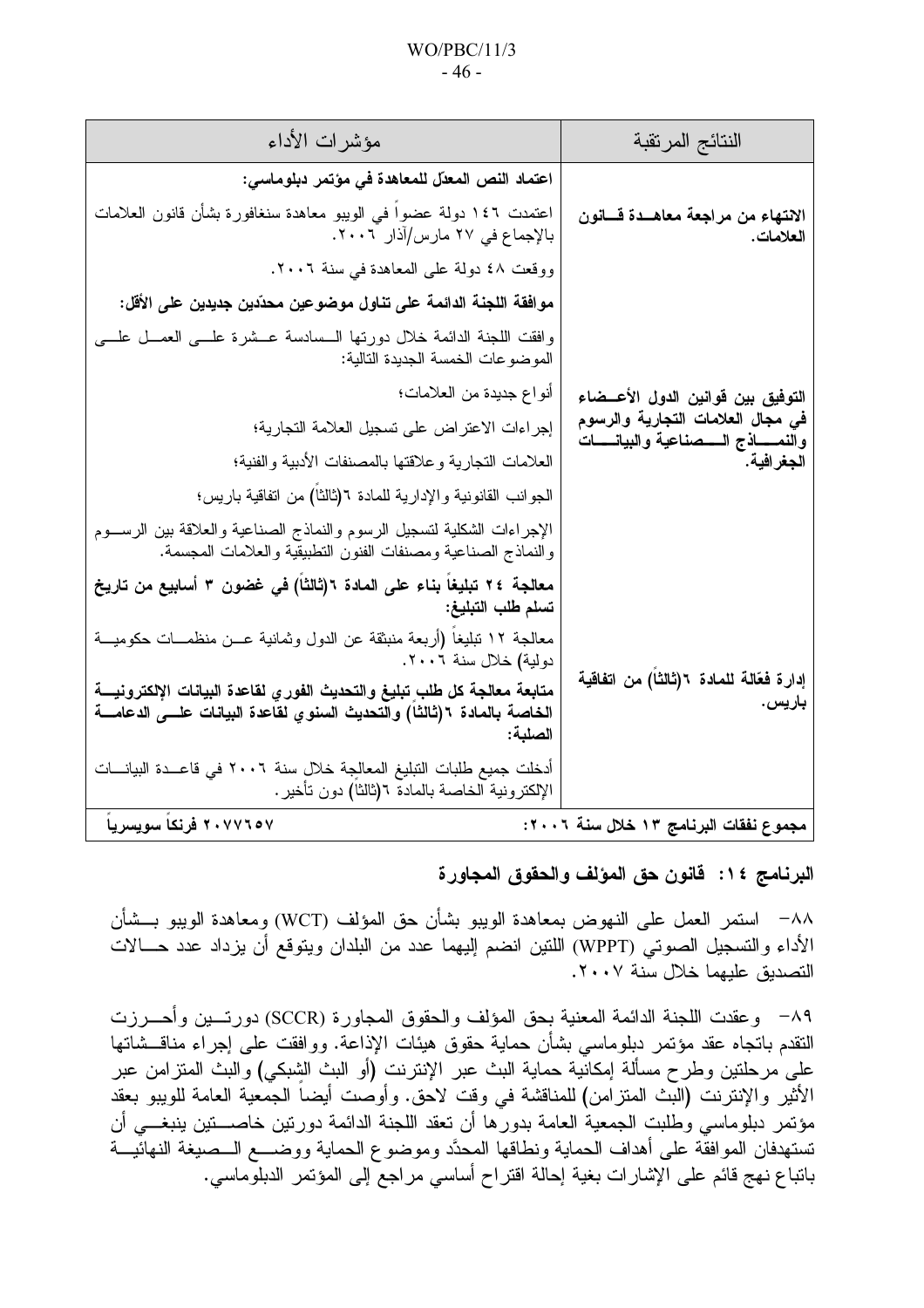٩٠– واتخذت اللجنة الدائمة أيضاً الخطوات الأولى لفتح باب النقاش بشأن التقييدات والاســـتثناءات المتعلقة بحق المؤلف والحقوق المجاورة بالنسبة إلى الأشخاص ضعيفي البصر والمكتبات والمحفوظات وقطاعات الندريس والبحث والعلوم.

الهسدف تحسين حماية حق المؤلف والحقوق المجاورة وإحراز تقدّم فسي توفيسق الآراء حول قانون حق المؤلف الدولي وتطوراته.

| النتائج المرتقبة                                                              | مؤشرات الأداء                                                                                                                                                                                                                                                                                                                                                                                                                                                                                                                                                                       |
|-------------------------------------------------------------------------------|-------------------------------------------------------------------------------------------------------------------------------------------------------------------------------------------------------------------------------------------------------------------------------------------------------------------------------------------------------------------------------------------------------------------------------------------------------------------------------------------------------------------------------------------------------------------------------------|
| انضمام إلى المعاهدتين وتنفيذ موسّع<br>نهما.                                   | المزيد من حالات الانضمام إلى المعاهدة الأولى:<br>انضمت خمسة بلدان (أذربيجان وبلجيكا وبنن وغانا والجبـــل الأســــود) إلـــــى<br>معاهدة الويبو بشأن حق المؤلف وبلغ بالنالي مجموع الأطراف المنعاقـــدة ٦١<br>طرفا في ٣١ ديسمبر/كانون الأول ٢٠٠٦.                                                                                                                                                                                                                                                                                                                                     |
|                                                                               | المزيد من حالات الانضمام إلى المعاهدة الثانية:<br>انضمت أربعة بلدان (أذربيجان وبلجيكا وبنن والجبل الأسود) إلـــي معاهـــدة<br>الويبو بشإن الأداء والتسجيل الصوتى وبلغ بالتالي مجموع الأطراف المتعاقدة<br>٥٩ طرفا في ٣١ ديسمبر/كانون الأول ٢٠٠٦.                                                                                                                                                                                                                                                                                                                                     |
|                                                                               | المزيد من الدول التي تعتمد سياسات فعّالـة لتنفيذ المعاهدتين:<br>اعتمدت فرنسا وإسبانيا تشريعات وطنية تنفذ المعاهدتين.                                                                                                                                                                                                                                                                                                                                                                                                                                                                |
| توضــــيح الحمايــــة الدوليــــة لــــلأداء<br>السمعي البصري وهيئات الإذاعة. | قر ار ات متخذة بشأن مستقبل الحماية الدولية لهيئات الإذاعة:<br>طلبت الجمعية العامة للويبو من اللجنة الدائمة أن تعقد دورتين خاصتين ينبغي<br>أن تستهدفان الموافقة على أهداف الحماية ونطاقها المحدَّد وموضوع الحمايـــة<br>ووضع الصيغة النهائية بانباع نهج قائم على الإشارات بغية إحالـــة اقتـــراح<br>أساسي مراجع إلى المؤتمر الدبلوماسي.<br>قرارات متخذة بشأن مستقبل العمل على حماية الأداء السمعى البصري:<br>أحاطت الجمعية العامة للويبو علما بالوضع في سبتمبر/أيلول ٢٠٠٦ وقررت<br>أن من الضروري أن نظل المسألة مدرجة في جدول أعمال دورتها المقـــرر<br>عقدها في سبتمبر/أيلول ٢٠٠٧. |
| فهم محُسّن لقواعــد البيانــــات غيـــر<br>الأصلية.                           | قرارات متخذة بشأن مستقبل العمل على حمايــــة قواعـــد البيانــــات غيـــر<br>الأصلية:<br>نقرر أثناء دورة اللجنة الدائمة المنعقدة في نوفمبر/تشرين الثـــانـي ٢٠٠٥ ألا<br>يعاد إدراج المسألة في جدول أعمال اللجنـــة إلا إذا طلبـــت إحـــدى الـــدول<br>الأعضـاء ذلك. ولم يقدم أي طلب من هذا القبيل.                                                                                                                                                                                                                                                                                 |
| تقدّم ملموس في قضايا حق المؤلـــف<br>المستجدة.                                | فضايا مستجدة تبحثها اللجنة الدائمة:<br>قدمت دراسة بشأن أنظمة الإدارة المؤتمتة للحقوق والتقييدات والاســـتثناءات<br>المتعلقة بحق المؤلف إلى اللجنة الدائمة. ويجري إعداد دراسة عـن حـق<br>المؤلف والأشخاص ضعيفي البصر .                                                                                                                                                                                                                                                                                                                                                               |
| مجموع نفقات البرنامج ١٤ خلال سنة ٢٠٠٦:                                        | ٣٤٠٠٣٩٠ فرنكاً سويسرياً                                                                                                                                                                                                                                                                                                                                                                                                                                                                                                                                                             |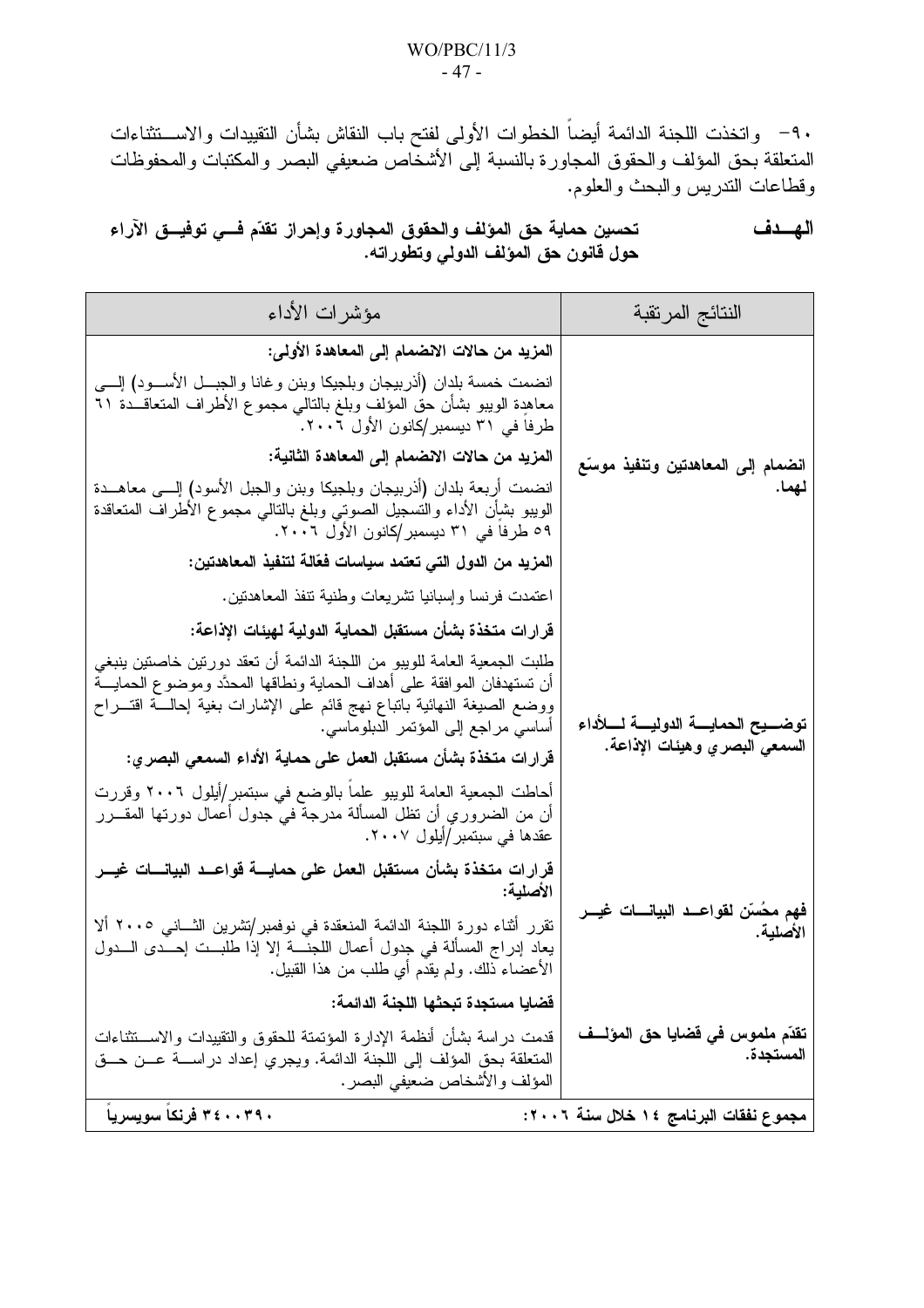البرنامج ١٥: المعارف التقليدية وأشكال التعبير الثقافي التقليدي والموارد الوراثية

٩١ – رسخت اللجنة الحكومية الدولية المعنية بالملكية الفكرية والموارد الوراثية والمعارف التقليديـــة والفولكلور (IGC) العمل الجاري على مسودتين من الأحكام التي تحدد الأهداف الـــسياسية والمبــــادئ الرئيسية الرامية إلى حماية المعارف النقليدية وأشكال النعبير الثقافي النقليدي من تملكها غير المشروع وسوء الانتفاع بها. وقد استخدمت نصوص هذه الأحكام على الرغم من أنها مسودات على نطاق واسع خارج اللجنة كدليل لتحليل القضايا السياسية ومقياس للحماية الفعالسة ومرجسع لوضسع التسشريعات والسياسات واعتمد عدد من المشروعات الدولية والمشاورات الوطنيـــة والإقليميـــة علــــى مـــسودات نصوص الأحكام مباشر ة.

٩٢– وأشرفت اللجنة على عدة مبادرات لضمان تركيز أعمال الويبو في هذا الميــدان علـــي آراء المجتمعات الأصلية والمحلية. ونجحت مبادرة إنشاء صندوق الويبو للتبرعات الذي مول مشاركة جميع الأشخاص المؤهلين من وجهة نظر لجنة مستقلة. وشارك خبراء منتمــون إلـــى ١٦ مجتمعـــاً مـــن المجتمعات الأصلية في جلستين للأفرقة التابعة للجنة التي يدير ها أعضاء من تلك المجتمعات بهـــدف طرح شواغلهم وتوصيَّاتهم على اللجنة مباشرة. وفاق عدَّد المنظمات المسجلة في قائمــــة المنظمـــات المعتمدة ١٥٠ منظمة تمثل أغلبيتها المجتمعات الأصلية والمحلية. ورحب منتدى الأمم المتحدة الـــدائم المعنى بقضايا الشعوب الأصلية بالصندوق.

٩٣– وكملت عمليات نعزيز النعاون العملي ونكوين الكفاءات أنشطة النعاون الدولمي بشأن المـــسائل السياسية. وعقدت الويبو بالنعاون مع منتدى الأمم المتحدة الدائم المعنى بقــضايا الــشعوب الأصـــلية اجتماعين جانبيين من بينهما ندوة بشأن الانتفاع العملي بأدوات الملكية الفكريسة لحمايسة المعسارف النقليدية وأشكال النعبير الثقافي النقليدي من أجلُّ الارتقاء بمستوى المرأة فـــي المجتمعـــات الأصــــلية وتنمية المجتمعات المحلية. وظل فريق الدعم المشترك بين الوكالات والمعنى بقضايا الشعوب الأصلية (IASG) يوفر وسيلة مفيدة لمشاطرة المعلومات والتعاون بين الوكالات بشأن قضايا الشعوب الأصلية.

٩٤-- واستمرت المشاركة في أعمال منظمة الأمم المتحدة للتربية والعلم والثقافة ووكالات أخرى مثل المركز الثقافي لليونسكو في آسيا والمحيط الهادئ (ACCU). واستهدفت الجهود المبذولة فسي إطسار مشروع رئيسي حشد الخبرات ووضع المبادئ النوجيهية لحماية مصالح أمناء أشكال النعبير الثقــافي النقليدي خلال عمليات تسجيل النراث الثقافي وجرده وحفظه ورقمنته. وإنطوي ذلك على النعاون مع مجلس المتاحف الدولي وهيئات مماثلة. كما اتخذت الخطوات الأولىي من أجل النعـــاون القـــائم علــــي المشروعات مع وكالات وبرامج وصناديق أخرى مثل منظمة العمل الدولية وبنك التنمية المشترك بين البلدان الأمر بكبة.

٩٥− وقدمت الويبو مساعدتها النقنية وسائر أشكال الدعم بالنسبة إلى قضايا الملكية الفكرية المرتبطة بالمعارف التقليدية وأشكال النعبير الثقافي النقليدي والموارد الوراثية إلى وكالات ومشروعات أخـــرى مثل أمانة الاتفاقية المتعلقة بالتنوع الببولوجي (CBD) وأمانة الكمنولث ومنظمة الأغذيـــة والزراعـــة (FAO) وبرنامج الأمم المتحدة للبيئة (UNEP) ومنظمة الأمم المتحدة للتربية والعلم والثقافة ومنتــدى الأمم المتحدة الدائم المعنبي بقضايا الشعوب الأصلية ولجنة حقوق الإنسان وجامعـــة الأمـــم المتحـــدة (UNU) والبنك الدولمي. وشملت أنشطة الدعم المذكورة إسداء المشورة بشأن اقتـــراح جامعــــة الأمــــم المتحدة الداعي إلى إنشاء مركز دولي للبحث والندريب في مجال المعارف التقليدية والعمل التقني مع الاتحاد الدولمي للحفاظ على الطبيعة ومواردها (IUCN) وجامعة الأمم المتحدة على قـــضايا القـــانون العرفي في المجتمعات الأصلية. كما تواصل التعاون والتتسيق الوثيقين مع أجهزة إقليمية رئيسية مثل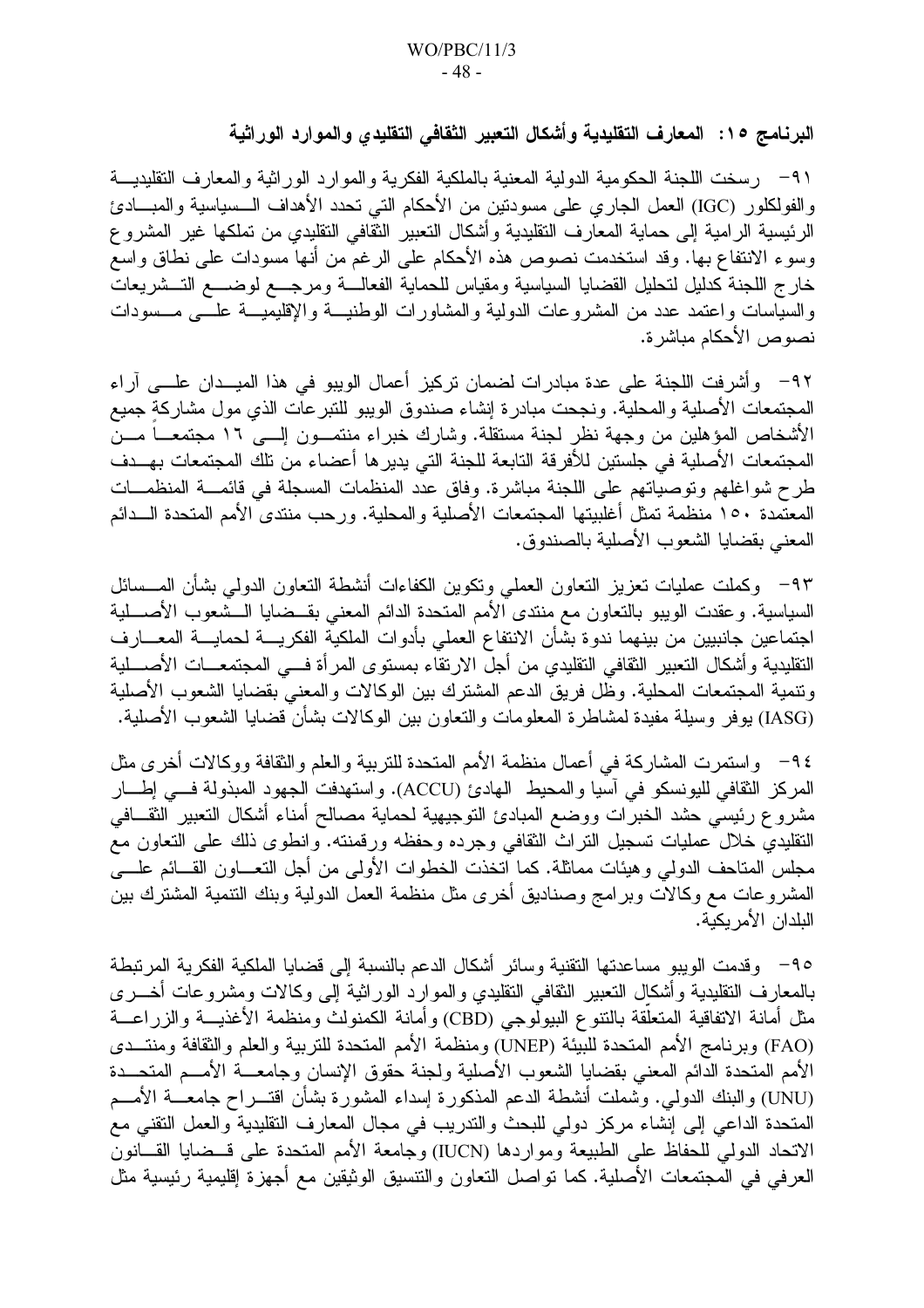الاتحاد الأفريقي والمنظمة الإقليمية الأفريقية للملكية الفكرية (ARIPO) ورابطة أمم جنوب شرقي آسيا (ASEAN) و المنظمة الاستشارية القانونية الآسيوية الأفريقية وجماعة البلدان الأندية و المنظمة الأفريقية للملكية الفكرية (OAPI) وجمعية جنوب آسيا للتعاون الإقليمي (SAARC). وعقدت محافــل سياســـية إقليمية في كوشين وهنان لتعزيز تنظيم التعاون الأقاليمي بين بلدان الجنوب بشأن حمايــــة المعــــارف النقليدية وأشكال النعبير الثقافي النقليدي. ودعمت الويبو دعماً فعالاً أعمال المنظمة الإقليمية الأفريقيــة للملكية الفكرية والمنظمة الأفريقية للملكية الفكرية الرامية إلى وضع صك إقليمي أفريقي بشأن حمايــــة المعارف النقليدية وأشكال النعبير النقافي النقليدي.

٩٦- وتواصلت المشاركة في مجموعة من السياسات الأوسع نطاقاً في مجـــالات حقـــوق الإنـــسان والنفاعل بين حقوق الإنسان وسياسات المنافسة والملكية الفكرية ونكثف العمل على العلاقة بين الملكية الفكرية والقانون العرفي في المجتمعات الأصلية والمحلية. كما ظلت الويبو تشارك في مداولات اللجنة المعنية بالحقوق الاقتصادية والاجتماعية والثقافية والفريــق العامــل المعنـــي بالــسكان الأصــــليين. واستخدمت نصوص اللجنة الحكومية الدولية المعنية بالملكية الفكرية والموارد الوراثيــة والمعـــارف النقليدية والفولكلور كوثائق مرجعية في إطار العديد من هذه المشروعات المتصلة بقــضايا الـــشعوب الأصلية واعتمدت مناقشات اللجنة الحكومية الدولية بدورها على نهج تلك الأجهزة القائمة على حقوق الإنسان .

٩٧– واستمر نزويد أصحاب المعارف التقليدية وأشكال التعبير الثقافي التقليدي والسلطات الوطنيـــة والأجهزة الإقليمية بالمعلومات عن نكوين الكفاءات والسياسات. كما أنيحت أدوات عملية مـــن بينهـــا الدليل العملي بشأن الملكية الفكرية وأشكال النعبير الثقافي التقليدي والفولكلور وكتيب عملـــي بـــشأن الملكية الفكرية وأشكال النعبير الثقافي النقليدي والمتساحف والمحفوظسات ومجموعسة مسن الأدوات التجريبية يستخدمها أصحاب المعارف التقليدية لضمان حماية مصالحهم والحفاظ عليها خلال عمليـــة توثيق معارفهم التقليدية. وتم دعم أنشطة مخاطبة الجمهور من خلال نشر كتيبين عن المعارف التقليدية وأشكال التعبير الثقافي النقليدي لصالح الجمهور العام وإعداد وثائق إعلامية ودراسات أكثر تخصصا. وأرسيت قواعد متينة لإعداد باقة من الأدوات والمنتجات الإعلامية الجديدة بشأن البراءات من أجـــل دعم مناقشات السياسات الدولية في مجالات مثل الموارد الوراثية النباتية والتنوع البيولـوجي ونقــل النكنولوجيا بناء على الاتفاقية المتعلقة بالنتوع البيولوجي بالتشاور الوثيق مع الوكالات الدولية المعنية ولا سيما أمانة الاتفاقية المتعلقة بالنتوع البيولوجي ومنظمة الأغذية والزراعة.

تعزيز الحماية المناسبة والفعّالة للمعارف التقليديسة وأشسكال التعبيس الثقسافي الهسدف التقليدي والجوانب المرتبطة بالملكية الفكرية من الموارد الوراثيــــة بمــــا يعـــود بالفائدة على المجتمعات التقليدية وتنميتها المستدامة.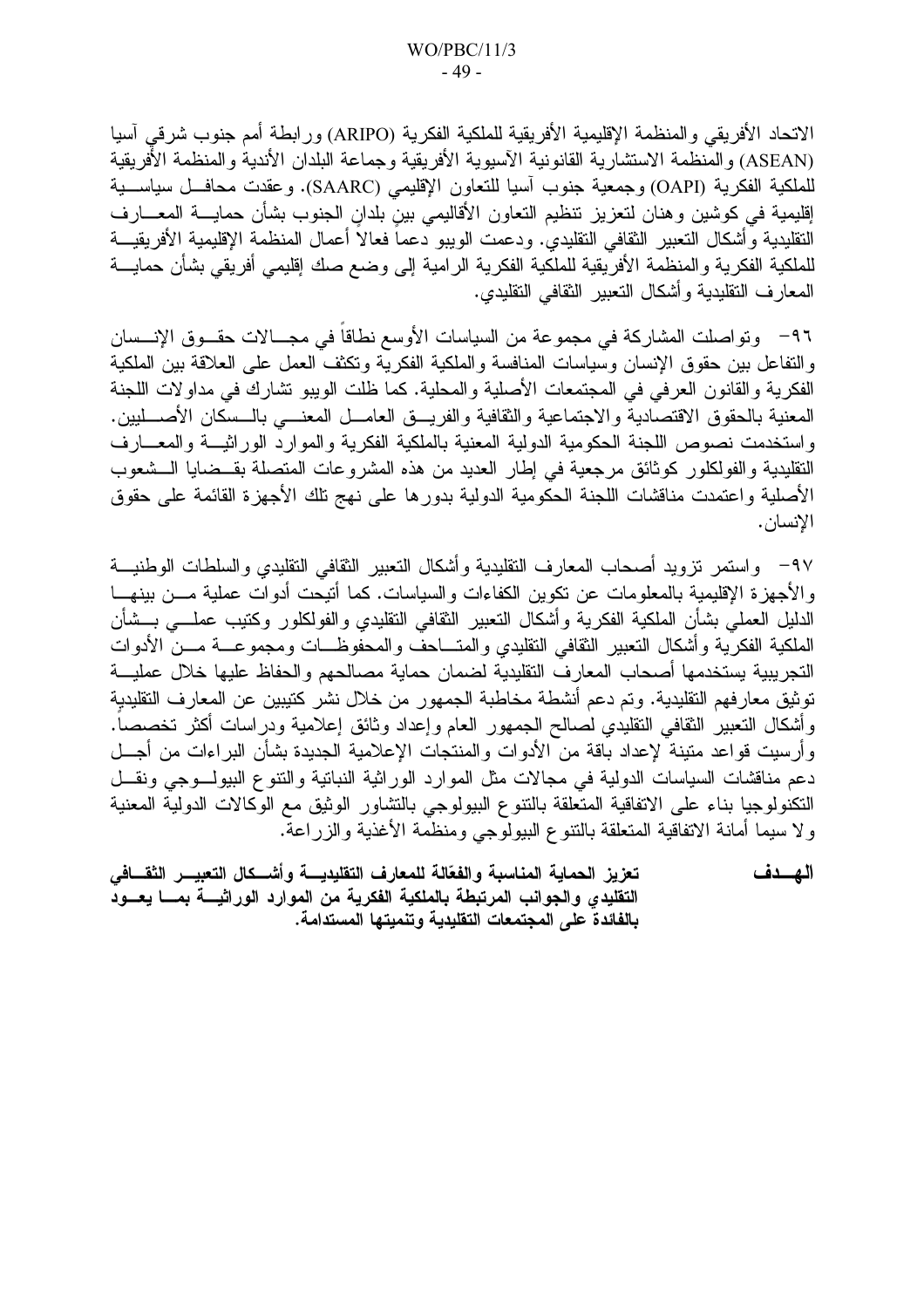## $WO/PBC/11/3$  $-50-$

| مؤشرات الأداء                                                                                                                                                                                                                                                                                                                       | النتائج المرتقبة                                                                                                                                                                                    |
|-------------------------------------------------------------------------------------------------------------------------------------------------------------------------------------------------------------------------------------------------------------------------------------------------------------------------------------|-----------------------------------------------------------------------------------------------------------------------------------------------------------------------------------------------------|
| إعداد صك دولمي واحد أو أكثر:                                                                                                                                                                                                                                                                                                        |                                                                                                                                                                                                     |
| نرسخت أحكام الويبو بشأن المعارف النقليدية وأشكال النعبير الثقافى النقليدي<br>كمقابيس دولية غير رسمية للحماية نظرا إلىي عدم التوصل إلىي اتفاق سياسي<br>بشأن وضعها.                                                                                                                                                                   |                                                                                                                                                                                                     |
| وتم دعم الأحكام من خلال استعراض شامل للخيارات المتـــصلة بالـــصكوك<br>الدولية واستعراضات مفصلة وموثوقة للخيارات السياسية والتدابير القانونيـــة<br>من أجل الحماية الفعالة على مسنوى القوانين الوطنية.                                                                                                                              |                                                                                                                                                                                                     |
| استخدام وثائق الويبو ونتائج اجتماعاتها بشأن المبادئ في إطار واحد على<br>الأقل من الأمور التالية:                                                                                                                                                                                                                                    |                                                                                                                                                                                                     |
| مبادرة تعاون إقليمية أو دون إقليمية؛<br>ومشروع وطني لصياغة سياسة عامة أو تكوين الكفاءات في مجال لم يكـــن<br>مشمولا في السابق؛                                                                                                                                                                                                      | توطيد الإطار القسانوني والسسياسي<br>لحماية المعارف التقليديسة وأشسكال<br>التعبير الثقافي التقلي <i>دي</i> .                                                                                         |
| ومشروع على مستوى المجتمع المحلي والمجتمع المدني يشارك فيه عــدد<br>من أصحاب المصالح غير المشمولين في السابق:                                                                                                                                                                                                                        |                                                                                                                                                                                                     |
| استخدمت أحكام الويبو بشأن المعارف النقليدية وأشكال النعبير الثقافي النقليدي<br>على نطاق واسع كمرجع لإجراء مشاورات سياســـية ووضــــع التـــشريعات<br>ونصوص قانونية أخرى.                                                                                                                                                            |                                                                                                                                                                                                     |
| واستخدمت وثائق سياسات الويبو خلال سنة ٢٠٠٦ في إطار مبـــادرات فـــي<br>منطقة النعاون الاقتصادي ببن بنغلاديش والهند وميانمار وسري لانكا ونايلند<br>(BIMST-EC) وثمانية مشروعات وطنية إضافية ومشاورات مـــع مجموعـــة<br>متز ايدة من المنظمات غير الحكومية الأخرى المنبثقة عن المجتمعات المحلية<br>والمجتمع المدني.                    |                                                                                                                                                                                                     |
| إقرار صريح بدعم الويبو وإسهامها في وكالة إضافية أو مـــشروع إضـــافي<br>على الأقل على المستوى الدولمي أو الإقليمي:                                                                                                                                                                                                                  |                                                                                                                                                                                                     |
| قدمت مساهمة كبيرة في در اسة مشتركة عن نقـــل التكنولوجيــــا بنــــاء علــــي<br>الاتفاقية المتعلقة بالتنوع الببولوجي (CBD) بالتعاون مع أمانة الاتفاقية المتعلقة<br>بالنتوع البيولوجي ومؤتمر الأمم المتحدة للتجارة والنتمية (UNCTAD) ورحب<br>مؤتمر الأطراف في الاتفاقية (COP) بالدراسات المتتابعة التي زودتـــه بـهـــا<br>الويبو . | تعاون وتنسيق معززان بسين الويبسو<br>ومنتديات ومشروعات دولية وإقليمية<br>اخر ي.                                                                                                                      |
| مشروعان إضافيان على الأقل جاريان في الدول الأعضاء لتكييف سياســـات<br>وأدوات عملية محدّدة وتطبيقها:                                                                                                                                                                                                                                 | قدرة معزّزة لدى الدول الأعضاء على<br>دعم حماية المعارف النقليدية وأشكال<br>التعبير الثقـــافى التقليـــدى بالملكيـــة<br>الفكريسة وإدارة الجوانسب المتعلقسة<br>بالملكية الفكرية من الموارد الوراثية |
| عقدت شراكات جديدة لتكوين الكفاءات في مجالات المعارف التقليدية وأشكال<br>النعبير الثقافي النقليدي والموارد الوراثية مع ثماني دول أعضاء على الأقل.                                                                                                                                                                                    |                                                                                                                                                                                                     |
| وشرع في تنفيذ مشروع جديد للتشاور ووضع السياسات بغية تنــــاول مـــسألة<br>صون مصالح أصحاب النراث الثقافي النقليدي خلال أنشطة حفظ هذا النراث<br>وتسجيله وما يرتبط بها من أنشطة.                                                                                                                                                      |                                                                                                                                                                                                     |
| أدلة على فائدة محدّدة مستمدة من الانتفاع بأدوات الملكية الفكرية فـــى<br>صفوف أصحاب المعارف التقليدية وأشكال التعبير الثقافي التقليدي وأمناء<br>الموارد الوراثية:                                                                                                                                                                   | لفائدة مالكي تلك المعسارف وأشسكال<br>التعبير وأمناء الموارد الوراثية.                                                                                                                               |
| بيانات غير متاحة حتى الآن.                                                                                                                                                                                                                                                                                                          |                                                                                                                                                                                                     |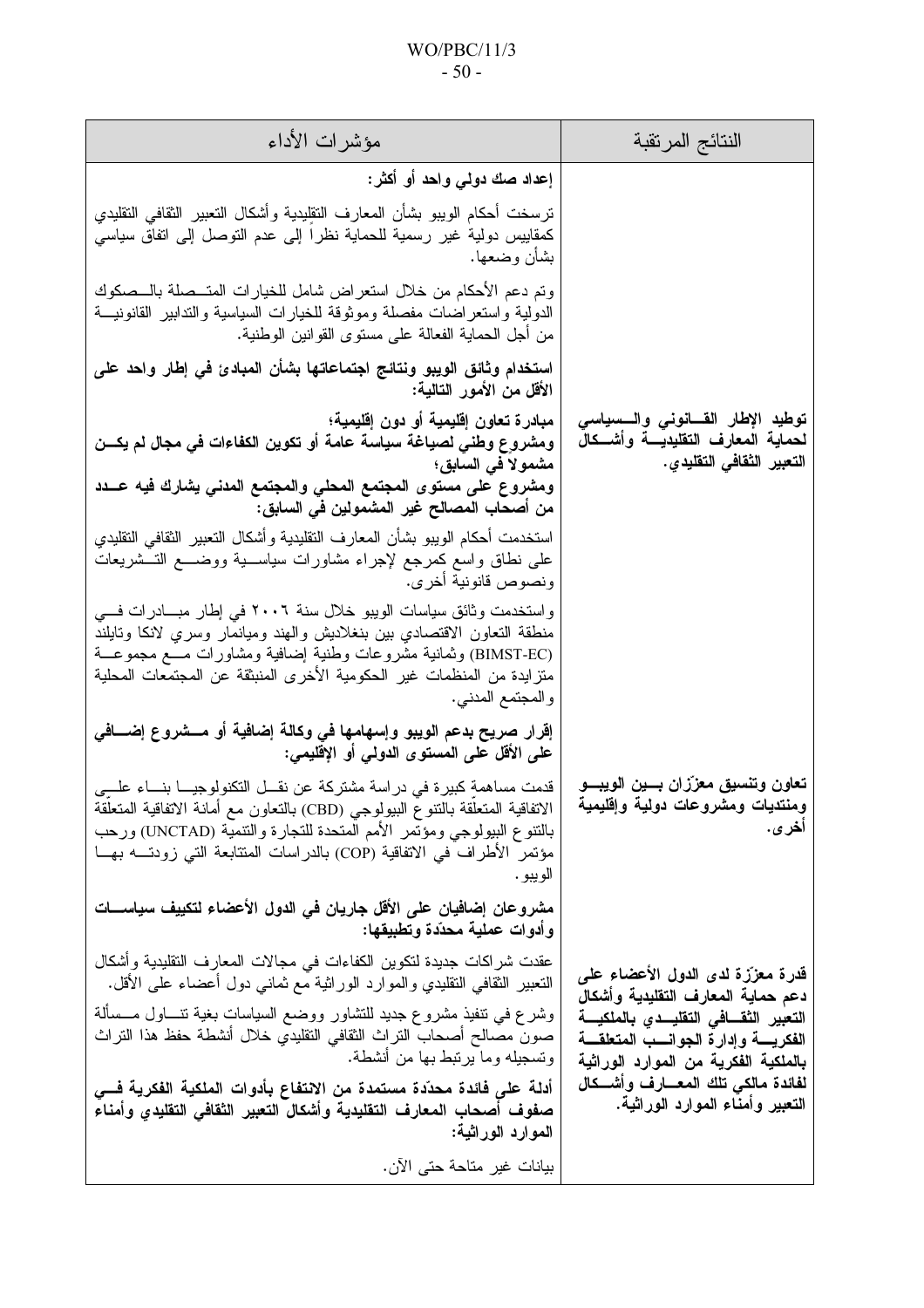| مؤشرات الأداء                                                                                                                                                                                                                                                                                                                                                                                                                                                                                                                                                                                                                                                                                     | النتائج المرتقبة                                                                                                                                                                                                                                                                                       |
|---------------------------------------------------------------------------------------------------------------------------------------------------------------------------------------------------------------------------------------------------------------------------------------------------------------------------------------------------------------------------------------------------------------------------------------------------------------------------------------------------------------------------------------------------------------------------------------------------------------------------------------------------------------------------------------------------|--------------------------------------------------------------------------------------------------------------------------------------------------------------------------------------------------------------------------------------------------------------------------------------------------------|
| آليات قانونية مكيّفة أو جديدة في الدول الأعضاء في إقليم واحد على الأقل<br>وتتجلى فيها مساعدة الويبو القانونية:<br>جرى وضع مسودات قوانين أو سياسات في عدة بلدان فـــي أفريقيـــا وآســـيا<br>  وأمريكا اللاتينية بمساهمة من الويبو .<br>أدلة على فائدة محدّدة عائدة على مالكي المعارف التقليدية وأشكال التعبيــــر<br>النْقافي التقليدي وأمناء الموارد الوراثية من زيادة فعالية الآليات القانونية:<br>أتيحت المعلومات عن الفوائد الفورية المحققـــة مـــن حيـــث تعزيـــز قــــدرة<br>المُجتمعات المُحلَّبة على المشاركة في مشروعات سياســــية وقانونيـــة علــــي<br>الصعيدين المحلي والدولي مما يتوقع أن يتجسد في فوائد ملموسة في الأجـــل<br>المتوسط بعد الفارق الزمني الذي لا مفر منه للتتفيذ. | آليات فانونيسة فعّالسة فسى السدول<br>الأعضاء لحماية المعارف التقليديسة<br>وأشكال التعبيـــر الثقـــافي التقليـــدى<br>والجوانب المتعلقة بالملكية الفكريسة<br>من الموارد الوراثية لفائـــدة مــــالكي<br>المعارف التقليدية وأشـــكال التعبيـــر<br>الثقافى التقليــدي وأمنـــاء المـــوارد<br>الوراثية. |
| ٢٦٥١٥٢٠ فرنكا سويسريا                                                                                                                                                                                                                                                                                                                                                                                                                                                                                                                                                                                                                                                                             | مجموع نفقات البرنامج ١٥ خلال سنة ٢٠٠٢:                                                                                                                                                                                                                                                                 |

الـهدف الاستراتيجي الرابـع: أداء خدمات عالية الجودة في أنظمة حماية الملكية الفكرية العالمية

البرنامج ١٦: إدارة نظام معاهدة التعاون بشأن البراءات

٩٨– تم استلام ما مجموعه ١٤٨٧٧٢ طلباً دولياً ومعالجته خلال سنة ٢٠٠٦ مما ينم عـــن زيــــادة بنسبة ١١,٤ بالمائة مقارنة بالسنة الماضية (١٣٣٥٤٥). وسجلت أكبر زيادة في بلدان شرقي آسيا ولا سيما في الصين واليابان وجمهورية كوريا التي مثلت ٢٥ بالمائة من عدد الطلبات المودعة.

٩٩– وأودع المزيد من الطلبات الدولية بناء على معاهدة النعاون بشأن البراءات باستخدام الوســـائل الإلكترونية أكثر من الورق للسنة الثانية على النوالي. وإضافة إلى ذلك، نبادل كل من المكتب الدولي ومكانب أخرى عددا متزايدا من الوثائق في شكلها الإلكتروني منذ سنة ٢٠٠٦. وتحول إطـــار ســـير كامل الأعمال ضمن المكتب الدولي بالنسبة إلى الطلبات الدولية الجديدة المستلمة اعتبارا من استلامها حتی نشر ها إلی إطار إلكترونی تام.

١٠٠- وازداد عبء العمل أي عدد الطلبات الدولية التي تم استلامها ونشرها وأعيد نشرها بنسبة ٢٦ بالمائة بينما انخفض عدد الموظفين المعنيين بمعالجة تلك الطلبات بصفة مباشرة بنسبة ١١ بالمائة بين سنتے ۲۰۰۲ و ۲۰۰۲.

١٠١– ونشر ٥٠ بالمائة من الطلبات الدولية في غضون أسبوعين و٩٨ بالمائة في غــضون ثلاثـــة أسابيع و٩٩ بالمائة في غضون أربعة أسابيع بعد انقضاء ١٨ شهرًا من ناريخ الأولوية خـــلال ســـنة  $.7.7$ 

١٠٢– وارتفع عدد الدول المتعاقدة من ١٢٨ إلى ١٣٦ دولة نظراً إلى انضمام دول أعــضاء جديـــدة شملت البحرين والسلفادور وغوانيميالا وهندوراس وجمهورية لاو الديمقراطيـــة الـــشعبية وماليزيــــا و مالطة و الجبل الأسود.

١٠٣– ونجح مكتب معاهدة النعاون بشأن البراءات في تنفيذ النعديلات المقترحة على اللائحة التنفيذية التبي دخلت حيز التنفيذ في الأول من أبريل/نيسان ٢٠٠٦. وتم تعديل إحدى عشرة قاعدة.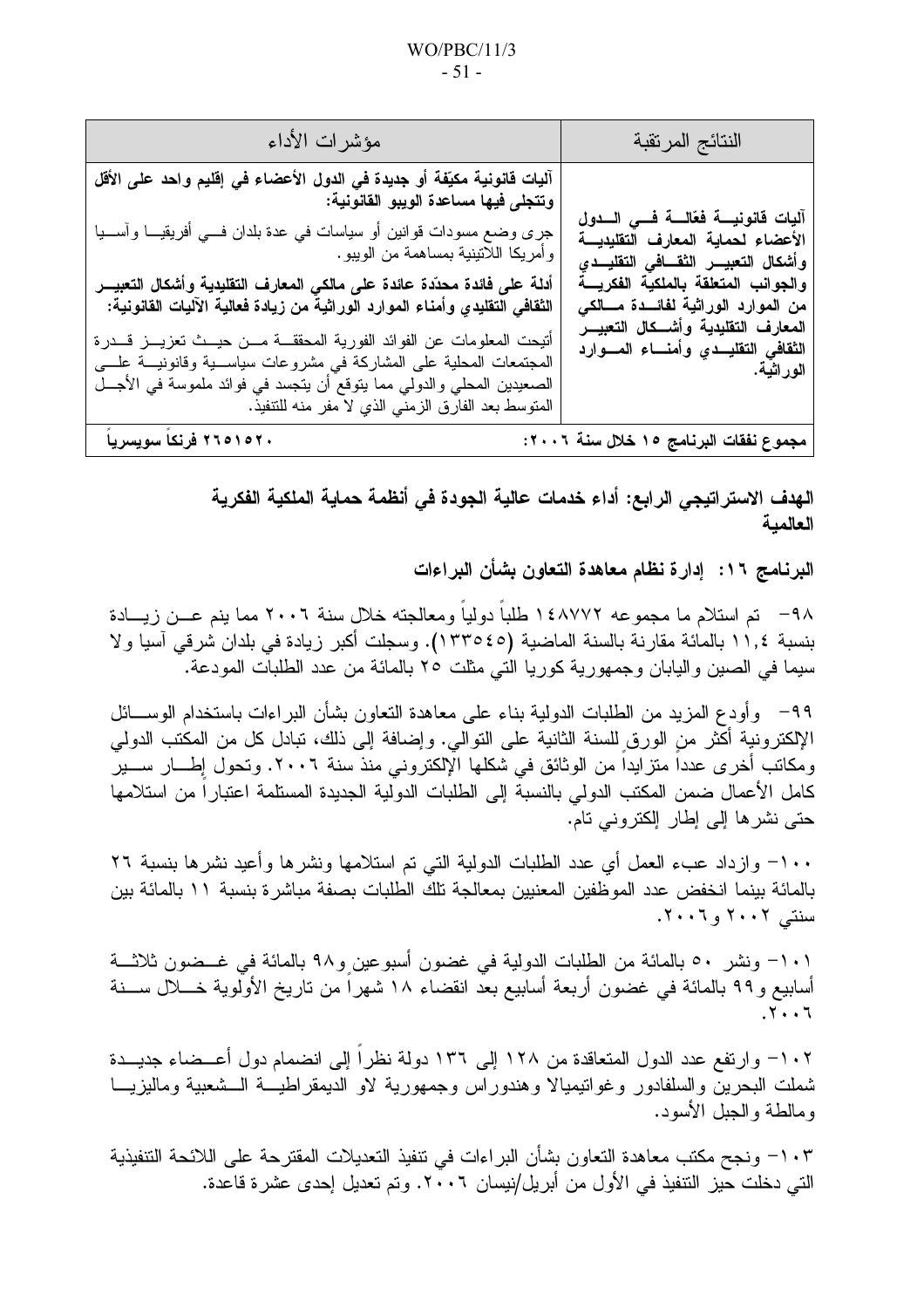#### $WO/PBC/11/3$  $-52-$

ترسيخ نظام معاهدة التعاون بشأن البراءات بحيث يكون أيسر الوسائل وأكثرهـــا ثقة وأقلها تكلفة للحصول على حماية البراءات فى العالم.

مؤشر ات الأداء النتائج المرتقبة ۱۲۲۰۰۰ إلى ۱۲۸۰۰۰ طلب دولي متسلم ومعالج في موعده فــي ســـنة  $: 5 \cdot .5$ استلم المكتب الدولي ١٤٨٧٧٢ نسخة أصلية خلال سنة ٢٠٠٦. انتفاع معزّز بنظام المعاهدة. ١٣٢٠٠٠ طلــب دولـــى متـــسلم ومعـــالج فـــى موعـــده فـــى ســـنة  $:Y \cdot Y$ بيانات غير متاحة صدور إخطارات وتبليغات ونشر الطلبات وإصدار المنتجات الضرورية فسى المواعيد المفروضة بناء على المعاهدة واللائحة التنفيذية مع ارتفاع عــدد الطلبات الدولية التي يتعيّن معالجتها: تعزز احترام مواعيد النشر مقارنة بسنة ٢٠٠٥ وعلى وجــه الخــصوص نتيجة لزيادة استعانة المكتب الدولى بجهات خارجية مما سمح بإعداد قوائم أسبو عية أكبر للنشر . ولوحظ نراجع إلى حد ما في احترام المواعيد بالنسبة إلى الإقرار باستلام النسخة الأصلِّية الذي يصدر بعد الفحص الشكلي. ونتج ذلك عن المــشاكل الانتقالية المواجهة في سياق التحول من إطار ورقي للمعالجة إلـــى إطـــار يستغني عن الورق ومعدلات الإيداع المتزايدة باستمرار والحاجة إلىي تجنب الزيادة في حجم القوى العاملة قدر الإمكان. الحفاظ على عدد الحالات السنوية التي يثير فيها المكتب السدولي مسشكلات جودة معزّزة في الخدمة. دون ٠٫١ بالمائة من مجموع عدد الطلبات الدولية (وكان عددها ١٢٢ حالة سنة ٢٠٠٤): أحيلت ٩٢ حالة من الحالات التي يثير فيها المكتب الــــدولي مـــشكلات إلــــي الشعبة القانونية لمعاهدة النعاون بشأن البراءات أو نولت حلها الشعبة في سنة الحفاظ على عدد الاستفسارات السنوية لتوضيح الإخطارات والتبليغات دون ٢٠ بالمائة من مجموع الطلبات الدولية (وقد بلغ عدد هذه الاستفسارات نحو ٢٤٤٠٠ استفسار سنة ٢٠٠٤ مما يتوافق وقاعــدة ٨٠ مقابــل ٢٠ أي لا يستدعِي ٨٠ بالمائة من الحالات عامة أي شرح مقابل ٢٠ بالمائة تستلزم شرحا): تم توضيح حوالي ١٥٠٠٠ استفسار خلال سنة ٢٠٠٦ مما يمثل ١٠ بالمائـــة من مجموع الطلبات الدولية المستلمة والمعالجة البالغ ١٤٨٧٧٢ طلبا. تسلم العدد المتزايد من الطلبات الدولية ومعالجتها كمـا هو مشار إليـه أعلاه مـــن غير زيادة العدد الإجمالى للموظفين (من ثابتين وغير ثابتين) بحيث تقتـــصر زيادة الموظفين على المجالات التي يستحيل فيها استيعاب زيادة أعباء العمل بتعزيز الإنتاجية، مثل الترجمة: إنتاجية معزّز ة. خفض عدد الموظفين العاملين مباشرة على المسائل المرتبطة بمعاهدة النعاون بشأن البراءات من ٣٨٧ موظفا في سنة ٢٠٠٥ إلى ٣٧٥ موظفا فـــي ســـنة  $.7.7$ 

#### الهسدف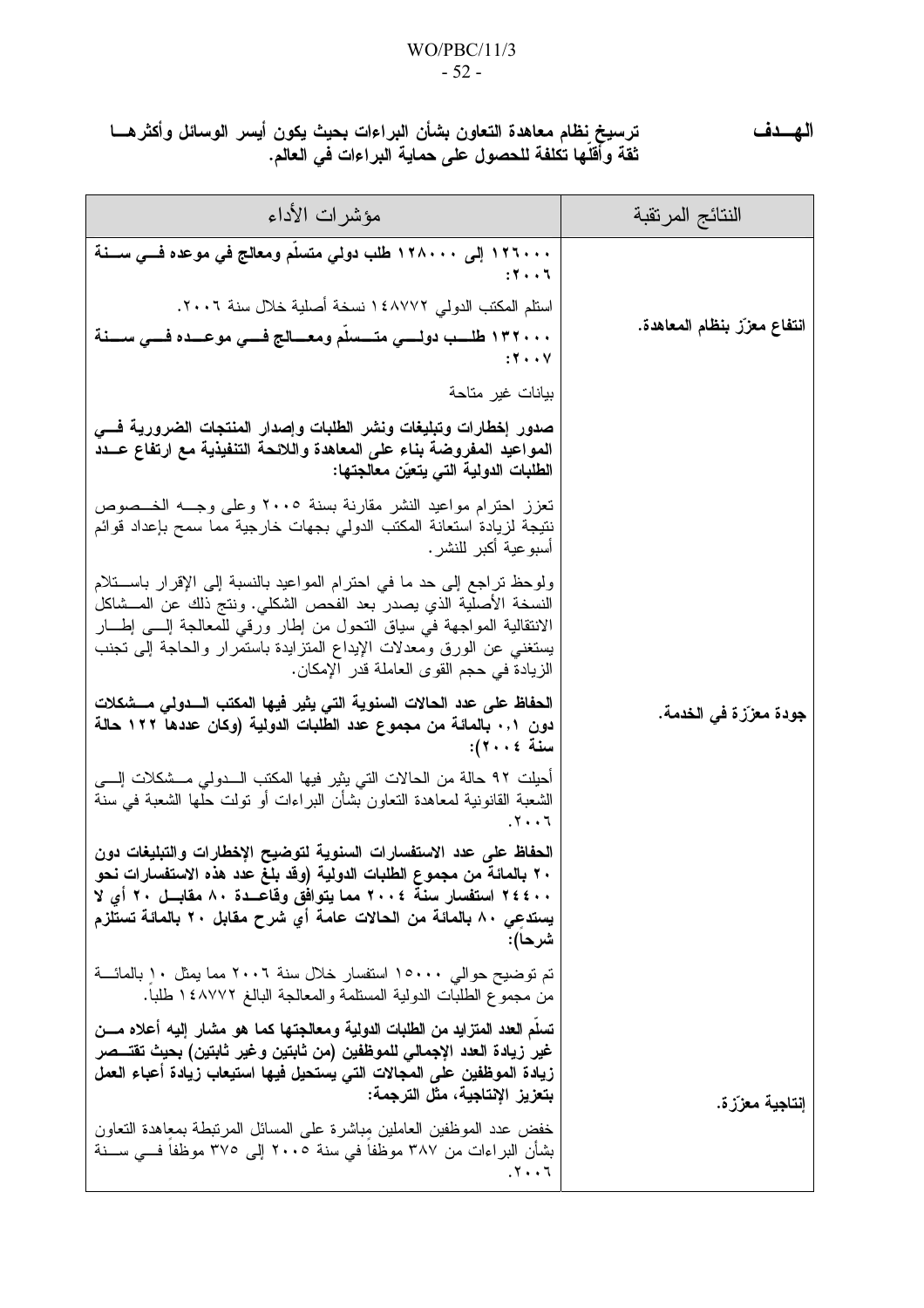| مؤشرات الأداء                                                                                                                                                                                                                                                                                                                                                                | النتائج المرتقبة                                                          |  |
|------------------------------------------------------------------------------------------------------------------------------------------------------------------------------------------------------------------------------------------------------------------------------------------------------------------------------------------------------------------------------|---------------------------------------------------------------------------|--|
|                                                                                                                                                                                                                                                                                                                                                                              |                                                                           |  |
| يجر ي تحليل السبل المحتملة لتبسيط التبليغات.                                                                                                                                                                                                                                                                                                                                 |                                                                           |  |
| توفير خدمة واحدة على الأقل عبر الإنترنت لمــودعي الطلبـــات للاطــــلاع علـــــى<br>  معلومات سرية بشأن طلباتهم الدولية:                                                                                                                                                                                                                                                     | تبسيط للعلاقة مع مودعي الطلبات.                                           |  |
| أجرى للمكتب للنولي مشاورات غير رسمية مع المنتفعين بنظام معاهدة التعاون بــــشأن<br>البراءات ويواصل بحث الخيارات الرامية إلى إناحة مثل هذه الخدمة بـــشكل<br>فعال من حيث النكلفة في المستقبل.                                                                                                                                                                                 |                                                                           |  |
| توفير أكثر من خدمة واحدة عبر الإنترنت لجهات أخرى ترغب في الاطــــلاع<br>على معلومات علانية عن جميع الطلبات الدولية:                                                                                                                                                                                                                                                          |                                                                           |  |
| بتيح كل من قاعدة البيانــــات الإلكترونيــــة (PatentScope) ومحــــرك البحـــث<br>الفرصة للاطلاع على جميع الطلبات الدولية المنشورة منذ سنة ١٩٧٨ وأهــم<br>الوثائق العلانية المتصلة بالطلبات الدولية. ونتشر الطلبـــات الكترونيـــا منـــذ<br>أبريل/نيسان ٢٠٠٦ عبر قاعدة البيانات الإلكترونية فقط.                                                                            |                                                                           |  |
| ١٠ إجراءات إضافية مؤتمتة بالكامل:                                                                                                                                                                                                                                                                                                                                            |                                                                           |  |
| انتقل المكتب الدولي منٍ نظام وِرقي إلى نظام يستغني عن الورق للمعالجة في ســـــنة<br>٢٠٠٦ مما مثل إنجازاً أساسياً بدرجة أكبر من الأتمتة الكاملـــة أو الجزئيـــة لعـــدد<br>محدود من الإجراءات الحذرة.                                                                                                                                                                        | التقدّم في الانتقال من معالجة مزدوجة<br>ورقية وحاسوبية للإجراءات الداخلية |  |
| ١٠ إجراءات إضافية مؤتمتة جزئيا:                                                                                                                                                                                                                                                                                                                                              | إلى أتمتة كاملة للإجراءات الأساسية.                                       |  |
| انظر أعلاه.                                                                                                                                                                                                                                                                                                                                                                  |                                                                           |  |
| استجابة بنسبة ٩٨ بالمائة لجميع أنظمة التــشغيل أثنـــاء ســـاعات العمـــل<br>الرئيسية (ما عدا الصيانة المنظمة):                                                                                                                                                                                                                                                              |                                                                           |  |
| تشغيل أنظمة المعلومات الخاصة بمعاهدة النعاون بـــشأن البــــراءات بنـــسبة<br>تساوي أو نفوق ٩٨ بالمائة خلال ساعات العمل الرئيسية (ما عــدا الـــصيانة<br>المنظمة).                                                                                                                                                                                                           | الاستمرار في تصريف الأعمال<br>اليومية لأنظمة المعلومات الخاصة             |  |
| ٩٥ بالمائة من مُهل النشر محترمة:                                                                                                                                                                                                                                                                                                                                             |                                                                           |  |
| تعزز احترام مواعيد النشر مقارنة بسنة ٢٠٠٥ وعلى وجه الخصوص نتيجة<br>لزيادة استعانة المكتب الدولمي بجهات خارجية ممـــا ســـمح بإعـــداد قـــوائم<br>أسبوعية أكبر للنشر . وفضلا عن ذلك، تحسنت إجراءات إعداد النشر بفضل<br>تعزيز مرونة سير العمل المعتمد على النعرف الضوئي على الرموز. وتـــم<br>نشر ۹۹ بالمائة من الوثائق في فترة متراوحة بين ۱۸ و۱۹ شهرا من تاريخ<br>الأولوية. | بالمعاهدة.                                                                |  |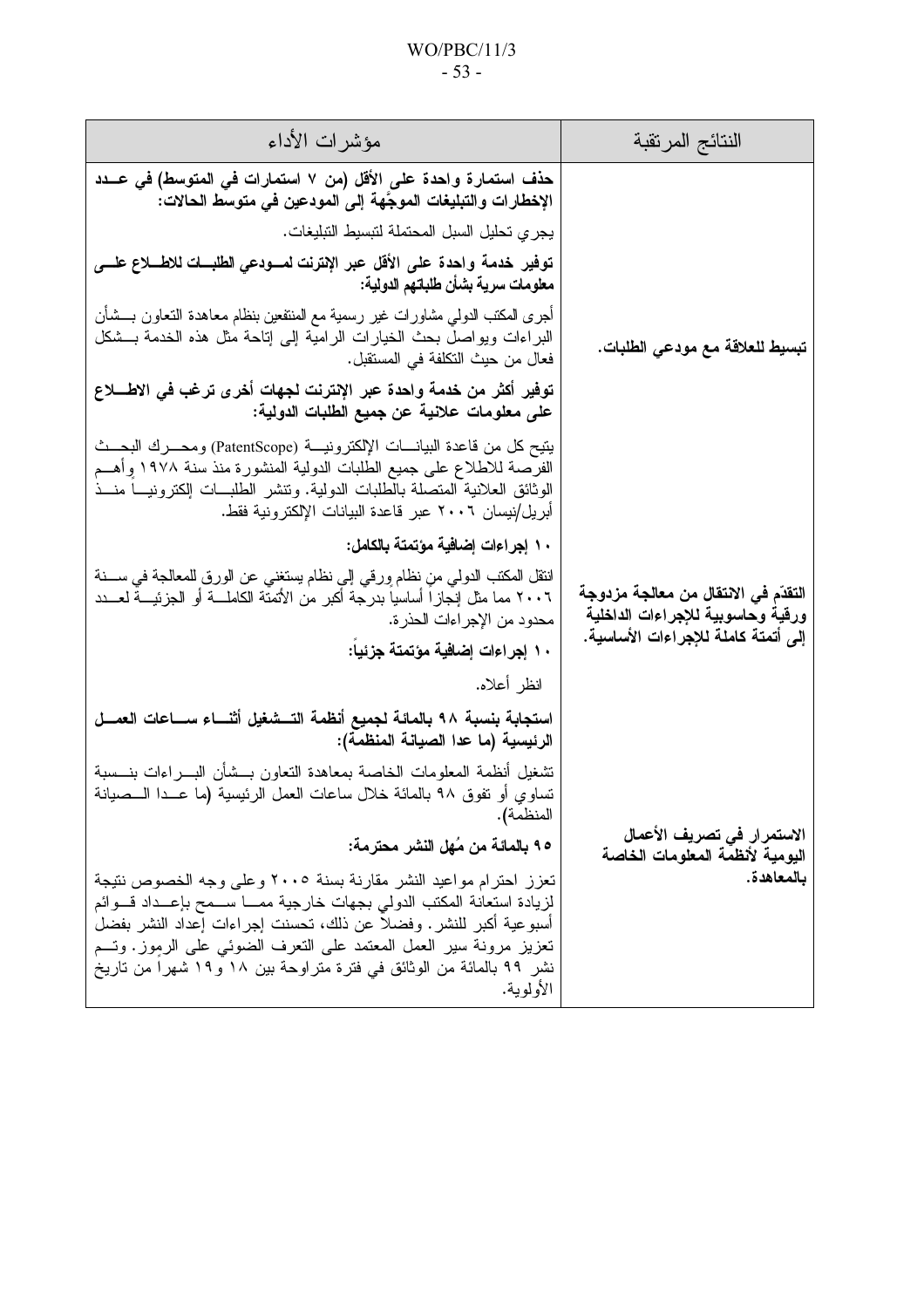## $WO/PBC/11/3$  $-54-$

| النتائج المرتقبة                                                                                                                                       | مؤشرات الأداء                                                                                                                                                                                                                                                                                                                     |
|--------------------------------------------------------------------------------------------------------------------------------------------------------|-----------------------------------------------------------------------------------------------------------------------------------------------------------------------------------------------------------------------------------------------------------------------------------------------------------------------------------|
|                                                                                                                                                        | ٥٠ التماس مشورة قانونية متسلمة من مودعي الطلبات:                                                                                                                                                                                                                                                                                  |
|                                                                                                                                                        | استلم ٥١٣ التماس مشورة قانونية من القطاع الخاص وقدمت المشورة بنسبة<br>٨٧,٩ بالمائة إلى المنتفعين من البلدان الصناعية ونـــسبة ٤,٩ بالمائــــة إلــــي<br>المنتفعين من بعض البلدان في أوروبا وأسيا ونسبة ٧,٢ بالمائة إلى المنتفعين<br>من البلدان النامية.                                                                          |
| وعى معزّز بتوافر المشورة القانونية<br>المقدّمة إلى مودعى الطلبات ووكلائهم<br>في ظل المعاهدة بشأن مشكلات محدّدة.                                        | وتناولت الشعبة القانونية لمعاهدة التعاون بشأن البراءات ٢٥٢١ طلباً دوليباً<br>استلزم معالجة خاصىة وحل المشاكل المتصلة بالجوانب القانونية بتسجيل زيادة<br>بنسبة ٢,٣ بالمائة خلال سنة ٢٠٠٥.                                                                                                                                          |
|                                                                                                                                                        | واستلع قسم الخدمات الإعلامية للمعاهدة ١٢٠١٨ استفسارا متعلقا بالمعلومات<br>العامة عن المعاهدة مما ينم عن زيادة بنسبة ٠٫٧ بالمائة خلال سنة ٢٠٠٥.                                                                                                                                                                                    |
|                                                                                                                                                        | ١٠ مقالات ومراجع ومقتبسات تشير إلى مشورة قانونية مقدَّمة في ظــل<br>المعاهدة:                                                                                                                                                                                                                                                     |
|                                                                                                                                                        | بيانات غير متاحة.                                                                                                                                                                                                                                                                                                                 |
|                                                                                                                                                        | ٥٠ طلب مشورة قانونية أو تفسير بشأن نصوص قانونية متسلمة من الدول<br>الأعضاء ومكاتب الملكية الفكرية:                                                                                                                                                                                                                                |
| وعى معزّز بتوافر المشورة القانونية<br>والتفسير بشأن النصوص القانونية<br>لفائدة الدول الأعضاء ومكاتب الملكية<br>الفكرية في مسائل عامة بشأن<br>المعاهدة. | استلم ما مجموعه ٤٤٤ التماس مشورة قانونية من الدول المتعاقــدة وغيـــر<br>المتعاقدة وقدمت المشورة بنسبة ٢٤،١ بالمائة إلى البلدان الـــصناعية ونـــسبة<br>١٥,٥ بالمائة إلى بعض البلدان في أوروبا وأسيا ونسبِّة ٥٥,٩ بالمائــــة إلــــى<br>الْبَلْدَانِ النَّامِيةِ ونَسْبَةٍ ٤٫٥ بِالْمَائَةِ إِلَى الْبَلْدَانِ الْأَقْلِ نَمُوا. |
|                                                                                                                                                        | وحللت القوانين الوطنية في ست دول (الجماهيرية العربية الليبيـــة وماليزيـــا<br>ومالطة ونيجيريا وسنغافورة وتايلند) لامتثالها لمعاهدة النعاون بشأن البراءات.                                                                                                                                                                        |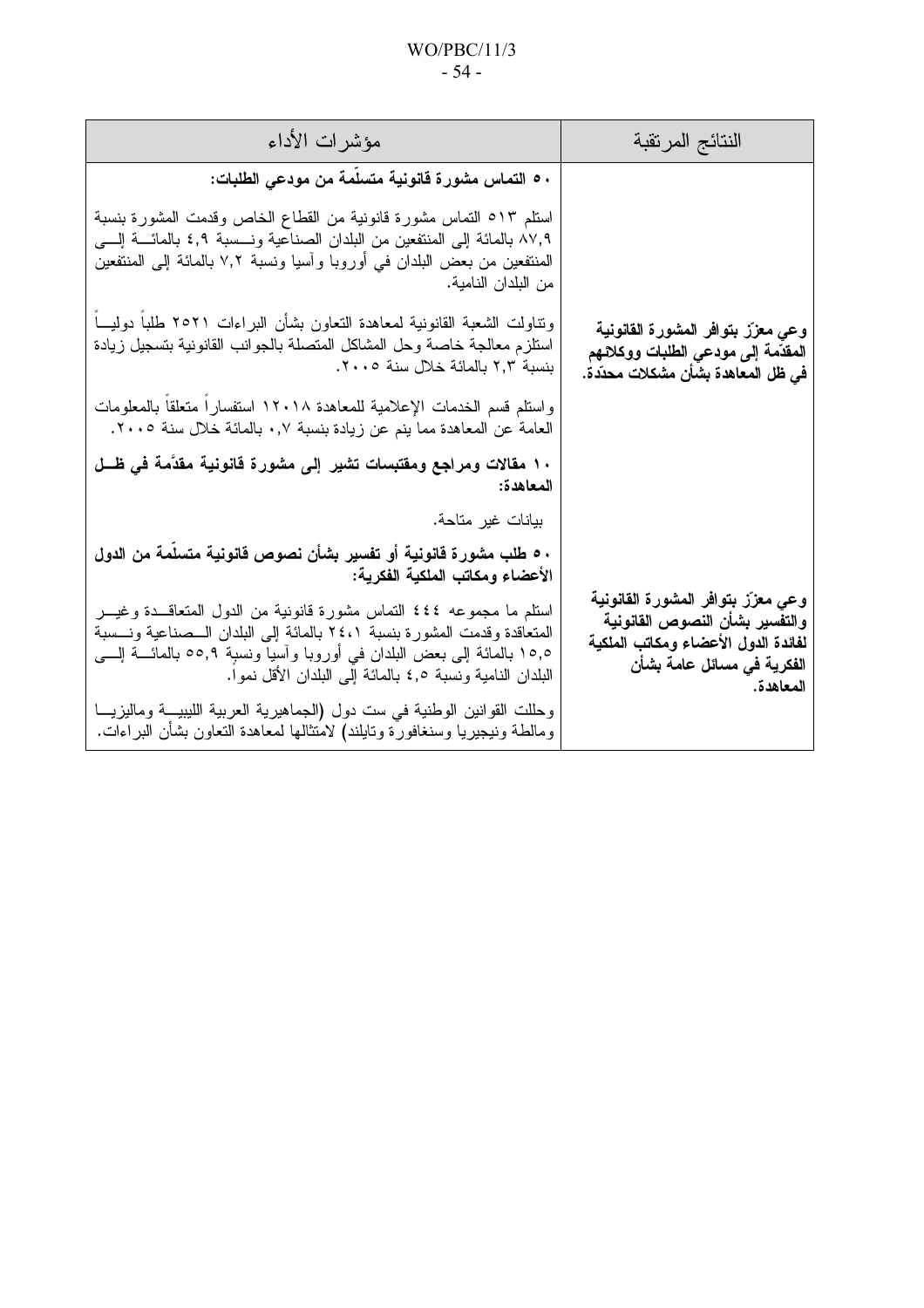## WO/PBC/11/3 - 55 -

| مؤشرات الأداء                                                                                                                                                                                                                                                                                                                                                                                                                                                                                                                                                                                                                                                   | النتائج المرتقبة                                                         |
|-----------------------------------------------------------------------------------------------------------------------------------------------------------------------------------------------------------------------------------------------------------------------------------------------------------------------------------------------------------------------------------------------------------------------------------------------------------------------------------------------------------------------------------------------------------------------------------------------------------------------------------------------------------------|--------------------------------------------------------------------------|
| توافر نصوص مستكملة للمعاهدة ولائحتها التنفيذيـــة وبعــض النـــصوص<br>القانونية الأخر ي:                                                                                                                                                                                                                                                                                                                                                                                                                                                                                                                                                                        |                                                                          |
| بالإنكليزية والفرنسية وفي وفت مبكر بما فيه الكفاية فبل دخولها حيز النفاذ؛<br>وبالصينية والألمانية واليابانية والروسية والإسبانية قبل دخولها حيز النفاذ؛<br>وبلغات أخرى ولا سيما العربية ما أن تدخل حيز النفاذ.<br>أتبحت نصوص مستكملة للمعاهدة ولائحتها التنفيذية وفقا للصيغة النافذة منسذ<br>الأول من أبريل/نيسان ٢٠٠٦ باللغتين الإنكليزية والفرنسية في نـــسقى PDF<br>و html قبل ناريخ دخول هذه اللائحة التنفيذية حيـــز التنفيـــذ. وأُتيحـــت هـــذه<br>النصوص بعد ذلك بفترة وجيزة في نسق PDF باللغات الـــصينية والألمانيـــة<br>واليابانية والروسية والإسبانية. كما أعد المكتب الدولمي وأناح الطبعات الورقية<br>لجميع هذه النصوص (باستثناء النص الياباني). |                                                                          |
| وأتيحت نصوص مستكملة للمعاهدة ولائحتها التنفيذية وفقا للصيغة النافذة منذ<br>١٢ أكتوبر/تشرين الأول ٢٠٠٦ باللغتين الإنكليزية والفرنسية في نسقى PDF<br>و html قبل ناريخ دخول هذه اللائحة التنفيذية حيـــز التنفيـــذ. وأتيحـــت هـــذه<br>النصوص بعد ذلك بفترة وجيزة في نسق PDF باللغتين الألمانية والإسبانية.                                                                                                                                                                                                                                                                                                                                                      | توافر معزّز لمجموعات مستكملة من                                          |
| وأتيحت نصوص مستكملة للتعليمات الإدارية للمعاهدة وفقا للصيغة النافذة منذ<br>الأول من أبريل/نيسان ٢٠٠٦ باللغتين الإنكليزية والفرنسية في نـــسق PDF.<br>وظهر هذا النص في النسق html في أكتوبر/تشرين الأول ٢٠٠٦.                                                                                                                                                                                                                                                                                                                                                                                                                                                    | جميع النصوص القانونية والإعلامية<br>بشأن المعاهدة في نسُق جديدة مُيسّرة. |
| وأتبحت نصوص مستكملة للتعليمات الإدارية للمعاهدة وفقا للصيغة النافذة منذ<br>١٢ أكتوبر/تشرين الأول ٢٠٠٦ باللغتين الإنكليزية والفرنسية في نسقي PDF<br>و html.                                                                                                                                                                                                                                                                                                                                                                                                                                                                                                      |                                                                          |
| وأتيحت نصوص مستكملة للأدلة المخصصة لمكاتب تسلم الطلبات بناء علسى<br>المعاهدة وفقا للصيغة النافذة منذ الأول من أبريــــل/نيــــسان ٢٠٠٦ بــــاللغتين<br>الإنكليزية والفرنسية في نسق PDF قبل تاريخ دخول هذه الأدلة حيز التنفيذ.                                                                                                                                                                                                                                                                                                                                                                                                                                   |                                                                          |
| وأعدت نصوص مستكملة للاتفاقات المبرمة مع المكتب الدولمي للويبو بـــشأن<br>تشغيل المكتب النمساوي للبراءات والمجلس السوطنى الفنلنسدي للبسراءات<br>والتسجيل والمكتب الأوروبي للبراءات ومكتب كوريا للملكية الفكرية والمكتب<br>الإسباني للبراءات والعلامات النجارية والمكتب السويدى للبراءات والتسجيل<br>كإدارات للبحث الدولمي والفحص التمهيدي الدولمي بناء على المعاهدة. وأنيحت<br>جميع هذه النصوص في قاعدة البيانات الإلكترونية (PatentScope) في نـــسق<br>PDF باللغة الإنكليزية فقط.                                                                                                                                                                               |                                                                          |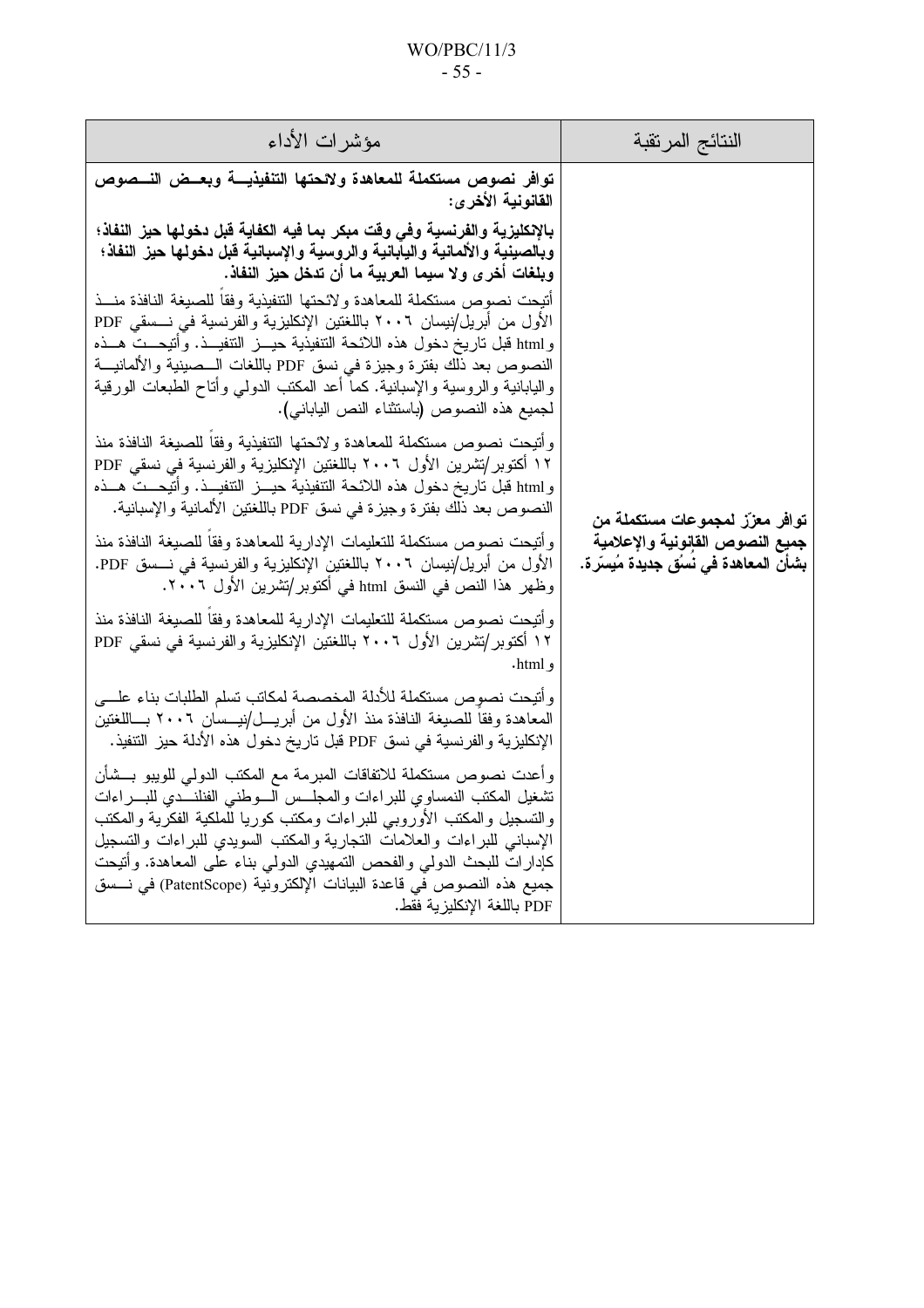### $WO/PBC/11/3$  $-56-$

| النتائج المرتقبة                                                                                                                | مؤشرات الأداء                                                                                                                                                                                                                                                                                                              |
|---------------------------------------------------------------------------------------------------------------------------------|----------------------------------------------------------------------------------------------------------------------------------------------------------------------------------------------------------------------------------------------------------------------------------------------------------------------------|
|                                                                                                                                 | اعتماد نسق جديد واحد على الأقل لنشر النـــصوص القانونيـــة والإعلاميـــة<br>الرئيسية للمعاهدة على الأقل:                                                                                                                                                                                                                   |
|                                                                                                                                 | لم تعد مجلة المعاهدة متاحة في شكلها الورقي بل أصبحت نتشر بالكامل فـــى<br>صيغتها الإلكترونية في تاريخ النشر الدولي في قاعدة البيانــــات الإلكترونيــــة<br>(PatentScope) ابنداء من الأول من أبريل/نيسان ٢٠٠٦.                                                                                                             |
|                                                                                                                                 | وأنشئ مستودع إلكتروني للمعلومات عن تدابير التأهب لمسالات الطـــوارئ<br>المتخذة في ٢٢ دولة من الدول الأعضاء في المعاهدة فــي قاعـــدة البيانـــات<br>الإلكترونية (PatentScope) بناء على طلب الدول الأعضاء في المعاهدة.                                                                                                      |
|                                                                                                                                 | وأطلق الحاسب الآلي للمهل بناء على المعاهدة في مارس/أذار ٢٠٠٦. وهو<br>يساعد مودعى الطلبات على حساب المهل الرئيسية بناء على المعاهدة ويتسيح<br>نفسيرات كاملة عن جميع المهل وإشارات إلى مـــواد المعاهـــدة أو قواعـــدها<br>المعنية. والحاسب الآلي مناح بالمجـــان فـــي قاعـــدة البيانــــات الإلكترونيــــة<br>المذكور ة. |
| فهم مُحسّن لدى المكتب الدولى<br>لاحتياجات كبار مودعى الطلبات<br>الدولية في العالم واستر اتيجياتهم<br>المتعلقة بالملكية الفكرية. | اتصالات منتظمة مع أهم مودعي الطلبات الدولية الخمسين في العالم علــــى<br>مستوى السياسات:<br>أجريت اتصالات مع عدد لا يستهان به من كبار مودعي الطلبات بناء علــــى<br>المعاهدة بهدف تحسين فهم منطلباتهم وسياساتهم.                                                                                                           |
|                                                                                                                                 | ٥ سياسات أو ممارسات جديدة معتمدة:                                                                                                                                                                                                                                                                                          |
| سياسات وممارسات حديثة خاصة                                                                                                      | إعداد اختصاصات الموظفين المؤقتين والخبراء الاستشاريين ومعالجتها؛                                                                                                                                                                                                                                                           |
| بالإدارة الداخلية.                                                                                                              | ونبسيط إدارة شؤون الموظفين؛                                                                                                                                                                                                                                                                                                |
|                                                                                                                                 | وإنشاء نظام للنتبع وقاعدة بيانات لمراقبة الميزانية.                                                                                                                                                                                                                                                                        |
| مجموع نفقات البرنامج ١٦ خلال سنة ٢٠٠٦:                                                                                          | ۷٤۸۱۲۰۸۰ فرنکا سویسریا                                                                                                                                                                                                                                                                                                     |

# البرنامج ١٧: إصلاح معاهدة التعاون بشأن البراءات

١٠٤– تطور بحث اقتراحات إصلاح نظام معاهدة التعاون بشأن البراءات من خلال انعقـــاد الــــدورة الثامنة للفريق العامل المعنى بإصلاح المعاهدة في شهر مايو/أيار واعتماد جمعيـــة اتحـــاد المعاهـــدة للتعديلات الإضافية المقتر ح إدخالها على اللائحة التنفيذية للمعاهدة في شهر أكتوبر /تشرين الأول.

١٠٥– وتواصل العمل على تحسين الإطار القانوني والإجرائي للمعاهدة في سنة ٢٠٠٦ تمـــشياً مـــع الأهداف المنشودة من إصلاحها التي حددتها جمعية اتحاد المعاهــدة وشـــملت تبــسيط الإجـــراءات ونيسيرها وتخفيض النفقات الني يتحملها مودعو الطلبات والحفاظ على النوازن بين عبء عمل إدارات المعاهدة وجودة الخدمات المقدمة والتتسيق بين أحكام المعاهدة وأحكام معاهدة قانون البراءات وضمان تسيير النظام لفائدة جميع المكاتب بصرف النظر عن حجمها.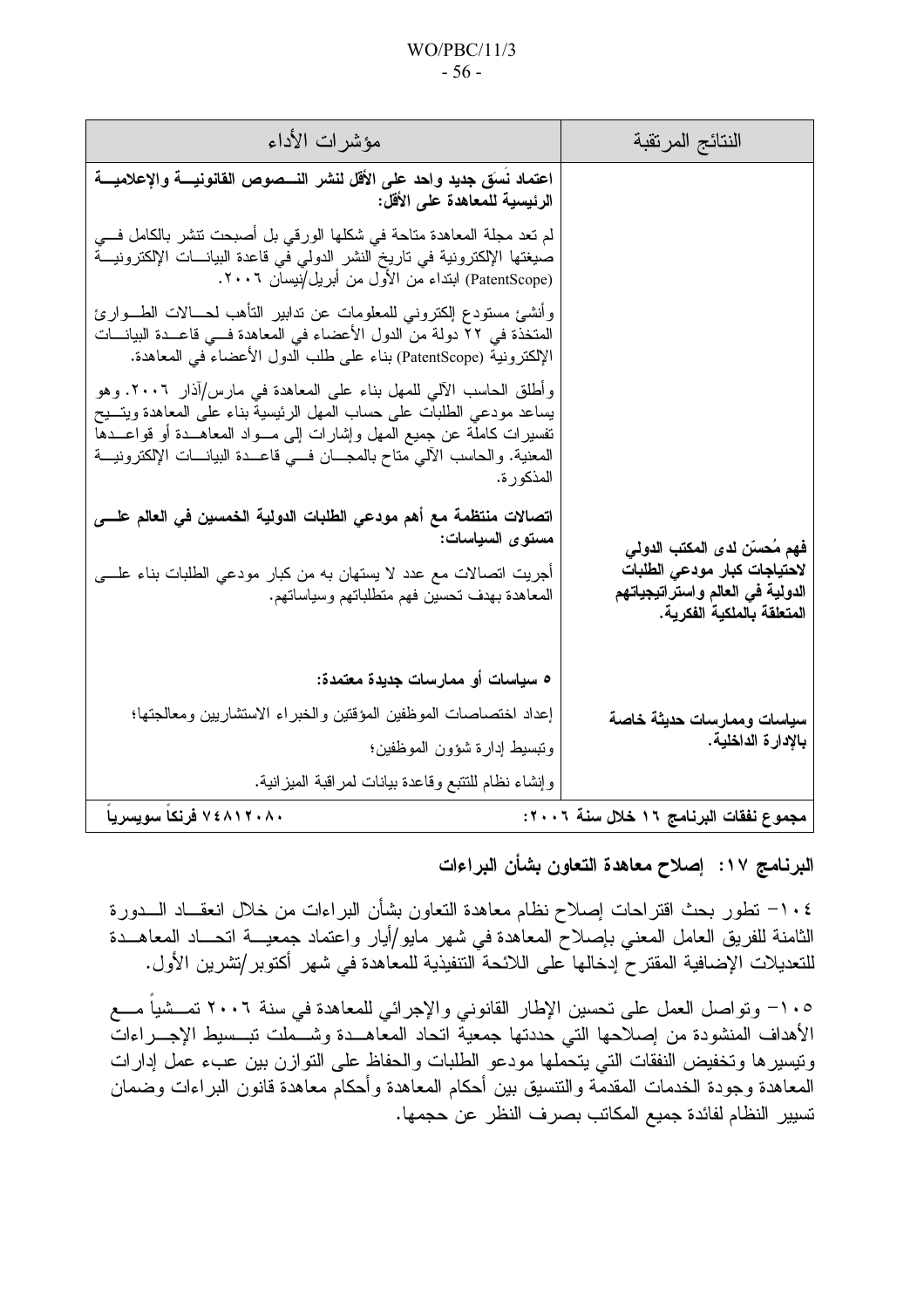١٠٦- ووافق الفريق العامل المعني بإصلاح المعاهدة في دورته الثامنة التي عقدها في شهر مايو/أيار على عدد من التعديلات المقترح إدخالها على اللائحة التنفيذية بهدف عرضها علـــى جمعيـــة اتحــــاد المعاهدة من أجل اعتمادها. ورأى أن من الضروري إجراء المزيد من المناقشات بشأن تعديلات أخرى مقترح إدخالها على اللائحة التنفيذية ومتعلقة بالنشر الدولمي بعدة لغات والبحث الدولمي الإضافي. كمـــا وافق على ضرورة إرجاء بحث اقتراحات سويسرا المتصلة بالكشف عن مصدر المسوارد الوراثيـــة والمعارف النقليدية في طلبات البراءات إلى دورته المقبلة وأشار إلى عرض موجز قدمته الأمانة عن وضع الخطط لمواجهة حالات الطوارئ المحتملة ولا سيما وباء إنفلونزا الطيور.

١٠٧– واعتمدت جمعية اتحاد المعاهدة في شهر أكتوبر/تشرين الأول وبناء على الأعمال التحضيرية للفريق العامل التعديلات المقترح إدخالها على اللائحة التنفيذية للمعاهدة التي تصبح نافذة اعتبار ا مـــن الأول من أبريل/نيسان ٢٠٠٧ فيما يتعلق بالمتطلبات الدنيا المطلوبـــة مـــن إدارات البحــث الـــدولي والفحص التمهيدي الدولمي (أنظمة إدارة الجودة) والشروط المادية للطلب الدولمي (السشروط الخاصسة بحجم النص وإجراءات إدخال النصويبات) والشروط المرنبطة بلغـــة الطلـــب الـــدولي (تـــصويبات وتوضيحات طفيفة) والتصويبات والتعديلات اللاحقة نتيجة للتعديلات التي اعتمدتها الجمعية في ســنة  $.7...0$ 

الهسدف مواصلة تحديث نظام المعاهدة وتحسينه وتعزيزه ليستمر فسي تلبيسة احتياجسات مودعى الطلبات وجميع المكاتب باختلاف أحجامها واحتياجات الجهات الأخـــرى، وتعزيز الإقبال على النظام والحدّ من ازدواجية العمل بفضل ذلك.

| مؤشرات الأداء                                                                                                                                                                                                                                                                                                                                                                                                                         | النتائج المرتقبة                                               |
|---------------------------------------------------------------------------------------------------------------------------------------------------------------------------------------------------------------------------------------------------------------------------------------------------------------------------------------------------------------------------------------------------------------------------------------|----------------------------------------------------------------|
| ماد جمعية اتحاد المعاهدة للتعديلات المقترحة للائحة التنفيذية بشأن ردّ حق<br>الأولوية والحلول الممكنة في حال عدم تــوفر بعــض الأجــزاء وتــصحيح<br>الأخطاء السافرة:                                                                                                                                                                                                                                                                   |                                                                |
| اعتمدت جمعية اتحاد المعاهدة في شهر أكتـــوبر/تـــشرين الأول التعـــديلات<br>المقترح إدخالها على اللائحة التنفيذية للمعاهدة والمتعلقة برد حـــق الأولويــــة<br>وتصحيح الأخطار السافرة والحلول الممكنة في حـــال عـــدم تـــوفر بعـــض<br>العناصير أو الأجزاء من طلب دولي وستصبح هذه النعديلات سارية المفعـــول<br>اعتبارًا من الأول من أبريل/نيسان ٢٠٠٧.<br>لنمدت الجمعية في شهر أكتوبر/تشرين الأول النعديلات المقترح إدخالها علــــى | إجراءات مبسطة ومُحـستنة لإيــداع<br>الطلبات الدولية ومعالجتها. |
| اللائحة التنفيذية للمعاهدة والمتعلقة بالمنطلبات الدنيا المطلوبسة مسن إدارات<br>البحث الدولمي والفحص النمهيدي الدولمي (أنظمـــة إدارة الـجـــودة) والــــشروط<br>المادية للطلب الدولي والشروط المرتبطة بلغة الطلب السدولمي والتسصويبات<br>والتعديلات اللاحقة نتيجة للتعديلات التي اعتمدتِها الجمعية في ســـنة ٢٠٠٥.<br>وستصبح هذه التعديلات سارية المفعول اعتبارا من الأول من أبريل/نيـــسان<br>. ۲۰۰۷                                 |                                                                |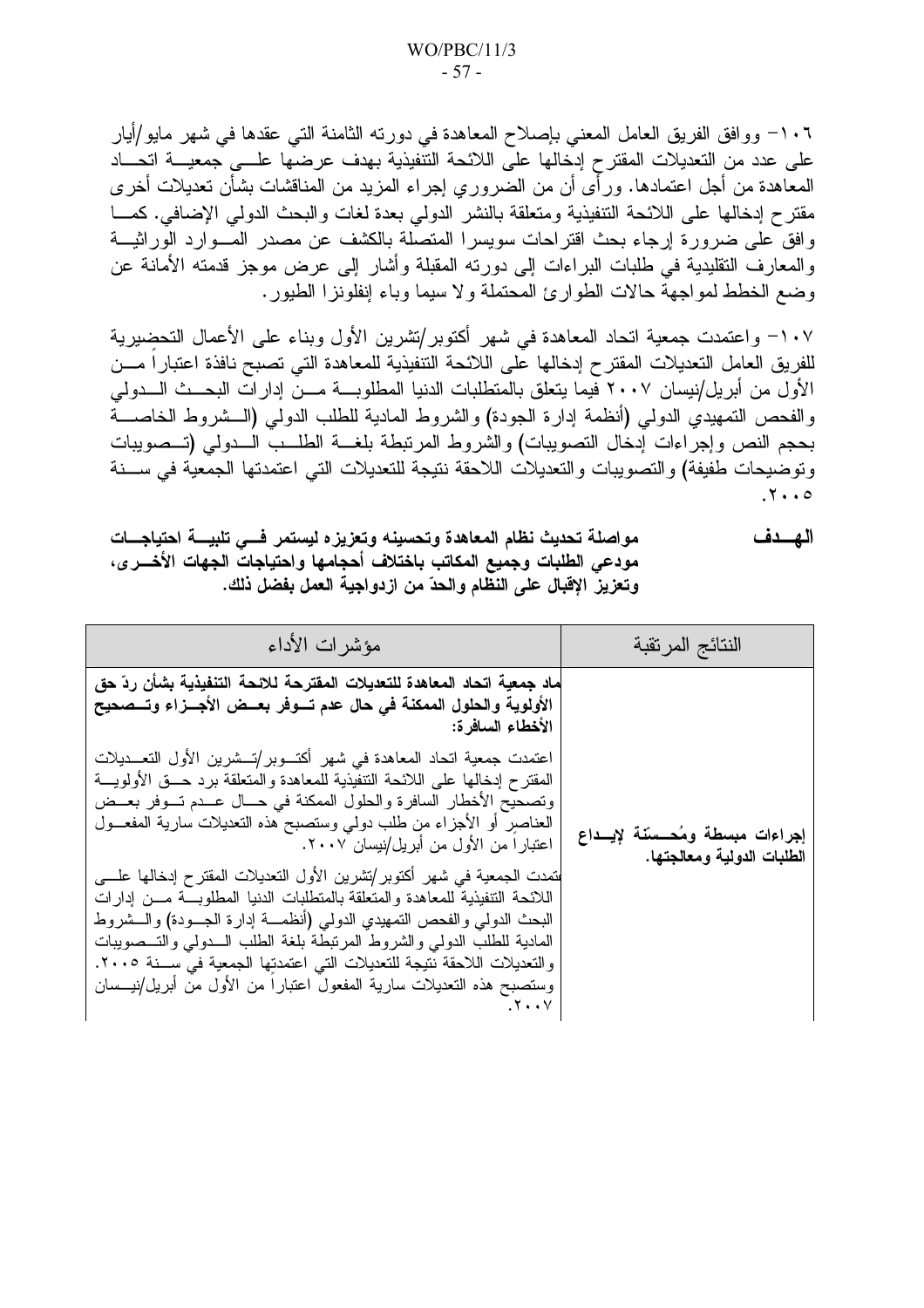#### $WO/PBC/11/3$  $-58-$

| النتائج المرتقبة                                                          | مؤشرات الأداء                                                                                                                                                                                                                                                                                                                                                                                                                                    |
|---------------------------------------------------------------------------|--------------------------------------------------------------------------------------------------------------------------------------------------------------------------------------------------------------------------------------------------------------------------------------------------------------------------------------------------------------------------------------------------------------------------------------------------|
|                                                                           | انطباع المودعين:                                                                                                                                                                                                                                                                                                                                                                                                                                 |
|                                                                           | عبر ممثلو فئات المنتفعين في الفريق العامل وجمعية اتحـــاد المعاهـــدة عـــن<br>نقدير هم لأعمال الأمانة المرتبطة بإصلاح المعاهدة.                                                                                                                                                                                                                                                                                                                 |
|                                                                           | انطباع المكاتب:                                                                                                                                                                                                                                                                                                                                                                                                                                  |
|                                                                           | اعتمدت جمعية اتحاد المعاهدة بالإجماع التعديلات المقتــــرح إدخالهــــا علـــــى<br>اللائحة التنفيذية للمعاهدة بناء على الأعمال التحــضيرية للفريـــق العامـــل.<br>وأعربت الدول الأعضاء في الفريق العامل وجمعية اتحـــاد المعاهـــدة عـــن<br>تقدير ها لأعمال الأمانة المرتبطة بإصلاح المعاهدة.                                                                                                                                                  |
|                                                                           | اعتماد جمعية اتحاد المعاهدة لتعديلات مقترحة للائحة التنفيذية بشأن البحث<br>الدولي الإضافي والقيد المركزي للتغييرات وشروط التوقيع والنشر السدولي<br>بلغات عدة:                                                                                                                                                                                                                                                                                    |
| خدمات جديـــدة ذات قيمــــة مـــضافة<br>ومنتجات ذات فائدة معزّزة متاحـــة | رأى الفريق العامل أن من الضروري إجراء المزيد مـــن المناقـــشات بـــشأن<br>التعديلات المقترح إدخالها على اللائحة التنفيذية والمتعلقة بالبحــث الـــدولمي<br>الإضافي والنشر الدولمي بعدة لغات وشروط النوقيع. وقرر (قرار سبق اتخاذه<br>في شهر مايو/أيار ٢٠٠٥) عدم النظر في اقتراحات إضــــافية بـــشأن القيـــد<br>المركزي للتغييرات في المكتب الدولي التي تـــؤثر فـــي المرحلــــة الوطنيـــة<br>والمرحلة الدولية من الإجراءات الخاصة بالمعاهدة. |
| في إطار نظام المعاهدة.                                                    | انطباع المودعين:                                                                                                                                                                                                                                                                                                                                                                                                                                 |
|                                                                           | عبر ممثلو فئات المنتفعين في الفريق العامل وجمعية اتحـــاد المعاهـــدة عـــن<br>تقدير هم لأعمال الأمانة المرتبطة بإصلاح المعاهدة.                                                                                                                                                                                                                                                                                                                 |
|                                                                           | انطباع المكاتب:                                                                                                                                                                                                                                                                                                                                                                                                                                  |
|                                                                           | أعربت الدول الأعضاء في الفريق العامل وجمعية اتحاد المعاهدة عن تقديرها<br>لأعمال الأمانة المرتبطة بإصلاح المعاهدة.                                                                                                                                                                                                                                                                                                                                |
| مجموع نفقات البرنامج ١٧ خلال سنة ٢٠٠٦:                                    | ۱۰۶٤۰۱۵ فرنکا سویسریا                                                                                                                                                                                                                                                                                                                                                                                                                            |

# البرنامج ١٨: أنظمة مدريد ولاهاى ولشبونة بشأن التسجيل

## نظام مدريد

١٠٨– استمر ازدياد الطلب على الخدمات المقدمة في إطار نظام مدريد ازديادا ملحوظا خلال عام ٢٠٠٦، إذ بلغ عدد الطلبات الدولية التي تلقاها المكتب الدولي وقام بفهر ستها وإدخالها مر حلة الفحص ٤٧١ ٣٦ طلباً (بلغت هذه الزيادة١٩٤،، وهو ما يمثل ٨٫٦ في المائة مقارنة بالسنة الماضية)، وبلغ عدد طلبات التسجيل التي قام المكتب بتدوينها والتبليغ عنها ونشرها ٢٤ طلباً (بلغت هذه الزيادة ٠٥٥. ٤، وهو ما يمثل ١٢,٢ في المائة مقارنة بالسنة الماضية). واضطلع المكتب أيضاً في الفترة ذاتها بمعالجة (أي تلقى، وفحص وتسجيل وتبليغ ونشر) ٢٠٥ ١٥ طلباً من طلبات التجديد (بلغت هذه الزيادة ٧٠٩ ٧، وهو ما يمثل ١٠٢,٨ بالمقارنة مع السنة الماضية)، و١٠٩٧٨ نعيينا لاحقاً (بلغت هذه الزيادة ٧٥١، وهو ما يمثل ٧٫٣ في المائة مقارنة بالسنة الماضية) و٦٨٧ ٧٠ من طلبات تعديل التسجيلات الحالية (بلغت هذه الزيادة ٢٥٨ ٤، وهو ما يمثل ٦,٤ مقارنة بالسنة الماضية). ونظر المكتب أيضاً في ٩٤١ ٢١٢ من طلبات الرفض والتبليغات ذات الصلة (و هي منح الحماية، والقرارات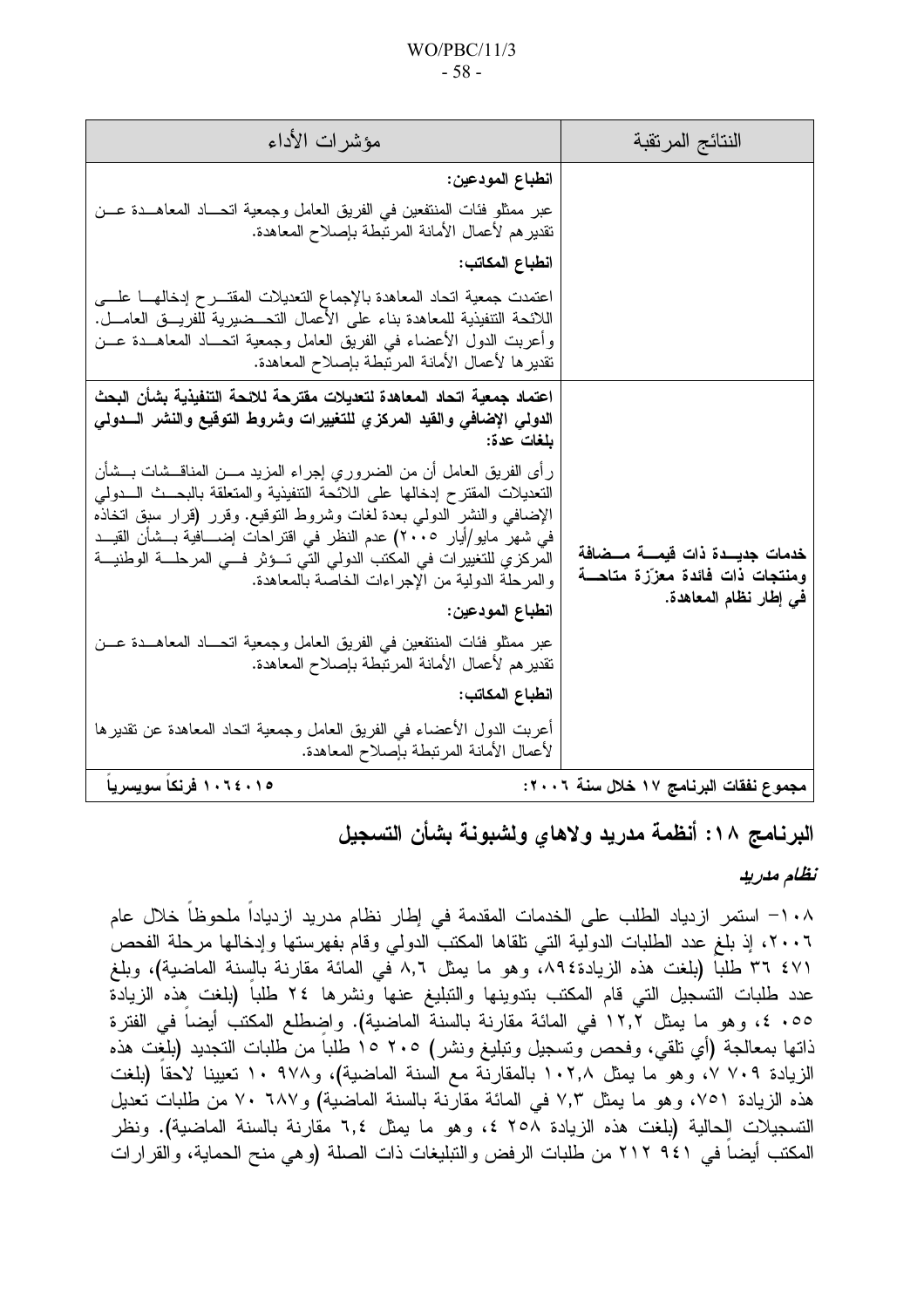النهائية بعد الرفض، والإبطال، وتمديد مهلة الرفض استنادًا إلى الاعتراضات) التي قدمتها مكاتب الأطراف المتعاقدة (بلغت هذه الزيادة ٢٧٠ ٤١، وهو ما يمثل ٢٤ في المائة مقارنة بالسنة الماضية).

١٠٩– وأولى المكتب الدولي على مدى سنة ٢٠٠٦ الأولوية لتدراك التأخر الحاصل في معالجة الطلبات الدولية وطلبات تسجيل التعديلات، مما أدى إلى تحقيق انخفاض ندريجي في عدد الأعمال المتر اكمة خلال سنة ٢٠٠٦ لتبلغ ٣٠٤ طلبا دوليا و٦٠٠ ١ طلبا لتسجيل التعديلات، بعد أن كان عددها يبلغ في نهاية عام ٢١٠٠٥، ٢١٤٨ ٢ و٢٦٠٠ على التوالي. وقد تحقق هذا الانخفاض في عدد الطلبات المنز اكمة على الرغم من الارتفاع الكبير الذي فاق التوقعات في عدد الطلبات التي تلقاها المكتب الدولي في عام ٢٠٠٦. وعرفت الفعالية التي عولجت بها الطلبات الدولية الخالية من الشوائب، وذلك اعتبارًا من تاريخ تلقيها إلى حين تسجيلها في السجل الدولي، على غرار الفعالية التي عولجت بها طلبات التعديل تحسنا.

١١٠- وأحرز مشروع إنشاء فاعدة بيانات التصنيف الداخلية تقدماً هاماً، وستساعد هذه القاعدة الفاحصين على معالجة الطلبات بسرعة أكبر ، وذلك رغم ظهور بعض عوامل البطء، مثل ازدياد عدد الطلبات المودعة بالنزامن مع طلبات النقييد.

111– وعرف استعراض إجراءات العمل الذي بدأ عام ٢٠٠٥ بموجب نظام مدريد ازديادا. وقد بدأ العمل على إعداد مبادئ توجيهية لعمليات الفحص، وإخراجها في شكل دليل. وقُرر الانتقال من الأسلوب الحالي القائم على فحص مهمة واحدة إلى أسلوب يقوم على بنية متعددة المهام قصد تحسين نوعية الخدمة المقدمة إلى القائمين بإيداع الطلبات، وأصحاب العلامات النجارية والمكانب الوطنية. وسيتم إنشاء فريق اختبار في أوائل عام ٢٠٠٧.

1١٢– وقد أدخلت تحسينات على قاعدة البيانات ROMARIN، وأضبيفت إلى واجهة استخدامها خدمات بحث جديدة اعتبارا من سبتمبر/أيلول ٢٠٠٦.

1۱۳– وواصلت الويبو حث مكاتب الدول الأعضاء في نظام مدريد على زيادة استخدام البريد الالكتروني في إرسال الوثائق في إطار إجراءات نظام مدريد إلى المكتب الدولي. وبلغ عدد مكاتب الأطراف المتعاقدة التي كانت ترسل بانتظام طلبات دولية إلى المكتب الدولي عن طريق البريد الالكتروني ستة مكانب في نهاية عام ٢٠٠٦، وتمثَّل هذه الطلبات حوالي ٣٣ في المائة من الطلبات التي تلقاها المكتب الدولي في عام ٢٠٠٦. وعلاوة على ذلك، كانت بعض المكاتب تستخدم وسائل الكترونية لإرسال طلبات الرفض (ثلاثة مكاتب)، وبيانات منح الحماية (مكتبان) أو طلبات التعديل (أربعة مكانب). وفي المقابل، ازداد عدد المكانب التي أرسل إليها المكنب الدولي نبليغات نظام مدريد في شكل الكتروني ليبلغ ٤٣ مكتبا في نهاية عام ٢٠٠٦ (أكثر بأربع مرات بالمقارنة مع نهاية السنة الماضية).

١١٤– وفي أبريل/نيسان ٢٠٠٦، افتتح على موقع مدريد على الويب مرفق إلكتروني لتجديد العلامات التجارية الدولية الكترونيا. وتواصل تحديث موقع نظام مدريد على الويب باستمرار من خلال نشر وإضافة أخبار جديدة، وإصدار نشرة خاصة بنظام مدريد.

### تظام لاهاي

110– بقى عدد التسجيلات الدولية فى إطار نظام لاهاى فى عام ٢٠٠٦ على حاله، إذ لم يتغير مقارنة بالسنة الماضية. وبلغ عدد طلبات تجديد التسجيلات الدولية ٨٨٩ ٣ طلبا (تمثل هذه الزيادة ٠,١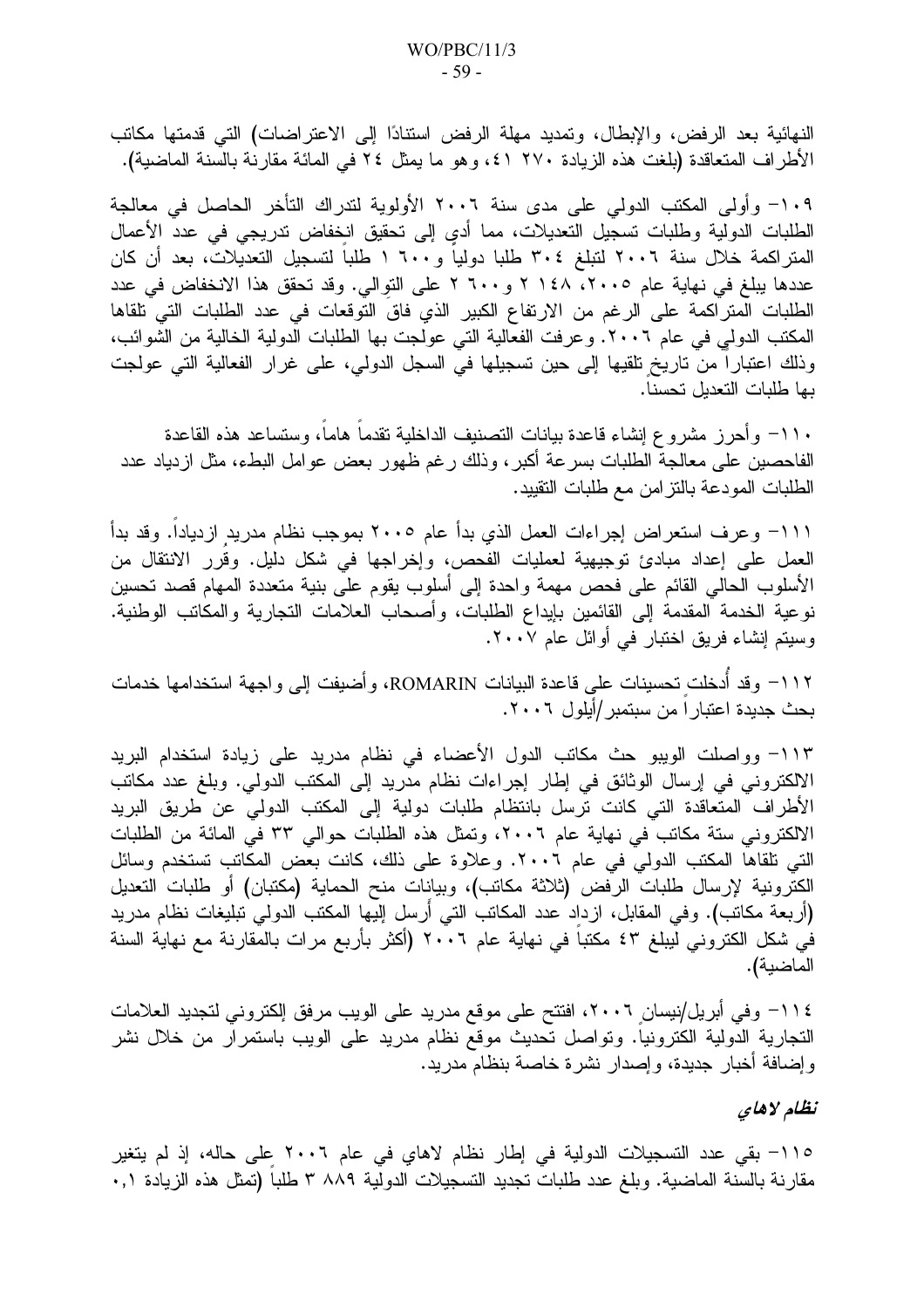في المائة مقارنة بالسنة الماضية). وكان عدد الرسوم والنماذج الصناعية التي احتوت عليها هذه التسجيلات أقل بنسبة ١٣٫٧ في المائة مقارنة بالسنة الماضية.

### نظام لشبونة

١١٦– خلال الفترة المشمولة بالتقرير، سُجلت تسميتان من تسميات المنشأ في السجل الدولي، وأحاطت الدول الأعضاء علماً بهما. ولم نلغ أية نسمية من هانين التسميتين، مما جعل العدد الإجمالي لتسميات المنشأ المسجلة في إطار نظام لشبونة يزداد من ٨٦٧ إلى ٨٦٩ في نهاية عام ٢٠٠٦، والعدد الإجمالي للتسجيلات حيز النفاذ في تلك الفترة من ٧٩٣ إلى ٧٩٥. وبلغ عدد التغييرات في بيانات تسميات المنشأ المُسجلة في السجل الدولي والتي جرى تبليغها إلى البلدان الأعضاء ثلاثة، وعدد حالات الرفض المسجلة والتي جرى نبليغها إلى البلدان الأعضاء ٤٥. وعلاوة على ذلك، أعدت التبليغات فيما يتعلق بالمخزون الحالي من تسميات المنشأ المسجلة بمناسبة انضمام ثلاثة من البلدان الأعضاء (جمهورية إيران الإسلامية، والجبل الأسود، ونيكار اغوا).

١١٧– وأَثريت قاعدة البيانات الالكترونية لتسميات المنشأ المسجلة في إطار اتفاق لشبونة "لشبونة إكسبرس" والتي أصبحت متاحة على الانترنت منذ بداية عام ٢٠٠٥، بمعلومات تتعلق بطلبات الرفض كما سُجلت في السجل الدولي.

# تطوير أنظمة للتسجيل الدولية وتعزيزها

١١٨– عرف عدد الأعضاء في اتحاد مدريد ازديادا خلال عام ٢٠٠٦، إذ بلغ عدد الأطراف المتعاقدة ٨٠ عضوا بعد أن كان بعدُّ ٧٨، وازداد العدد الإجمالي للأطراف المتعاقدة في اتفاقات لاهاي الثلاثة ليصبح ٤٥ بعد أن كان ٤٢. وأدى هذا الأمر إلى تحقيق التوزيع الجغرافي الآتي: نظام مدريد: ٤٤ عضوا في أوروبا، ٢٠ في آسيا والمحيط الهادئ، ١٣ في أفريقيا، وثلاثة في الأمريكيتين، نظام لاهاي: ٢٧ عضوا في أوروبا، وعشرة في أفريقيا، وسنة في أسيا والمحيط الهادئ، واثنان في الأمريكيتين.

1١٩– واستمر المكتب الدولي خلال الفترة قيد الاستعراض في الاضطلاع بأنشطته الرامية إلى إنكاء الوعي ونوسيع المعرفة بنظامي مدريد ولاهاي والاستخدام الفعال لمهما، لاسيما من خلال نتظيم ندوات وبرامج تدريبية تستهدف العاملين في مجالات العلامات التجارية والمكاتب الوطنية، بالتعاون في غالب الأحيان مع المكانب الوطنية، والمنظمات الحكومية الدولية، والمنظمات غير الحكومية.

١٢٠- ونظمت الويبو أيضا في عام ٢٠٠٦ ندوات في جنيف استهدفت القطاع الخاص (أصحاب العلامات التجارية ووكلاء الملكية الفكرية) ومكاتب الملكية الصناعية الوطنية بشأن الإجراءات والتطورات الأخيرة ذات الصلة بنظامى مدريد ولاهاى، ونظمت أيضاً منتدى بشأن نظام مدريد للمجتمع السياسي في جنيف.

1٢١– وعلاوة على ذلك، نظمت الويبو بعثات استثىارية واجتماعات أخرى متنوعة لفائدة المنتفعين والمنتفعين المحتملين بنظام مدريد في ٢٠ دولة عضو، وعقدت ندوات إقليمية في البحرين، والصين، وكينيا، وأوزباكستان. ونظمت لقاءات وطنية في البرازيل، والصين، والهند، وإندونيسيا، والمغرب، وبار اغواى، وجنوب أفريقيا لفائدة المنتفعين والمنتفعين المحتملين بنظام لاهاى، وعقدت ندوات إقليمية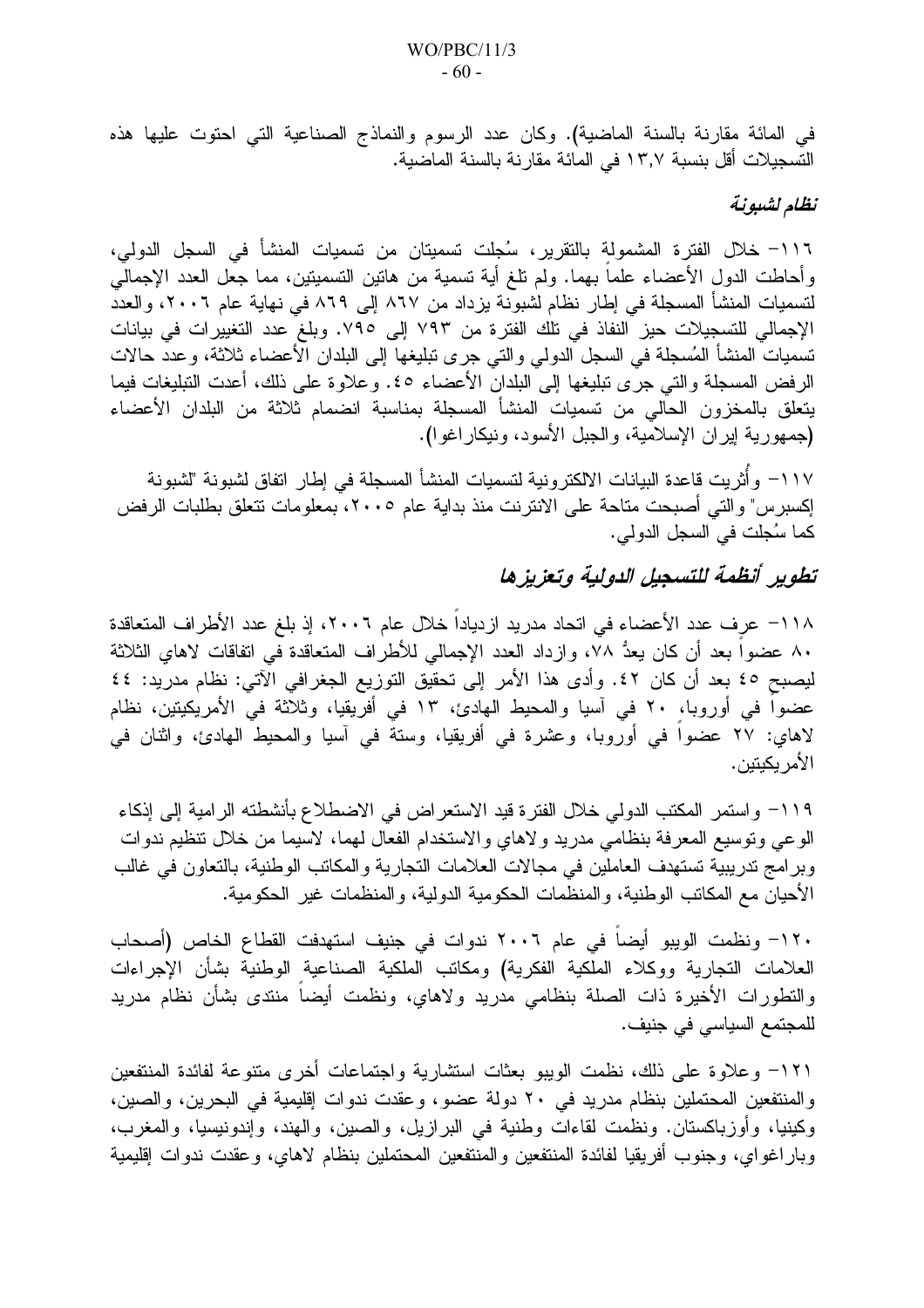في بلغاريا وأوزباكستان. ونظمت لقاءات في نيكاراغوا وبولندا لفائدة المنتفعين والمنتفعين المحتملين باتفاق لشبونة بشأن حماية تسميات المنشأ وتسجيلها الدولي.

١٢٢– وسعياً لتحسين موقع المنظمة على الويب المتاح للعموم، وعملاً على زيادة سهولة استخدامه، أنشئت بوابة للعلامات النجارية لوَصل جميع الصفحات ذات الصلة بالعلامات النجارية معاً، ولنيسير النفاذ إلى المعلومات المتعلقة بالعلامات التجارية، بما في ذلك موقع مدريد على الويب.

١٢٣– وفي يناير/كانون الثاني ٢٠٠٦، دخل تعديل اللوائح المشتركة بين اتفاق مدريد والبروتوكول المتصل به حيز التنفيذ. ويرمى هذا التعديل إلى خفض مبالغ الرسوم الأساسية التي يسددها مودعو الطلبات من الأعضاء في اتحاد مدريد الذين ينتمون إلى أقل البلدان نمواً في مجال التسجيل الدولي للعلامات وفقا لنظام مدريد. ودُعى الفريق العامل المخصص إلى عقد اجتماع ثان خلال عام ٢٠٠٦ لإعداد توصيات تقدم إلى جمعية اتحاد مدريد تتعلق باستعراض إجراء الرفض وبند المحافظة المنصوص عليهما في برونوكول مدريد، والتعديلات التي من المحتمل إدخالها على اللوائح المشتركة بين اتفاق مدريد والبرونوكول المنصل به. واعتمدت جمعية اتحاد مدريد في أكتوبر/تشرين الأول ٢٠٠٦، استنادا إلى هذه التوصيات، تعديل البروتوكول (يتعلق بإجراء الرفض) وعددا من التعديلات الأخرى على اللوائح المشتركة.

| مواصلة إدارة أنظمة التسجيل الدولية على نحو يتميز بالفعالية وجدوى التكلفة، | الـهدف : |
|---------------------------------------------------------------------------|----------|
| ودعم تطوير هذه الأنظمة والانتفاع بها                                      |          |

|                                                                                                               | مؤشرات الأداء                                                                                  | النتائج المرتقبة           |
|---------------------------------------------------------------------------------------------------------------|------------------------------------------------------------------------------------------------|----------------------------|
|                                                                                                               | طلبات التسجيل الدولى للعلامات التجارية وطلبات التجديد التى عولجت علسى<br>النحو الاتي:          | زيادة الانتفاع بنظام مدريد |
| $\begin{array}{c c} \hline \mathbf{Y} \cdot \cdot \mathbf{V} & \mathbf{Y} \cdot \cdot \mathbf{Y} \end{array}$ |                                                                                                |                            |
| $\forall o \in \mathcal{L}$ , $\forall \in \mathcal{L}$ ,                                                     | الطلبات الدولية:                                                                               |                            |
| $16.7$ $17.7$                                                                                                 | طلبات التجديد:                                                                                 |                            |
| $29.7$ $20.1$                                                                                                 | المجموع:                                                                                       |                            |
| 110<br>$\mathbf{11}$                                                                                          | التعيينات اللاحقة:                                                                             |                            |
| $VY$ $\rightarrow$ $\rightarrow$<br>$7 \wedge 7 \cdots$                                                       | تغييرات أخر ي:                                                                                 |                            |
| $1 \vee 2$ $0 \cdots$ $1 \vee 7$ $1 \cdots$                                                                   | حالات الرفض والتبليغ                                                                           |                            |
|                                                                                                               | إحصاءات نظام مدريد لعام ٢٠٠٦:                                                                  |                            |
| YV Y Y E                                                                                                      | التسجيلات الدو لية:                                                                            |                            |
| 10.7.0                                                                                                        | طلبات التجديد:                                                                                 |                            |
| $OY$ $EY$ 9                                                                                                   | المجموع (التسجيلات وطلبات التجديد)                                                             |                            |
| $\lambda \cdot 9V$                                                                                            | التعيينات اللاحقة:                                                                             |                            |
| $V \cdot TAV$                                                                                                 | تغيير ات أخر ي                                                                                 |                            |
| $Y \setminus Y$ $9 \leq Y$                                                                                    | حالات الرفض والتبليغ:                                                                          |                            |
|                                                                                                               | طلبات التسجيل الدولي للرسوم والنماذج الصناعية وطلبسات التجديسد التسي<br>عولجت على النحو الاتي: | زيادة الانتفاع بنظام لاهاي |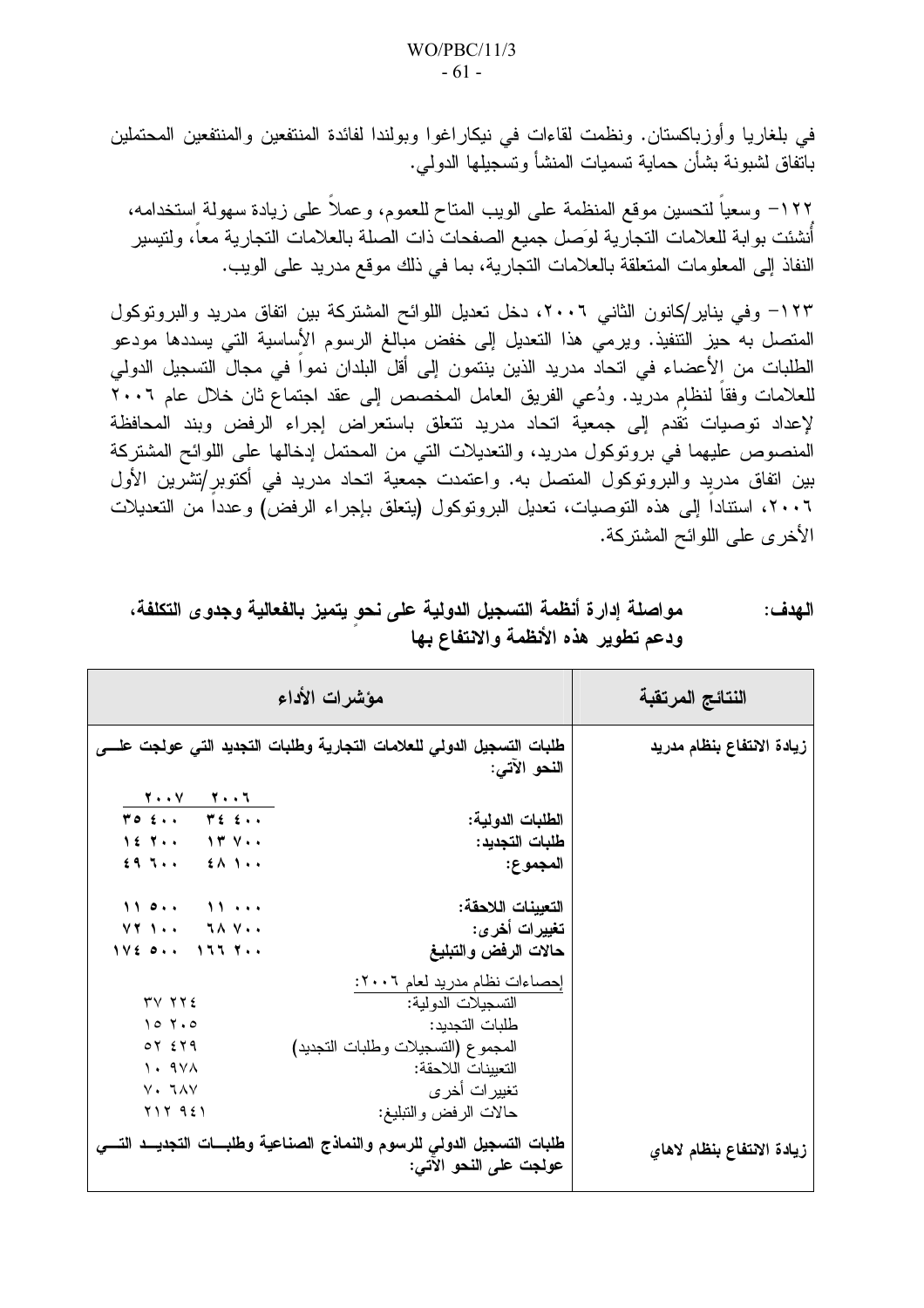## $WO/PBC/11/3$  $-62-$

| مؤشرات الأداء                                                                                                                                                                                                                                                                                                                                                                                                                                                                                                                                                                                                                                                                                                                                                                                                                                                      | النتائج المرتقبة                                                                                                 |
|--------------------------------------------------------------------------------------------------------------------------------------------------------------------------------------------------------------------------------------------------------------------------------------------------------------------------------------------------------------------------------------------------------------------------------------------------------------------------------------------------------------------------------------------------------------------------------------------------------------------------------------------------------------------------------------------------------------------------------------------------------------------------------------------------------------------------------------------------------------------|------------------------------------------------------------------------------------------------------------------|
| $\overline{\phantom{a}}$<br>$\mathbf{y} \cdot \mathbf{y}$<br>10<br>1.5<br>الطلبات الدولية:<br><b>۳ A</b><br>$\mathbf{r} \vee \mathbf{v}$<br>طلبات التجديد:<br>$0 \leq x$<br>$\circ$ 7<br>المجموع:<br>مجموع الرسوم والنماذج الصناعية<br>1<br>9.0.1<br>التى تضمنتها الطلبات<br>$T \rightarrow + +$<br>Y A<br>التغيير ات:                                                                                                                                                                                                                                                                                                                                                                                                                                                                                                                                             |                                                                                                                  |
| إحصاءات نظام لاهاي في عام ٢٠٠٦:<br>التسجيلات الدو لية:<br>1.15<br>$T$ $\wedge\wedge$ 9<br>طلبات التجديد:<br>0.77<br>المجموع (التسجيلات وطلبات التجديد)<br>مجموع الرسوم والنماذج التي تضمنتها<br>$0$ $\Lambda$ $\Lambda$<br>التسجيلات<br>$Y \leq Y$<br>التغيير ات:<br>إحصاءات نظام لشبونة في عام ٢٠٠٦:<br>التسجيلات الدولية:<br>٢<br>$\mathbf{r}$<br>التغيير ات:<br>حالات الرفض<br>ه ٤<br>احترام مواعيد التسجيل وإجراءات التدوين الأخرى:<br>بلغ متوسط المدة الزمنية التي تستغرقها معالجة الطلبات الدولية التي لا تحتوي<br>على شوائب في إطار نظام مدريد، إلى غاية تدوين التسجيل المعنـــي حـــوالـي<br>سبعة أسابيع من بعد أن ينلقاها المكتب الدولمي. وبلغ متوسط المدة الزمنية التي<br>تستغرقها معالجة التعيينات اللاحقة والتعديلات الأخرى حوالى عشرة أســـابيع.<br>إلا أن هذه الأرقام شهدت انخفاضا في نهاية العام لتبلغ ٥ و ٨,٥ أسابيع علـــي<br>النو الى.           | تنفيذ المعاملات في إطسار أنظمسة<br>التسجيل الدولى على نحسو يتميــز<br>بالسرعة، والموثوقيــة، وَجــدوى<br>التكلفة |
| بلغ متوسط المدةِ الزمنية، في إطار نظام لاهاي، لمعالجة تدوين أحد التسجيلات<br>الدولية ٢٢ يوما و ١٠ أيام لندوين النغيير ات على التسجيلات القائمة.<br>زيادة الفعالية في معالجة الطلبات في إطار نظامي مدريد ولاهاي:<br>في إطار نظام مدريد:<br>– ازداد عدد التسجيلات الدولية المدونة في عام ٢٠٠٦ بنسبة ١٢,٢ في المائة<br>مقارنة بسنة ٢٠٠٥، في حين انخفضت القدرة على الفحص من حيــث عـــدد<br>الموظَّفين/الأيام بما يساوي ٠,٧ في المائة – وعرفت الإنتاجية ازديادا بنــــسبة<br>١٢,٩ في المائة، وتعود هذه الزيادة إلى إعادة تنظيم الإجراءات الداخلية؛<br>- ازداد عدد التعيينات اللاحقة المدونة في ٢٠٠٦ بنسبة ٧,٣ في المائة مقارنــــة<br>بسنة ٢٠٠٥، وازداد عدد التغييرات الأخرى بنسبة ستة في المائة، فـــي حـــين<br>ازدادت نسبة القدرة على الفحص من حيث عدد الموظفين/الأيام بعـــشرة فـــي<br>المائة – وتحقق انخفاض طفيف في الإنتاجية بسبب الارتفــاع غيــــر العــــادي |                                                                                                                  |
| لصعوبة بعض الملفات (لاسيما، طلبات النقييد)؛<br>- ازداد عدد حالات الرفض والتبليغات ذات الصلة المدونة في السجل الــــدولمي<br>خلال الفترة المشمولة بالتقرير بنسبة ٢٣ في المائة مقارنة بسنة ٢٠٠٥، فـــي                                                                                                                                                                                                                                                                                                                                                                                                                                                                                                                                                                                                                                                               |                                                                                                                  |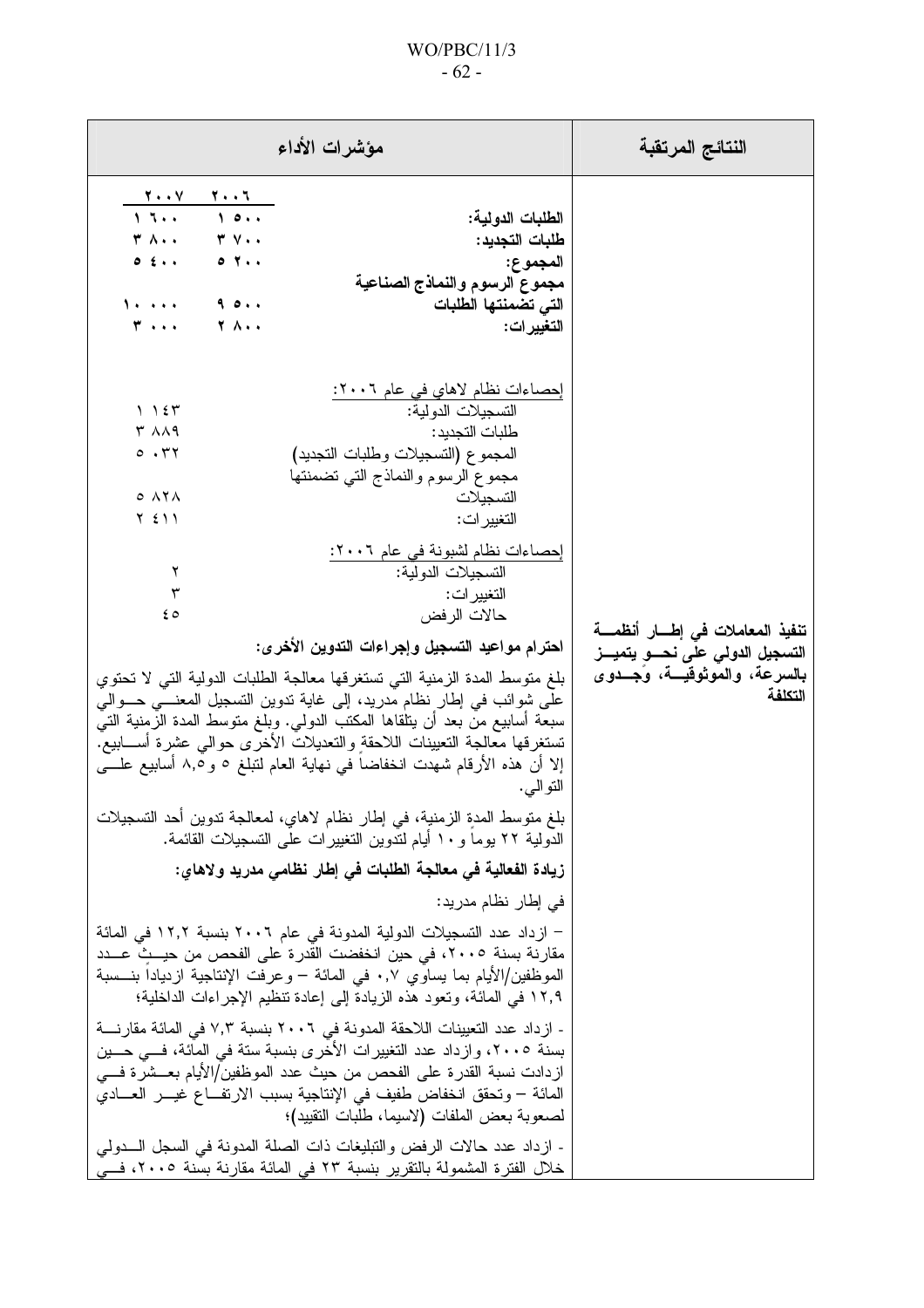## $WO/PBC/11/3$  $-63-$

| مؤشرات الأداء                                                                                                                                                                                                                                                                                                                                                                                                                                                                                                                                                                                                                                                                                                                                                                                                                                                                                                                                                                                                                                                                                                                                                                                                                                                                                                                                                                                                                                                                                                                                                                                                                                                                                                                                                             | النتائج المرتقبة                                 |
|---------------------------------------------------------------------------------------------------------------------------------------------------------------------------------------------------------------------------------------------------------------------------------------------------------------------------------------------------------------------------------------------------------------------------------------------------------------------------------------------------------------------------------------------------------------------------------------------------------------------------------------------------------------------------------------------------------------------------------------------------------------------------------------------------------------------------------------------------------------------------------------------------------------------------------------------------------------------------------------------------------------------------------------------------------------------------------------------------------------------------------------------------------------------------------------------------------------------------------------------------------------------------------------------------------------------------------------------------------------------------------------------------------------------------------------------------------------------------------------------------------------------------------------------------------------------------------------------------------------------------------------------------------------------------------------------------------------------------------------------------------------------------|--------------------------------------------------|
| حين ازدادت نسبة القدرة على الفحص من حيث عدد المـــوظفين/الأيــــام بمــــا<br>يساوي ١٦ في المائة، وتحققت هذه الزيادة (سبعة في المائة) مرة أخرى بفضل<br>إعادة نتظيم الإجراءات الداخلية.<br>في إطار نظام لاهاي:<br>– اضطلع المكتب الدولي في عام ٢٠٠٦ بتدوين ١٤٣ ١ من طلبات التــسجيل<br>(نَمثل هذه الزيادة ٠٫٥ في المائةِ مقارنة بسنة ٢٠٠٥)، و ٤١١ ٢ من طلبات<br>التعديل (يمثل هذا العدد انخفاضا قدر ٥ ١٣٫٧ في المائة مقارنة بـــسنة ٢٠٠٥)<br>و ٨٨٩ ٣ من طلبات النجديد (يمثل هذا العدد زيادة بنسبة ٠,١ في المائة مقارنة<br>بسنة ٢٠٠٥)، وبقي عدد الموظفين المشاركين في معالجة الطلبات ذات الصلة<br>على حاله.<br>في إطار نظامي مدريد ولاهاي بالنسبة إلى بالأنشطة المذكورة أنفا:<br>بالرغم من ازدياد كمية الرسائل المتلقاة والتبليغات المرســـلة مقارنــــة<br>بسنة ٢٠٠٥ – حيث بلغت ١٥,٦ و٣٣ في المائة على التوالي – لم تشهد قدرة<br>الدعم الوظيفي (أي تلقى البريد وفهرسته، وإدخال البيانات، ورقمنــــة الوثــــائق<br>والتبليغ) أي تغير، وتحققت وفورات بفضل زيادة الأتمتة وتفويض جـــزء مـــن<br>العمل إلى جهات خارجية، لاسيما فيما يتعلق بإدخال الرسائل المتلقاة؛<br>ازدادت القدر ة على ترجمة الوثائق بما يساوى ٢٠ في المائة مقارنــــة<br>بسنة ٢٠٠٥، وهو ما ساعد على التغلب على زيادة كميـــة العمـــل، وتـــسريع<br>الأنشطة الرامية إلى إعداد قاعدة بثلاث لغات، وستــسمح هــذه القاعـــدة بعـــد<br>انجازها من خفض نكاليف الترجمة في المستقبل. وفي هــذا الـــصدد، تجـــدر<br>الإشارة إلى أنه من المرتقب تحقيق وفورات بفضل تفويض جزء من العمل إلى<br>جهات خارجية، وقد فرغ من التحضيرات بهذا الشأن.<br>أطراف متعاقدة جديدة في بروتوكول مدريد:<br>انضمت أربع دول (وهي بونسوانا، والجبل الأسود، وفيت نام، وأوزباكـــستان)<br>إلى بروتوكول مدريد. وبلغ عدد الأطراف المتعاقدة في بروتوكول مدريــد ٧١<br>في نهاية عام ٢٠٠٦. وبلغ عدد الدول الملتزمة باتفاق مدريــد والبرونوكــول | زيادة التغطيسة الدوليسة لنظسامى<br>مدريد ولاهاي. |
| المتصل به ٤٨ دولة، وعدد الدول الملتزمة بالاتفاق فقــط ٩، وعــدد الـــدول<br>الْمَلْتَزِمَةَ بِالْبِرْوِتُوكُولَ فَقَطْ ٢٣ دُولَةً، مِنْ بَيْنِ ٨٠ طَرِفٍ عَضُو فَيِ اتَّحَادَ مَدريد<br>(٧٩ دولة ومنظمة حكومية دولية واحدة) في نهاية عام ٢٠٠٦.<br>انضمام أطراف متعاقدة جديدة إلى وثيقة جنيف لاتفاق لاهاي (١٩٩٩):<br>أصبحت دولتا بوتسوانا وجمهورية مقدونيا اليوغوسلافية سابقا طرفين في وثيقة<br>جنيف لاتفاق لاهاي (١٩٩٩). وفي نهاية عام ٢٠٠٦، بلغ عدد المنضمين إلى<br>وثيقة جنيف (١٩٩٩) ٢١ من الأطراف المتعاقدة. وأودعت فرنـــسا فــــى ١٨<br>ديسمبر /كانون الأول ٢٠٠٦ صك موافقتها على وثيقة جنيف (١٩٩٩) (الدخول<br>حيز التنفيذ، ١٨ مارس/آذار ٢٠٠٧).<br>أصبحت دولتا مالـي والـجبل الأسود طرفين فـي وثيقة لاهــــاي (١٩٦٠). وبلــــغ<br>عدد المنضمين إلى وثيقة لاهاي (١٩٦٠) وفي نهاية عام ٢٠٠٦ ثلاثـــة مـــن<br>الأطراف المتعاقدة. وشجب الكرسي الرسولي وثيقـــة لنــــدن (١٩٣٤) فـــي ٤<br>أغسطس/آب ٢٠٠٦ (الدخول حيز التنفيذ، في ٤ أغسطس/آب ٢٠٠٧). وفــي<br>نهاية عام ٢٠٠٦، بلغ عدد المنضمين إلـــي وثيقـــة لنـــدن (١٩٣٤) ١٥ مـــن<br>الأطراف المتعاقدة.                                                                                                                                                                                                                                                                                                                                                                                                                                                                                                                                                                                                                                                                                                                 |                                                  |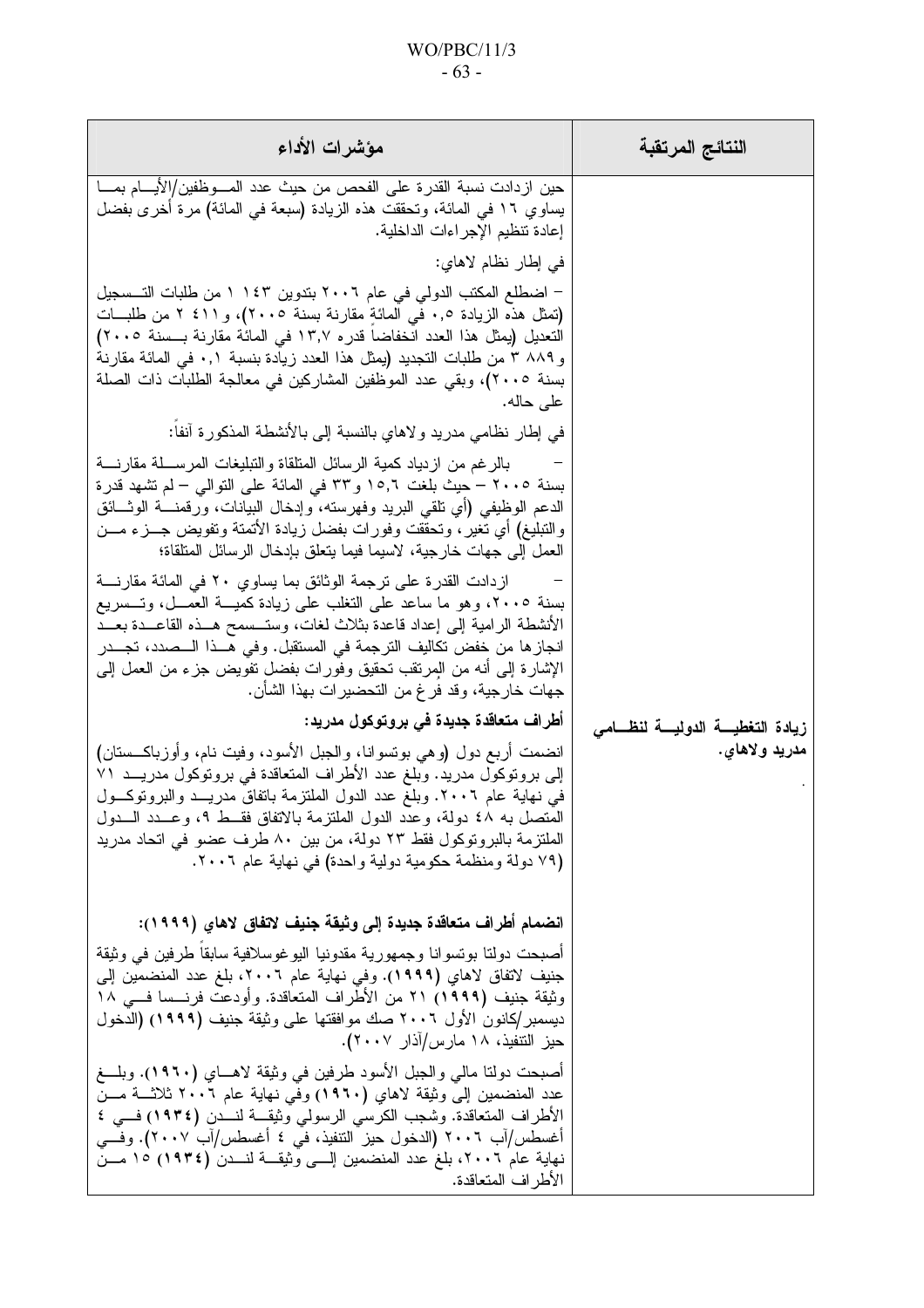| مؤشرات الأداء                                                                                                                                                                                                                                                                                                                                                                                                                                         | النتائج المرتقبة                                                                                     |
|-------------------------------------------------------------------------------------------------------------------------------------------------------------------------------------------------------------------------------------------------------------------------------------------------------------------------------------------------------------------------------------------------------------------------------------------------------|------------------------------------------------------------------------------------------------------|
| اعتماد جمعية اتحاد مدريد لأحكام معدلة ترتبط باللوائح المشتركة وببروتوكول<br>مدريد:<br>دخل تعديل اللوائح المشتركة بين اتفاق مدريد والبرونوكول المتصل به حيــز<br>النفاذ في ١ يناير/كانون الثاني ٢٠٠٦، وينص هذا التعديل على خفض مبـــالـغ<br>الرسوم الأساسية التي يسددها المودعون من أعضاء اتحاد مدريد الذين ينتمون<br>إلى أقل البلدان نموا فيما يتعلق بالتسجيل الدولي للعلامات التجارية في إطــــار<br>  نظام مدريد.                                   | تعزيز الإطار القسانونى للحسصول<br>على حماية الحقوق المسجلة ف <i>ــى</i><br>إطار أنظمة التسجيل الدولى |
| اعتمدت جمعية اتحاد مدريد في ٣ أكتوبر/تشرين الأول ٢٠٠٦ تعديل المادة ٥<br>من برنوكول مدريد، والإعلان التفسيري الذي يخول لمها إبقاء إجراء السرفض<br>  الذي اتخذ وفقا للبرونوكول قيد الاستعراض.                                                                                                                                                                                                                                                           |                                                                                                      |
| اعتمدت جمعية اتحاد مدريد في ٣ أكتوبر/تشرين الأول ٢٠٠٦ تعديلات تتعلق<br>باللوائح المشتركة بين انفاق مدريد والبرونوكول المنصل به. وقد وسَّعت بعض<br>التعديلات ذات الأثر المباشر من إجراء المواصلة، في حالة خلافــــة الـــــدول،<br>ليشمل الحقوق المكتسبة بموجب البروتوكـــول. وستـــسمح بعـــض التعــــديلات<br>الأخرى التي ستدخل حيز النفاذ في أبريل/نيسان ٢٠٠٧، بالتمتع علـــي وجـــه<br>الخصوص بمزيد من الحرية في تعيين الممثلين لدى المكتب الدولي. |                                                                                                      |
| ۲۱ ۲٤۹ م ۲۹ ۲۱ فرنك سويسرى                                                                                                                                                                                                                                                                                                                                                                                                                            | إجمالي نفقات البرنامج ١٨ في عام ٢٠٠٦:                                                                |

البرنامج ١٩: المعلومات المتعلقة بالبراءات والتصنيف ومعايير الملكية الفكرية

٢٢٤ - نُفذ الإجراء الجديد المتعلق بمراجعة المستوين الأساسى والمتقدم من التصنيف الدولي للبراءات (IPC). وأدخلت بعض التعديلات على إجراء عمل اللجنة الفرعية للمستوى المتقدم لضمان نتسيق مراجعة المستويين المنقدم والرئيسي من التصنيف الدولي للبراءات. ونظمت اللجنة الفرعية للمستوى المنقدم دورتين (في برلين وطوكيو)، واعتمد مشروعان للمراجعة (يحتويان على أكثر من ٧٥ تعديلا). ونُشرت الصيغة الجديدة الأولى من المستوى المتقدم التي احتوت على هذه التعديلات بنجاح بالتزامن مع دخولها حيز التنفيذ في ١ يناير /كانون الثاني ٢٠٠٧.

١٢٥– ونظمت لجنة الخبراء للتصنيف الدولي للبراءات دورنين، وأقرت عدة تعديلات تتعلق بالمستوى الرئيسي من التصنيف الدولي للبراءات على إثر الإجراء الجديد. واعتمد إجراءٌ جديد يتعلق بإعادة تصنيف المُستوى الرئيسى، حيثٌ أمكن تحقيق مشاركة أوسع لمكاتب البراءات في عملية إعادة التَصنيف. ولعل هذا من شأنه أن يساعد على تيسير اعتماد المشَّاريع المقدمة من المكاتب بخلاف المكانب ثلاثية الأطراف (لاسيما من البلدان النامية).

١٢٦– ونظم الفريق العامل المعنى بمراجعة التصنيف الدولي للبراءات دورتين، واعتمد عدة تعديلات وتحسينات للمستوى الرئيسي من التصنيف الدولي للبراءات، لاسيما ما كان متعلقا منها بتتفيذ الخصائص الجديدة لإصلاح التصنيف الدولي للبراءات. وجرى إعداد حوالي ٩٠ من الأمثلة التدريبية بالإضافة إلى تعليمات مفصلة عن طريقة تصنيفها كي تستخدم في أنشطة التدريب المكرسة للانتفاع من النصنيف الدولي للبراءات بعد إصلاحه.

١٢٧– ونظمت عدة لقاءات تدريبية تهدف إلى اطلاع الفاحصين، والمهنيين المتخصصين في البراءات، والمنتفعين بمعلومات البراءات على خصائص التصنيف الدولي للبراءات بعد إصلاحه.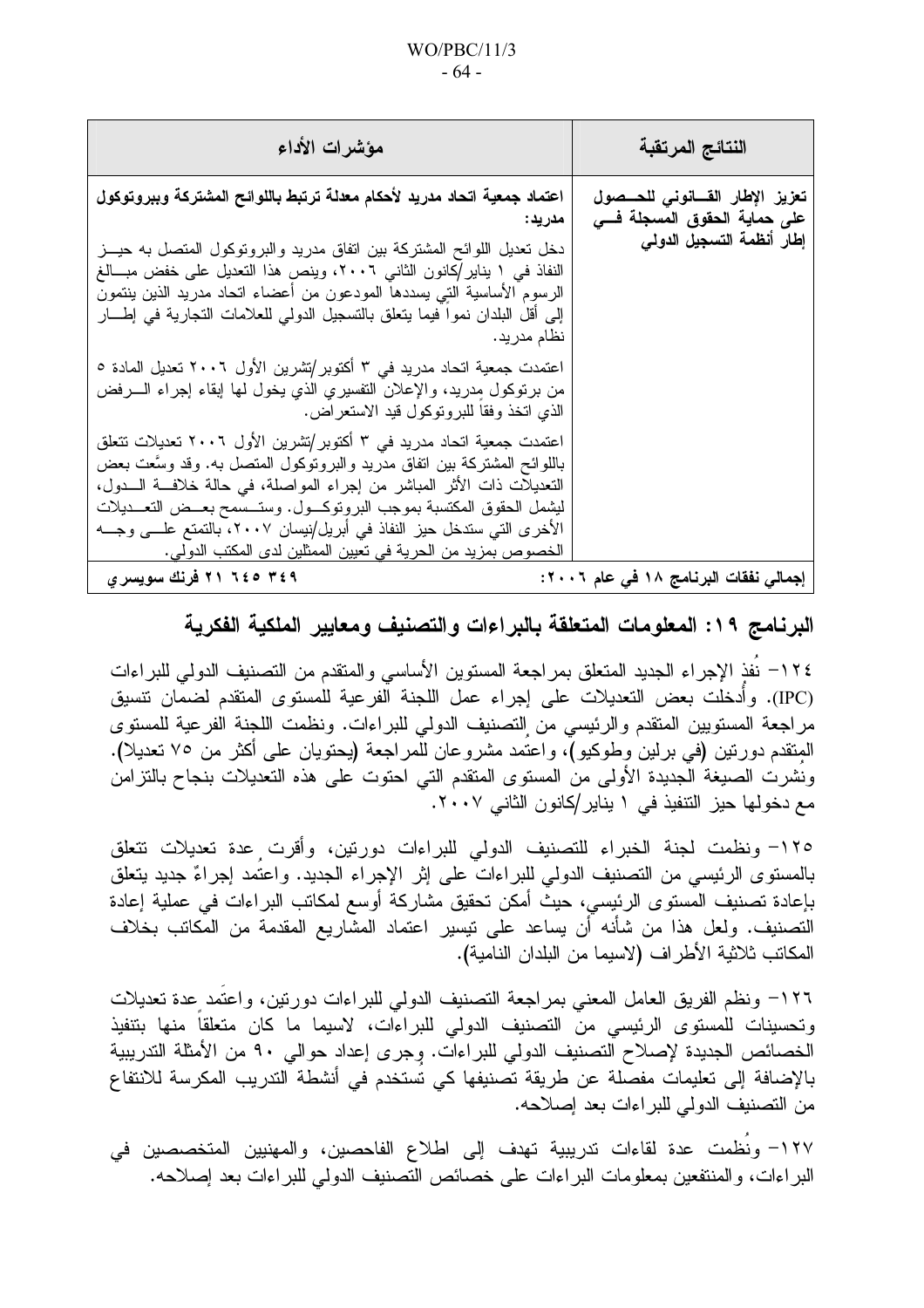١٢٨– وأعِد استعراض شامل عن فكرة وتعريف ومحتويات الحد الأدنى من وثائق التصنيف الدولي للبراءات والمبادئ النوجيهية لمساعدة المعنيين على البحث في المكتبة الرقمية للملكية الفكرية (SGIPDL). واضطلعت فرق عمل أُنشئت بموجب اجتماع السلطات الدولية في إطار التصنيف الدولي للبراءات (PCT/MIA) بإعداد المشروعين كليهما، وقدمت نقارير بشأن حالة هذين المشروعين في مايو/أيار لمناقشتهما في اجتماع السلطات الدولية في إطار التصنيف الدولي للبر اءات.

١٢٩– وفيما يتعلق بمعايير ووثائق الويبو للملكية الفكرية، حظى الفريق العامل المعنى بالمعايير والوثائق (SDWG) التابع للجنة الدائمة لتكنولوجيا المعلومات (SCIT) بالدعم خلال الدورة التبي نظمت في مايو/أيار – بونيه/حزيران، وشمل هذا الدعم تحضير وثائق العمل وإعداد النقرير . وواصل الفريق العامل إحراز نقدم ملحوظ صوب المقترح الداعي إلى إعداد نسق نموذجي لأرقام طلبات جميع حقوق الملكية الصناعية (أي مراجعة المعيار ST.10/C والمعيار ST.13). وبحث الدراسات التي أجريت بشأن إدراج أرقام الطلبات في التبليغات المعنية بالإيداع الأول وشهادة أولوية الطلبات المتعلقة بالبراءات، وأنساق العناصر النصويرية للعلامات، وحالة إجراءات النصويب في مكانب البراءات (أي نتفيذ معيار الويبو ST.50). وأقر الفريق النتائج التي انتهت إليها الدراسة والمقترحات التي وردت فيها. وأجرى مراجعة لمعيار الويبو ST.22 بشأن التعرف الضوئي على الحروف (OCR) لطلبات البراءات. ومراجعتين لمعيار الويبو ST.3، وتولَّى تحديث الملحق الخاص بالمعيار ST.10/C، والملحق ١ بالمعيار ST.14، بالإضافة إلى نوليه تحديث الحد الأدنى من وثائق التصنيف الدولي للبراءات – وأُعدت قائمة بالدوريات المستخدمة في مجالي البحث والفحص، ونُشرت هذه القائمة بالكامل على موقع المنظمة على الويب. وعلاوة على ذلك، نشر مثال جديد على بيانات معيار الويبو ST.36 المتعلق بمعيار لغة الترميز الموسعة (XML) للبراءات على موقع المنظمة على الويب.

+١٣٠ وأنشأ الفريق العامل المعنى بالمعايير والوثائق (SDWG) فرقتي عمل إضافيتين لإعداد معيار جديد يستند إلى لغة الترميز الموسعة (XML)، ويهدف إلى المساعدة في معالجة بيانات العلامات النجارية وتبادلها الكترونياً، ومراجعة معيار الويبو ST.22. وجرى تنسيق الأعمال التي اضطلعت بها ١٠ فرق عمل نابعة للفريق العامل (SDWG)، وتولَّى المكتب الدولي الإشراف على ثمانية منها. ونشرت المحتويات الجديدة التي تضمنها كتيب المنظمة بشأن المعلومات والوثائق المتعلقة بالملكية الصناعية (باللغة الانكليزية)، بما في ذلك نسخة معدلة من مسرد المصطلحات، على موقع المنظمة على الويب، وشهدت هذه المحتويات على مدار سنةٍ من الاختبار عدة تحسينات، واستفادت فرقة العمل لتجديد كتيب الويبو من التعليقات المقدمة. وبدأ العمل أيضا على إعداد النسخة الفرنسية والاسبانية من هذه المحتويات.

1٣١– واضطلعت مكاتب الملكية الفكرية في عام ٢٠٠٦ بإعداد حوالي ٩٣ من التقارير التقنية السنوية بشأن الأنشطة الإعلامية في مجال البراءات والعلامات النجارية والرسوم والنماذج الصناعية (ATRs). وقد عولجت هذه التقارير في وقت لاحق، ونشرت على الويب. وجرى تحديث وتحسين نظام إدارة النقارير النقنية السنوية على الانترنت والمبادئ التوجيهية الخاصة بإعداد هذه النقارير. وأجريت دراسة على الويب لتوضيح الأهداف التي ترمي إليها هذه التقارير، والكشف عن احتياجات المستعملين المستهدفين، وتحسين المحتويات الحالية للتقارير . وستعرض هذه الدراسة على الفريق العامل المعنى بالمعايير والوثائق في عام ٢٠٠٧ للنظر فيها.

١٣٢– وفي إطار برنامج خدمات المعلومات في مجال الملكية الفكرية لصالح البلدان النامية، عالجت الويبو بمساعدة البلدان المانحة حوالي ٢٠٦ ١ طلبا من الطلبات التي تتعلق بالبحث في وضعية التطور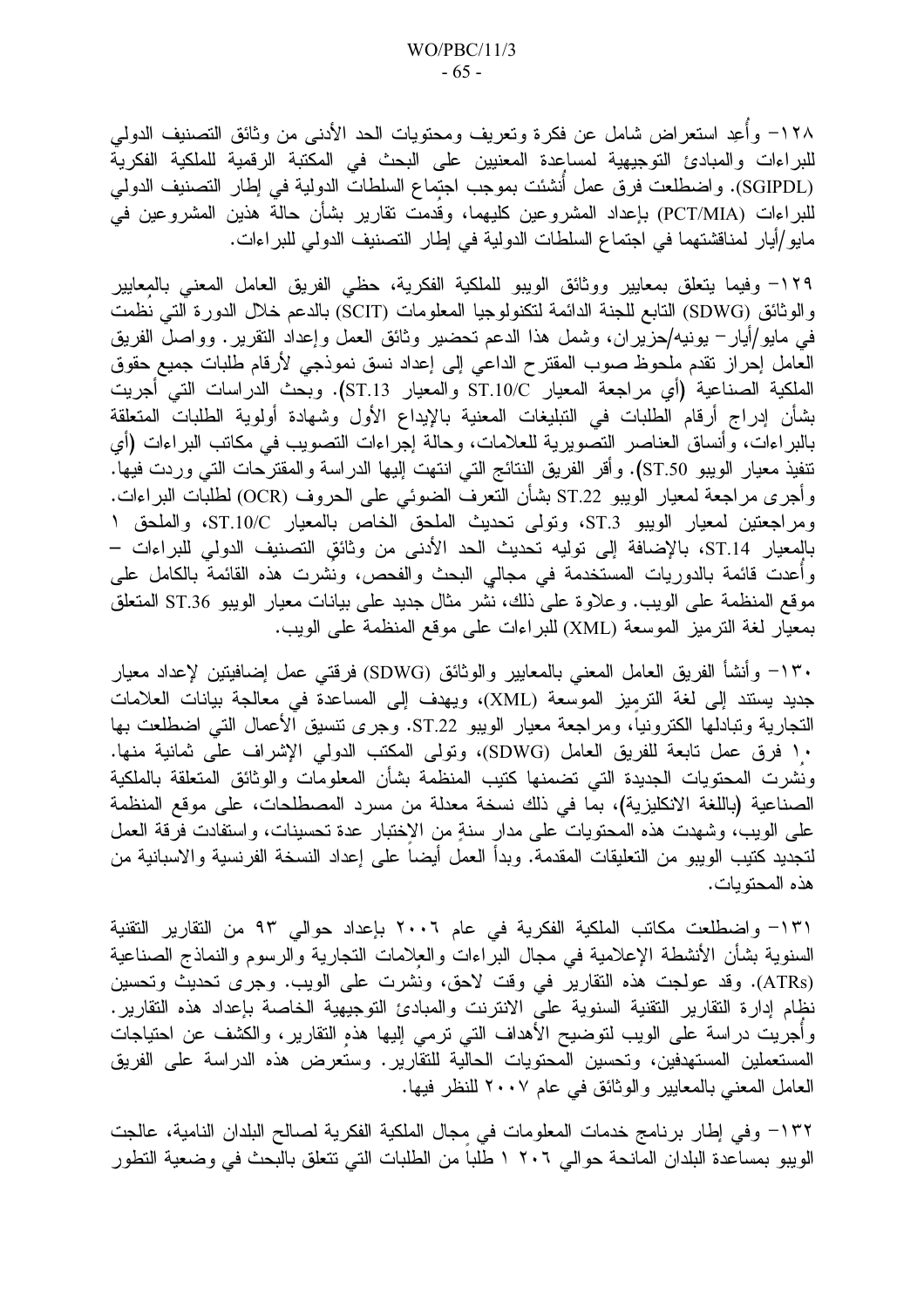النقني، والتي تقدمت بها البلدان النامية، بما في ذلك ٢٣٢ طلب من طلبات نقارير البحث والفحص بشأن طلبات البراءات في إطار برنامج التعاون الدولي للبحث وفحص الاختراعات (ICSEI)، وقد صدرت معظم هذه الطلبات عن الأرجنتين، والشيلبي، والأردن، والمغرب، وسوريا، وفيت نام.

١٣٣– واضطلع المكتب الدولي بإجراء حوالي ٥٥٥ بحثًا على الانترنت، ووزعت نسخ من وثائق البر اءات بناءً على طلب من البلدان النامية.

١٣٤– واضطلعت المنظمة أيضاً بتنظيم مجموعة من الندوات، والدورات الندريبية، والمحاضرات، وحلقات العمل في العديد من البلدان الصناعية والنامية عن خدمات المعلومات في مجال الملكية الصناعية للويبو، والنفاذ إلى معلومات البراءات وقواعد البيانات الالكترونية.

١٣٥– وعلى إثر دخول التصنيف الدولي للبراءات الجديد حيز التنفيذ في ١ يناير/كانون الثاني ٢٠٠٦، انصبت جهود العمليات والدعم في مجال تكنولوجيا المعلومات للتصنيف الدولي الجديد على إعداد المراجعة الأولى للمستوى المتقدم من هذا التصنيف باستخدام نظام RIPCIS (نظام لإدارة مراجعة التصنيف الدولي للبراءات ونشره)، ونظام إدارة مراجعة التصنيف، وخاصبة على إعداد الملفات الرئيسية للتصنيف، وتطبيق إجراءات التحكم في النوعية. وبدأ العمل أيضا في الأعمال التحضيرية الرامية إلى تمكين الدول الأعضاء في التصنيف من النفاذ إلى نظام RIPCIS. وتحسبا من السرعة المتوقعة التي ستشهدها مراجعة التصنيف، كرست أتمتة تكنولوجيا المعلومات جهودها لخفض المدة التي يستغرقها إعداد منشورات التصنيف الجديد من شهرين إلى أسبوع، وهكذا نشرت المراجعة الأولى للمستوى المتقدم من التصنيف وبعض المواد الأخرى ذات الصلة في وقت مناسب.

١٣٦– وعلاوة على ذلك، حظيت المكاتب الثلاثية الأطراف بالدعم في مجال تكنولوجيا المعلومات لتيسير سير المناقشات الرامية إلى توحيد أنظمة تصنيف البراءات التابعة لمها، ومن المحتمل أن تفضي هذه المناقشات إلى مقترحات جديدة بشأن مراجعة التصنيف الدولي للبراءات. وقد اتخذت في هذا الصدد إجراءات جديدة، وأنشئ موقع جديد على الويب لمركزة جميع عمليات تبادل البيانات على مستوى المنظمة فيما يتعلق بإعادة تصنيف مجموعات البراءات التي ترتبط بكل مراجعات التصنيف. و أعدت سيناريو هات لتنفيذ المزيد من إجر اءات الأتمتة وتقديم المساعدة في مجال تكنولوجيا المعلومات إلى عملية مراجعة التصنيف من خلال استخدام التقنيات التي تستند إلى التجميع في مجال تحليل مجموعات البراءات بغرض اقتراح تغييرات جديدة على مراجعة التصنيف الدولي للبراءات في المستقبل.

١٣٧– وأُجرِي تحليل عن إمكانية إعداد نسخة من نظام المساعدة في مجال التصنيف IPCCAT باللغة الصينية، وعُرِض نموذج أولى على الدول الأعضاء خلال الدورة الثامنة والثلاثين للجنة خبراء التصنيف الدولي للبراءات.

١٣٨– وعلى إثر نشر التصنيف الدولي للبراءات في ثوبه الجديد باللغة الاسبانية في يناير/كانون الثاني ٢٠٠٦، جرى إعداد قرص مدمج ES-IPC8-CL احتوى على المستوى الرئيسي من التصنيف الدولي للبراءات باللغة الاسبانية لاستعماله في مكاتب الملكية الفكرية للشركات الصغيرة والمتوسطة. ووُزِع هذا القرص ES-IPC8-CL مثلما هو الشأن بالنسبة إلى النسخة الاسبانية من القرص المدمج IPCCAT على جميع مكاتب الملكية الفكرية في أمريكا اللاتينية والمكاتب الناطقة باللغة الاسبانية. وأنهيت الأعمال الرامية إلى تعزيز نظام IPCCAT باللغة الاسبانية حتى يتسنى تقديم عدد كبير من الطلبات عبر الانترنت، والامتثال مع التصنيف الدولي للبراءات بعد إصلاحه في عام ٢٠٠٧.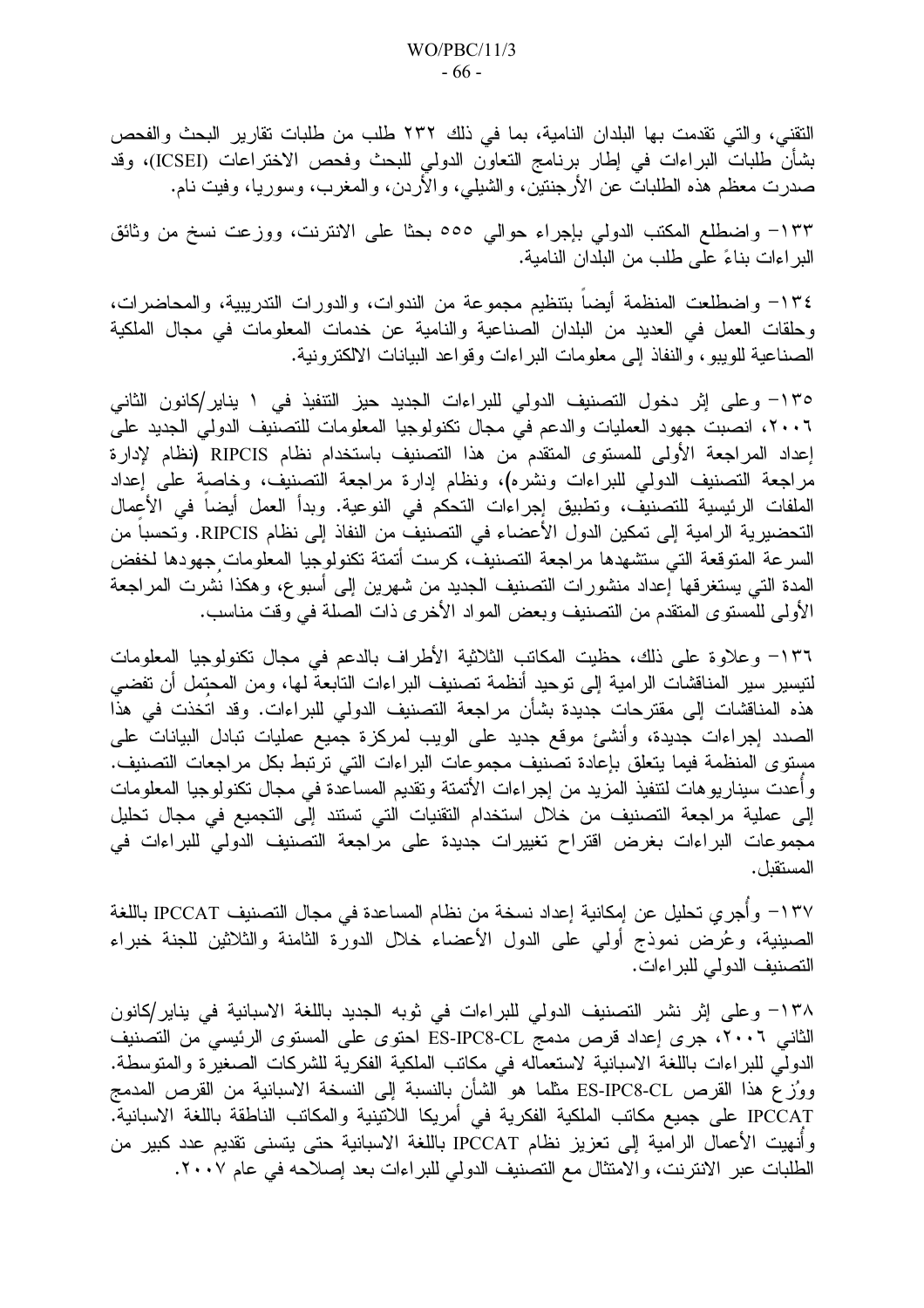زيادة فعالية انتفاع مكاتب الملكية الفكرية والمودعين وعامة الناس فسي العسالم الـهدف: بمعلومات الملكية الفكرية والتوثيق.

| مؤشرات الأداء                                                                                                                                                                                                                                                                                                                                                                                                                                                                                                                                  | النتائج المرتقبة                                                                                                       |
|------------------------------------------------------------------------------------------------------------------------------------------------------------------------------------------------------------------------------------------------------------------------------------------------------------------------------------------------------------------------------------------------------------------------------------------------------------------------------------------------------------------------------------------------|------------------------------------------------------------------------------------------------------------------------|
| اعتماد المعايير المُوصىي بها فيما يتعلق بمضمون قواعــد بيانــــات المكتبـــات<br>الرقمية وصيغتها:<br>أعد نموذج أولي من نظام المساعدة على البحث في المكتبات الرقمية للملكيـــة<br>الفكرية، يساعد الفاحصين من مكاتب الملكية الفكرية على اختيار الوثائق عنـــد<br>إجراء بحث دولي.                                                                                                                                                                                                                                                                 | تعزيز تيسير الانتفاع بقواعد بيانات<br>المكتبات الرقمية.                                                                |
| كل إدارات البحث الدولي العاملة في ظل معاهدة التعساون بسشأن البسراءات<br>تستخدم بانتظام قواعد البيانات التي تحتوي على نصوص علمية وتقنية:<br>تستخدم جميع إدارات البحث الدولمي بموجب معاهدة التعاون بـــشأن البــــراءات<br>قواعد بيانات تتيح النفاذ إلى الجزء الخاص بالحد الأدنى من وثـــائق معاهـــدة<br>النعاون بشأن البراءات الذي لا يحتوي على وثائق لا نتصل بالبراءات، حيــث<br>أدرجت ١٣ دورية إضافية من المعارف التقليدية.                                                                                                                  | تحسين النفاذ وتناسقه إلى قواعــد<br>البيانات التي تحتوي على نصوص<br>علمية وتقنية.                                      |
| جميع مكاتب الملكية الفكرية التي تستخدم الطبعة الراهنة من التصنيف الدولي<br>للبراءات (حوالي مائة من المكاتب في ديسمبر/كـــانون الأول ٢٠٠٤) تطبـــق<br>فعلا هذا التصنيف بعد إصلاحه:<br>تخلَّى ٥٤ من مكاتب الملكية الفكرية في نهاية عام ٢٠٠٦ عن رموز التصنيف<br>الدولي للبراءات بعد إصلاحه إلى وثائقها المنشورة بشأن البراءات.                                                                                                                                                                                                                    | توسيع نطاق الانتفــاع بالتــصنيف<br>الدولى للبراءات بعد إصلاحه فسى<br>مكاتب الملكية الفكرية                            |
| زيادة عدد البيانات والنعديلات المُدخلة على الطبعة الثامنــــة مـــن التـــصنيف<br>الدولى للبراءات:<br>أدخل ٢١٦ تعديلا على المستوى الرئيسي للطبعة الثامنة من التصنيف الــــدولي<br>للبراءات و٧٥ تعديلا على المستوى المتقدم، وإطار الإجراء الجديد لمراجعـــة                                                                                                                                                                                                                                                                                     | فعّالية عمل الإجراء الجديد لمراجعة<br>التصنيف الدولي للبراءات.                                                         |
| التصنيف الدولي للبر اءات.<br>معايير جديدة للويبو ومراجعة المعايير القائمة يعتمدها الفريق العامل المعنى<br>بالمعايير والتوثيق والتابع للجنة الدائمة المعنية بتكنولوجيا المعلومات:<br>اعتمد الفريق العامل المعنى بالمعايير والنوثيق أربع مراجعات لمعايير الويبـــو،<br>ومثالا جديدا على بيانات معيار الويبو ST.36، ودراسة تتعلق بمعيــار الويبـــو<br>ST.50 ("إجراءات التصويب")، واعتمد أيضا مراجعة قائمة الدوريات بموجــب<br>الحد من وثائق معاهدة التعاون بشأن البراءات، ومراجعة قائمة المــصطلحات<br>المنعلقة بمعلومات ووثائق الملكية الفكرية. | زيادة التنسيق والفعالية في توثيق<br>المعلومات المتعلقة بالملكية الفكرية<br>ونسشرها وتبادلهسا ومسشاطرتها<br>واسترجاعها. |
| عدد النقارير التقنية السنوية بشأن الأنشطة المتعلقة بسالبراءات والعلامسات<br>التجارية والرسوم والنماذج الصناعية متاحة على موقع الويبو على الإنترنت:<br>نشر ٩٣ نقريرًا نقنياً بشأن أنشطة البراءات، والعلامـــات النجاريــــة والرســــوم<br>والنماذج الصناعية على موقع الويبو على الانترنت.                                                                                                                                                                                                                                                      | إذكاء الوعي بالأنشطة التى تنجزها<br>مكاتب الملكية الفكرية في العالم.                                                   |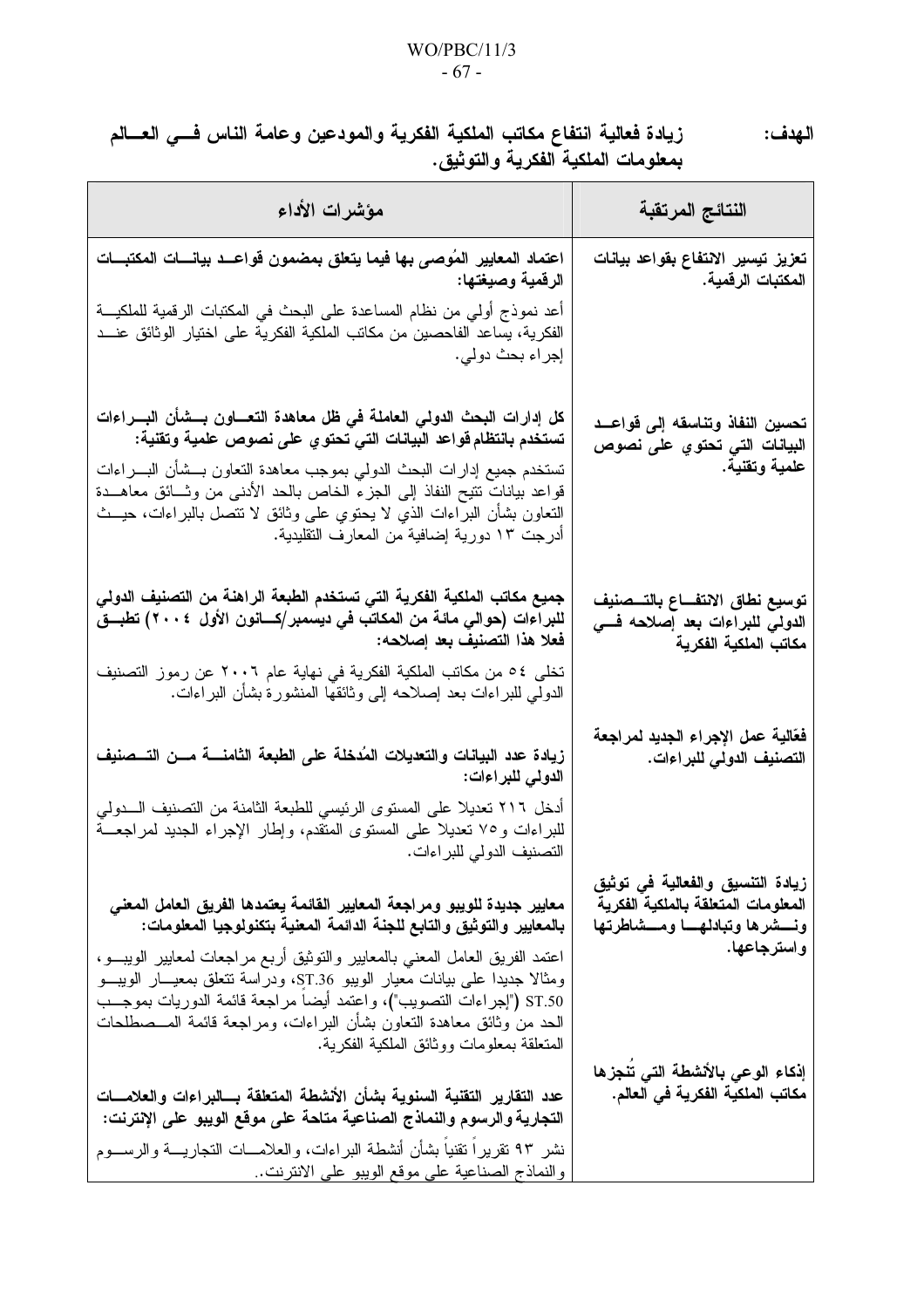### $WO/PBC/11/3$  $-68-$

| مؤشرات الأداء                                                                                                                                                                                                                                                                                                                                                                                                                                                                      | النتائج المرتقبة                                                                                                                                                          |
|------------------------------------------------------------------------------------------------------------------------------------------------------------------------------------------------------------------------------------------------------------------------------------------------------------------------------------------------------------------------------------------------------------------------------------------------------------------------------------|---------------------------------------------------------------------------------------------------------------------------------------------------------------------------|
| نشر طبعات جديدة من المستوى المتقدّم من التصنيف الدولى للبــــراءات بعـــد<br>إصلاحه في الاجال الزمنية التي حددها إجراء مراجعة التـــصنيف IPC بعــد<br>إصلاحه:<br>(IPC   2007.01) كما كان متوقعا في ٥ أكتوبر/تشرين الأول ٢٠٠٦، وأصـــبح<br>ساري المفعول في بناير/كانون الثانبي ٢٠٠٧.                                                                                                                                                                                                | النشر الإلكتروني المناسب من حيث<br>التوقيت للـــصيغة المتقدّمــــة مـــن<br>التصنيف بعد إصلاحه                                                                            |
| أضيفت ثلاث لغات عمل إلى التصنيف الدولي للبراءات بعد إصــــلاحه، تقـــوم<br>على التصنيف CLAIMS والبحث باستخدام اللغات الطبيعية فسي التسصنيف<br>الدولى للبراءات بعد إصلاحه:<br>أصبحت برمجية التصنيف الدولمي للبراءات باللغة الإســبانية ونظــام البحــث<br>باستخدام باللغة الإنكليزية والفرنسية مطابقا للتصنيف الدولمي للبسراءات بعسد<br>إصلاحه. وأنهى من إعداد تحليل عن جدوى برمجية التصنيف الدولي للبراءات<br>وإعداد نموذج أولي من هذه البرمجية باللغة الصينية.                    | تحسين وظـائف اســتخدام نظــام<br>تـــصنيف المعلومــــات المؤتمتــــة<br>(CLAIMS) وإجسراء الأبحسات<br>باستعمال اللغـــات الطبيعيــــة فــــى<br>التصنيف الدولي بعد إصلاحه. |
| إتاحة أدوات البحث على الانترنت بالتعاون مع المكتب الكور ي للملكية الفكرية<br>والمكتب الياباني للبراءات:<br>نقوٍم الويبو حاليا إلى جانب بعض المنتفعـــين بِاختبـــار أدوات البحـــث هـــذه.<br>وتستخدم أدوات المكتب الياباني للبراءات أساسا لتوفير وثائق البراءات اليابانية.<br>تحقيق زيادة بنسبة ١٠ بالمائة في عــدد الأبحــاث التـــي تجريهـــا الويبـــو<br>والمنظمات الشريكة في السنة الواحدة:<br>عولج ٢٣٢ طلب للبحث في البراءات وفحصها في ٢٠٠٦ (مقابل ٢١٢ طلب<br>في عام ٢٠٠٥). | تحسين النف ذ إلــــى المعلومـــات<br>المتعلقة بالملكية الفكرية وتعزيــز<br>الانتفاع بخدمات الويبو الإعلاميسة<br>في مجال الملكية الصناعية.                                 |
| ٢ ٢٦٤ ٢ ٢ فرنك سويسري                                                                                                                                                                                                                                                                                                                                                                                                                                                              | إجمالي نفقات البرنامج ١٩ في عام ٢٠٠٦:                                                                                                                                     |

البرنامج ٢٠: التصنيف الدولي في مجال العلامات التجارية والرسوم والنماذج الصناعية

١٣٩– نُشرت الطبعة التاسعة وهي أحدث طبعة من تصنيف نيس في شكل ورقي والكتروني باللغتين الانكليزية والفرنسية في عام ٢٠٠٦. ونوجد الطبعة الالكترونية NIVILO:CLASS 2.0 فـــي الوقـــت الحاضر على متن قرص مدمج، وهي متاحة على الانترنت أيضاً، ويحتوي الإصدار الإلكتروني مـــن هذه الطبعة على أخر طبعات تصنيفات نسيس، وفيينـــا، ولوكـــارنو . ونتميـــز الطبعـــة الالكترونيـــة NIVILO:CLASS التي نوجد على الويب بالدينامية وسهولة الاستعمال، كما أنها تحتوي على إمكانيات للتصفح والبحث. ولا شْك أنها تمثِّل تقدما ملحوظاً مقارنة بالنسخة السابقة.

١٤٠- واختتم الجزء الأول من التحضيرات التي جرى الاضطلاع بها داخل المنظمة لأجل إصــدار الطبعة الجديدة (الطبعة السادسة) من نصنيف فيينا، وهي نحتوي على كل التغيرات التي أدخلت علــــى الطبعة السابقة التي اعتمدتها لجنة خبر اء اتحاد فيينا في نوفمبر /تشرين الثاني ٢٠٠٦.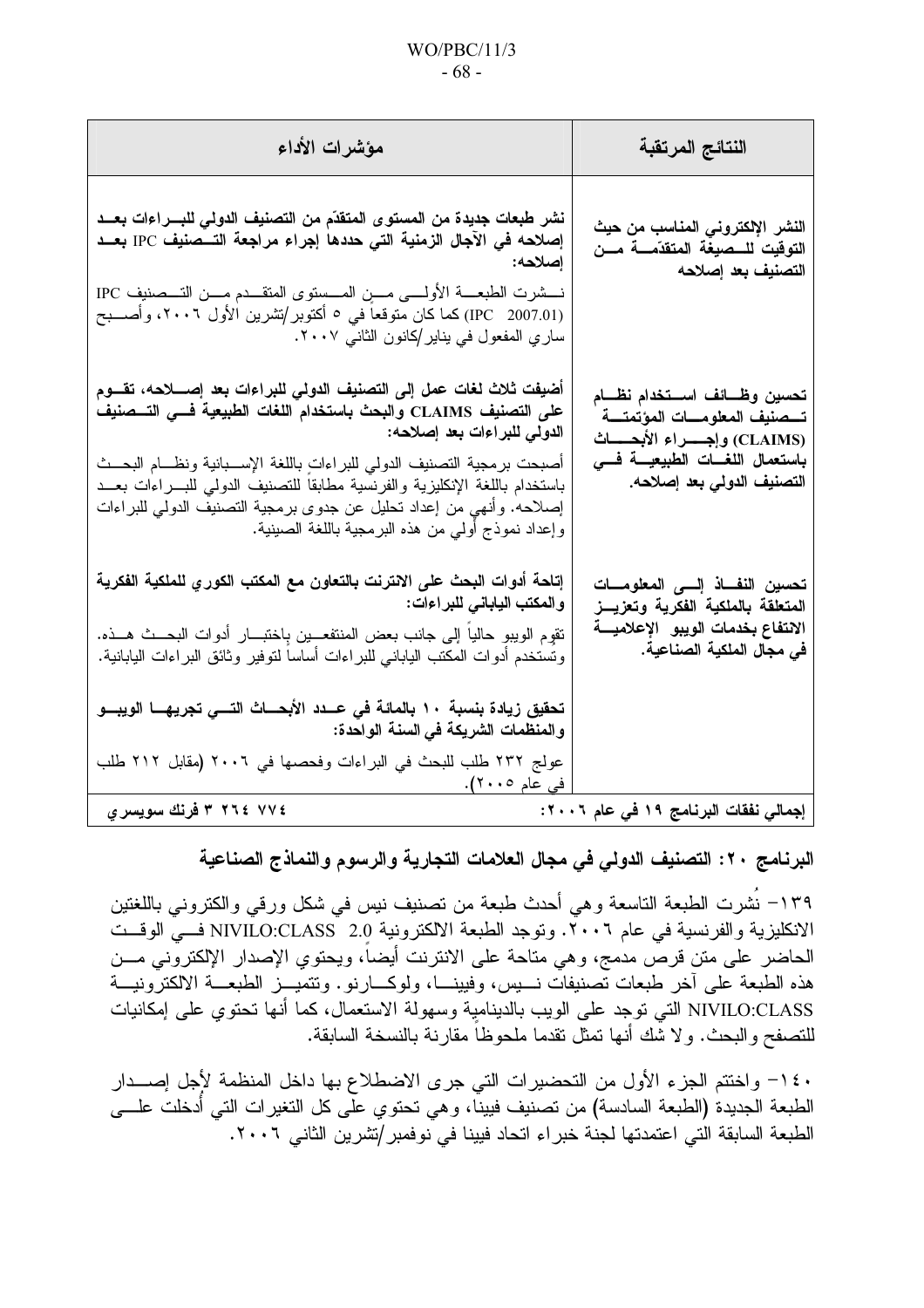١٤١– وعلى الرغم من ازدياد عدد البلدان الأطراف في اتفاقات نيس، وفيينا، ولوكارنو خلال عـــام ٢٠٠٦، فإن العدد الإجمالي للبلدان التي تطبق بالفعل هذه التصنيفات لم يتغير .

١٤٢– وعلاوة على ذلك، أسهمت المنظمة إلى حد كبير من خلال نقديم المشورة فيما يتعلق بتصنيف حوالي ٥٠٠ ٧ مؤشر من السلع والخدمات في تطوير آليَة للتصنيف الالكتروني والترجمة تــستخدمها المنظمة في إدارة نظام مدريد، وربما سيناح للَّجمهور استعمال هذه الأدوات في المستقبل.

تحسين إدارة الأنظمة الدولية للعلامات التجارية والرسوم والنماذج الصناعية الـهدف:

| مؤشرات الأداء                                                                                                                                                                                                                                                                                                                                                                             | النتائج المرتقبة                                         |
|-------------------------------------------------------------------------------------------------------------------------------------------------------------------------------------------------------------------------------------------------------------------------------------------------------------------------------------------------------------------------------------------|----------------------------------------------------------|
| اعتماد بيانات وتعديلات جديدة في تصنيفات نيس وفيينا ولوكارنو :                                                                                                                                                                                                                                                                                                                             | تحـــــديث التـــــصنيفات الدوليـــــــة                 |
| أقرت لمجنة الخبراءِ التابعة لاتحاد فيينا في نوفمبر/تشرين الثـــانـي ٢٠٠٦ مـــا<br>يساوي ٤٦ مقترحا من التعديلات والإضافات التبي اقترح إدخالها علىي تصنيف<br>فىىنا.                                                                                                                                                                                                                         | وتحسينها.                                                |
| نشر طبعة جديدة من تصنيف نيس:                                                                                                                                                                                                                                                                                                                                                              |                                                          |
| نشرت الطبعة التاسعة من تصنيف نيس باللغتين الانكليزية والفرنسية في شكل<br>ورقى في يونيه/حزير ان ٢٠٠٦. ونشر القرص المدمج مـــن هــذا التـــصنيف<br>وكذلك الطبعة الإلكترونية على الانترنت مباشرة بعد ذلك. وبلغ عدد التعديلات<br>المدخلة على هذه الطبعة الجديدة حوالبي ٣٤٠ تعديلًا. ووُزعت نسخ من الطبعة<br>الورقية والطبعة التبي نوجد على قرص مدمج إلى البلدان الأعضاء في انحـــاد<br>باريس. |                                                          |
| إعداد طبعتين جديدتين من تصنيف لوكارنو وتصنيف فيينا:                                                                                                                                                                                                                                                                                                                                       |                                                          |
| أعدت وثيقة تحتوى على التعديلات والإضافات المُدخلة على الطبعة الخامـــسة<br>من نصنيف فيينا باللغتين الإنكليزية والفرنسية مثلما اعتمدتها لجنسة الخبسراء<br>النابعة لاتحاد فيينا، وأرسلت إلى المتعاقد الخارجي الذي سيتولى أمر تحـــديث<br>قاعدة البيانات الالكترونية لنشر الطبعة السادسة.                                                                                                    |                                                          |
| أطراف متعاقدة جديدة في اتفاقات التصنيف:                                                                                                                                                                                                                                                                                                                                                   |                                                          |
| انضمت دولتان (الجبل الأسود وِتركمانستان) إلى اتفاق نيس، وأصــــبح بـــذلك<br>مجموع عدد المتعاقدة ٨٠ طرفا في ٣١ ديسمبر/كانون الأول ٢٠٠٦.<br>انضمت دولتان (كروانيا ونركمانسِتان) إلى انفاق فيينا، وأصبح بذلك مجمـــوع                                                                                                                                                                       |                                                          |
| عدد الأطراف المتعاقدة ٢٣ طرفا في ٣١ ديسمبر/كانون الأول ٢٠٠٦.                                                                                                                                                                                                                                                                                                                              |                                                          |
| انضمت ثلاث دول (الجبل الأسود ونركمانستان وأوزباكـــستان) إلـــِي انفـــاق<br>لوكارنو، وأصبح بذلك مجموع عدد الأطراف المتعاقـــدة ٤٨ طرفـــا فـــي ٣١<br>ديسمبر/كانون الأول ٢٠٠٦.                                                                                                                                                                                                           | توسيع القبول بالتصنيفات الدوليسة<br>وزيادة الانتفاع بها. |
| زيادة عدد البلدان المنتفعة من أحدث طبعات التصنيفات الدولية:                                                                                                                                                                                                                                                                                                                               |                                                          |
| لم يتغير مجموع عدد البلدان التي تطبق فعليا التصنيفات. وبلغ عدد الأطـــــراف<br>المنتفعة من تصنيف فيينا في نهاية عام ٢٠٠٦، ١٥٥ بلدا وثـــلاث منظمـــات،<br>وبلغ عدد الأطراف المنتفعة من تصنيف لوكارنو ٥٦ بلدا وثلاث منظمات.                                                                                                                                                                |                                                          |
| ۸۳۷ ۶۱ ۵ فرنك سويسرى                                                                                                                                                                                                                                                                                                                                                                      | إجمالي نفقات البرنامج ٢٠ في عام ٢٠٠٦:                    |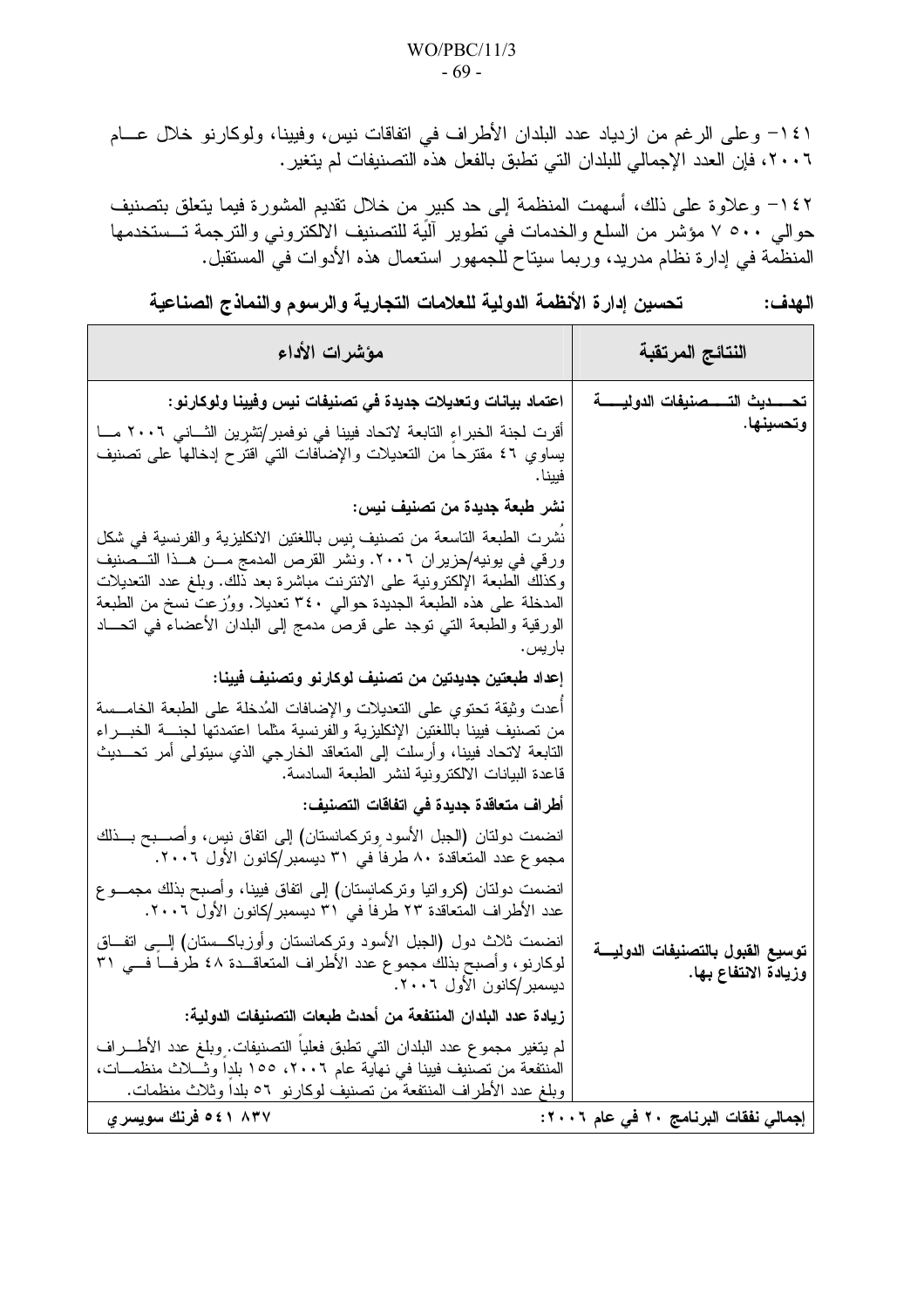البرنامج ٢١: خدمات التحكيم والوساطة وسياسات أسماء الحقول على الإنترنت وإجراءاتها

# خدمات التحكيم والوساطة

١٤٣ أصبحت المعاملات من قبيل عقود التراخيص عبر الحدود أو اتفاقات نقل التكنولوجيـــا التــــى تحتاج إلى طرق دولية، محايدة، وفعالة لحل المنازعات تفترض أكثر فــأكثر اللجـــوء إلــــي خــــدمات الوساطة والتحكيم وفقاً لقواعد الويبو. وقد شهد مركز خدمات التحكيم والوساطة للويبو ازدياداً في عدد الشكاوى المقدمة، ومن هذه المنازعات نلك التي نرتبط بتراخيص البراءات أو التعدي على البراءات أو النعاون النكنولوجي أو نسويق الأعمال الفنية. وواصل المركز العمل على ضمان الفعالية مـــن حيـــث التوفيت وجدوى التكلفة للأطراف، في مواجهة زيادة تعقيد وســـرعة تطـــور الـــشروط التكنولوجيـــة والنجارية والقانونية التبي نقوم على أساسها الملكية الفكرية، ونكون سبباً في نشوب المناز عـــات ذات الصلة بما ورد أنفا. ومن الأمثلة على هذه الشروط الأساس النعاونبي الذي نتشأ على أساســـه الملكيـــة الفكرية، والذي يمكن أن يؤدي إلى نشوب مناز عات متعددة الأطراف، وازدياد الدورة الدينامية للابتكار والنسويق التي تولَّى أهمية قصوى لتسوية المنازعات في الوقت المناسب.

٤٤ ١- وساهم المرفق الإلكتروني للويبو (WIPO ECAF) الذي شرعت المنظمة في استخدامه منذ عام ٢٠٠٥ في تعزيز فعالية إجراءات حل المنازعات التي تعرض على المركز . وتهدف هذه الأداة التـــي استحدثتها المنظمة في مجال إدارة المنازعات، والتي يمكن النفاذ إليها من أي مكان وفي أي وقت، إلى تمكين الأطراف والوسطاء من إيداع، وتخزين، والبَحث في التبليغات بشأن المنازعـــات فـــي ملـــف الكتروني آمن على الويب. وقد آثرت الأطراف المشاركة في إحدى المنازعات الأكثر تعقيدا في عـــام ٢٠٠٦ استخدام هذا المرفق الإلكتروني (WIPO ECAF) بنجاح. وبدأ العمل باستخدام صبغة مخصصة من هذه الأداة لإدارة المناز عات المقدمة في إطار إجراءات هيئة المحلفين في كأس أمريكـــا لتـــسابق السفن الشر اعية.

١٤٥– وإلى جانب العمل على حل المنازعات، واصل المركز العمل على إذكاء الوعي داخل القطاع الصناعي وبين صفوف المهنيين بأهمية توخي حلول بديلة عن خيار اللجسوع إلسي المحساكم لحسل المنازعات في مجال الملكية الفكرية. واضطلع المركز بإجراء حوارات متواصلة مع أصحاب الملكية الفكرية والمنتفعين بها، ونولَّى ضمن جملة أمور إعداد ونشر مطبوعات جديدة، ومواد إرشادية علـــي الويب، وعروض وردود على الطلبات. وتولت المنظمة من جهتها تنظيم ثلاث حلقات عمل في عسام ٢٠٠٦ نتعلق بدور المحكمين والوسطاء في مناز عات الملكية الفكرية.

# سياسات وإجراءات أسماء الحقول

١٤٦ أصبحت أنشطة المركز – الجهة الرئيسية في مجال تقديم خدمات تسوية المناز عات المتعلقـــة بأسماء الحقول على الانترنت – ترتبط أكثر فأكثر بالتطور المتزايد الذي تشهده بيئة تــسجيل أســـماء الحقول. إذ نلقى المركز في عام ٢٠٠٦ في إطار السياسة الرئيسية التي وضعها والتي تعرفٍ باســم السياسة الموحَّدة لتسوية منَّاز عات أسماء الْحقول على الإنترنت (UDRP) التي تنطبق أساســـاً علــــى الحقول com. وnet. وorg. بالإضافة إلى عدة حقول عامة أخرى من المـــستوى الأول التــــى أدخلـــت مؤخراً (gTLDs) ٨٢٣ ١ شكوى أي بزيادة قدرها ٢٥ في المائة مقارنــــة بعـــام ٢٠٠٥. وفـــي ٢٧ نوفمبر/تشرين الثاني، بلغ عدد الشكاوى ١٠٠٠٠ في إطار السياسة الموحدة UDRP. وعرف عــدد البلدان الأطراف في الويبو از دياداً ليـــصبح ١٣٧ بعــد أن كـــان ١٢٧. وســـاهم اجتمـــاع الخبـــراء والمتخصصين الذي نظمه المركز إلى جانب حلقة العمل التي نظمت بشأن أسماء الحقول في نيـــسير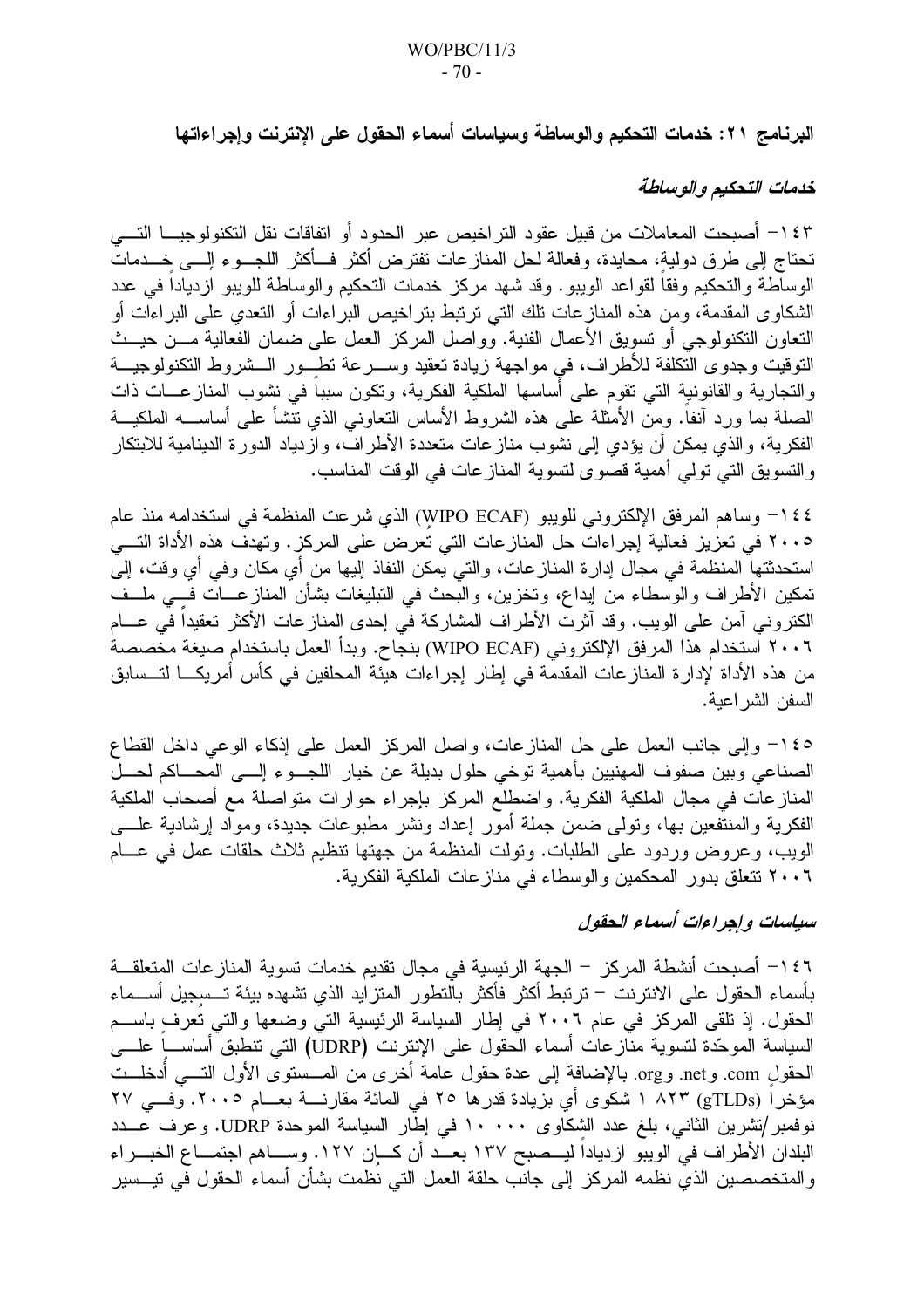ندوين هذه المنازعات وحلها. وأعد المركز مشروعين يتعلقان بسياسات المنازعات الأولية بشأن الحقل الجديد mobi gTLD. الذي عالج المكتب بموجبه ١٢٣ شكوى أخرى. وتجدر الإشار ة إلى أن الزيسادة الـهائلة التـي تحققت فـي نظـّام أسماء الـحقول لا تقتصـر علـي التسجيلات فـي الحقول gTLDs فقط، وإنمـــا تشمل أيضا التسجيلات في الحقول العليا لرموز البلدان (ccTLDs). وتولَّى المركز علـــي فـــي عـــام ٢٠٠٦، إلى جانب اضطلاعه بتقديم الإرشادات السياسية إلى العديد من مكاتــب التــسجيل الخاصـــة بالحقول العليا لرموز البلدان ccTLDs، النظر في المنازعات التي ترتبط بالحقل es. (اسـبانيا) ، ممــا أدى إلى تحقيق ارتفاع في عدد الحقول ccTLDs التي تحظي بخدمات الويبو .

١٤٧- وواصلت الويبو في إطار الأنشطة التي تضطلع بها في مجال سياسات أسماء الحقول إجـــراء مناقشات مع هيئة الإنترنت للأسماء والأرقام الْمخصصة (الآيكان) ومختلف الهيئـــات المكونــــة لهـــا. وشملت هذه الأنشطة متابعة التوصيات التي أعدتها الدول الأعضاء في الويبو فيما يتعلق بالعملية الثانية من مشاورات المنظمة بشأن أسماء الحقول على الانترنت، ومناقشة جوانب الملكية الفكريسة لإدخـــال المزيد من الحقول العامة gTLDs.

تعزيز حماية الملكية الفكرية من خلال اللجوء إلى خدمات التحكيم والوساطة فسى الـهدف : تسوية منازعات الملكية الفكرية، وتعزيز الإطار القانوني لحماية الملكية الفكريسة في نظام أسماء حقول الانترنت.

| النتائج المرتقبة                                                                                                               | مؤشرات الأداء                                                                                                                                                                                   |
|--------------------------------------------------------------------------------------------------------------------------------|-------------------------------------------------------------------------------------------------------------------------------------------------------------------------------------------------|
| ازدياد عـــدد المنـاز عــــات الدوليــــة<br>والمحلية في مجال الملكية الفكرية<br>التي سُويت بواســـطة التحكـــيم أو<br>الوساطة | ازدياد عدد إجراءات التحكيم أو الوساطة التي أدارها المركز بنسبة ١٠ فــي<br>المائة :                                                                                                              |
|                                                                                                                                | بلغ عدد الحالات المقدمة وفقاً لجميع القواعد ٤٢ قضية في عام ٢٠٠٦، وتمثل<br>هذه الزيادة ١٤ في المائة مقارنة بعام ٢٠٠٥.                                                                            |
| حماية فعالة للملكية الفكريسة فسي<br>$\bold{gTLDs}$ الحقول                                                                      | تسوية ٢٠٠ ٢ قضية تتعلق بالحقول gTLD وفقا لمبادئ UDRP:                                                                                                                                           |
|                                                                                                                                | نسوية ٨٢٣ ١ قضية وفقا لمبادئ UDRP في عام ٢٠٠٦.                                                                                                                                                  |
|                                                                                                                                | اضطلاع هيئة الإنترنت (آيكان) وبعض الهيئات الأخرى ذات السصلة بتنفيــذ<br>توصياتٌ وقرارات الجمعيَّة العامة للويبو بما في ذلك المسائل التسي أثارتهــا<br>عمليات أسماء الحقول على الانترنت للويبو : |
|                                                                                                                                | قيام هيئة الإنترنت (أيكان) بالنظر في حماية نظام أسماء الحقول على الانترنت<br>والأسماء المختصرة للمنظمات الدولية والحكومية (IGOs).                                                               |
| حماية فعالة للملكية الفكريسة فسي<br>ccTLDs الحقول                                                                              | تسوية ١٤٠ قضية تتعلق بالحقول ccTLD وفقا لمبادئ UDRP:                                                                                                                                            |
|                                                                                                                                | تسوية ١٦٩ قضية تتعلق بالحقول ccTLD وفقا لمبادئ UDRP في عام ٢٠٠٦.                                                                                                                                |
|                                                                                                                                | بلغ عدد المديرين الإضافيين للحقول ccTLD ثمانية، وهم يتمتعـــون بمعرفــــة<br>جيّدة في مجال إدارة آليات حماية الملكية الفكرية، بما فسي ذلــك إجــــراءات<br>تسوية المنازعات:                     |
|                                                                                                                                | اضطلع أربعة من المديرين الإضافيين للحقول ccTLD بتنفيذ أليـــات لتـــسوية<br>المنازعات ذات الصلة بأسماء الحقول على الانترنت عمـــلا بالنـــصيحة التــــي<br>أسداها المركز .                      |
| إجمالي نفقات البرنامج ٢١ في عام ٢٠٠٦:                                                                                          | ٢٠٨١ ٠٨١ ثمرنك سويسري                                                                                                                                                                           |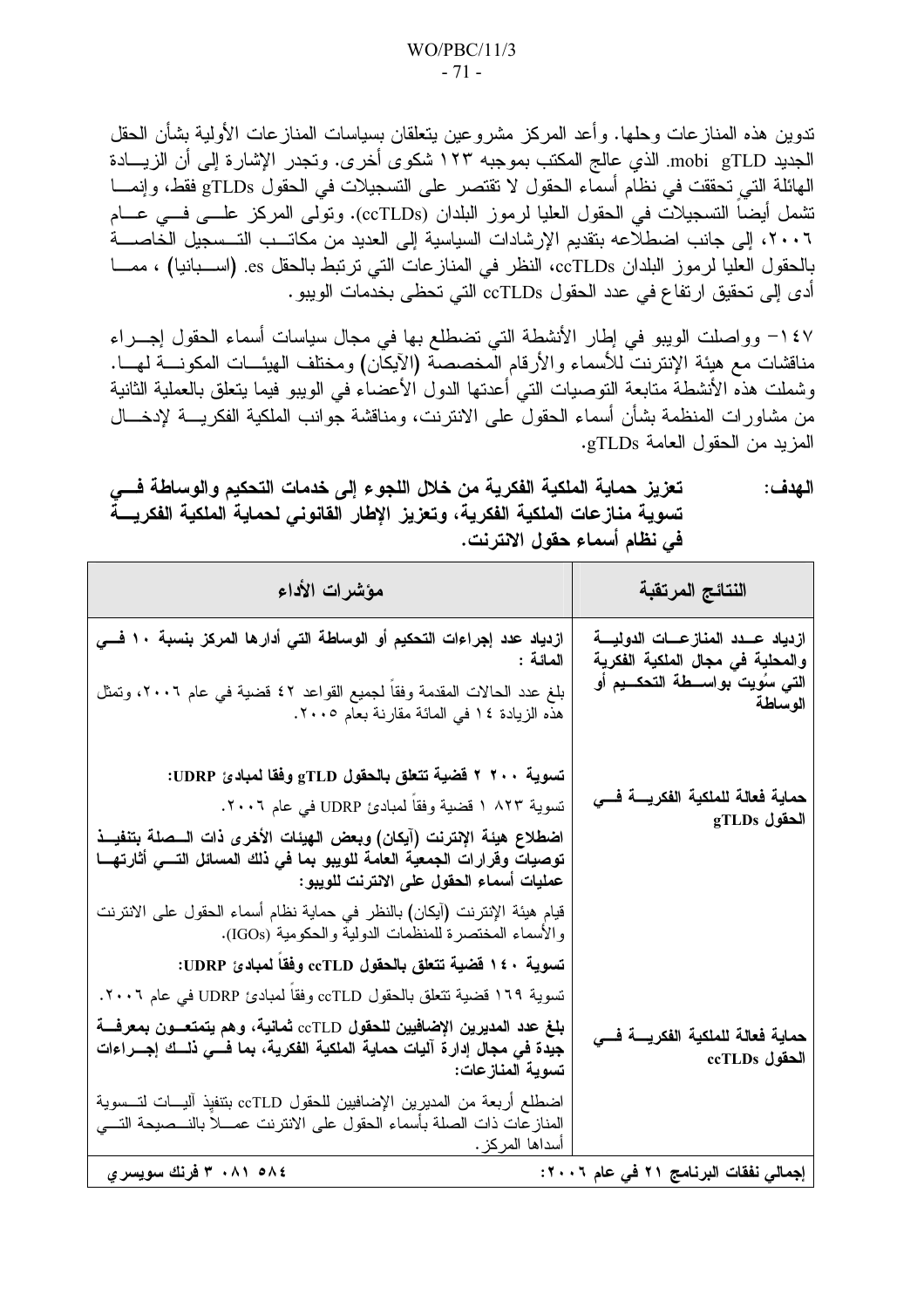# الهدف الاستراتيجي الخامس: تعزيز فعالية الإدارة وزيادة الدعم الإدار ي للويبو

### البرنامج ٢٢: التوجيه والإدارة التنفيذية

١٤٨– أحرزت أمانة المنظمة خلال عام ٢٠٠٦ تقدماً باهراً صوب تحقيق المزيد من التتسيق، وتوفير الدعم الكفء والفعال إلى المدير العام في مجالات الإدارة والنمـــوين والبرونوكـــولات ذات الـــصلة. واتخذت على وجه الخصوص إجراءات لتعزيز الآليات التي نرمي فسي المقــام الأول إلـــي تنـــسيق التبليغات المقدمة من الوحدات المعنية بشأن المسائل السياسية وثانياً، إلى مر اقبة القـــر ار ات الـــسياسية التي يتخذها المدير العام ومتابعتها بما يضمن تنفيذها الفعلي. وتجدر الإشارة في هذا الصدد إلى الدعم الذي حظى به مجلس المدير العام، وإلى زيادة استخدام فرق العمل والأفرقة العاملة لدراسة المـــسائل التي نشمل جميع القطاعات. وقد ساهمت هذه الإجراءات في نعزيز قدرة المنظمة على نلبية احتياجات الدول الأعضاء وأصحاب المصلحة الآخرين، وزيادة الاسترشاد بتوجيهات الدول الأعضاء في عملية التخطيط الاستر اتيجي وصياغة السياسات. وتجلت فعالية هذه الإجر اءات في نتائج جمعيات الويبو التي نظمت في سبتمبر /أيلول ٢٠٠٦. إذ أقرت هذه الجمعيات عددا من المقترحات والمبادرات الجديدة مثل استحداث ألية جديدة لتحضير البرنامج والميزانية ومتابعتهما، ووضع إجراءات لتعزيز مراقبة الميزانية والعمليات الإدارية التبي نشمل على وجه التحديد وضع إستراتيجية شاملة للموارد البشرية، ومراجعـــة عدد من سياسات الموارد البشرية، والقيام بمراجعة شاملة لقواعد المشتريات وإجراءاتها، والعمل على تعزيز الرقابة الداخلية. ولعل كثرة الإقبال على الانتفاع بخدمات الويبو الموجهة نحو الــسوق يمثــل شاهدا على نلبية احتياجات السوق على نحو مُرض.

١٤٩– وعرف المستشار القانوني خلال الفتر ة المشمولة بالنقرير از ديادا ملحوظا في كمية العمل فيما يتعلق باجتماعات الدول الأعضاء، والأعمال التعاقدية للمنظمة، والشكاوي المقدمة إلىّ مجلس التظلمات للويبو (WAB) وإلى المحكمة الإدارية لمنظمة العمل الدولية (ILOAT). وعلى وجه الخصوص، مثلت الأعمال القانونية للمؤتمر الدبلوماسي فيما يتعلق باعتماد معاهدة سنغافورة لقانون العلامات التجارية في مارس/آذار أحد الأنشطة الرئيسية، وقد شملت هذه المهمة التفاوض بشأن اتفاق المقـــر مــــع حكومــــة سنغافور ة.

١٥٠– وتواصلت طلبات المنظمات غير الحكومية للانضمام إلى الاتفاقيات والاتفاقات التي وضـــعتها الويبو وللحصول على صفة مراقب. وتلقت المنظمة طلبات للحصول على صفة مراقب في الويبو من ثلاث منظمات دولية غير حكومية وتسع منظمات وطنية غير حكومية، وكانت هذه المنظمـــات كلـهـــا تستوفي المعايير التي حددتها المنظمة، ومنحتها جمعيات الدول الأعضاء صفة مراقب دائم. وتم إبلاغ جميع الدول الأعضاء والكيانات الأخرى المعنية بالأعمال التبي نتصل بجميع المعاهدات، وكانت هـــذه التبليغات تتشر بانتظام على الانترنت.

١٥١– وتواصل تقديم المشورة في الداخل بشأن الجوانب القانونية لمسائل الموارد البشرية وغيرها من المسائل القانونية الإدارية. واستمرت الزيادة في كمية العمل قائمة خلال ٢٠٠٦، وترجع هذه الزيــادة التي لم يسبق لها مثيل إلى سنة ٢٠٠٥، وهي ترتبط بالطعون التي قدمها الموظفون في الداخل، وتشمل الطعون الأولوية التي قدمت إلى المدير العام، ونلك التي قدمت إلى مجلس الويبو للتظلمـــات (WAB) وإلى المحكمة الإدارية لمنظمة العمل الدولية (ILOAT). وقدمت المـــشورة القانونيــــة أيـــضـا بـــشأن التحسينات المقترح إدخالها على إدارة العدالة في الويبو ، والتعديلات على نظام ولائحة موظفى الويبو ، بما في ذلك الأنشطة الخارجية بموجب التفويض الذي منحته الدول الأعضاء إلـــي المكتــب الـــدولي تحدينا .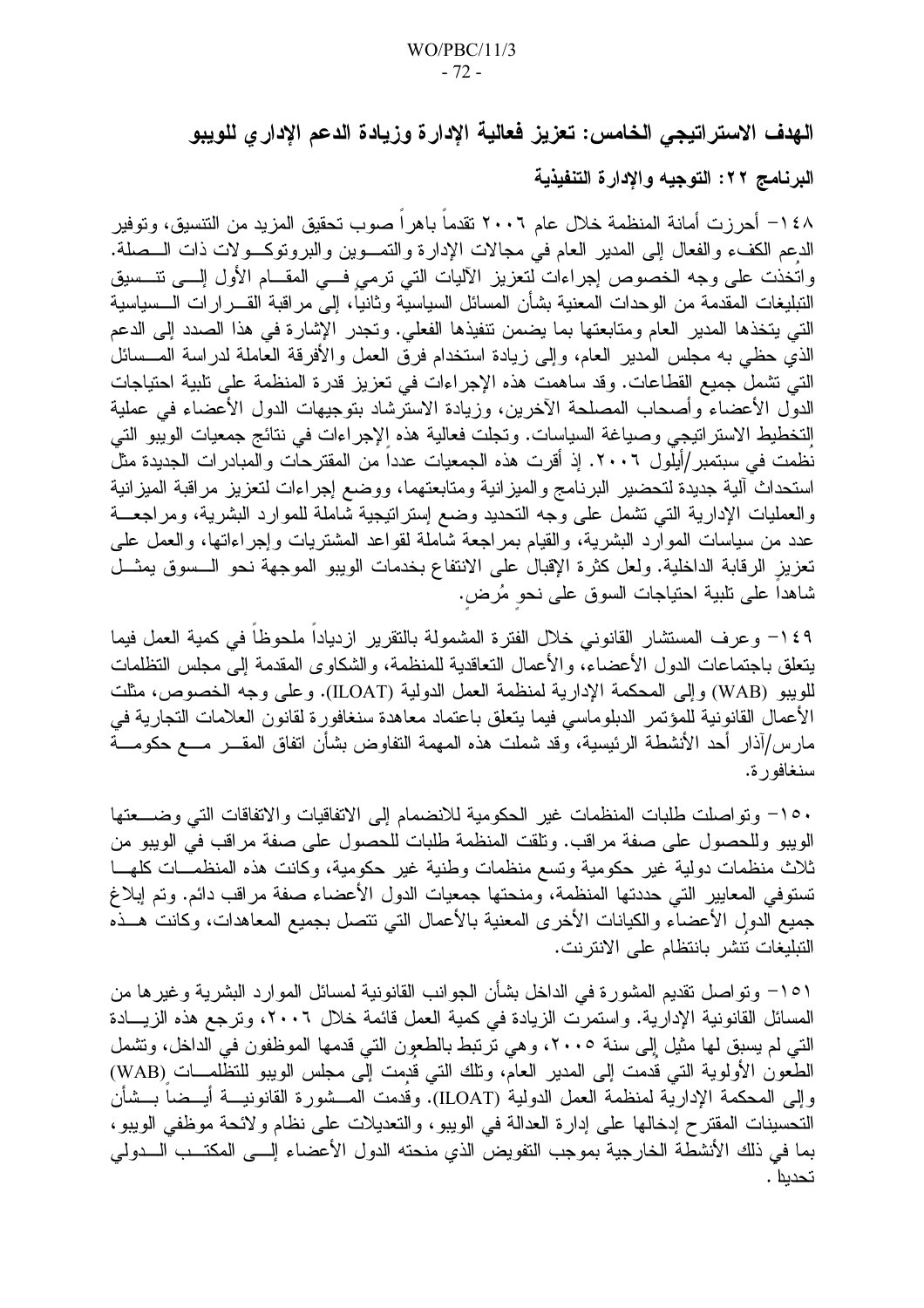١٥٢– واستدعى البدء في مشروع تشييد المبنى الإداري الجديد للمنظمة في ظل بنية إدارية مختلف تماما مثلما أوصت بذلك الدول الأعضاء عملا قانونيا مكثفا، تراوح بين نقديم المشورة القانونية بـــشأن عملية اختيار شركة خارجية تعني بإدارة المشروع ("مدير المشروع") والمشاركة في مختلف الهيئـــات الداخلية التي تؤدي دورًا مهما في إدارة المشروع، مثل الفريق الداخلي المعنى بمراقبـــة المـــشروع، ولجنة البناء، ولجنة استعراض العقود.

١٥٣– وفي عام ٢٠٠٦، اختيرت شركة خارجية ومُنحت عقد القيام باستعراض شامل مثلما أوصـــت بذلك الدول الأعضاء، واقتضى ذلك النماس المشورة القانونية بشأن العروض المقدمة مـــن مختلــف أصبحاب العروض، وعملية الاختيار ، وصياغة اتفاق الخدمة، والمزيد من المفاوضات.

مساعدة المدير العام في إدارة برامج الويبو على نحو يتميز بالجدوى والفعاليــــة، الهدف: والاستجابة بسرعة للتحديات التي تطرحها الملكية الفكرية على الصعيد العسالمي، وتقديم المساعدة والمشورة إلى المدير العام، والهيئات المؤسسة للدول الأعضاء والأمانة فيما يتعلق بالمسائل القانونية والإدارية والدستورية، وضــمان امتثـــال الويبو للوائح والقواعد الداخلية والقانون المطبق.

| مؤشرات الأداء                                                                                                                                                                                                                                                                                                                                                                                                                                                                                                                                           | النتائج المرتقبة                                                                                                                                                                                                                                                  |
|---------------------------------------------------------------------------------------------------------------------------------------------------------------------------------------------------------------------------------------------------------------------------------------------------------------------------------------------------------------------------------------------------------------------------------------------------------------------------------------------------------------------------------------------------------|-------------------------------------------------------------------------------------------------------------------------------------------------------------------------------------------------------------------------------------------------------------------|
| دعم الدول الأعضاء لوثائق التخطيط التي أعدتها الويبو (خطة العمل متوسطة<br>الأجل ووثائق البرنامج والميزانية) وتقارير أداء البرامج:<br>أقرت الدول الأعضاء في جمعيات الويبو في سبتمبر/إُيلول ٢٠٠٦ تقريـــر أداء<br>البرنامج لفترة السنتين ٢٠٠٤–٢٠٠٥، وأحاطت علما بتقرير تنفيذ البرنامج في<br>يناير  كانون الثاني – يونيه حزير ان ٢٠٠٦، ورحبت بالتقـــدم الـــذي أحرزتـــه<br>توجيهات الدول الأعضاء فيما يتعلق بتنفيذ توصيات وحدة التفتيش المسشتركة<br>(JIU) ومبادرات الأمانة بشأن مراقبة الميزانية والعمليات الإدارية.                                      | تجلسي المسساهمات والتوجهسات<br>الإستراتيجية التى تقدمها جمعيسات<br>السدول الأعسضاء، واتجاهسات<br>السياسية العامسة علسى السصعيد<br>الدولى، واحتياجات قطاع السسوق<br>على نحو مناســب فـــى التخطــيط<br>الاستراتيجي، وتنفيـــذ الـــسياسة<br>العامة و برامج الويبو. |
| ردود فعل ايجابية إزاء ملاءمة المشورة المقدمة وتوقيتها وفعاليتها:<br>أبدت الجهات التي حظيت بتقديم المشورة القانونية على الـــصعيدين الــــداخلي<br>والخارجي ردود فعل ايجابية حيال النرخيص لها باستعمال وثائق وشعار الويبو<br>في منشورات منتوعة؛ والـحصول على نسخ مصدق عليها من المعاهدات التي<br>وضعتها الويبو، وعلى صكوك نموذجية بخصوص الانضمام والتصديق فيمـــا<br>يتعلَّق بالعديد من معاهدات الويبو؛ وإعداد مذكرات بشأن الفوائد الناجمة عـــن<br>الانضمام إلى بعض معاهدات الويبو؛ ونوفير معلومات عن حالات النصديق او<br>الانضمام إلى معاهدات الويبو . | تقديم المشورة والمساعدة القيمــــة<br>والمناسبة من حيث التوفيت إلـــــى<br>المدير العسام، والسدول الأعسضاء<br>والأمانة بـــشأن عـــدد كبيــــر مــــن<br>المسائل ذات الصلة بعمل المنظمة.                                                                          |
| مثل المستشار القانوني المنظمة خلال عام ٢٠٠٦ بشأن حالة تأديبية أمام اللجنة<br>الاستشارية المشتركة، وبخصوص ١١ شكوى جديـــدة أمــــام مجلـــس الويبـــو<br>للتظلمات (WAB) وثمانية من الشكاوى الجديدة أمام المحكمة الإدارية لمنظمـــة<br>العمل الدولية (ILOAT).                                                                                                                                                                                                                                                                                             |                                                                                                                                                                                                                                                                   |
| قدمت المشورة أيضا فـي الداخل بشأن نفسير مختلبـف أحكـــام نظـــام ولــــوائـح<br>الموظَّفين، والمسائل المتعلَّقة بالبلد المضيف. واقتــــرح إدخــــال العديــــد مــــن<br>التغييرات على الإجراءات المتعلقة بمجلس الويبو للتظلمات لتحسسين العمليــة،<br>ونشرها المدير العام.                                                                                                                                                                                                                                                                              |                                                                                                                                                                                                                                                                   |
| تخفيض متوسط المدة اللازمة لمعالجة تبليغات الانضمام والإجراءات الأخرى                                                                                                                                                                                                                                                                                                                                                                                                                                                                                    | تعزيز فعالية وظائف الإيداع التسي                                                                                                                                                                                                                                  |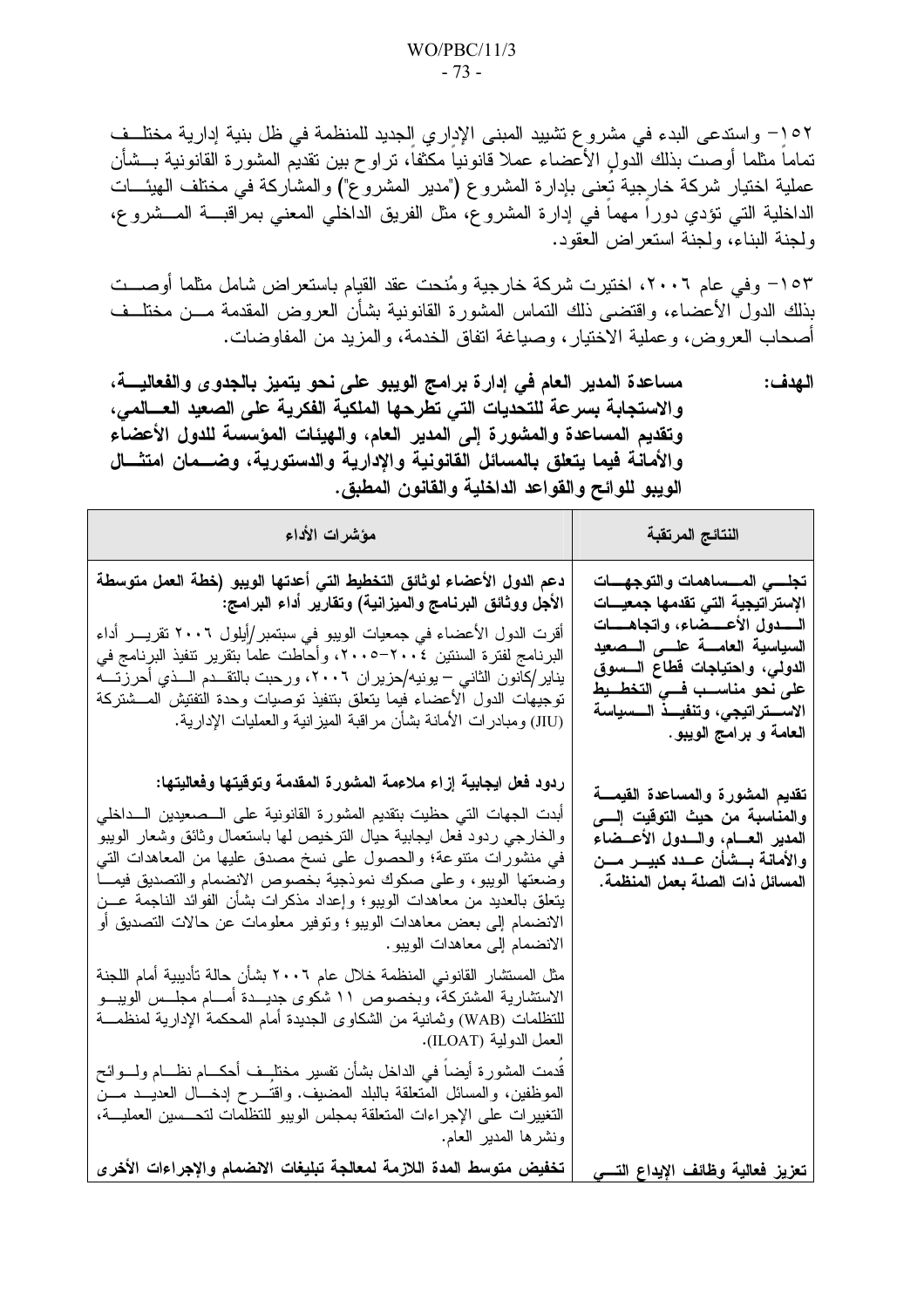### $WO/PBC/11/3$  $-74-$

| مؤشرات الأداء                                                                                                                                                                                                                                                                                                    | النتائج المرتقبة                                                               |
|------------------------------------------------------------------------------------------------------------------------------------------------------------------------------------------------------------------------------------------------------------------------------------------------------------------|--------------------------------------------------------------------------------|
| ذات الصلة بالمعاهدات من سبعة أيام في ٢٠٠٥ إلى أربعة أيام:<br>شمل الانضمام إلى الاتفاقيات والاتفاقات التـي وضعتها المنظمة خلال الفترة قيد<br>الاستعراض تلقى ومعالجة ٤٣ صكا من الصكوك الجديدة بغرض التصديق أو                                                                                                      | تقوم بها المنظمة، بما فــي ذلــك<br>التسجيل والإثبات.                          |
| الانضمام، وإعلانا واحدًا بشأن مواصلة النطبيق. ونـــشرت حـــوالـي ٥٥ مـــن<br>التبليغات بإجراءات المعاهدات بشأن المعاهدات التي وضعتها الويبو ووانخفض<br>منوسط المدة اللازمة لمعالجة نبليغات الانضمام والإجـــراءات الأخــــرى ذات<br>الصلة بالمعاهدات من سبعة أيام إلىي أربعة.                                    |                                                                                |
| إنهاء وصيانة قاعدة بيانات المعاهدات:                                                                                                                                                                                                                                                                             | إتاحــــــة فاعـــــدة بيانــــــات بــــشأن                                   |
| أنهى العمل من نشر قاعدة البيانات الخاصة بمعاهــدات الويبـــو علــــى موقــــع<br>المنظمة على شبكة الويب، ووُضعت ألية لتحديثـــه بـــصفة دوريــــة موضــــع<br>الاستعمال.                                                                                                                                         | المعاهدات يسهل النفاذ إليها.                                                   |
| احتوت قائمة مراسلات المعاهدات (بريد المعاهدات) علـــى ٩٣٩ ٥ مـــشتركا<br>مقابل ٢٠٦٤ في عام ٢٠٠٥، في حين بلغ عدد الصفحات التي جرى تصفحها<br>على موقع المعاهدات على الويب (wipo.int/treaties) خلال الفتــــرة المــــشمولـة<br>بالنقرير ٤٣٣ ٤٣٧ ٤ صفحة مقابل ٨٠٥ ٦٦٣ ١ صفحة عام ٢٠٠٥.                              |                                                                                |
| التخفيض من عدد الشكاوى القانونية المرتبطة بالاتفاقات المبرمة بين الويبو<br>والأطراف الأخرى:                                                                                                                                                                                                                      | الوصــــول إلـــــي تــــــسوية فانونيــــة<br>مرضية للمسائل المتعلقة بسالعقود |
| لم تشهد السنة ٢٠٠٦ تقديما لأية دعوى قانونية تتصل بالاتفاقات المبرمة بسين<br>الويبو والأطراف الأخرى.                                                                                                                                                                                                              | وأعمـــــال البنــــــاء والمـــــشتريـات<br>والتراخيص والتأمين والسصناديق     |
| عولجت طلبات شتى نتعلق بالنفــاوض، والمراجعـــة، والـــصياغة، والتنفيــذ،<br>والتعديل، والشرح، والإنهاء المبكر ، الخ، بشأن ٨١ عقد، ويمثل هذا العدد زيادة<br>بنسبة ٨ في المائة بالمقارنة مع عِام ٢٠٠٥، و ٧٧ في المائة بالمقارنــــة مــــع<br>٢٠٠٤. وترجع هذه الزيادة أساسا إلىي بدء العمل في مشروع البناء الجديد. | الاستئمانية والاتفاقات المصرفية.                                               |
| أداء المنظمة لواجباتها القانونية بصفة مرضية:                                                                                                                                                                                                                                                                     |                                                                                |
| إبداء ردود فعٍل ايجابية حيال أداء المنظمة لواجباتها القانونية. ولم تشهد الـــسنة<br>٢٠٠٦ تقديما لأية دعوى ضد المنظمة.                                                                                                                                                                                            |                                                                                |
| ۸۱۱ ۸۵۸ ۵ فرنك سويسري                                                                                                                                                                                                                                                                                            | إجمالي نفقات البرنامج ٢٢ في عام ٢٠٠٦:                                          |

البرنامج ٢٣: مراقبة الميزانية وحشد الموارد

١٥٤– تأثرت أنشطة هذا البرنامج إلى حد كبير ، خلال الفترة قيد الاستعراض، بالزيادة التي تميـــزت بها قطاعات الإيرادات، ومبادرات الإصلاح الإداري العديدة، واستحداث ألية جديدة لتحضير ومتابعـــة برنامج المنظمة وميز انيتها.

١٥٥– وركزت الجهود المبذولة، بصفة خاصة، على إعداد تقريـــر الإدارة الماليـــة لفتـــرة الـــسنتين ٢٠٠٤–٢٠٠٥، واستحداث ألية جديدة لتعزيز مشاركة الدول الأعضاء في إعداد ومتابعــــة برنـــــامج المنظمة وميز انيتها. وأقرت جمعيات الويبو في عام ٢٠٠٦ البرنامج والميز انية، بما فــي ذلــك آليـــة الانتقال لفترة السنتين ٢٠٠٨–٢٠٠٩ والخطوط الرئيسية التي أعدها المدير العسام بسشأن برنسامج وميزانية فترة السنتين ٢٠٠٨-٢٠٠٩ التي حظيت بدعم سيناريو مالي متوسط الأجل، واعتمدت على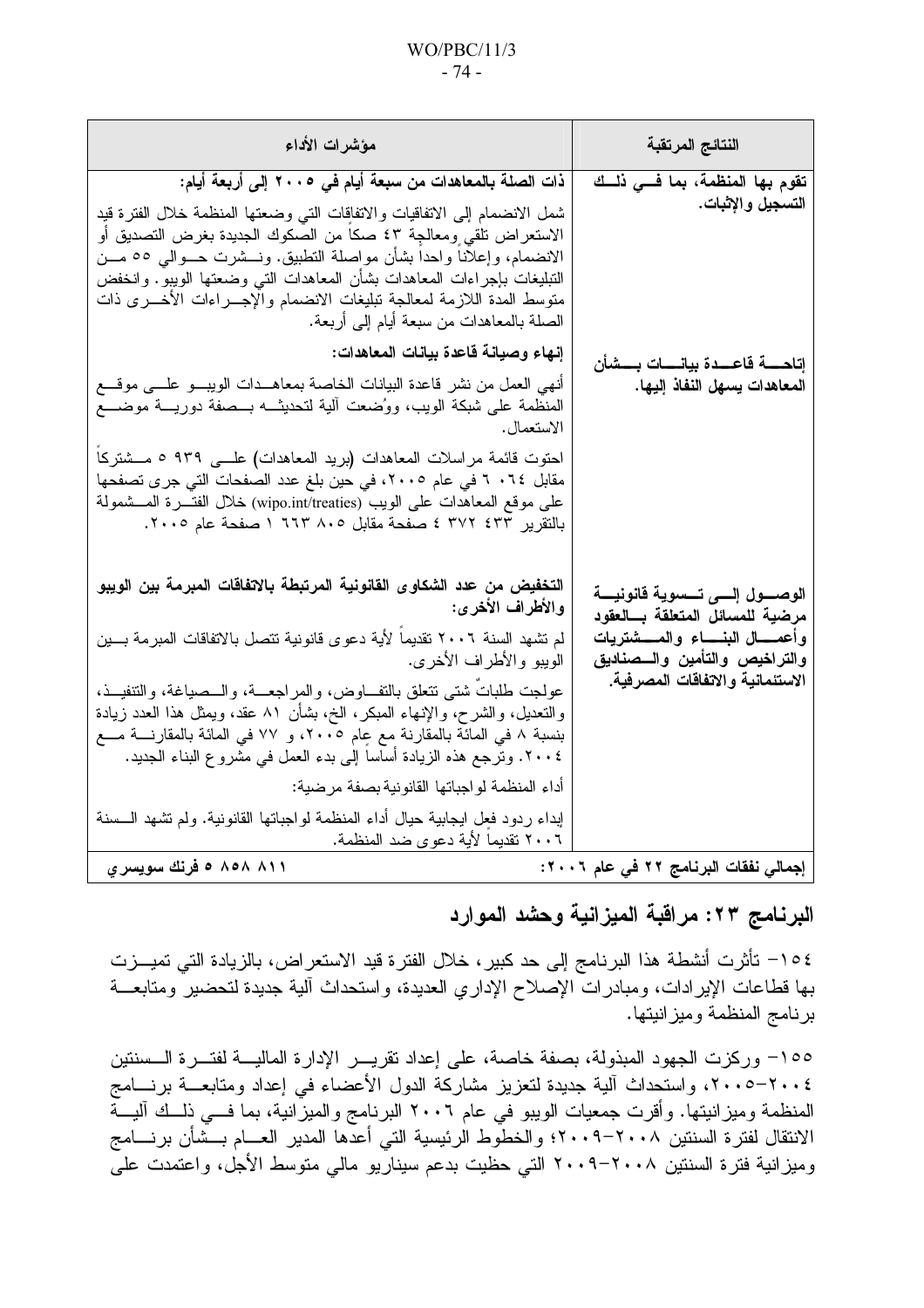الآلية الجديدة والأجوبة المتلقاة من الدول الأعضاء ردا على استبيان المدير العام. وجرى اســـتعراض العديد من الأنظمة، والعمليات، والإجراءات، وعمليات المراقبة الداخلية لتعزيزها وإرساء دعامة أكثر صلابة لتحضير برنامج وميزانية السنتين ٢٠٠٨–٢٠٠٩ والميزانية المراجعة لفترة السنتين ٢٠٠٦– ٢٠٠٧. وأفضت نتائج هذا الاستعر اض إلى إدخال العديد من التحسينات، بما في ذلك إنشاء مستودعات لبيانات الموظفين وتكاليفهم، واستحداث أدوات محسنة وقوائم لإثبات النفقات (بما في ذلك الـــصناديق الاستئمانية)، وتنفيذ مجموعة من التقارير المعيارية لمراقبة النفقات والتوزيع.

١٥٦- وعملا بتوصيات وحدة التفتيش المشتركة (JIU) (الوثيقة JIU/REP/2005/1)، قدم تقرير عــن التقدم المحرز في نتفيذ توصيات وحدة التفتيش المشتركة منذ انعقاد جمعيات الويبو فسى عسام ٢٠٠٥ (الوثيقة A/42/10) إلى جمعيات الويبو في عام ٢٠٠٦، وتقرير (الوثيقة A/42/11) عن المبادرات التي اتخذتها الأمانة لتعزيز مراقبة الميزانية والعمليات الإدارية. وأنجزت التحضيرات لإعداد نقييم شـــامل للموارد البشرية والمالية للويبو وفقاً للخطة، وطبقاً للعقد الذي مُنِح إلى الشركة الخارجية التي اختيرت في ديسمبر/كانون الأول ٢٠٠٦. وأُحيطت الدول الأعضاء علماً بآخر ما انتهى إليه التقييم الشامل في دورة غير رسمية نظمتها لجنة البرنامج والميزانية في ديسمبر/كانون الأول ٢٠٠٦.

١٥٧– وبدأ العمل بناءً على طلب قدمته جمعيات الويبو في عام ٢٠٠٦ في إعداد مراجعـــة شــــاملة للوائح والقواعد المالية للمنظمة، وقدمت نسخة أولىي شاملة إلىي لجنة مراجعة الحسابات للويبـــو فــــي مارس/آذار ۲۰۰۷.

١٥٨– وعلاوة على ذلك، أعدت إستراتيجية أكثر فعالية لحشد موارد إضافية، خارجة عن الميزانيـــة لتمويل أنشطة الويبو، لاسيما أنشطة التعاون النقني. وأجريت في هذا الصدد دراسة شاملة على نطاق المنظمة للبحث في السبل الحالية لدعم أنشطة الويبو استناداً إلى موارد خارجة عن الميزانية (بما فـــي ذلك المساهمات العينية وترتيبات تقاسم التكاليف)، وأتاحت هذه الدراسة الأساس لإســـتراتيجية حـــشد الموارد الخارجة عن الميزانية التي يجري تطويرها حاليا. ونقل قسم الموارد الخارجة عن الميزانيـــة إلى قطاع تنسيق العلاقات الخارجية، والصناعة والنواصل والاتصال، سعيا إلى نعزيز النتسيق الداخلي للنهج المتبعة مع المانحين وفي حشد الموارد.

١٥٩– وقدمت المعلومات، حسب الاقتضاء، لدورات لجنة مراجعة الحسابات التي عقدت فسي عسام  $.7.7$ 

ضمان مراقبة الميزانية والإدارة على نحو يتميز بالفاعلية وجدوى التكلفة، وإعداد الـهدف: إستراتيجية لحشد الموارد الخارجة عن الميزانية لتمويل أنشطة الويبو ، لاســـبما أنشطة التعاون التقني

| مؤشرات الأداء                                                                                                                                                                                                              | النتائج المرتقبة                                            |
|----------------------------------------------------------------------------------------------------------------------------------------------------------------------------------------------------------------------------|-------------------------------------------------------------|
| إحراز تقدم صوب تحقيق أهداف الفعالية المنصوص عليها في وثيقة البرنامج<br>والميزانية (جرى التبليغ عنها في التقارير المالية الفصلية المقدمة إلى الإدارة<br>العليا وتقارير أداء البرنامج المقدمة بشكل منتظم إلى الدول الأعضاء): | زيادة الفعالية في وضع الميزانيـــة<br>واستعمال موارد الويبو |
| انظر الجدول I: مكاسب الفعالية في عام ٢٠٠٦ في الصفحة ٨٠.<br>لم يبد مراجع الحسابات الخارجي أو الداخلي خلال فترة السنتين أية ملاحظـــة<br>فيما يتعلق بمراقبة الميزانية وممارسات إدارة الميزانية:                              |                                                             |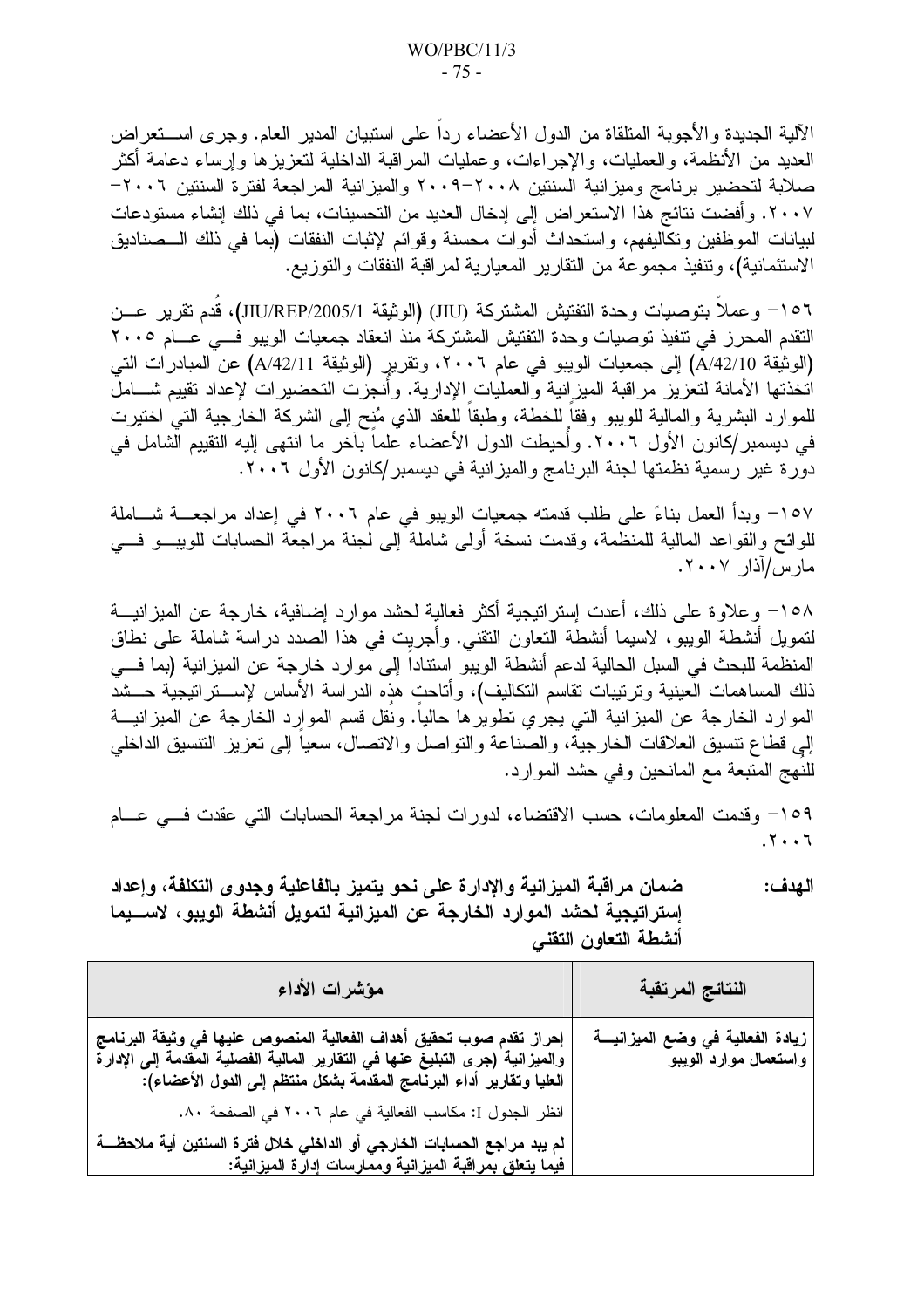$-76-$ 

| مؤشرات الأداء                                                                                                                                                                                                                                                                                                                                                                                                                                                                                                                            | النتائج المرتقبة                                                                                                                         |
|------------------------------------------------------------------------------------------------------------------------------------------------------------------------------------------------------------------------------------------------------------------------------------------------------------------------------------------------------------------------------------------------------------------------------------------------------------------------------------------------------------------------------------------|------------------------------------------------------------------------------------------------------------------------------------------|
| لا شيء في عام ٢٠٠٦.                                                                                                                                                                                                                                                                                                                                                                                                                                                                                                                      |                                                                                                                                          |
| آليات إضافية لتمويل الموارد الخارجة عن الميزانية قيد التفاوض على النحو<br>المتفق عليه:<br>أبرمت أربعة اتفاقات جديدة مع المانحين (فنلندا، الولايات المتحدة الأمريكيـــة،<br>الاتحاد الأوروبـي/سري لانكا، جمهورية كوريا (نسخة محمية)، وذلـــك منـــذ<br>تحضير البرنامج والميزانية ٢٠٠٦–٢٠٠٧ (المطبــوع رقــم 360E/PB0607،<br>الجدول X). وِبالإضافةِ إلى ذلك، نلقى صندوق التبرعـــات للجنـــة الحكوميـــة<br>الدولية تمويلا إضافيا من فرنسا والسويد. وبلغ مجموع النبرعات التي قـــدمها<br>المانحون في عام ٢٠٠٦ حوالي ٦,١ مليون فرنك سويسري. | تحقيق زيادة في تــوافر المـــوارد<br>الخارجة عــن الميزانيــــة لتمويـــل<br>أنشطة بــرامج الويبـــو، لاســـيما<br>أنشطة التعاون التقني. |
| ۲ ۱۹۶ ۲ فرنك سويسري                                                                                                                                                                                                                                                                                                                                                                                                                                                                                                                      | إجمالي نفقات البرنامج ٢٣ في عام ٢٠٠٦:                                                                                                    |

## البرنامج ٢٤: الرقابة الداخلية

1٦٠− أعد خلال الفترة قيد الاستعراض تقرير عن أداء البرنــــامج لفتـــرة الـــسنتين ٢٠٠٤−٢٠٠٥ (الوثيقة4/A/42 ) واستعراض تنفيذ البرنامج من ١ يناير/كانون الثاني إلى ٣٠ يونيه/حزيـــران ٢٠٠٦ (الوثيقة A/42/3) استناداً إلى المعلومات المقدمة من مديري البر امج.

١٦١– وأُنهيت صياغة مشروع سياسة تقييمية للويبو يرمي إلى استكمال ميثاق مراجعــــة الحـــسابات الداخلية للمنظمة قصد التأكد منّ أن جميع وظائف الرقابة داخل الويبو تحتكم إلى مبادئ توجيهية تفـــي بالمراد. وبدأ العمل في عملية تشاور داخلية شاملة بشأن مشروع السياسة النقييمية. ومن المقرر اعتماد سياسة التقييم في عام ٢٠٠٧.

١٦٢– ونظم قطاع النتمية الاقتصادية بالاشتراك مع خبراء تقييم دوليين حلقة عمل بشأن تحليل التقييم وتأثيره (جنيف، مآرس/آذار). وقدمت هذه الحلقة نظَّرة عامة عن أفضل الممارسات المعمول بها فـــي مجال نقييم النتمية على الصعيد الدولي. واقترح الخبر اء مجموعة من التوصيات لإرشاد المنظمة فـــي أنشطة النقييم التبي نضطلع، وشددوا على الحاجة، ضمن جملة أمور، إلىي إرساء إطار نقيـــيم ملائـــم للمنظمة يتوافق مَع إطارٍ تُقييم منظومة الأمم المتحدة والمنظمات الدولية الأخرى.

1٦٣– وحظى تنفيذ ميثاق مراجعة الحسابات الداخلية للويبو بعد اعتماده في جمعيـــات الويبـــو فـــي سبتمبر/أيلول ٢٠٠٥، بالأولوية الكبرى خلال عام ٢٠٠٦. وانصبت الجهود تحديــداً صـــوب إدراج الميثاق في النظام المالي والقواعد المالية للويبو، وبدء التحقيقات وإتمامها، وتقديم الخبراء للمشورة في الداخل بشأن مختلف المسائل ذات الصلة بتدابير المراقبة الداخليـــة، وجـــدوى التكلفـــة، والامتثـــال، ومواصلة التعاون مع مراجعين للحسابات من الخارج. وبدأ العمل أيضاً في إعداد مـــشروع لنفـــادي نضارب المصالح، وبلورة سياسة للإبلاغ عن المخالفات وإجراءاتها، وإعداد مشروع دليل لمراجعـــة الحسابات ووضع إطار للتحقيقات في الويبو.

١٦٤– ووافقت جمعيات الويبو في سبتمبر/أيلول ٢٠٠٥ على إنشاء لجنة لمراجعة حسابات المنظمة. ونتكون هذه اللجنة من تسعة أعضاء تعينهم الدول الأعضاء، ومن رئيس بنتخبـــه أعـــضاء اللجنــــة. واجتمعت اللجنة ثلاث مرات خلال عام ٢٠٠٦ في اجتماعات عادية، واجتمعت أيضا للإشراف علـــي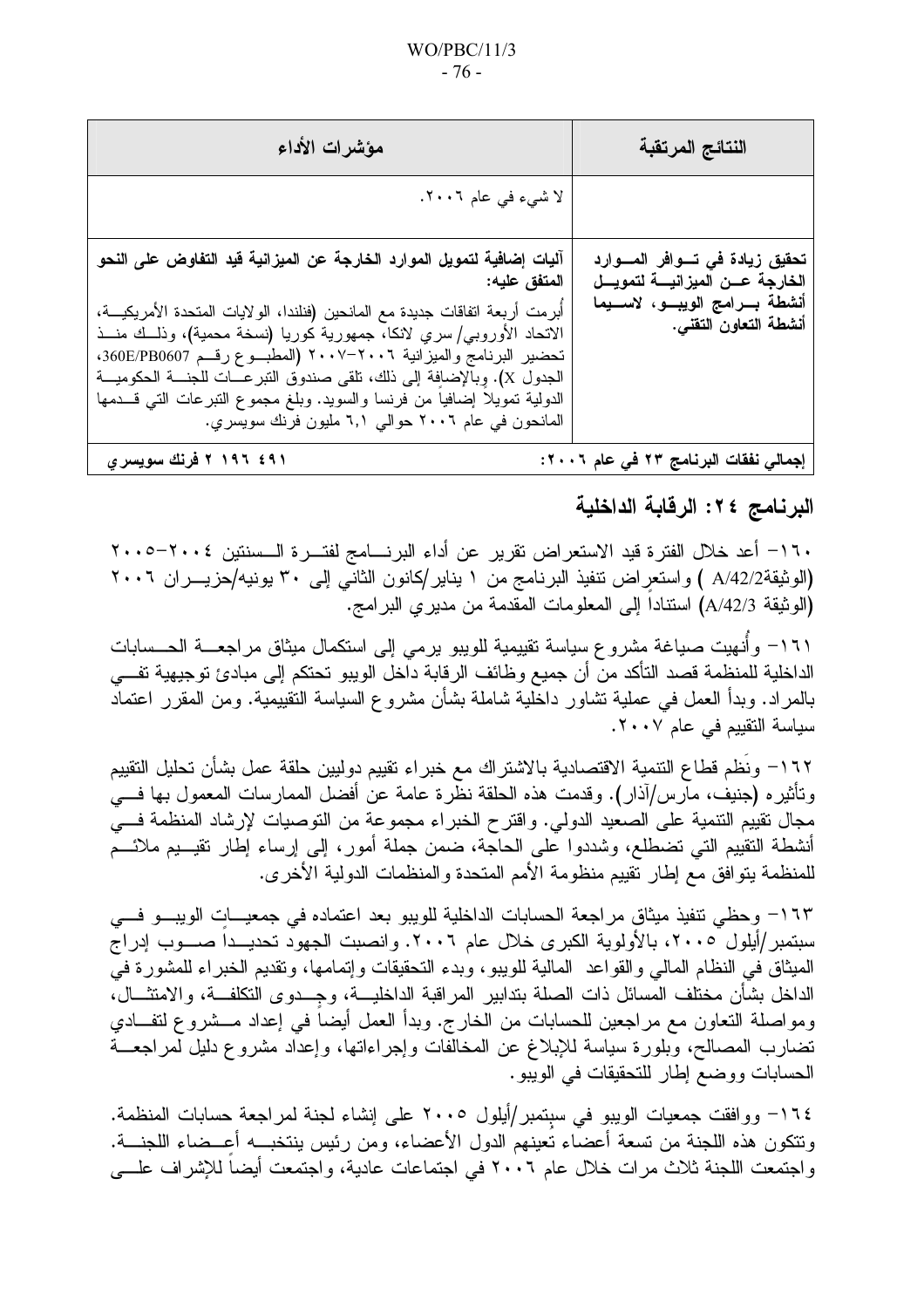مشروع البناء الجديد والتقييم الشامل للموارد البشرية والمالية للمنظمة. وقدمت وظيفة الرقابة الداخلية للمنظمة وفقاً لميثاق مراجعة الحسابات الداخلية ما يلزم من خدمات الدعم لضمان فعالية ســـير عمـــل الجنة خلال هذه الفتر ة.

١٦٥- وواصل ممثلو خدمات مراجعة الحسابات الداخلية للمنظمات الدوليسة والمؤسسات الماليسة والاقتصادية المتعددة الأطراف لمؤتمر المحققين الدوليين وفريـــق الأمـــم المتحـــدة المعنـــي بـــالتقييم الاضطلاع بالأنشطة علىى الشبكات وأنشطة النعاون مع المنظمات الدوليـــة الأخــــرى بـــشأن مـــسائل المر اقبة.

| تعزيز جدوى عمليات المنظمة وأنشطتها وزيادة فعاليتها وكفاءتها ومــصداقيتها | الـهدف : |
|--------------------------------------------------------------------------|----------|
|                                                                          | وتكاملها |

| مؤشرات الأداء                                                                                                                                                                                                                                                                     | النتائج المرتقبة                                                       |
|-----------------------------------------------------------------------------------------------------------------------------------------------------------------------------------------------------------------------------------------------------------------------------------|------------------------------------------------------------------------|
| اعتماد وتنفيذ خطة تقييم تعمل على إبراز عمليات التقييم الرئيسية التي يتعين<br>أداؤها:                                                                                                                                                                                              | إدراج التقييم في نظام الإدارة القائم<br>على أساس النتائج الذي وضـــعته |
| سيجري إعداد خطة نقييم استنادا إلى الموافقة على سياسة التقييم التي وضعتها<br>الويبو .                                                                                                                                                                                              | الويبو :                                                               |
| اعتماد وتنفيذ آلية لتعميم الدروس المستخلصة ومتابعة التوصيات:                                                                                                                                                                                                                      |                                                                        |
| سيجري استحداث ألية رسمية لنعميم الدروس المستخلصة ومتابعـــة نوصـــيات<br>النقييم بناءً على الموافقة على سياسة النقييم التي وضعتها الويبو .                                                                                                                                        |                                                                        |
| اعتماِد سياسة التقييم التي وضعتها الويبو في الداخل وتقديمها إلـــى الـــدول<br>الأعضاء:                                                                                                                                                                                           |                                                                        |
| أعدت سياسة نقييم للويبو، ومن المعتزم اعتمادها في عام ٢٠٠٧.                                                                                                                                                                                                                        |                                                                        |
| إضافة مكونات التقييم إلى مراحل التخطيط والمراقبة بنسبة ٥٠ في المائة من<br>مشاريع الويبو الجديدة، بِما في ذلك الصناديق الاستئمانية:                                                                                                                                                | تعزيز الالتسزام السداخلي بسالتقييم<br>وبمهار اته:                      |
| إحراز نقدم في إضافة مكونات التقييم لمشاريع الويبو الجديدة، بما فـــي ذلـــك<br>الصناديق الاسْتئمانِية على أساس خاص. وما بزال النقدم صوب نحقيق هــف<br>فترة السنتين بطيئا.                                                                                                         |                                                                        |
| أشارت الدول الأعضاء إلى زيادة التركيز على النتائج في تقارير أداء بـــرامج<br>الويبو :                                                                                                                                                                                             |                                                                        |
| ستنظر الدول الأعضاء في نقرير أداء البرنامج لعام ٢٠٠٦ فــي دورة لجنـــة<br>البرنامج والميزانية التي ستنظم في يونيه/حزيران ٢٠٠٧.                                                                                                                                                    |                                                                        |
| تنفيذ توصيات مراجع الحسابات الخارجي والداخلي تنفيذا كاملا:                                                                                                                                                                                                                        | امتثال المنظمة امتثالا تامسا مسع                                       |
| تخضع جميع توصيات الرقابة التي يتعين علـــي إدارة الويبـــو نتفيـــذها إلــــي<br>المراقبة، ونتولَّى لجنة مراجعة الحسابات شأنها في ذلك شأن مراجع الحسابات<br>الداخلي منابعتها بانتظام مثلما نقتضيه الاختصاصات المرجعية للجنة مراجعــة<br>الحسابات وميثاق مراجعة الحسابات الداخلية. | لمسوائح الويبسو وقواعسدها<br>وإجراءاتها:                               |
| ضمان متابعة كاملة لجميع تقارير مراجعة الحسابات التسي توصسي بسإجراء<br>تحقيقات:                                                                                                                                                                                                    | تنفيذ إطار فعال للتحقيقات:                                             |
| العمل على نقديم المزيد من الموارد للتحقيقات في عام ٢٠٠٧.                                                                                                                                                                                                                          |                                                                        |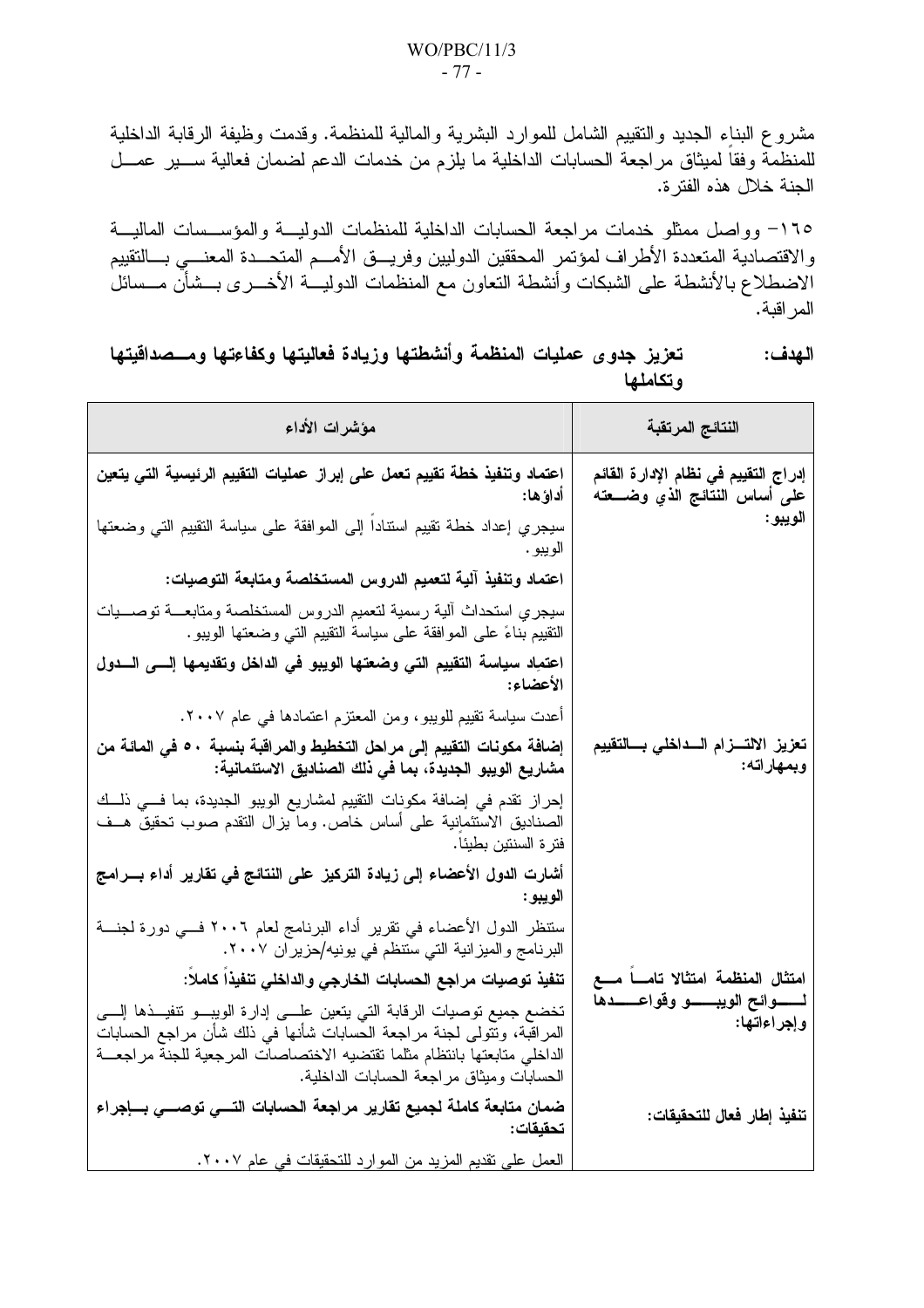### $WO/PBC/11/3$  $-78-$

| مؤشرات الأداء       | النتائج المرتقبة                      |
|---------------------|---------------------------------------|
|                     |                                       |
| ۷۸۱ ۰۸۵ فرنك سويسري | إجمالي نفقات البرنامج ٢٤ في عام :٢٠٠٦ |

## البرنامج ٢٥: إدارة الموارد البشرية

١٦٦- بدأ العمل في عام ٢٠٠٦ على وضع إستراتيجية شاملة للموارد البشرية وفقاً للتوصيات الواردة في النقرير الذي أعدنه وحدة النفتيش المشتركة (JIU) والمعنون "استعراض الإدارة والتنظيم في الويبو" (فبر اير/شباط). و عرضت الصيغة الأولى من مشروع الإستر انيجية إلى جمعيات الويبو في عام ٢٠٠٦ (انظر المرفق V من الوثيقة A/42/10). وعلاوة على ذلك، باشرت شركة خارجيـــة مـــستقلة، وفقـــاً لنوصيات وحدة النفتيش المشتركة – بإعداد نقييم شامل للموارد المالية والبشرية للويبو علـــى نطــاق المنظمة.

١٦٧– وخلال الفتر ة قيد الاستعر اض، أصبحت القيود المفر وضنة على التوظيف أقل حـــدة، ومُلئــت المناصب الشاغرة في الفئات التي وافقت عليها الدول الأعضاء، بما في ذلك المناصب المتاحة بموجب تطبيق بند المرونة الذي نتص عليه معاهدة التعاون بشأن البراءات. ولا يـــزال مـــستوى التوظيــف منخفضا بالرغم من تعيين ٢١ موظف (ستة موظفين ثابتين، بما في ذلك موظفون فنيون مبتدئون و١٥ موظفاً مؤقتاً)، و٢٨ موظف جديد (٢٢ في فئة المهنيين وستة في فَئة الخدمات العامة). وحصل حوالي ٣٠ مترجما على عقود في إطار اتفاقات الخدمات الخاصة بحكم ازدياد كمية العمل في قطاع العلامات التجارية. وأُجرى التعيين في الوظائف من خلال تنظيم مسابقة، إذ ما عاد العمل جارياً بطريقة التعيين المباشر في الوقت الحاضر . ولم يكن للتعيينات الجديدة أي أثر بالغ في التوازن بين الجنـــسين أو فـــي التوزيع الجغرافي نظراً لانخفاض مستويات التوظيف. وشهدت مستويات التوظيــف التـــي تميـــزت بالانخفاض بذل جهود متواصلة صوب إعادة نشر الموارد المؤقتة حاليا لنلبية الطلب العملى المسستمر للمنظمة.

١٦٨– وعلاوة على ذلك، أعلن عن ٤٥ منافسة (٣٥ في فئة المهنيين و١٨ في فئة الخدمات العامة)، ونظر في حوالي ٤٠٠ ٣ طلب عمل، وشارك ٢٤ من المتدربين في إطار برنامج التدريب الخـــاص بالويبو. ونظر أيضا في حوالي ٦٩٠ من طلبات تمديد عقود الموظفين المؤقتين، وهو ما يمثل انخفاضا بالمقارنة مع السنوات الماضية نتج عن إدخال العقود التي تستغرق مدتها ٥١ أسبوعا في عام ٢٠٠٥ بالنسبة إلى الموظفين المؤقتين في فئة الخدمات العامة الذين عملوا في الويبو لمدة تــستغرق أو تزيـــد على ٥ سنوات.

١٦٩– وعُزز نظام المعلومات الإلكتروني، وأضبفت إليه استمارات الكترونية للزيادة مـــن فعاليتـــه. واضطلع بالأعمال النالية: مراقبة المنح الدراسية ودفعها (٣٧٨ حالة)؛ وإصدار ٢٧٨ بطاقـــة هويـــة سويسرية و"جواز مرور" الأمم المتحدة؛ وإعداد ٥٢ . ١ بيان وشهادة عمل؛ واســتعراض ٧٢٧ مــن تقارير الأداء الدورية، وإجازة الزيادة في الدرجات السنوية داخل الرنبة، ومعالجة ٧٨٧ من طلبــات بدل الإعالة؛ والنظر في ٢٦٨ من طلبات إعانة الإيجار ودفع المبالغ اللازمة. وقــدمت المــساهمات لإعداد الرسائل الإعلامية المعممة، وأوامر الخدمة التي نتعلق بالمسائل الإدارية للموظفين أو مــسائل إعادة التنظيم الداخلي. و لا يز ال العمل جارياً على مر اجعة تصنيف الوظائف لجميع الفئات وفقاً لمعايير اللجنة الدولية للخدمة المدنية (ICSC).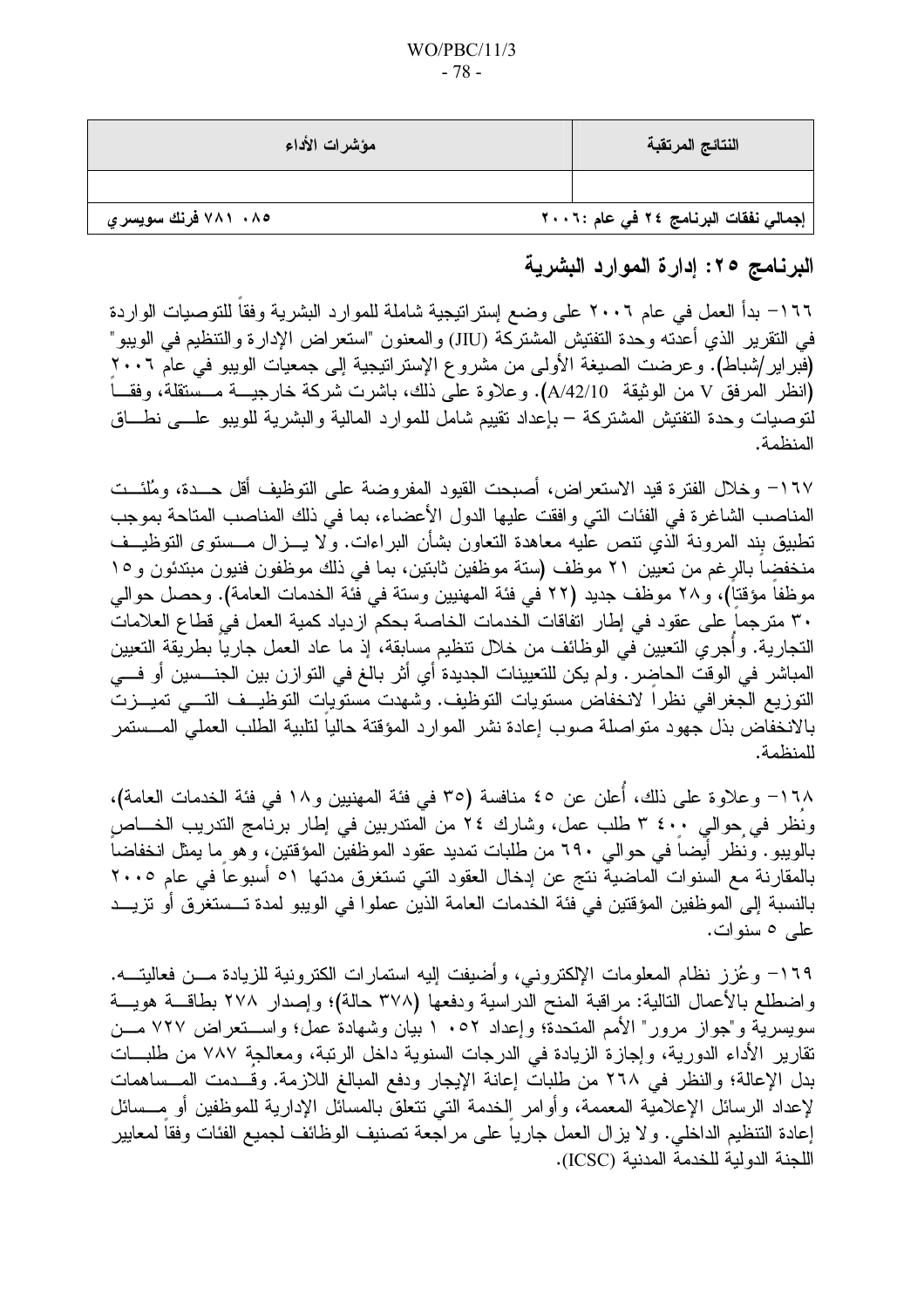١٧٠– وبلغ عدد المشاركين في الصندوق المشترك للمعاشات النقاعديــــة لمــــوظفي الأمــــم المتحــــدة (UNJSPF) ١١٢٤ مشاركا في نهاية عام ٢٠٠٦، بما في ذلك ١٢ من الموظفين والعاملين الجــدد، وبلغ عدد المتمتعين بنظام التأمين الطبي الجماعي ٣٠٣٧. وسُجلت حوالي ٣٧ حالـــة خــــروج مــــن الصندوق المشترك UNJSPF. وفي مجال صندوق المعاشات التقاعدية (مغلق) للويبو، نفذت الخطـــوة الثانية الرامية إلى تخفيض المبالغ التكميلية للمعاشات النقاعدية التي تخص ٢٤ موظفا متقاعدا لإعسادة تحقيق توازن فعلى. ونَفذ قرار زّيادة التغطية ضد الحوادث المهنية بالنسبة إلى فئة الموِظفين المؤقتين وفئة المتدربين في ١ يناير/كانون الثاني ٢٠٠٧. ونظر في ملفات تأمين ٣٠٤ متقاعدا وفي معاشاتهم النقاعدية، كما تم النظر أيضاً فيما يزيد على ٣٧٠ مطلب بشأن فقدان الدخل بالنسبة إلـــى المـــوظفين المِوْقَتين، وكذلك حساب الأقساط السنوية لسياسات التأمين الثلاث ضد الحوادث. وعلاوة على ذلـــك، اتخذت نرنيبات لتأمين المشاركين والأعضاء في الندوات، ونظمت دورات إعلاميــــة لإذكــــاء وعــــي الموظفين بشروط المعاشات النقاعدية والنأمين. وختاما، نجدر الإشارة إلى أن أقساط النأمين الصحبي لم تشهد إلا ارتفاعا طفيفا.

١٧١– وحظيت طلبات المساعدة التي تلقتها وحدة رعاية الموظفين بالرد في الوقت المناسـب، كمـــا حظى الموظفون الذين هم في إجازة مرضية مطولة بالمتابعة الدائمـــة والمـــساعدة المكثفـــة لنيـــسير رجوعهم إلى العمل. وقدمت المساعدة إلى الموظفين الجدد فيما يتعلق بالسكن والتعليم. ونظــم مخـــيم صيفي (نادي الأطفال) على غرار السنوات الماضية بالاشتراك مع الاتحاد الدولي للاتـــصالات (ITU) ومفوضية الأمم المتحدة لشؤون اللاجئين (UNHCR). وعلاوة على ذلك، نُظمت حلقة دراسية بـــشأن النقاعد المبكر للموظفين الذين بلغوا من العمر ٥٥ عاما أو أكثر في مارس/آذار بالنعاون مع مكتــب الأمم المتحدة في جنيف (UNOG).

١٧٢ وانصب اهتمام برنامج ندريب الموظفين خلال الفترة قيد الاستعراض على تقديم دروس فـــي اللغة، والإدارة، والاتصالات، والمهارات الفنية. وبلغ عدد المنتفعين من دروس اللغـــة ٥٩٣ موظفــا، سجل ٣٧ منهم في امتحانات الكفاءة في اللغات التيِّ تنظمها الأمم المتحدة؛ وشارك ٤٩ موظفً فــي دورات تعلم برامج مايكروسوفت في مكتب الأمم المتحدة في جنيف؛ واســـتكمل ٢٥ مـــشاركا دورات تدريبية تتعلَّق بالملكية الفكرية في الأكاديمية العالمية للويبو على الانترنت؛ وحــضر ١٦٤ مــشاركاً برامج تدريبية في الإدارة لاسيما في إدارة فرق العمل، وشارك ٦٢ موظفا في دورات عن الاحتياجات المهنية المحددة.

١٧٣- وحظيت جميع طلبات الرعاية الصحية التي قدمها الموظفـون، والمتقاعــدون، والمنـــدوبون الأجانب في عام ٢٠٠٦ بالاستجابة على نحو مرض. وأجريــت حـــوالي ٥٠٨ ٤ مـــن المــشاورات والنندخلات، وتمَّ النظر في ٢٩ حالة طوارئ، وأعطى ١٦٩ نلقيحا، وسُلَمَت ٢٥ شهادة طبية، ونظمت ٦٢ دورة إعلامية لتقديم إرشادات لفائدة الموظفين قبل سفرهم، ونفذت عدة برامج في مجال السصحة العمومية نركز على الوقاية من الأمراض، ونشجع على مراعاة الجوانب الصحية فـــي بيئـــة العمـــل والانقطاع عن التدخين. وأجريت حوالي تسعة اختبارات للتأكد من نظافة المأكولات في مطاعم الويبو. وأنشئ مرفق جديد على عين المكان لطب العيون.

١٧٤– وفي يونيه/حزيران، أقيم مكتب أمين المظالم من جديد. واجتمع أمين المظـــالم مــــع أعـــضاء موظفي الويبو في مكتب صُمم خصيصاً لضمان سرية المناقشات للاستماع إلى شكواهم، والإجابة عن أسئلتهم، ومساعدتهم بصفة عامة في تبيِّن الخيارات الممكنة لحل النزاعات أو إزالة الشكوك التي قــد نظهر في أماكن العمل. ونقوم المناقشات الأولية في الغالب على نقصبي الحقائق واللجوء إلى خـــدمات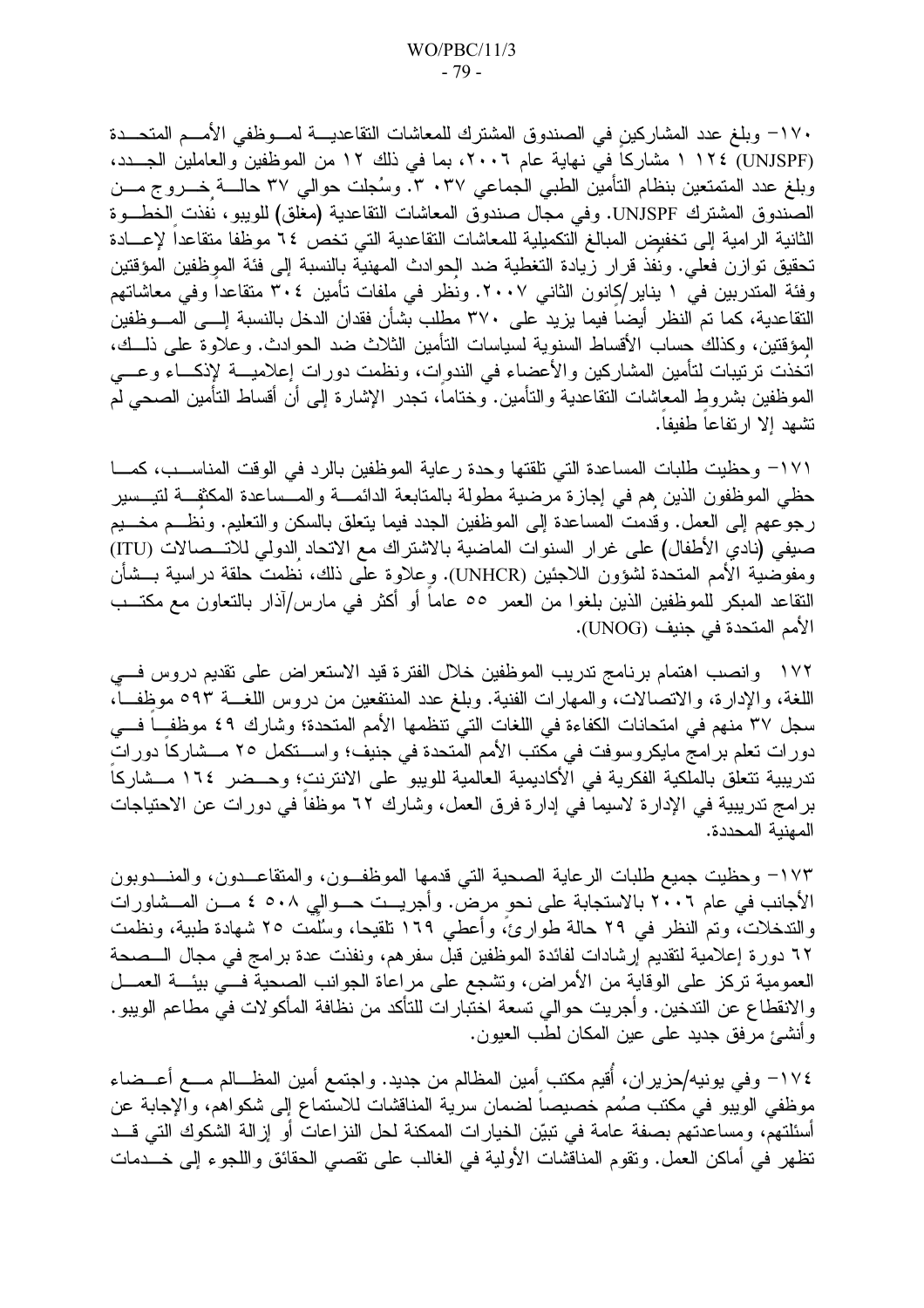الوساطة غير الرسمية للتوصل إلى حلول يرتضيها الجميع. ويتم التعرف في بعضٍ الحــالات علـــى مواطن الغموض التي نشوب الفهم الصحيح للقواعد، والسياسات، والممارسات، وتُقتـــرح إجــــراءات لتصويبها.

 $\mathbf{r}$ 

|  |  |  | ضمان إدارة الموارد البشرية على نحو يتميز بالفعالية وجدوى التكلفة | الـهدف: |
|--|--|--|------------------------------------------------------------------|---------|
|  |  |  |                                                                  |         |

| مؤشرات الأداء                                                                                                                                                                                                                                                                                                                                                                                                                                                                                                                       | النتائج المرتقبة                                                                                        |
|-------------------------------------------------------------------------------------------------------------------------------------------------------------------------------------------------------------------------------------------------------------------------------------------------------------------------------------------------------------------------------------------------------------------------------------------------------------------------------------------------------------------------------------|---------------------------------------------------------------------------------------------------------|
| الإبقاء على نفس التوزيع الجغرافي لعسام ٢٠٠٤، وتعزيـــز التــــوازن بــــين<br>  الجنسين بين الموظفين:                                                                                                                                                                                                                                                                                                                                                                                                                               | تلبية احتياجات المنظمة في مجـــال<br>التوظيف على نحو يتميز بالمزيــد<br>من الفعالية وجدوى التكلفة، وعلى |
| قام حوالي ٨٩٠ موظفا في نهاية عام ٢٠٠٦ بتمثيل ٩٤ بلدا (مقابـــل حـــوالي<br>٩٣٥ موظف مثلوا ٩٥ بلدا في نهاية عام ٢٠٠٤). وبقي التوزيع الإقليمي على<br>حاله لم يتغير مقارنة بنهاية ٢٠٠٤، كما ظلت نسبة النــساء اللائـــي يــشغلن<br>مناصب من فئة الوظائف المهنية من الدرجة الرابعة (P4) فما فوق على حالها،<br>عند ٢٨ في المائة، وازدادت نسبة النساء اللائبي يـــشغلن مناصــــب مـــن فئــــة<br>الوظائف المهنية فما فوق من ٤١,٥ إلى ٤٢,٣ في المائة. كما ارتفعت نـــسبة<br>العدد الإجمالي للموظفين من النساء من ٥٣٫٦ إلى ٤,٠٥ في المائة. | نحو يراعي المساواة بين الجنسين،<br>والتوزيع الجغراف <i>ي</i> .                                          |
| انخفاض عدد طلبات الموظفين لاستحقاقات بما يساو ي ٢٠ في المائة.                                                                                                                                                                                                                                                                                                                                                                                                                                                                       | زيــــــــادة فعاليـــــــــة إدارة خــــــــدمـات                                                      |
| انخفض عدد طلبات الاستفسار بشأن إجازات المرض بمـــا يــــساوي ٣٥ فـــي<br>المائة، ويرجع هذا الانخفاض في جزء منه إلى إدخال أدوات الكترونية جديـــدة<br>في عام ٢٠٠٦. ومع ذلك قارب هذا الانخفاض في عدد طلبـــات الاستفـــسار<br>حوالي تسعة في المائة، ويمكن إيعاز ذلك إلى مستويات الأنشطة العالية التــــي<br>ترتبط بالتصنيف والترويج لعام ٢٠٠٦.                                                                                                                                                                                        | الاستحقاقات والتصنيف                                                                                    |
| استحداث نسخة مراجعة من نظام تقييم الأداء:                                                                                                                                                                                                                                                                                                                                                                                                                                                                                           | تحسين تقييم أداء الموظفين                                                                               |
| أطلق في عام ٢٠٠٦ مشروع نموذجي في قطـــاع معاهـــدة النعــــاون بـــشأن<br>البراءات. وشارك حوالي ١٠٠ موظفٍ في هذا المشروع، وقـــيم حـــوالي ٨٠<br>منهم المشروع على أنه جيد أو جيد جدا.                                                                                                                                                                                                                                                                                                                                               |                                                                                                         |
| انخفاض عدد الشكاوى من الأمراض الناجمة عن أماكن العمل بنسبة ٣٠ في<br>المائة:                                                                                                                                                                                                                                                                                                                                                                                                                                                         | تحسين رفاهة الموظفين                                                                                    |
| شهد عدد الشكاوي من الأمراض التي تسببها أماكن العمل انخفاضا على إثـــر<br>اتخاذ عدد من التدابير الرامية إلى تحسين ظروف العمل في المنظمة، وتنظيف<br>الأنظمة الـهوائية، وزيادة توزيع المواد الصحة.                                                                                                                                                                                                                                                                                                                                     |                                                                                                         |
| انخفاض إجازات المرض بنسبة ٣٠ في المائة:                                                                                                                                                                                                                                                                                                                                                                                                                                                                                             |                                                                                                         |
| شهدت سنة ٢٠٠٦ ازديادا في عدد أيام الإجازات المرضية التي تحصل عليها<br>الموظَّفِون والعاملون بالمقارنة مع ٢٠٠٥، وبلغت هذه الزيادة ثلاثة في المائة.<br>وسيُمكن استعراض سياسات الإجازات المرضية الحاليسة، وتنفيـــذ المـــشاريع<br>الجديدة الهادفة إلى تحقيق رفاهية الموظفين الويبو من تقديم مساعدة أفضل إلى<br>الموظَّفين الذين هم في إجازات مرضية مطولة، وتشجيعهم على العودة للعمل.                                                                                                                                                  |                                                                                                         |
| لم يسجل أي ارتفاع في عدد الطعون المقدمة إلى مجلس الويبو للتظلمات:                                                                                                                                                                                                                                                                                                                                                                                                                                                                   | تحسين عملية حل المنازعات أثناء                                                                          |
| بلغ عدد الشكاوى الجديدة المقدمة إلى مجلس الويبو للتظلمات في عام ٢٠٠٦،<br>۱۱ شکوی بالمقارنة مع ثلاث شکاوی فی عام ۲۰۰۰.                                                                                                                                                                                                                                                                                                                                                                                                               | العمل                                                                                                   |
|                                                                                                                                                                                                                                                                                                                                                                                                                                                                                                                                     |                                                                                                         |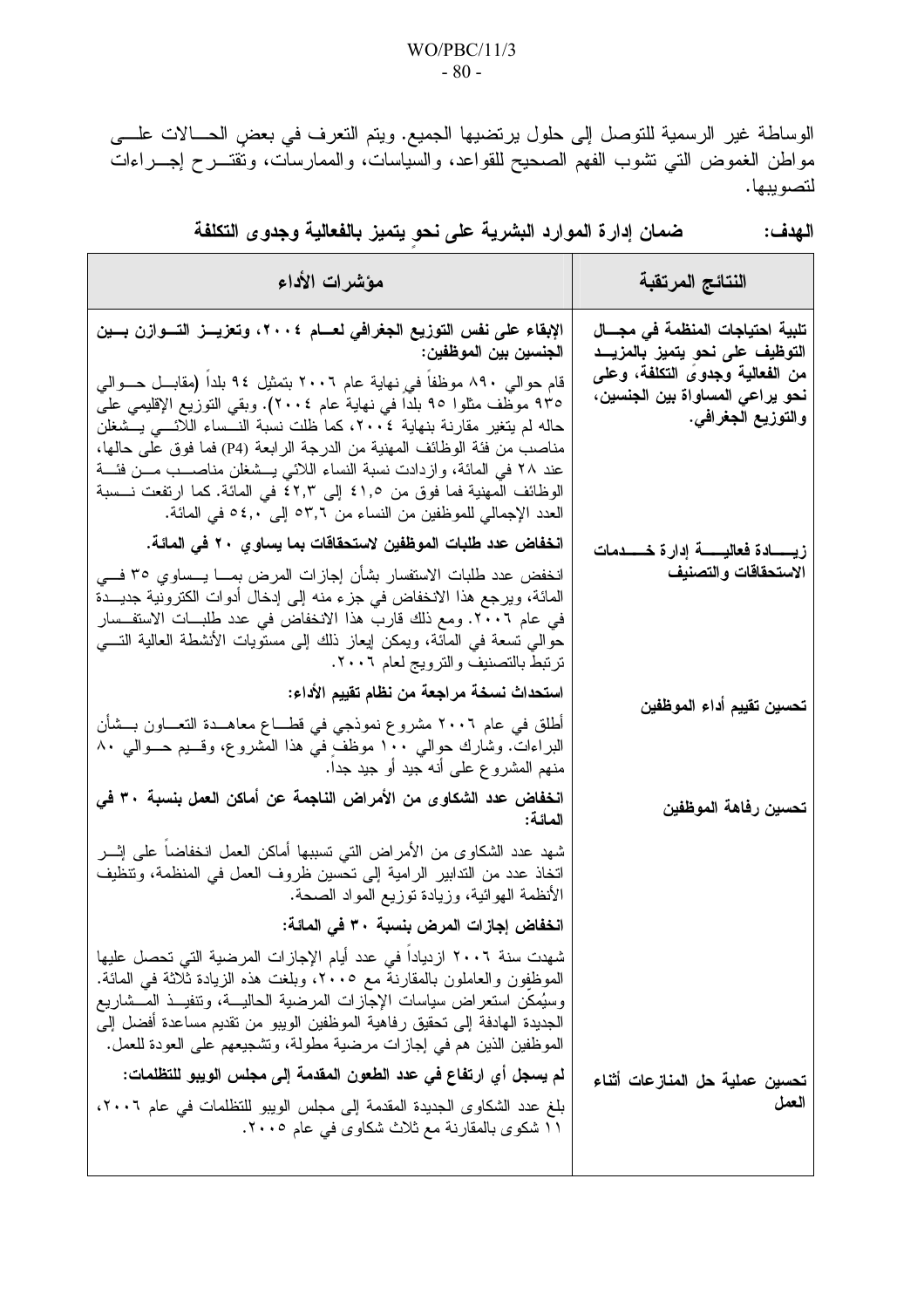| مؤشرات الأداء                                                                                                                                                                                                                 | النتائج المرتقبة                      |
|-------------------------------------------------------------------------------------------------------------------------------------------------------------------------------------------------------------------------------|---------------------------------------|
| لم يسجل أي ارتفاع في عدد الطعون المقدمة إلى المحكمة الإدارية لمنظمــــة<br>  العمل الدولية (ILOAT):                                                                                                                           |                                       |
| بلغ عدد الشكاوى الجديدة المقدمة إلى المحكمة الإدارية لمنظمة العمل الدوليـــة<br>في عام ٢٠٠٦ ثماني شكاوي بالمقارنة مع شكوي واحدة قدمت عام ٢٠٠٥.                                                                                |                                       |
| بلغت نسبة الشكاوى التي وجدت طريقها إلى الحل من خــــلال اللجـــوع إلــــي<br>خدمات الوساطة أو التراضي ٦٠ في المائة من الشكاوى التي عرضت علـــى<br>  امين المظالم:                                                             |                                       |
| وجدت بعض المشاكل التي عُرضت على أمين المظالم طريقهـــا إلــــى الحـــل<br>بسرعة نظرًا لما نتميزٍ به هذه الطريقة من البساطة، وسُويت معظم المـــشاكل                                                                            |                                       |
| المطروحة في نهاية المطاف، غير أن بعضها استدعى اللجوء إلى إجـــراءات<br>رسمية داخل نظام إدارة العدالة التابعة للويبو. ويمكن القول عموما أن المنظمة<br>قد نـجـحت من خلال نوفير  هيئة مـحايدة ومستقلة نسمح للموظفين بـالإعراب عن |                                       |
| شواغلهم دون أن ينتابهم الإحساس بالخوف من الانتقام أو أن يساور هم القلــــق،<br>في النقليل من حالات الإجهاد في أماكن العمل، وتوضيح مـــواطن الخــــلاف،                                                                        |                                       |
| وتبين الممارسات التي تحتاج إلى المزيد من التحسين، والتشجيع علـــي إقامــــة<br>علاقات بناءة في علاقات العمل.<br>٧ ٨٧٤ ٨١٤ لفرنك سويسرى                                                                                        | إجمالي نفقات البرنامج ٢٥ في عام ٢٠٠٦: |

### البرنامج ٢٦: العمليات المالية

١٧٥– استمر العمل على إدارة الشؤون المالية للمنظمة على نحو سليم، وذلك بتسجيل كل الإيــــرادات والنفقات بكل دقة، وأعدت الحسابات الشهرية والسنوية وفقاً للوائح والقواعد المالية للمنظمة. وســــيرد تفصيل الوضع المالي في ٣١ ديسمبر/كانون الأول ٢٠٠٦ في التقرير المالي المتوسط لعـــام ٢٠٠٦ الذي سيجرى إعداده في ٢٠٠٧.

١٧٦– وأحرز مشروع نظام إدارة المعلومات الإدارية (AIMS) على المزيد من التقدم، وأسهم إلى حد كبير في نيسير الإجراءات المالية للإدار ة ونقديم النقارير ، وساهم أيضا في زيادة الفعالية مـــن خــــلل أنمتة العمليات على أساس بومي. ونُفذ إجراء رسمي لتسجيل الطلبات بغرض زيادة تحسين النظام وفقاً للأولوبات.

١٧٧– وتواصل العمل على استثمار جميع الأموال المتاحة. واستمرت اللجنة الاستشارية للاستثمارات في نتظيم لقاءات منتظمة، وسلمت بأن الخيار الأفضل للمحافظة على رأس المال يكمن فـــي اســـتثمار الأموال لدى البنك المركزي السويسري، مما أدى إلى نحقيق معدل ٢,٤١ في المائة، أي ما مجموعـــه ۰٫۸ ملیون سویسری خلال عام ۲۰۰۲.

#### ضمان تنفيذ عمليات الويبو المالية تنفيذا فعالا، وشفافاً، ومسؤولاً وفقـــاً للـــوائح الـهدف: والقواعد المطبقة

| مؤشرات الأداء                                                           | النتائج المرتقبة                |
|-------------------------------------------------------------------------|---------------------------------|
| . الفراغُ من إدخال تحسينات على وحدات النظام AIMS ذات الصلة بالعائـــدات | ً ضمان فعالية العمليات المالية. |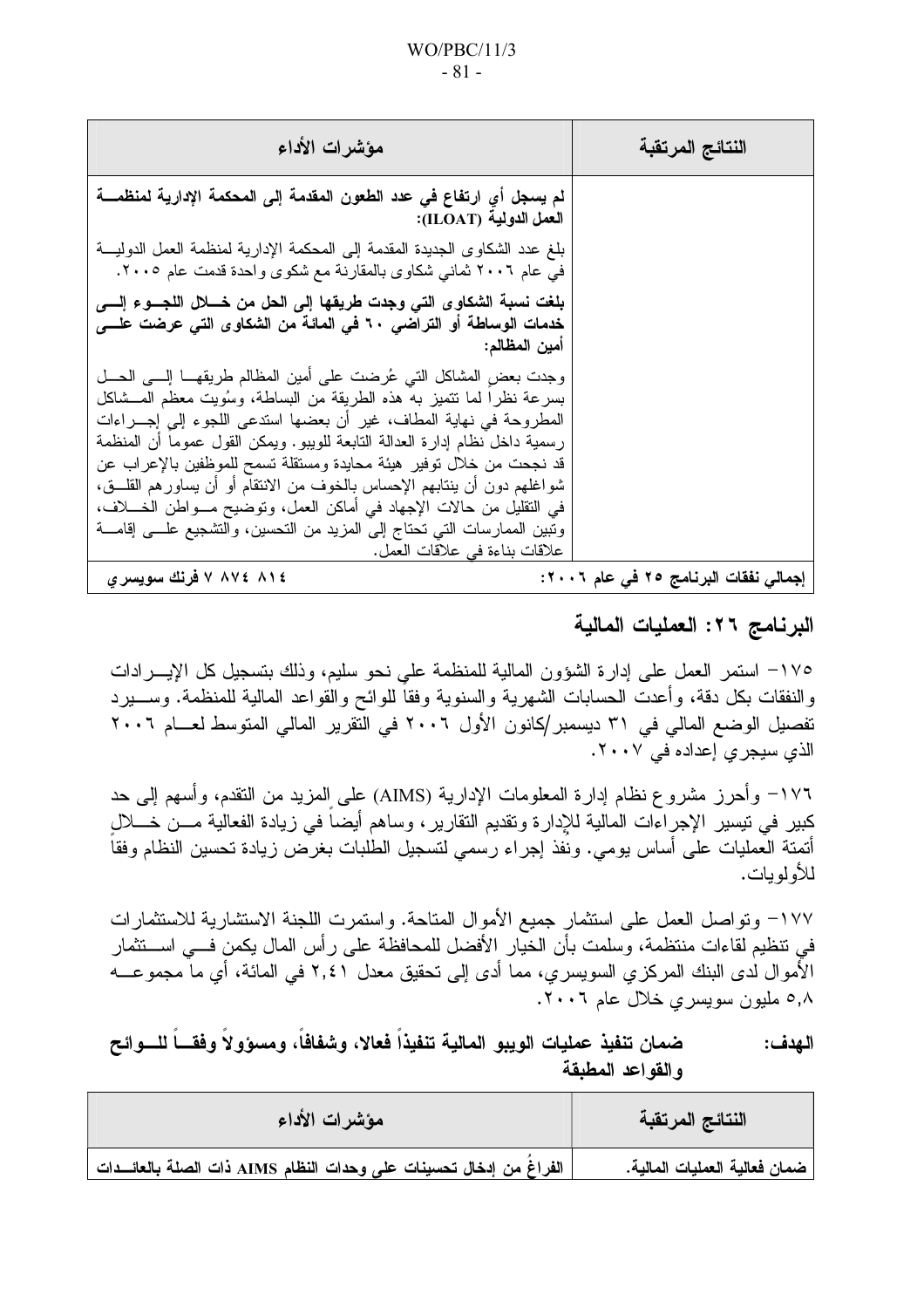### $WO/PBC/11/3$  $-82-$

| مؤشرات الأداء                                                                                                                                                                                                                                                                                                                                                                                         | النتائج المرتقبة                                                   |
|-------------------------------------------------------------------------------------------------------------------------------------------------------------------------------------------------------------------------------------------------------------------------------------------------------------------------------------------------------------------------------------------------------|--------------------------------------------------------------------|
| والنفقات، ومراقبة الميزانية، بما في ذلك تكييفها مع التطور الحالي للأنشطة.                                                                                                                                                                                                                                                                                                                             |                                                                    |
| أدت التحسينات التي أدخلت على وحدات النظام AIMS ذات الصلة بالعائـــدات<br>والنفقات إلى نحسين الفعالية، لاسيما في إدارة التسجيلات الدولية. كما بدأ العمل<br>بإجراء رسمي ساعد في النعرف على الحوادث والنصدي لهـــا، وقـــد حُـــددت<br>التحسينات الملائمة، ورتبت وفق أولويتها، ونفذت. ولا نزال الحاجة قائمة إلى<br>إدخال مزيد من التحسينات رغم إمكانية أداء غالبية الأنشطة الجديدة في النظام<br>الجديد . |                                                                    |
| امتثال المعاملات المالية لأحكام اتفاقيات الويبو ومعاهداتها المطبّقة، والنظــام<br>المالي والقواعد المالية للويبو مع معايير المحاسبة في الأمم المتحدة.                                                                                                                                                                                                                                                 | تنفيذ كل العمليات المالية بأمانة.                                  |
| تقديم النقارير المالية في الوقت المناسب.                                                                                                                                                                                                                                                                                                                                                              |                                                                    |
| توزيع الرسوم التي حصل عليها في إطار نظامي مدريد ولاهاي على السدول<br>الأعضاء في الوقت المناسب.                                                                                                                                                                                                                                                                                                        |                                                                    |
| تسديد المدفوعات في الوقت المناسب ومر اعاة الأجال المحددة.                                                                                                                                                                                                                                                                                                                                             |                                                                    |
| تقرير مالي من مراجعي الحـــسابات الخــــارجيين يؤكـــد امتثــــال المعــــاملات<br>المحاسبية للوائح والقواعد والمعايير المطبّقة.                                                                                                                                                                                                                                                                      | المحافظة على الأمسوال المتاحسة<br>للاستثمار ، وتحقيق أكبر قدر ممكن |
| الحصول على نقارير مرضية عن مراجعة الحسابات لفترة الـسنتين ٢٠٠٤–<br>٢٠٠٥. لم تسجل أي مآخذ كبيرة على مر اجعة الحسابات المؤقتة لعام ٢٠٠٦.                                                                                                                                                                                                                                                                | من العائدات.                                                       |
| توخي الحذر والسعى إلى تحقيق أكبر قدر ممكن من العائدات بفضل الأمسوال<br>المستثمرة بناء على قرارات اللجنة الاستشارية للاستثمارات (إمكانية المقارنة<br>مع العائدات التجارية):                                                                                                                                                                                                                            |                                                                    |
| بلغت عائدات الاستثمار ٥٫٨ مليون فرنك سويسري في عـــام ٢٠٠٦، وبلـــغ<br>متوسط معدل الفائدة ٢,٤١ في المائة، وهذه النسبة نفوق ما كان متوقعا.                                                                                                                                                                                                                                                             |                                                                    |
| توثيق جميع المعاملات المحاسبية بالكامـــل، وإحاطــــة مراجعــــى الحــــسابات<br>الخارجيين بها عند الطلب:                                                                                                                                                                                                                                                                                             | الشفافية والمساءلة في استخدام<br>الموارد المالية.                  |
| سُويت جميع الحسابات على نحو دوري، ولم يبد مراجعو الحسابات الخارجيون<br>أية نعاليق سلبية. واستمر نقديم النقارير المُرضية والمناسبة من حيث النوقيــت<br>متواصلا إلى الدول الأعضاء ومديري البرامج داخل الأمانة، ۖ وهو ما يـــشجع<br>على نوخي الشفافية، والمساءلة والاستخدام الفعلي للموارد.                                                                                                              |                                                                    |
| ۰۵ ۷۷۹ ۵ فرنك سويسري                                                                                                                                                                                                                                                                                                                                                                                  | إجمالي نفقات البرنامج ٢٦ في عام ٢٠٠٦:                              |

البرنامج ٢٧: تكنولوجيا المعلومات

١٧٨– ظل احتواء التكاليف يحظى على مدى فترة السنتين باهتمام رئيسي. وبدأ العمل في تحــضير خطة إستراتيجيةٍ معدلة في مجال تكنولوجيا المعلومات من المقرر تقديمها ًإلى الدول الأعـــضـاء فــــي ٢٠٠٧. وحرصاً على توحَّى نهج طويل الأجل للاستثمارات في مجال تكنولوجيا المعلومات، وســـعيّاً لتعزيز القدرة على إدارة المشاريع ونتظيم خدمات نكنولوجيا المعلومات المقدمة، شـــارك عـــدد مـــن موظَّفي تكنولوجياً المعلُّومات في دورات تدريبية نُظمت بشأن منهجية إدارة المشاريع فـــي مؤســسة Prince 2 وفي مكتبات البنية التحتية لتكنولوجيا المعلومات (ITIL).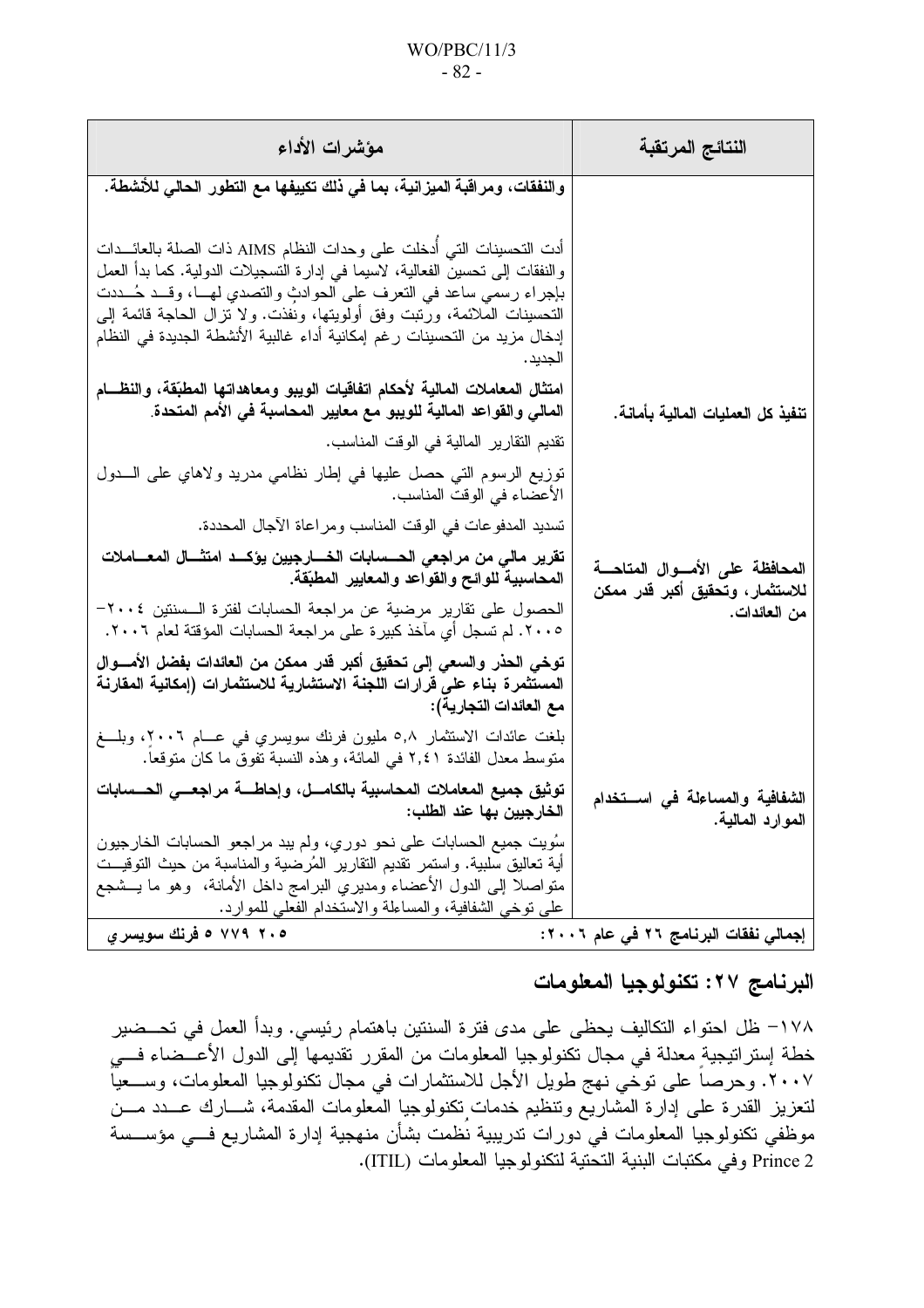١٧٩– وأحرز مشروع AIMS للنظام المالي للويبو نقدماً ملحوظاً بتوليه نقديم الجزء الأكبر من الدعم للنظام، وقد كان هذا الدعم يُقدم في السابق من طرف أحد الشركاء الخارجيين. وتحقيقاً لمهـــذه الغايــــة، عُززت مهارات PeopleSoft لفريق الدعم الداخلي، وبدأ الفريق في العمل على إدخال مجموعة كبيرة من التحسينات على نظام AIMS، بما في ذلك التعديلات الرامية إلى زيادة الإنتاجية في إدارة الماليـــة واستحداث وصلات جديدة مع أنظمة الويبو الأخرى. وأنجزت عملية تشكيل بنية الماليــــة والميزانيـــة لفترة السنتين (٢٠٠٦–٢٠٠٧) الجديدة، والتحري فيها، وحظى الفريق بدعم التسوية إلى نهاية السنة، وبمراجعة الحسابات المالية. ونظمت دورات ندريبية داخلية لفائـــدة مـــستخدمي الماليـــة، ومراجعـــة الحسابات في مجال تكنو لوجبا المعلومات للعمليات المالية.

١٨٠– ونيسيرا لمعالجة الزيادة المتوقعة في عدد طلبات التجديد في إطار بروتوكول مدريــد، أنـــشئ نظام جديد لتجديد العلامات التجارية عن طريق الانترنت (التجديد الإلكترونـــي). ويمكـــن مـــن الآن فصاعدا تسديد المدفوعات بواسطة بطاقة ائتمان أو عن طريق التحويل على حساب جاري، مما جعل المعالجة الداخلية تكاد تصبح آلية بالكامل. وبعد إجراء دراسة لمختلف الخيارات التي يتيحهـــا البريـــد الإلكتروني "المصدق عليه" لضمان التواصل الآمن في إطار نظام مدريد، بدأ العمل في استخدام البريد الالكتروني "المصدق عليه"لمر اسلة الملاك/ الممثلين.

١٨١– وبلغ المتوسط الشهري لعدد صفحات موقع المنظمة على الويب (www.wipo.int) التي جرى الاطلاع عليها خلالٍ عام ٢٠٠٦ ما يبلغ حوالي ٢٥ مليون صفحة. وأضيفت إلـــى الموقـــع وَّاجهـــة استخدام أكثر نناسقاً من حيث التصميم وأكثر سهولة من حيث الاستعمال مقارنة بالتصميم السّابق.

١٨٢– وشهد موقع المنظمة على الويب إنشاء خدمة جديدة للبحث فسى طلبات البسراءات الدولية (PatentScope) ترمّي إلى إناحة نتائج البحث في البراءات باستعمال نظّام (RSS). وشــــهدت طريقـــة تقديم البيانات على الآنترنت لقاعدة البيانات ROMARIN التي أصبح البحث فيها مجاناً منذ عام ٢٠٠٦ تحسينات ملحوظة. وعلاوة على ذلك، أنشئ مرفق جديد على الويب لتـــسوية المناز عـــات الكترونيــــاً (WIPO ECAF)، ويسمح هذا المرفق للأطراف وجميع الفعاليات الأخرى في إحـــدى القـــضايا وفقـــاً لقواعد الوساطة والتحكيم، والتحكيم المستعجل بتقديم التبليغات الكترونيا.

١٨٣– واستجابة للتحديات المهنية الجديدة، بدأ العمل تدريجياً على إتاحة النفاذ إلى الأنظمة الداخليـــة عبر الانترنت. ومن ذلك تحديدا، استعمال جهاز خدمة جديد للويب لاستضافة نظام الترجمـــة Isiview ونظامي CLAIMS و RIPCIS لتمكين المستخدمين من الانتفاع بهذه الأنظمة عن بعد.

١٨٤– وسعياً لنيسير إدارة المعلومات ونشرها على الموقع الداخلي للمنظمة، بدأ العمل في اســـتخدام مجموعة من البرمجيات الحرة – نظام إدارة المحتويات الحرة (OpenCMS) – كأداة لنشر محتويـــات المنظمة على الويب بانتظام.

١٨٥– وأُضيفت في عام ٢٠٠٦ خدمة جديدة بغرض مكافحة الفيروسات على ممرات الحركة علـــي الويب. وأسهمت المرافق الداخلية والخارجية للتحقق في مواطن الضعف وعمليات التحري المنتظمـــة في أمن نطبيقات الويب في الإبقاء على مستوى مرض من الإدارة لمواطن الضعف، ومــن الــشواهد على ذلك انعدام الهجمات المغرضة بالرغم من ازدياد عدد التصرفات المضرة.

١٨٦- وتحضيراً لنقل حوالي ٥٠٠ ١ محطة عمل إلى نظام وينـــدوزٍ أكــس بـــي (Windows XP)، وتثبيت برامج مايكروسوفت أوفيس ٢٠٠٣ (MS Office 2003)، استكملت إجراءات الشراء المطلوبة،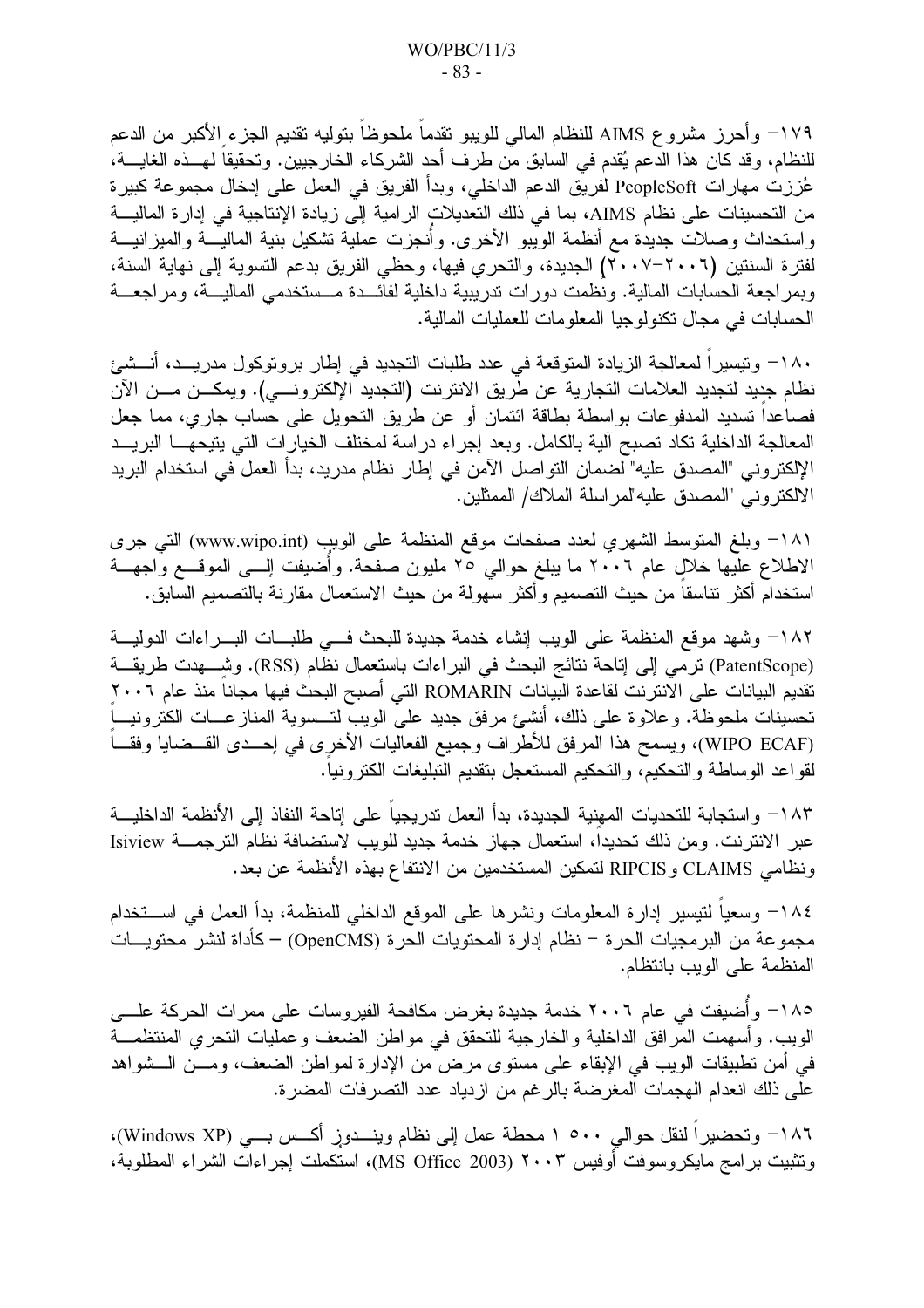وأعدت قائمة تحتوي على ما يزيد على ٢٠٠ تطبيقاً من التطبيقات البرمجية للويبو، واستُكمل إعــداد نموذج أولى لمحطة عمل أساسية تستخدم نظام XP، كما استكمل بنجاح تثبيت دليل المستعمل على٥٠ محطة عمل.

١٨٧– ومن المشاريع الرئيسية الأخرى التي تحققت في عام ٢٠٠٦ توفير الدعم في مجال تكنولوجيا المعلومات إلى المؤتمر الدبلوماسي لاعتماد معاهدة سنغافورة.

١٨٨– وكجزء من الجهود المبذولة لتعزيز البنية التحتية لتكنولوجيا المعلومات، اســـتخدمت بـــدالات جديدة لشبكة منطقة التخزين (SAN). وتبعاً لذلك، أصبح بالإمكان، إلى جانــب التطبيــق الاختبـــار ي والندريجي للحلول القائمة على تجميع أجهزة الخدمة المكتبية، تعزيز إتاحة الخدمات الأساسية للـــشبكة وتحسين قدرتها على العمل في حالات العطب. ومن الأمثلة على هــذه الخـــدمات خدمـــة اســـتيقان المستعمل، وإدارة الهوية، وأنظمة البريد الإلكتروني. وقد تم الانتقال بنجاح إلى خدمة الطباعة الجديدة التي يستعملها موظفو الويبو على الشبكة.

١٨٩– وسعيا لتعزيز قدرات الإدارة عن بعد من خلال جهاز الخدمة، رُكبت برمجية جديدة لـــــلإدارة عن بعد (Integrated Lights Out) على جميع الأجهزة الجديدة لخدمة الملفات.

١٩٠– وجرى تحديث أنظمة التشغيل التي توجد على جميع أجهزة الخدمة التي تحتوي على طلبــات معاهدة النعاون بشأن البراءات. وأعيد ننظيم ونجميع بيئة إنتاج الأقراص المدمجـــة (CD) وأقــــراص الفيديو الرقمية (DVD) في مرفق الطباعة التي تستخدمها طلبات المعاهدة ونظام مدريد. وبدأ العمل في استخدام نظام شبكة منطقة التخزين (SAN) لإدخال المعلومات حتى يتــسنى لطلبـــات نظـــام مدريـــد استخدامها. وأعيد تشكيل أجهزة الخدمة التى يوجد على متنها النظام المالي AIMS لتعزيز أدائها. وبدأ العمل في مشروع تحديث النظام AIMS للأنتقال إلى الإصدار 8.9 من PeopleSoft، ولاستضافة إدارة النظام في مركز الحواسب الدولي للأمم المتحدة.

١٩١– وخلال الفترة قيد الاستعراض، بلغ عدد طلبات الدعم في مجال تكنولوجيا المعلومات ما يزيــد على ٣٠٠ ٣٥ طلب مما استوجب إجراء حوالي ١٧٠٠ تدخلا، وتم النظر في حـوالي ٣٠٠ مــن طلبات الشر اء لمو اد نكنو لو جيا المعلو مات.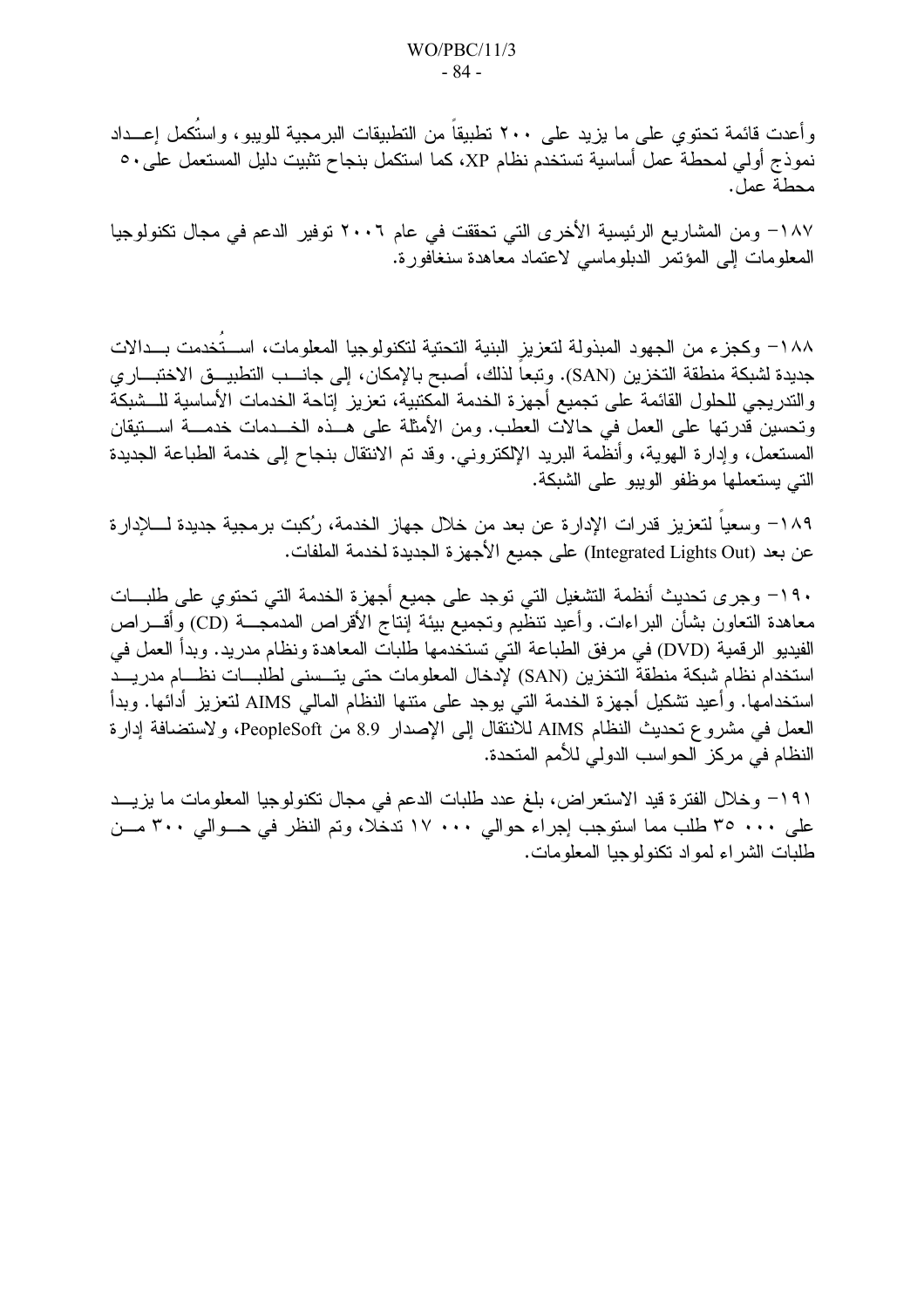### $WO/PBC/11/3$  $-85-$

ضمان تشغيل جميع أنظمة الويبو في مجال تكنولوجيا المعلومات بطريقة موثوق<br>بها وآمنة ومستدامة وفعالة من حيث التكلفة، وتوظيفها في تحسين سير الأعمال الـهدف:

| مؤشرات الأداء                                                                                                                                                            | النتائج المرتقبة                                                |
|--------------------------------------------------------------------------------------------------------------------------------------------------------------------------|-----------------------------------------------------------------|
| تحقيق تخفيض قِدره ٣٥ في المائة من عــدد أيـــام خــدمات المستــشارين<br>الخارجيين سنويا (مقارنة بحوالي ٥٠٠ يوم لعام ٢٠٠٥ حسب التقديرات):                                 | تخفيض الاعتمــــاد علــــى المــــوارد<br>الخارجية              |
| انخفاض عدد أيام خدمات المستشارين في الشهر ليبلغ ٢٠ يوما (أي ٢٤٠ يوم<br>في السنة)                                                                                         |                                                                 |
| انعدام تراكم الأعمال أو التأخير عند اختتام الحسابات وإنهائها بـــسبب نظـــام<br>إدارة المعلومات:                                                                         | تبسيط وتحسسين سسير الأعمسال<br>وزيادة سرعة النفاذ إلى المعلومات |
| انعدام نراكم الأعمال أو التأخير بالنسبة إلى اختتام حـــسابات فتــــرة الـــسنتين<br>$: Y \cdot \cdot \circ - Y \cdot \cdot \xi$                                          |                                                                 |
| ردود فعل المنتفعين:                                                                                                                                                      |                                                                 |
| ردود فعل ايجابية أبداها المنتفعون من نظام إدارة المعلومات:                                                                                                               |                                                                 |
| ٨٠ فى المائة من أجهزة الخدمة و٩٥ في المائة مــن الحواســب المكتبيـــة<br>  تستجيب لسياسة أمن المعلومات:                                                                  | إدارة فعالة للمخاطر الأمنيسة فسي<br>مجال تكنولوجيا المعلومات    |
| أحرز نقدم ملحوظ في زيادة عدد أنظمة التشغيل التي تستجيب إلى سياسة أمن<br>المعلومات، ومن المنوقع إدراك الهدف المنشود ندريجيا مع مشروع الانتقــال<br>  إلى نظام التشغيل XP. |                                                                 |
| انخفاض مهلة التعرض للاقتحامات والفيروسات الضارة المُعلن عنها من ٤٨<br>ساعة في عام ٢٠٠٥ إلى ساعتين:                                                                       |                                                                 |
| من المتوقع إدراك الهدف المنشود تدريجيا مع تحقق تنفيذ مشروع الانتقال نظام<br>التشغيل XP بالكامل                                                                           |                                                                 |
| لا تزال نسبة توافر قواعد البيانات الرئيسية والداخلية والأنظمة التي تستعملها<br>الويبو تفوق ٩٩,٨ في المائة:                                                               | توافر الأنظمة الأساسية على نحسو<br>كبير                         |
| نسبة نوافر إنتاج قواعد بيانات Oracle (24/7): ٩٩,٩٧ في المائة؛                                                                                                            |                                                                 |
| نسبة توافر إنتاج قواعد بيانات IB/COR) HPUX) (19,9 £ 99,9 في المائة؛                                                                                                      |                                                                 |
| توافر إنتاج قواعد بيانات AIX (24/7): ٩٩,٩٤ في المائة؛                                                                                                                    |                                                                 |
| توافر إنتاج قواعد البيانــــات الرئيــــسية و ADABAS بالنــــسبة إلــــي الأنظمــــة<br>الأساسبة:                                                                        |                                                                 |
| ساعات العمل الاعتيادية (من ٨:٣٠ إلى ١٧:٣٠)                                                                                                                               |                                                                 |
| CASPIA/CASPRO: • 19,9- في المائة أو خسارة نظام قدرها ســـاعتين و ٢١<br>دقيقة                                                                                             |                                                                 |
| ۱۰۰,۰۰ MAPS/DMAPS افی المائة                                                                                                                                             |                                                                 |
| ساعات العمل المطولة:                                                                                                                                                     |                                                                 |
| CASPIA/CASPRO (من ٧:٠٠ إلى ٩٩,٨٥) ٩٩,٨٥ في المائة                                                                                                                        |                                                                 |
| MAPS/DMAPS (من ٧:٠٠ إلى ٩٩,٩٧ (٢٢:٠٠ في المائة                                                                                                                           |                                                                 |
| لا تز ال نسبة تو افر خدمات الشبكة الرئيسبية (الملفــات، الطباعـــة، البريـــد                                                                                            |                                                                 |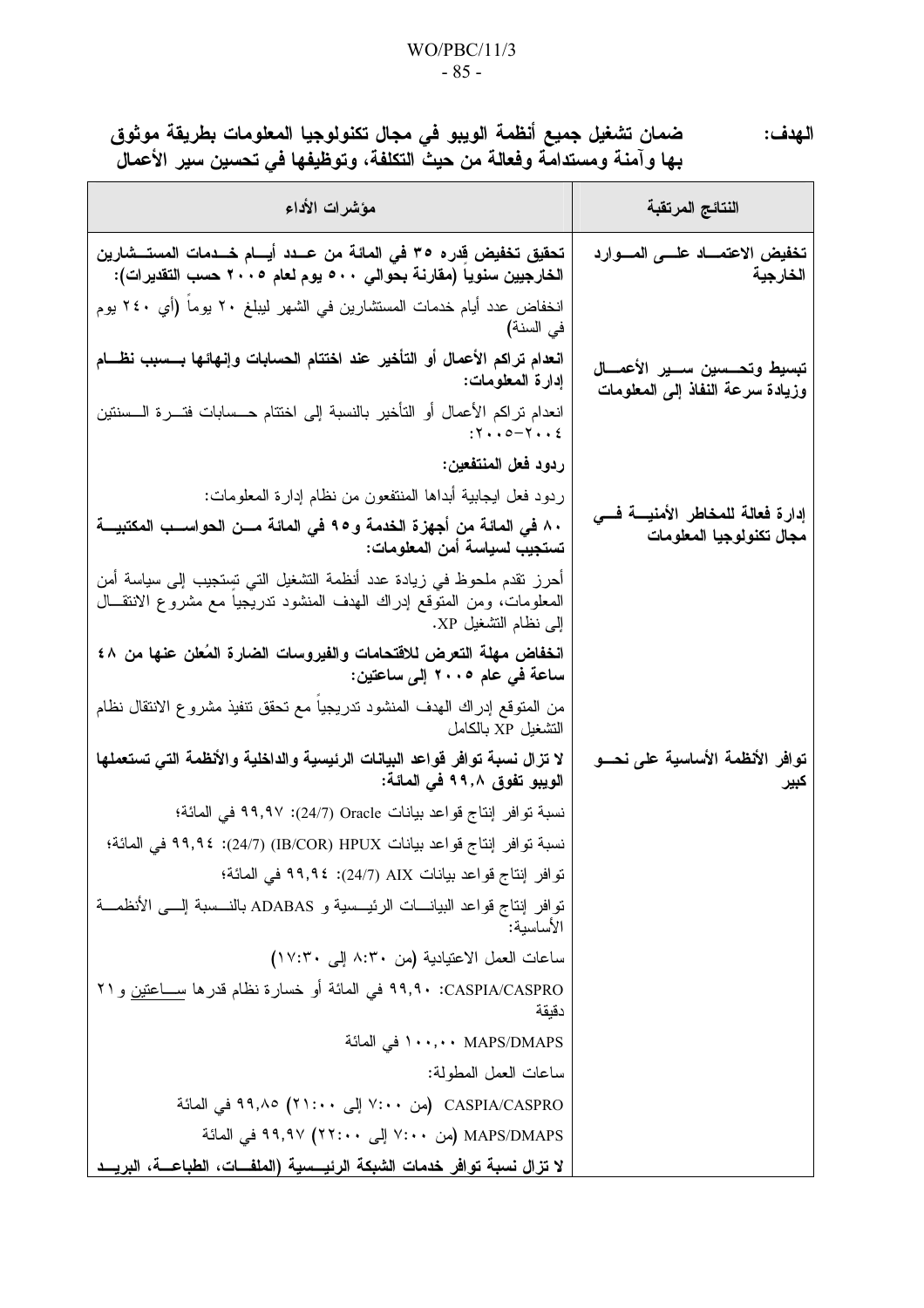| مؤشرات الأداء                                                                                                            | النتائج المرتقبة                      |
|--------------------------------------------------------------------------------------------------------------------------|---------------------------------------|
| الالكتروني) تفوق ٩٩,٧ في المائة:                                                                                         |                                       |
| توافر شبكة الويبو ، ٩٩,٨٥ في المائة                                                                                      |                                       |
| توافر نظام الملفات، ٩٩,٨٥ في المائة                                                                                      |                                       |
| متوسط نوافر مكاتب البريد الإلكتروني، ٩٩,٨٥ في المائة                                                                     |                                       |
| توافر نفاذ البريد الإلكتروني من خارج الويبو، ٩٩,٩٣ في المائة                                                             |                                       |
| توافر خدمات الطباعة على الشبكة، ٩٩,٨٥ في المائة                                                                          |                                       |
| إبرام اتفاقات لتقديم الخدمة لأكثر من ٨٠ من أنظمة تكنولوجيـــا المعلومـــات<br>الأساسية مقابل خمسة في المائة في عام ٢٠٠٥: |                                       |
| أعد نموذج لاتفاقات تقديم الخدمة، ومن المقرر نتفيذ الاتفاقات في عام ٢٠٠٧.                                                 |                                       |
|                                                                                                                          |                                       |
|                                                                                                                          |                                       |
|                                                                                                                          |                                       |
| ١٩ ، ٩٦٦ ١٩ فرنك سويسري                                                                                                  | إجمالي نفقات البرنامج ٢٧ في عام ٢٠٠٦: |

البرنامج ٢٨: المؤتمرات واللغات والطباعة والمحفوظات

١٩٢– حظى ٨٦ اجتماعاً عُقد في جنيف و١٨٩ من الاجتماعات التي نُظمت في أماكن أخرى (بلـــغ مجموع المشاركين في هذه الاجتماعات حوالي ٢٠٠٠ مشارك)، بما في ذلك المسؤتمر الدبلوماسي لاعتماد معاهدة قانون العلامات النجارية المعدلة في سنغافورة بإجراءات الدعم والنموين، بما في ذلك النرجمة الفورية، والتسجيل الصوتبي وتقديم الوثائق.

١٩٣– وطُبعت أكثر من ١١,٥ مليون صفحة ووزعت، ويُمثل هذا العدد انخفاضا في عدد الصفحات المطبوعة بحوالي ١,٥ مليون صفحة مقارنة بعام ٢٠٠٥. والنزاماً بتحقيق الهدف الطويل الأجل الذي ير مي إلى تخفيض المر اسلات الورقية إلى حد كبير ، استخدم البريد الإلكتروني لتوزيع التبليغـــات ذات الصلة بالصحافة الورقية. وبلغ عدد النسخ الورقية الموزعة على كل منلـــق نـــسخة واحـــدة باللغـــة المطلوبة.

١٩٤– ولم يكن الرقم المرجعي الأصلي لتكلفة المكالمات الهاتفية لكل مكالمة، البسالغ ٠,٢٨ فرنسك سويسري ممثلا في الواقع لفترة السنتين ٢٠٠٤–٢٠٠٥ بكاملها (إذ أن الرقم الحقيقي يبلغ ٠,٤٣ فرنك سويسري) (''). وِ على إِثْرِ ۖ إجراء طلب للعروض في منتصف عام ٢٠٠٥، شهدت تكاليف المكالمـــات الهاتفية انخفاضا كبيرا، وبلغ متوسط التكلفة لكل مكالمة هاتفية ٠,٢٧ فرنك سويسري في عام ٢٠٠٦. وشهدت تكاليف البنية التحتية لخدمات الاتصالات انخفاضا كبيرا بلغ حوالي ٦٠ في المائة فــي عـــام ٢٠٠٦ بالمقارنة مع ٢٠٠٥ بعد شراء التجهيزات المستأجرة. وأدت الزيادة فـــي اســـتعمال الهواتــف المحمولة إلى تحقيق ارتفاع طفيف في تكاليف اتصالات الهواتف المحمولة في عام ٢٠٠٦، ومع ذلك أسهمت الـهواتف المحمولة في تحسين مرونة الاتصـالات بين الموظفين وزيادة تيسير ها.

 $(1)$ انظر الجدول I: مكاسب الفعالية في عام 2006، ص. XXX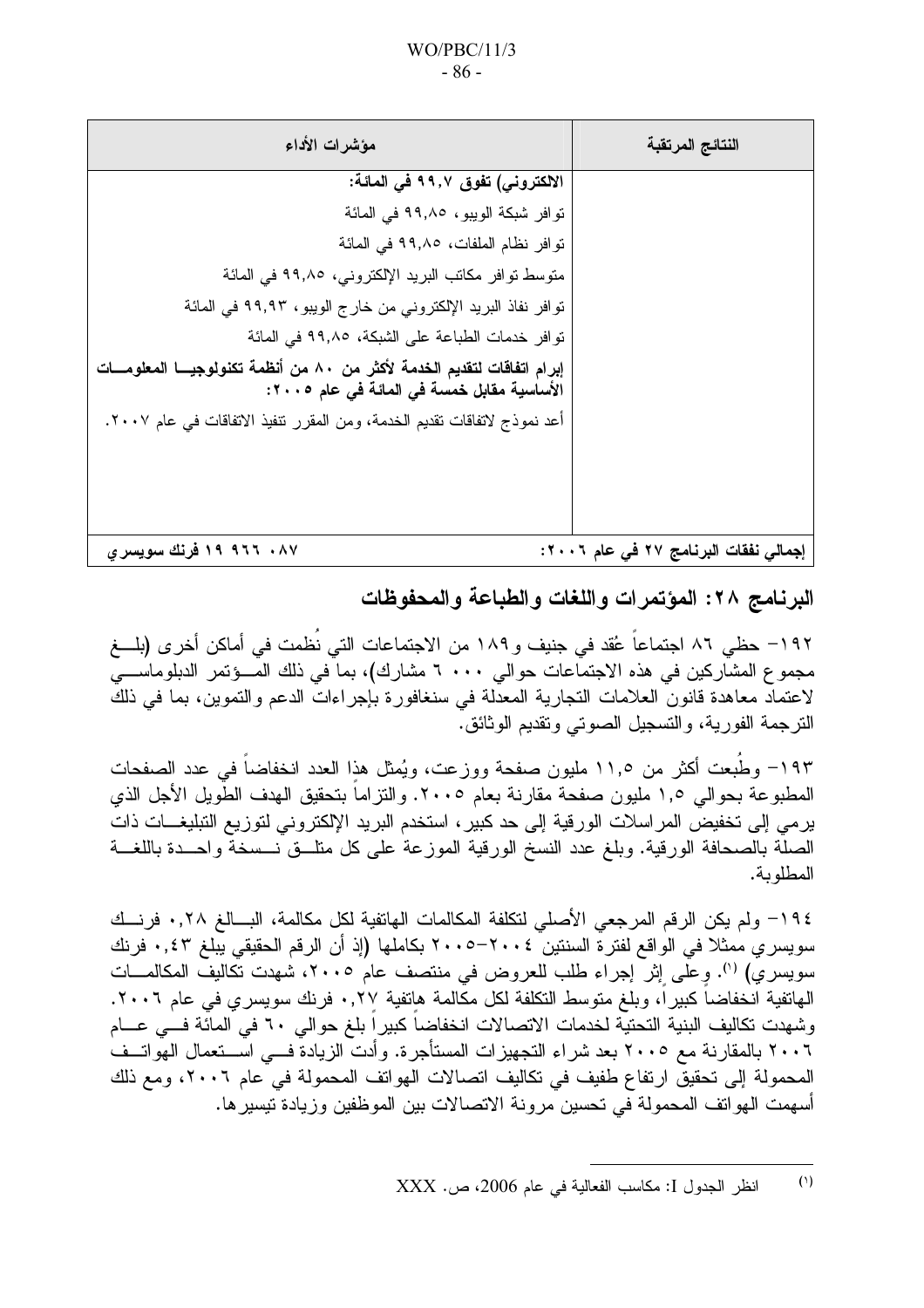١٩٥– وتجاوز عدد المواد المُرسلة في مجال خدمات إرسال البريد في عـــام ٢٠٠٦ ( ٥٨٣ ٠٠٠ ) ١ مادة) بكثير الرقم القياسي المحدد عند ١٠٠٠ ٠٠٠ ١ مادة، ويرجع ذلك إلى الزيادة الكبير ة في القـــدر ة التشغيلية لقطاعي المعاهدة والعلامات النجارية. وأدت الزيادة الهائلة في استخدام الوسائل الالكترونيـــة في مجال المراسلات 1 إلى خفض الوزن الإجمالي للبريد، ومن ثم خفض متوسط الوزن لكـــل مــــادة بشكل كبير في عام ٢٠٠٦ مع تحديد ارتفاع إجمالي تكاليف البريد عند أربعة في المائة.

١٩٦– وبلغت نسبة الزيادة التي تحققت في معالجة وثائق العمل المتلقاة، بشكليها الورقي والالكتروني، حوالي ٣٨ في المائة في عام ٢٠٠٦ بالمقارنة مع ٢٠٠٥. وبر هن نظام المسح الضوئي الجديد الــذي بدأ استخدامه في أواخر ٢٠٠٥ عن فعاليته وجدواه من حيث التكلفة في استخدام الوثائق الورقيـــة، إذ أمكن بفضل استخدام هذا النظام تدارك التأخر الحاصل في معالجة ١٢٠٠ ٢ وثيقة ترجع إلـــي عـــام ٢٠٠٥. وقد شملت التحسينات الأخرى إعداد مشروع نموذجي للنفاذ الالكتروني للوشائق التاريخيـــة كجزء من نظام الإدار ة الالكترونية للوثائق (EDMS) والمحفوظات. و أسهمت الويبـــو تحـــت ر عايــــة المجلس الدولي للمحفوظات إسهاما كبيرا إلى جانب منظمات الأمم المتحدة الأخرى في جنيــف فـــي وضع سياسات وممارسات موحدة في مجال إدارة السجلات والمحفوظات داخل الأمم المتحدة، بما في ذلك وضع معايير لمعالجة الوثائق التي نوجد على جميع الوسائط.

١٩٧– وسهرت دائرة الخدمات اللغوية على ترجمة الوثائق بجميع اللغات الرســمية الــست للأمـــم المتحدة، وكذلك على نرجمتها باللغة الألمانية والبرنغالية والإيطالية، مع المحافظة على مستوى عـــال من الجودة خلال نرجمة هذه الوثائق وتحريرها وندقيقها ومراجعتها وضمان نوزيعها في أسرع وقت ممكن. وظل إجمالي الطلب على خدمات النرجمة مرتفعا، رغم أنه لم يكن بالإمكان تلبية هذا الطلـــب نظر ا لمحدو دية المو ار د.

١٩٨– وبلغت نسبة الزيادة في فعالية خدمات الترجمة في عام ٢٠٠٦ ثمانية في المائة مقارنــــة مــــع ٢٠٠٤ <sup>(٢)</sup>، ونرجع هذه الزيادة إلى إعادة نتظيم العمليات الداخلية وإضفاء طابع رسمي على سياســـات التر جمة وإجراءاتها.

١٩٩– وواصلت خدمات الطباعة داخل المنظمة على طباعة الوثائق، والمنشورات، والمواد الإعلامية الترويجية للندوات والمؤتمرات، والكتيبات والفهارس لمختلف قطاعات الويبو فسى شكل ورقسى والكتروني. وشهد عام ٢٠٠٦ انخفاضا في عدد المطبوعات الورقية باللون الأبيض والأسود نظرا إلى أن جريدة المعاهدة لم نعد نصدر في شكل ورقي، بالإضافة إلى النوجه العام نحـــو زيـــادة اســـنعمال الألوان في الطباعة. وقد بلغت نسبة الزيادة في إنتاج الأقراص المدمجة (CD) وأقراص الفيديو الرقمية (DVD) حوالي ٤٠ في المائة مقارنة بعام ٢٠٠٥.

٢٠٠– وأدت الزيادة التي تحققت في مجال الطباعة والتجليد داخل المنظمة، التي أفضت إلى انخفاض في كمية العمل الذي يُفوض إلى الخارج، وانخفاض في الأنشطة الإدارية ذات الصلة، إلـــي تحقيـــق وفورات في التكاليف.

زيادة فعالية وجدوى تكلفة خدمات المؤتمرات واللغات والطباعة والمحفوظات. الـهدف:

 $(1)$ انظر الجدول I: مكاسب الفعالية في عام 2006، ص. XXX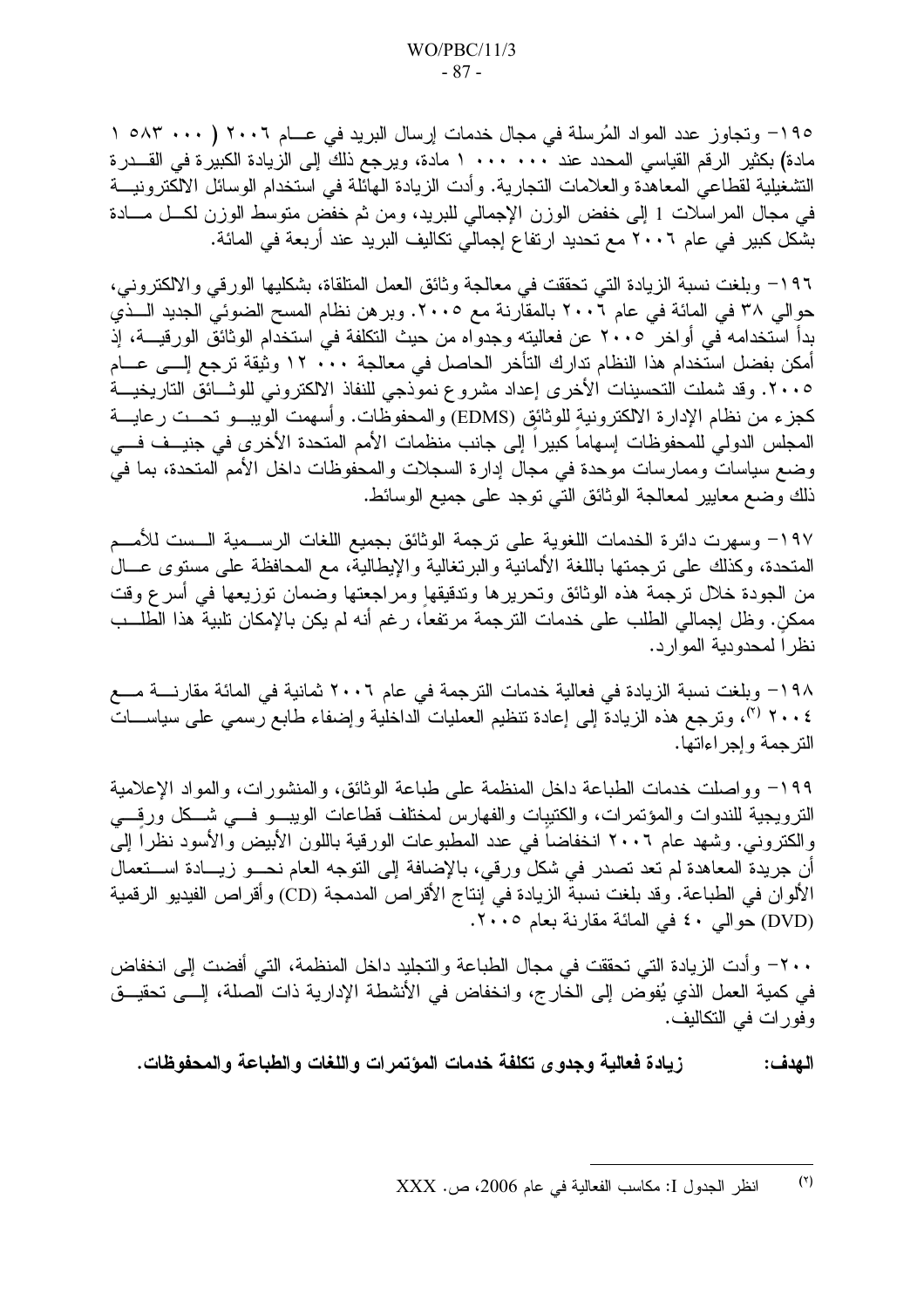### $WO/PBC/11/3$  $-88-$

| مؤشرات الأداء                                                                                                                                                                                                                                                          | النتائج المرتقبة                                                                                                             |
|------------------------------------------------------------------------------------------------------------------------------------------------------------------------------------------------------------------------------------------------------------------------|------------------------------------------------------------------------------------------------------------------------------|
| ردود فعل المندوبين والأمانـة:<br>أبدى موظفو الويبو والمندوبون /المشاركون في ٨٦ مـــن الاجتماعــــات التـــــي<br>نظمت في جنيف وفي ١٨٩ من الاجتماعات التي نظمت في أماكن أخر ى ردود<br>فعل ايجابية.                                                                      | تقديم خدمات فعالة تستجيب إلى<br>احتياجات المندوبين والأمانسة<br>فيمسا يتعلسق بالاجتماعسات<br>والمؤتمرات                      |
| تحقيق حوالي ٤٠ في المائة من الادخار في التكلفة في مجال تكاليف إرســــال<br>الوثائق مقارنة بفترة السنتين ٢٠٠٤–٢٠٠٥، ويرجع ذلــك إلـــي التوزيـــع<br>الإلكتروني للوثائق ونشرها على الانترنت.<br>على الرغم من تحقيق ادخار في النكلفة ونشر جميع وثائق الاجتماعات التــــي | إتاحة وثائق الاجتماعات للدول<br>الأعضاء، بما في ذلك علـــو<br>موقع المنظمة علـــى الويـــب،<br>بتكلفة أقل.                   |
| نظمت في جنيف على الانترنت في وقت مناسب من حيث التوِقيت، لا يــــزال<br>النقدم صوب بلوغ نسبة ٤٠ في المائة من التخفيض بطيئا نسبيا. ولتحقيق هــذا<br>الهدف، لا بد من اتخاذ قرارات سياسية، بما في ذلك علـــي مـــستوى مختلـــف<br>اللجان الدائمة و/أو الاتحادات.           |                                                                                                                              |
| متوسط تكاليف المكالمات الهاتفية أقل من مستوى فتـــرة الـــسنتين ٢٠٠٤–<br>$: 5 \cdot \cdot \cdot$                                                                                                                                                                       | زيادة جدو ى تكلفة الاتصالات.                                                                                                 |
| بلغ متوسط تكلفة المكالمة الهاتفية عام ٢٠٠٦ ما قيمته ٠,٢٧ فرنك سويــــسري<br>بالمقارنة مع ٠,٤٣ فرنك سويسري خلال فترة السنتين ٢٠٠٤–٢٠٠٥ بكاملها<br>(انظر الجدول I، الصفحة ٨٠)                                                                                            |                                                                                                                              |
| متوسط التكاليف أقل من مستويات الفترة ٢٠٠٤–٢٠٠٥<br>بلغ متوسط الوزِن للبريد الواحد الذي وزع خلال عام ٢٠٠٦ حوالي ٩٤ غرام،<br>وهذا المتوسط أقل بكثير من هدف الفعالية المحدد لفترة السنتين ٢٠٠٦–٢٠٠٧<br>أي ١٧٠ غرام (انظر الجدول I، الصفحة ٨٠)                              | إدارة السجلات، والمحفوظات،<br>والبريد والمراســـلة وخـــدمات<br>البريد الخارجي والداخلي علسي<br>نحو يتميز بالفعالية والكفاءة |
| معايير الإنتاجية: ٥٠٠ ١ كلمة في اليوم للمترجم الواحد (نــصوص عامــــة)؛<br>١ ٠٠٠ كلمة في اليوم للمترجم الواحد (نصوص قانونية)                                                                                                                                           | الإبقاء على توازن بين جـــدوى<br>التكلفة والنوعية فسى ترجمسة<br>الوثائق ومراجعتها                                            |
| مواصلة مراعاة معايير الإنتاجية. بلـــغ نــــاتج خـــدمات الترجمـــة والتحريـــر<br>أو التدقيق في الوثائق حوالي ٣٠٠٠٠ صفحة معيارية من النصوص.                                                                                                                           |                                                                                                                              |
| تحديث العمليات الداخلية وإعادة نتظيمها من باب الضرورة للمــساعدة علـــي<br>تعزيز الفعالية. وطرح مناقصة لخدمات الترجمة. وتحقيق زيادة فـــي الفعاليـــة<br>بالمقارنة مع الهدف المحدد (انظر الجدول I، ص. ٨٠).                                                             |                                                                                                                              |
| ردود أفعال الموظفين والمندوبين إزاء جودة الوثائق المترجمة :                                                                                                                                                                                                            |                                                                                                                              |
| أبدى المندوبون والموظفون ارتياحهم لجودة الترجمات.<br>تحقيق ٥٠ في المائة من الزيادة في الطباعة الداخلية وتحقيق تخفــيض فـــي<br>تكلفة الموردين الخارجيين بنفس النسبة.                                                                                                   | زيادة فعالية خــدمات الطباعـــة<br>وجدواها من حيث التكلفة                                                                    |
| إحراز نقدم صوب تحقيق هذا الهدف. والحصول في عام ٢٠٠٦ على تخفيض<br>قدره ٣٧ في المائة من خلال تخفيض استعمال الموردين الخارجيين و زيــادة<br>الطباعة في الداخل.                                                                                                            |                                                                                                                              |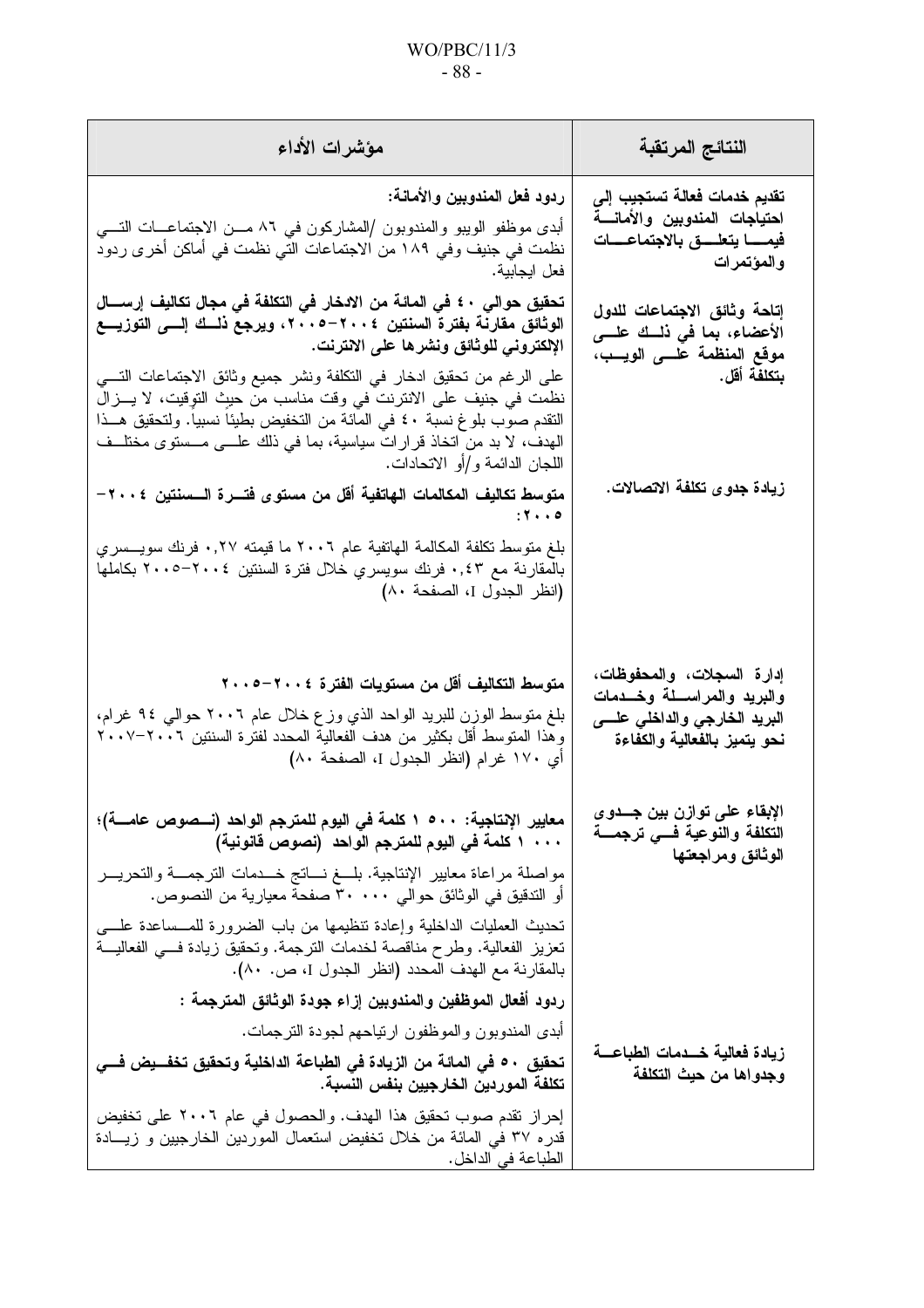| مؤشرات الأداء               | النتائج المرتقبة               |
|-----------------------------|--------------------------------|
| ٢٠ ٦٢٦ ٢٠ فرنك سويسر ي    ' | نفقات البرنامج ٢٨ في عام ٢٠٠٦: |

البرنامج ٢٩: إدارة أماكن العمل

٢٠١− اتخِذت المنظمة خلال الفترة قيد الاستعراض عدة تدابير ترمي إلى زيادة ترشيد استخدام أماكن العمل التابعة لها مع مراعاة احتياجاتها بالكامل حاليا وفي المستقبل. وشملت هذه التدابير إنهـــاء عقـــد استئجار مبنى Giuseppe-Motta، وإعادة أماكن العمل المستأجرة في Chambésy قبل الموعد المحـــدد في العقد. واستخدمت أماكن العمل على نحو فعال بعد إجراء العديد من عمليات إعادة التنظيم الداخلية. وبُنيت مقرات إضافية للتخزين، ووضعت رفوف في مستودعات التخزين التسي تـستعملها معاهــدة النعاون بشأن البراءات خارج مقر المنظمة، وأنهيت تحضيرات نقـــل مـــوظفي الويبـــو مـــن مبنــــي Giuseppe-Motta إلى مباني المنظمة الأخرى في مستهل عام ٢٠٠٧. وعلاوة على ذلك، بدأ العمل في إعداد الدراسات بشأن أستوديو التسجيل المقرر إنشاؤه لقطاع حق المؤلف والحقوق المجاورة.

٢٠٢– وفي عام ٢٠٠٦، دخلت العقود الجديدة للصيانة المنتظمـــة للتجهيـــزات التقنيـــة (وخاصــــة التجهيزات السمعية والبصرية، وشبكات الصرف، ونظام مراقبة الدخول إلى مبنى المنظمـــة العالميـــة للأرصاد الجوية (WMO) في السابق ونظام المرشات لإطفاء الحرائق في مبنى أبراد بوشــك Arpad (AB) Bogsch، والمبنى السابق للمنظمة العالمية للأرصاد الجوية، وأماكن العمل واللوازم الخارجيـــة (خصوصا ما يتعلق بصيانة الحدائق) حيز التنفيذ.

وحُسنت بعض النجهيزات في المبنى AB، بما في ذلك العربة المستعملة لصيانة واجهة المبنى، وأبراج التبريد، والسطح وتجهيزات تكييف الهواء في مركز البيانات AB. وجرى تحديث أنظمة الكشف عـــن تسرب الغاز في المبنى AB والمبنى السابق المنظمة العالمية للأرصاد الجوية، وأنظمة الكــشف عـــن الحرائق في مستودعات التخزين في كل من Meyrin و Collex و Sablières تماشـــيا مـــع المعـــايير الصناعية. واستبدلت بعض التجهيزات الأخرى مثل محرك التبريد الثاني، ولوحات مفاتيح الكهرباء في مختلف الطوابق، ومولدات الطوارئ، ولوحات مفاتيح الكهرباء لأبواب الدخول إلىي المستودع. وأعدت مو اصفات بشأن الدعوة إلى تقديم المقترحات التي من المقرر إطلاقها في عام ٢٠٠٧ لتجديد تجهيزات النَّدفئة في المبنى AB، وتأمين المباني ومحتوياتها، وجمع النفايات، والإمـــداد بالكهربــــاء، واســــتبدال زجاج الشبابيك في المبني AB.

٢٠٣- واتخذت أيضاً تدابير وقائية ضد الإصابة بوباء أنفلونزا الطيور تتضمن على وجه الخصوص رش موصلات النهوية واستبدال مراشح الكتلات الأحادية في جميع المباني.

٢٠٤ وأجرى تقييم أمني للمخاطر يتعلق بالأمن في أماكن العمل التابعة للويبو في مارس/آذار لأجل تحديد حالة نظام إدارة أمن المنظمة، واقتراح تحسينات تشمل أمن الموظفين، والمعلومات والأمــــلاك. وانتهى التقييم إلى ضرورة زيادة تحسين نطاق ومستوى خدمات الأمن العامة في الويبو لكي تتطــابق مع المعايير الدنيا للأمن التشغيلي التي أوصبي بها مقر الأمم المتحدة (UNH-MOSS). وتحقيقـــا لمهــذا الهدف، بدأ العمل في يونيه/حزير إن على إعداد مشروع لإدخال تغيير ات في هذه الخدمات بما يكفــل النتفيذ الفعال للتوصيَّات. وسيستغرق تنفيذ هذا المشروع، نظراً لضخامته، سنوات عديـــدة. وأجريـــت أيضاً تقييمات أخر ي للمخاطر الأمنية بالنسبة إلى مكانب النتسيق النابعة للويبو . وأنشئ مركز اتـــصـال للمسائل الأمنية مع مقر الويبو في البلد المضيف، ومع إدارة السلامة والأمن التابعة للأمم المتحدة فسي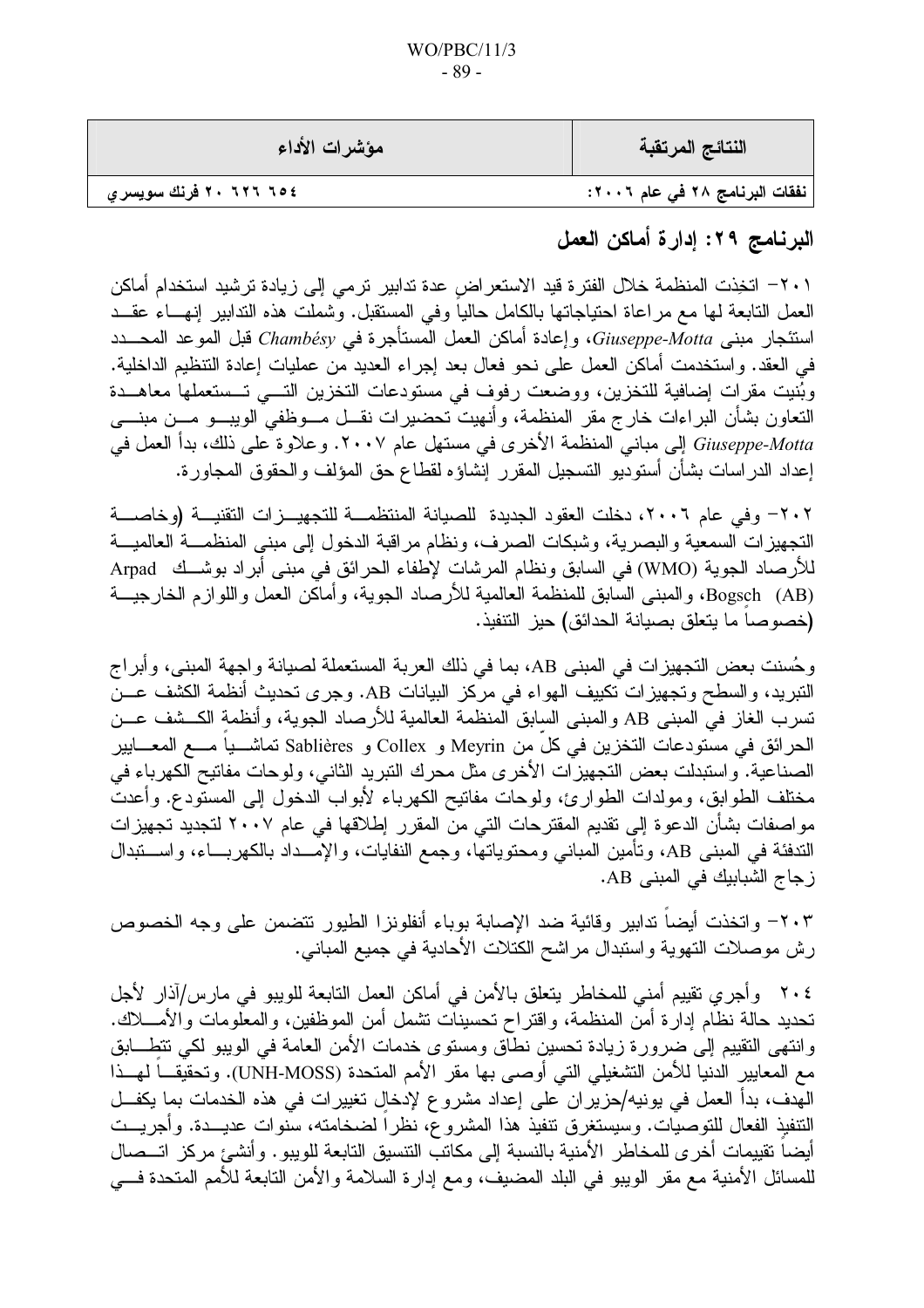مقر الأمم المتحدة في نيويورك، ومع مكتب الأمم المتحدة في جنيف. وبادرت المنظمة بإقامٍــــة شــــبكة تشغيلية فعالة بين مهَّنيي الأمن للأممّ المتحدة في جنيف، وأصبحت المنظمة عضواً نشيطاً في شـــبكة الوكالات المشتركة للأمم المتحدة لإدارة الأمن.

إدارة مباني المنظمة واستعمالها استعمالا رشيداً وصيانتها على نحو يتميز بفعالية الـهدف: التكلفة، بقدر المستطاع، وضمان سلامة وأمن جميع موظفي الويبو، وزوار مباني المنظمة والمندوبين المشاركين فى اجتماعاتها.

| مؤشرات الأداء                                                                                                                                                                                                                                                                                                                                                                                                                                                                                                                                                                                                                                                                                                                                                                                                                                                                                                                                                                          | النتائج المرتقبة                                                                                                                   |
|----------------------------------------------------------------------------------------------------------------------------------------------------------------------------------------------------------------------------------------------------------------------------------------------------------------------------------------------------------------------------------------------------------------------------------------------------------------------------------------------------------------------------------------------------------------------------------------------------------------------------------------------------------------------------------------------------------------------------------------------------------------------------------------------------------------------------------------------------------------------------------------------------------------------------------------------------------------------------------------|------------------------------------------------------------------------------------------------------------------------------------|
| انخفاض تكاليف الاستئجار مقارنة بفترة السنتين ٢٠٠٤–٢٠٠٥:<br>بلغ شغل معدل مباني الويبو في نهاية عام ٢٠٠٦ ما يوازي ٨٨ فــى المائـــة،<br>وانخفض عدد المبانـي المستأجرة من أربعة إلـي ثلاثة. كما انخفضت مدة عِقود<br>استئجار مواقف السيارات ومستودع التخزين في Giuseppe-Motta اعتبارا من<br>۳۰ بونیه/حزیران ۲۰۰۷، وأعیدت مبانی شامبیزیِ Chambésy قبل ۱۰ أشهر<br>من موعد تسليمها في ٣١ ديسمبر/كانون الأول ٢٠٠٦<br>بلغت نكلفة الإيجار والضرائب عام ٢٠٠٦ ما يساوي ٠٠٠ ٢٦ ٢٠ فرنسك<br>سويسري، أي أنها شهدت انخفاضا قيمته ١٥ في المائة بالمقارنــــة مــــع عــــام<br>٢٠٠٥ حيث بلغت ١٥٨ ٢٠٠ ١٥٨ فرنك سويسري. ويعـــود هـــذا التخفـــيض<br>بالأساس إلى <u>إرجاع مبنى</u> Chambésy قبل الموعد المحدد.<br>أدى حسن استعمال الأماكن في المباني القائمة إلى توفير حوالي ٣٠ من أماكن<br>العمل الإضافية بالمقارنة مع ٢٠٠٥، وإلى اســـنحداث ١٠ مكَّاتـــب إضــــافية<br>وأماكن جديدة للمحفوظات (في الطابق الأرضـي للمبنـي P&G ) وإلـي مضـاعفة                                                          | ترشيد مباني المنظمة واستعمالها<br>على النحو الأمثل                                                                                 |
| مكان المحفوظات PCT (في مستودع التخزين Sablières II)<br>امتثال جميع مباني المنظمة مع معايير الويبو<br>جرى تجديد أو تحديث ستة من التجهيزات الهامة في المبنى AB بما في ذلـك<br>العربة التي تستعمل في صيانة واجهة المباني، وأبراج التبريد، ونرميم السقف،<br>ومحرك النبريد الثاني، ولوحات مفاتيح الكهرباء في مختلف الطوابق وأجهـــزة<br>تكييف العواء لمركز بيانات المبنى AB كخطوة أولى من مشروع يهدف إلــــى<br>امتثال جميع مباني المنظمة مع معايير الويبو<br>١٠٠ في المائـة من الامتثال لمعايير الأمن التشغيلي الدنيا (MOSS):<br>حُددت حاليا جميع الأنشطة اللازمة لتحقيق ١٠٠ في المائــــة مــــن الامتثــــال،<br>وحُصل على نقدير ات أولوية للنكاليف والجداول الزمنية.<br>١٠٠ في المائة من الامتثال لمعايير الأمن التشغيلي الدنيا (MOSS) الاختيارية<br>التي تعد فابلة للتطبيق على الويبو :<br>سيستغرق الامتثال النام عدة سنوات اعتبارًا من الموافقة على <u>تمويل الميزاني</u> ة.<br>حُددت جميع التحسينات التي يلزم إدخالها على مكاتب التتسيق للويبو وهي في<br>طور ال <u>نتفيذ حالي</u> ا. | تشغيل المباني وفقا لمعايير الويبو<br>الامتثال لمعايير الأمن التشغيلي<br>الدنيا في المقرّ وفي جميع مكاتب<br>التنسيق التابعة للمنظمة |
| ٢١٤ ٦٧٩ ٢٥ فرنك سويسري                                                                                                                                                                                                                                                                                                                                                                                                                                                                                                                                                                                                                                                                                                                                                                                                                                                                                                                                                                 | إجمالي نفقات البرنامج ٢٩ في عام ٢٠٠٦:                                                                                              |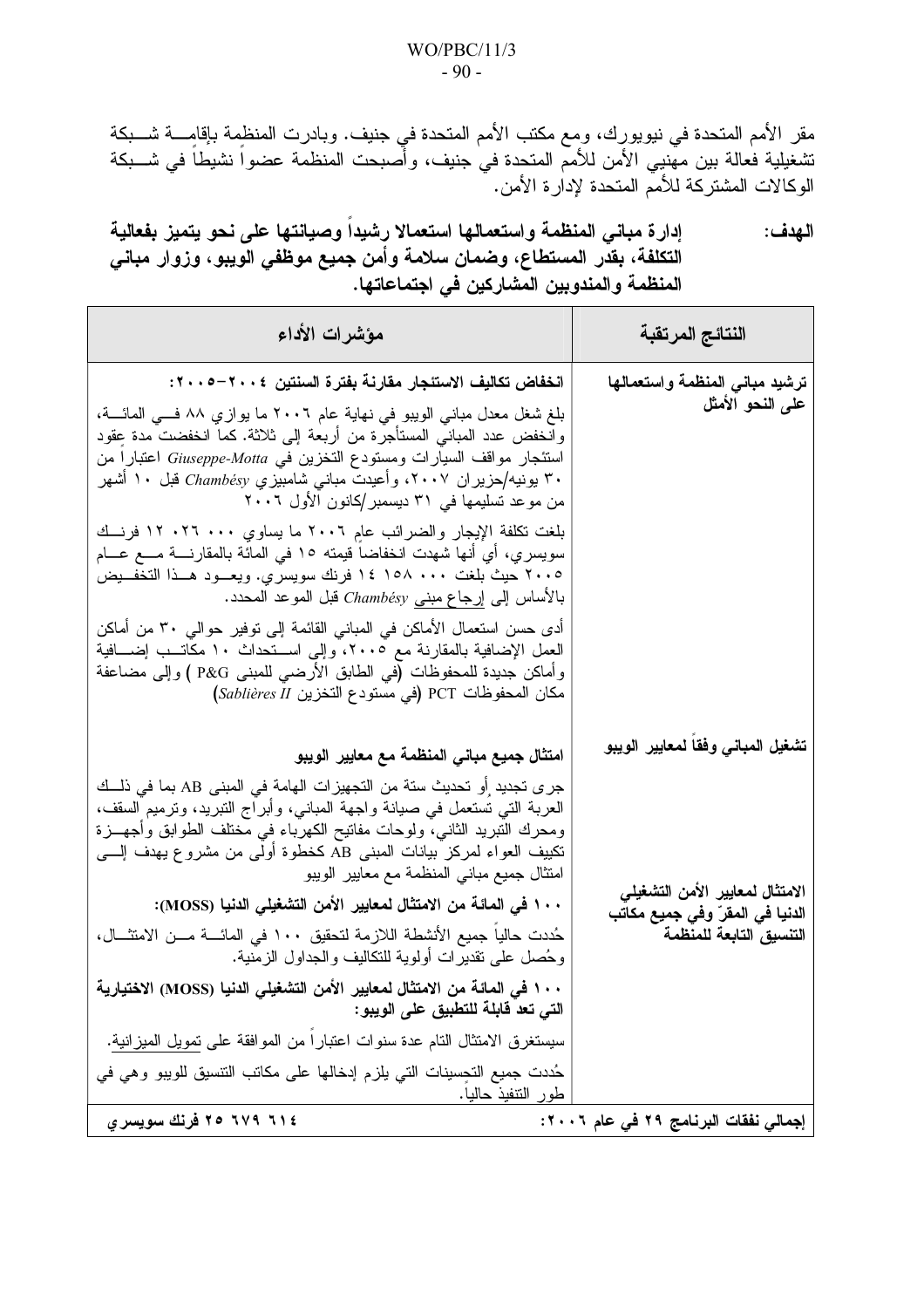البرنامج ٣٠: السفر والمشتريات

٢٠٥– انخذت المنظمة خلال الفترة قيد الاستعراض ندابير لتحقيق وفورات فسي تكساليف موظفيهسا والمشاركين في الاجتماعات التي تنظمها الويبو في جنيف أو خارج جنيف. وساهمت هذه التدابير في تحقيق وفورات في التكاليف بلغت نسبتها ٢٥ في المائة بخصوص التذاكر عموماً بالنسبة إلى أســـعار تذاكر الطيران التي تفاوضت بشأنها المنظمة، بوصفها عضوا في مجموعة التفاوض للأمم المتحــدة، مباشرة مع شركات الطيران، والنذاكر التي نفاوضت بشأنها مع وكالات السفر الداخلية، والنذاكر التي اشتريت عن طريق شبكات وكالات السفر الداخلية لسفر المشاركين<sup>(r)</sup>. وبلغت وفورات التكاليف بفضل الأسعار الخاصة التي تم التفاوض بشأنها مع شركات الطيران بخصوص الرحلات انطلاقا من جنيف ما يساوى ٢٧. ٤٢. ٤ فرنك سويسرى. وشهد عدد التذاكر المسددة مُسبقاً في عـــام ٢٠٠٦ (الـــسنة الأولى بكاملها من نتفيذ هذه السياسة الجديدة) انخفاضا إلى الحد الأدنى، وبلغت نسبة النذاكر التي تـــم شر اؤ ها عن طريق برنامج الأمم المتحدة الإنمائي حوالي ٢٨ فى المائة من العدد الإجمالى للتــذاكر . وليس من المتوقع أن يشهد هذا العدد الإجمالي انْخفاضاً ملحوظاً لعدم نوافر شبكة وكالات سفر داخلية لشراء التذاكر في بعض البلدان، لذلك يبقى برنامج الأمم المتحدة الإنمائي الوسيلة الوحيدة لتوفير تذاكر سفر للمشاركين. ونظرًا إلى أن سفر المشاركين يتضمن دفع بدل الإقامة اليومي (DSAs)، فإن برنامج الأمم المتحدة الإنمائي يبقى الوسيلة الوحيدة التي يمكن التعويل عليها لضمان دفع بدل الإقامة اليـــومي إلى المشاركين، وإمكانية مراقبة المنظمة لـهذا الدفع. وتجدر الإشارة إلى أن استعمال شـــبكة وكـــالات سفر داخلية للسفر من الخارج إلى الخارج وشركات الطيران ذات الأســـعار المنخفــضة أو التـــذاكر منخفضة السعر للسفر في أوروبا محدود (٢,٥ في المائة من الزيادة فقط مقابل ٢٠ في المائة، وهـــي النسبة المستهدفة).

٢٠٦- واستمر العمل على معالجة تصريحات السفر (٦٨ ٣ في عام ٢٠٠٦ مقابل ٣٢٦ ٢ في عام ٢٠٠٥) والتأشيرات (٧٠٩ ١ مطلب تأشيرة مقابل ٤٥٨ ١ في عام ٢٠٠٥) في الوقــت المناســب، وترشيد الإجراءات الإدارية ذات الصلة. واختُبر في عام ٢٠٠٦ النظام الالكتروني للتصريح بالــسفر الذي من المتوقع أن يبدأ العمل به في نهاية الفصل الثاني من عام ٢٠٠٧.

٢٠٧- وواصلت شعبة المشتريات والعقود (PCD) توفير خــدمات فعالـــة للحــصول علـــي المـــواد والمنتجات والخدمات اللازمة لدعم عمليات الويبو واستمرت الاستعانة بموظفين من خارج المنظمــة كلما اقتضى ذلك السعى إلى تحقيق وفورات في التكاليف. وأحيلت على الدورة الرابعة عشرة للجنسة استعراض العقود في عام ٢٠٠٦ حوالي ٤٦ حالة. ومن نتائج أنشطة المشتريات خلال الفتـــرة قيـــد الاستعراض إصدار ١٠١ ١ طلب شراءً و ٥٩ طلب لعرض الأســعار ، وإعـــلان مناقــصة وطلــب عروض، وهو ما بلغ مجموعه حوالي ٣٩ مليون فرنك سويسري. أما فيما يتعلق بالمساعدة النقنية ذات الصلة بالأنشطة، فقد أرسلت ٤٣ شحنة عبر الجو ، وبلغ عدد المشتريات المحلية ٤٨ .

> زيادة جدوى تكلفة خدمات الأسفار والمشتريات المقدمة وفعاليتها الـهدف:

 $(7)$ انظر الجدول I: مكاسب الفعالية في عام 2006، ص. XXX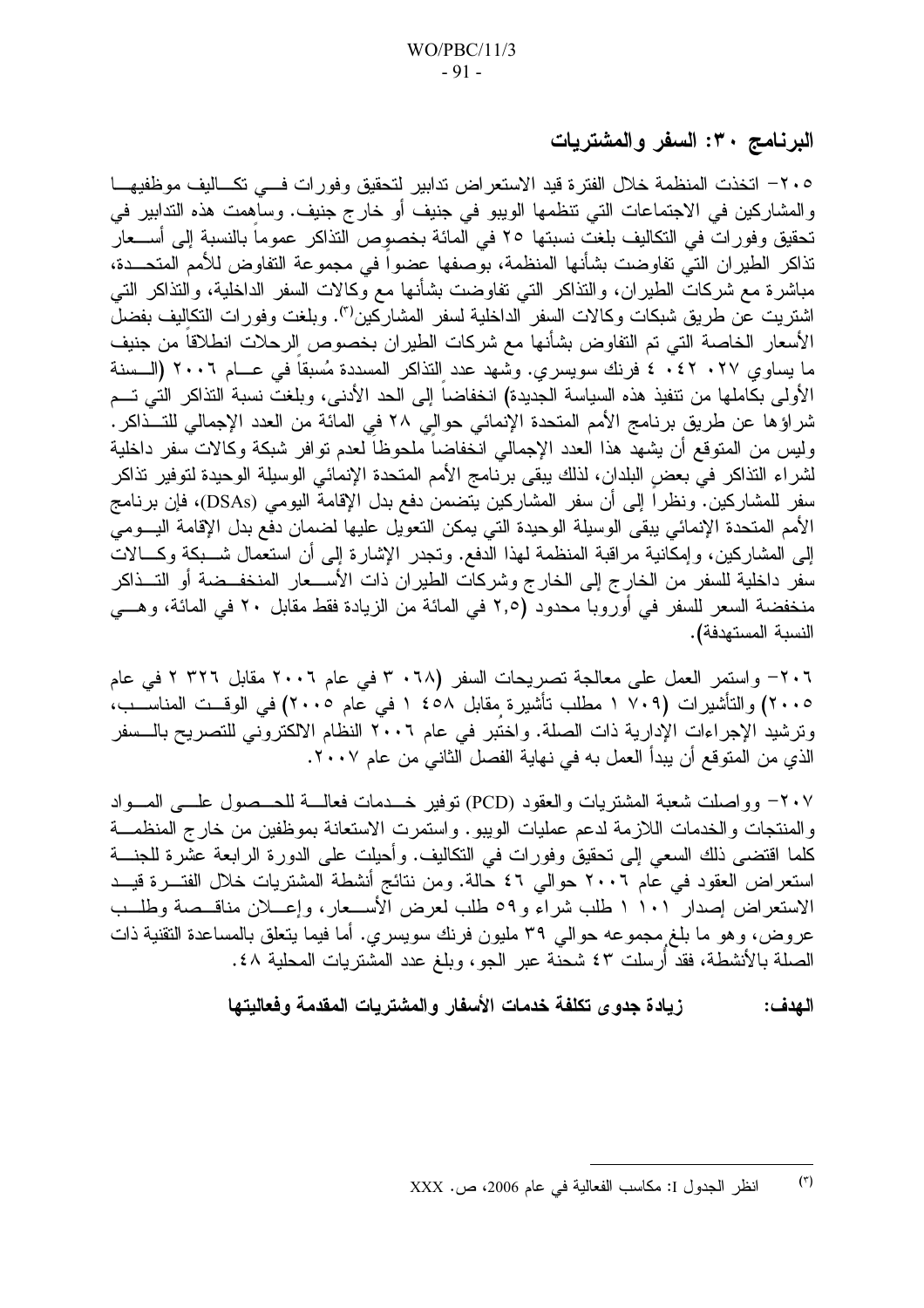### $WO/PBC/11/3$  $-92-$

| مؤشرات الأداء                                                                                                                                                                                                                                                                                                                         |                         | النتائج المرتقبة                                                                        |
|---------------------------------------------------------------------------------------------------------------------------------------------------------------------------------------------------------------------------------------------------------------------------------------------------------------------------------------|-------------------------|-----------------------------------------------------------------------------------------|
| تحقيق بين ٢٥ و ٣٠ في المائة من ادخار في التكاليف في الأسعار المتفــق                                                                                                                                                                                                                                                                  | عليها من الشركات:       | زيادة جدوى تكلفة أسفار موظفى<br>الويبو والمشاركين في أنشطتها.                           |
| حُصل على ٢٥ في المائة من الادخار فيما يتعلق بالتذاكر بصفة عامة (تحقــق<br>ما يزيد على ٣٠ في المائة من الادخار في تذاكر الأسفار الشركات المتفاوض<br>بشأنها مباشرة مع شركات الطيران للرحلات انطلاقا من جنيف)                                                                                                                            |                         |                                                                                         |
| زيادة قدرها ٢٠ في المائة في مجال استعمال شـــركات الطيـــران منخفـــضة<br>الأسعار/ شراء تذاكر منخفضة السعر للسفر إلى أوروبا مقارنة بفترة السنتين                                                                                                                                                                                      | $.7.0 - 7.12$           |                                                                                         |
| زيادة قدر ها ٢,٥ في المائة في مجال استعمال شـــركات الطيـــران منخفـــضة<br>الأسعار أو شراء تذاكر منخفضة السعر للسفر إلىي أوروبا.                                                                                                                                                                                                     |                         |                                                                                         |
| زيادة قدرها ٢٥ في المائة من الادخار في التذاكر السصادرة فسي الولايسات<br>المتحدة الأمريكية بالمقارنة مع فترة السنتين ٢٠٠٤–٢٠٠٥                                                                                                                                                                                                        |                         |                                                                                         |
| لم يحقق أي ادخار خاص يمكن الإبلاغ عنه بشأن هذا البند نظرا للتعليمات التي<br>أعطيت للمسافرين القادمين من الولايات المتحدة الأمريكية باســـتعمال شـــبكة<br>وكالات السفر بدلا عن مكتب الاتصال للويبو في نيويورك. وفي هذا الصدد،<br>تجدر الإشارة إلى أن السفر في هذه الفئة محدود جدا (١,٥ في المائة من جميع<br>الأسفار عامى ٢٠٠٥ و٢٠٠٦). |                         |                                                                                         |
| زيادة سرعة معالجة طلبات تصريحات السفر مقارنة بفترة السسنتين ٢٠٠٤–                                                                                                                                                                                                                                                                     | $: 5 \cdot \cdot \cdot$ | زيادة الفعالية في مجال إدارة<br>الأسفار والتأشيرة                                       |
| لم ينفذ النظام الكتروني لتصريحات السفر كما كان متوقعا فـــي عــــام ٢٠٠٦،<br>ويرجع ذلك إلى أسباب نقنية منتوعة.                                                                                                                                                                                                                        |                         |                                                                                         |
| غير أن العدد الإجمالي لطلبات تصريحات السفر التي عُولجــت علـــي نـحـــو<br>مناسب من حيث النوقيت في عام ٢٠٠٦، مثل زيادة قــــدر ها ٣٢ فـــي المائــــة<br>مقارنة بعام ٢٠٠٥، دون أي موظف إضافي                                                                                                                                          |                         |                                                                                         |
| تلقى قسم الأسفار طلبات التأشيرة بين ثلاثة و أربعة أسابيع من  السفر .                                                                                                                                                                                                                                                                  |                         |                                                                                         |
| استمر نلقي جُل طلبات التأشيرة قبل موعد السفر بوقت قريب جدا.                                                                                                                                                                                                                                                                           |                         |                                                                                         |
| مثل العدد الإجمالي لطلبات التأشيرة التي عولجت على نحو مناسب من حيــث<br>التوقيت في عام ٢٠٠٦ زيادة قدرها ١٧ في المائة مقارنة مَسـع عـــام ٢٠٠٥.<br>وشهدت طلبات تأشيرة  السفر بالنسبة إلى المشاركين في أعمال المنظمة نبسيطا<br>من خلال الاستعمال المنتظم "لاستمارة طلب التأشيرة باستعمال الفاكس".                                       |                         |                                                                                         |
| وعلاوة على ذلك، ألغيت مساعدة الويبو للتأشيرة في الخارج.                                                                                                                                                                                                                                                                               |                         |                                                                                         |
| بقيت نسبة طلبات الشراء لخدمات المشتريات أعلى من متوسط النـــسبة فـــى                                                                                                                                                                                                                                                                 | منظومة الأمم المتحدة.   | الإبقاء على مستوى الفعالية الحالي<br>لعمليات الشراء                                     |
| بلغت النسبة في عام ٢٠٠٦ ما يوازي ١١٠ طلب شـــراء، أي ٢٢٤ ٨٤٨ ٧<br>فرنك سويسري، لكل موظف مشتريات. ويبلغ متوسط النسبة في منظومة الأمم<br>المتحدة ٥ مليون دولار أمريكي لكل موظف مشتريات.                                                                                                                                                 |                         |                                                                                         |
| تحقيق ادخار في المشتريات من خـــلال خدمــــة المـــشتركة للأمـــم المتحـــدة                                                                                                                                                                                                                                                          | : (UNJPS)               | الحصول على أسعار وشروط تعاقد<br>أفضل من خلال زيادة التنوع<br>والتوزيع الجغرافى للموردين |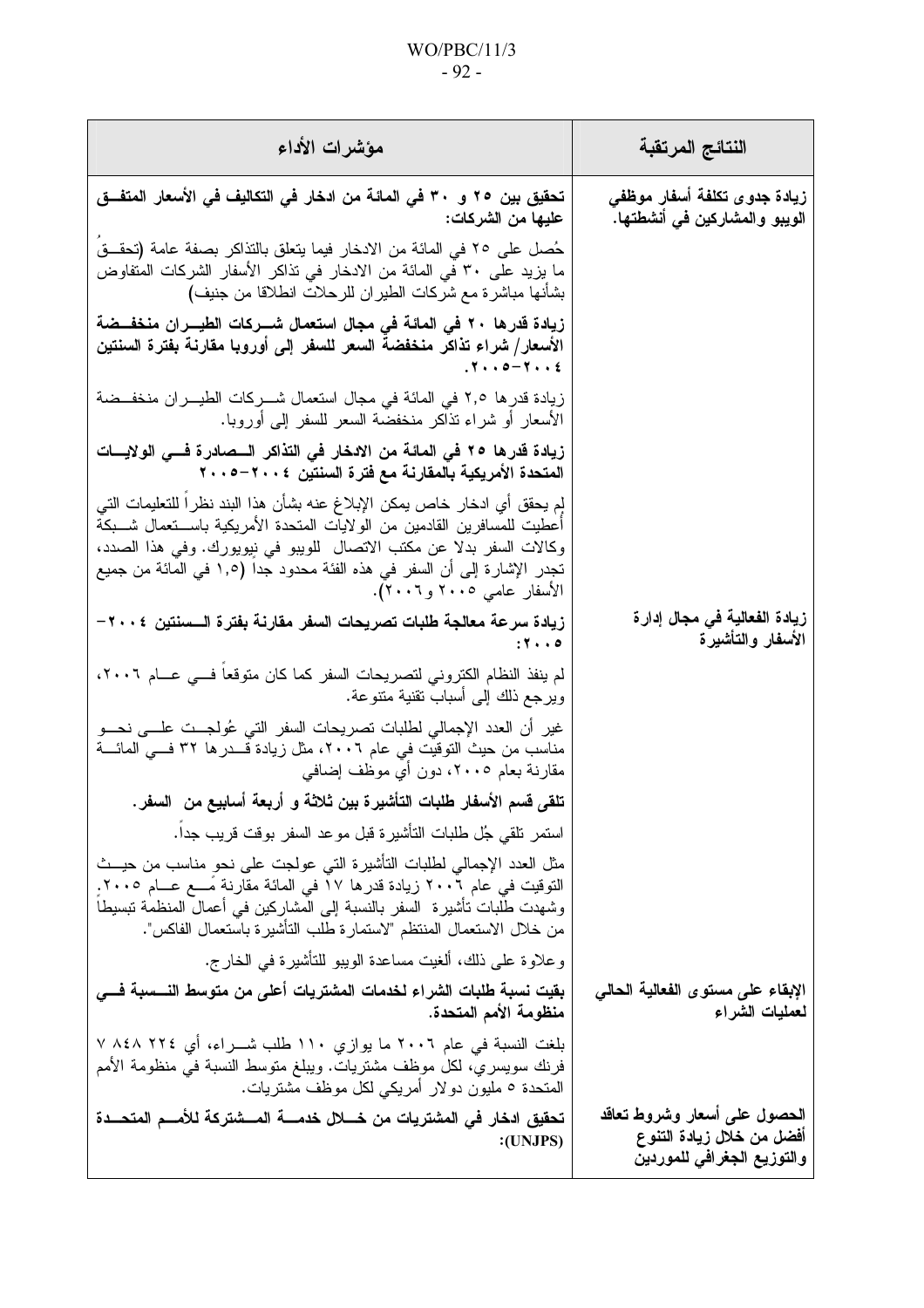| مؤشرات الأداء                                                                                                                                                                    | النتائج المرتقبة                      |
|----------------------------------------------------------------------------------------------------------------------------------------------------------------------------------|---------------------------------------|
| بلغ إجمالي الادخارات لعام ٢٠٠٦ بالنسبة إلى هـــذه المـــشتريات ٥٠٠ ٤١٢<br>  فرنك سويسري (ورق، خراطيش حبر، إيجار آلات النسخ، حواسب محمولـــة، <sub>ا</sub><br>شاشات حواسب شخصية). |                                       |
| ٢١٦ ٢١٢ ٤ فرنك سويسري                                                                                                                                                            | إجمالي نفقات البرنامج ٣٠ في عام ٢٠٠٦: |

البرنامج ٣١: البناء الجديد

٢٠٨– وافقت الدول الأعضاء في جمعيات الويبو في سبتمبر/أيلول ٢٠٠٥ على مشروع البناء الجديد الذي جرى نعديله، وعلى نمويله بواسطة قرض مصرفى، وعلى مقترح الاستعانة بخــدمات إحــدى الشركات ("مدير المشروع") للإدارة الخارجية لتنفيذ المشروع.

٢٠٩– ووافقت الدول الأعضاء في الدور ة ذاتها على إنشاء لجنة تابعـــة للوبيـــو بغـــر ض مر اجعـــة الحسابات تتضمن اختصاصاتها المرجعية الإشراف على المشروع. وأوصت اللجنة في اجتماعها الأول الذي عقد في أبريل/نيسان ٢٠٠٦ بإعداد مراجعة لتكاليف المشروع قبل مواصلة تنفيذه، وإعداد نسخة معدلة من ميثاق المشروع، وتحديد الجدول الزمني النوضيحي للمشروع، وإنشاء هيئة تحكيم مـــستقلة. وأوصت اللجنة في الأخير بمشاركة مدير المشروع الجديد في تحضير الوثائق المتعلقة بإجراءات طلب العروض بالنسبة إلى المقاول العام.

٢١٠- وأنشأت الأمانة في إطار العمل المذكور آنفاً لجنة بناء لمراقبة المشروع داخلياً. وأعدت اللجنة فی یونیه/حزیر ان ۲۰۰۲ نسخة مراجعة من میثاق المشروع، تحتوي علی جدول زمني یوضح تاریخ بدِءِ البناءِ واستكماله، وطلبت إلى مراجع الحسابات الخارجي إعداد مراجعة لحساب نكاليف المشروع. وقَدِم تقريرٍ مراجعة الحسابات في ديسمبر/كانون الأول ٢٠٠٦.

٢١١٦- وفي أكتوبر/تشرين الأول ٢٠٠٦، قامت هيئة التحكيم المستقلة، بعد اختيارها لمجموعة أولـــي من المؤسسات والشركات في يونيه/حزير ان ٢٠٠٦، باختيار واحدة من الشركات لإدارة المـــشروع، ووُقع عقد العمل مع هذه الشركة في نوفمبر/نشرين الثاني ٢٠٠٦. وتقلدت هــذه الـــشركة وظائفهـــا مباشرة بعد التوقيع، وساعدت في تحضير دعوة للمناقصة بالنسبة إلى المقــاول العــام نـــشرت فـــي ديسمبر /كانون الثاني ٢٠٠٦.

٢١٢– وعلاوة على ذلك، أُعد طلب للحصول على ترخيص بالبناء، يتطابق مع النسخة المراجعة من مشروع البناء، وقدم إلى سلطات كانتون جنيف في أكتوبر/تشرين الأول من عام ٢٠٠٦.

٢١٣– وأجرىِ نقديرٍ أولى، في إطارٍ تعزيزٍ الأمن في مباني الويبو، فيما يتعلـــق بتكــــاليف التـــدابير الأمنية ذات الصلة بمشروع البناء الجديد استناداً إلى النوصيات التي قدمها قسم الأمن في الويبو .

إنهاع البناع الجديد في الأجل المحدد (بداية ٢٠٠٨) وفي حدود المبز انية الـهدف: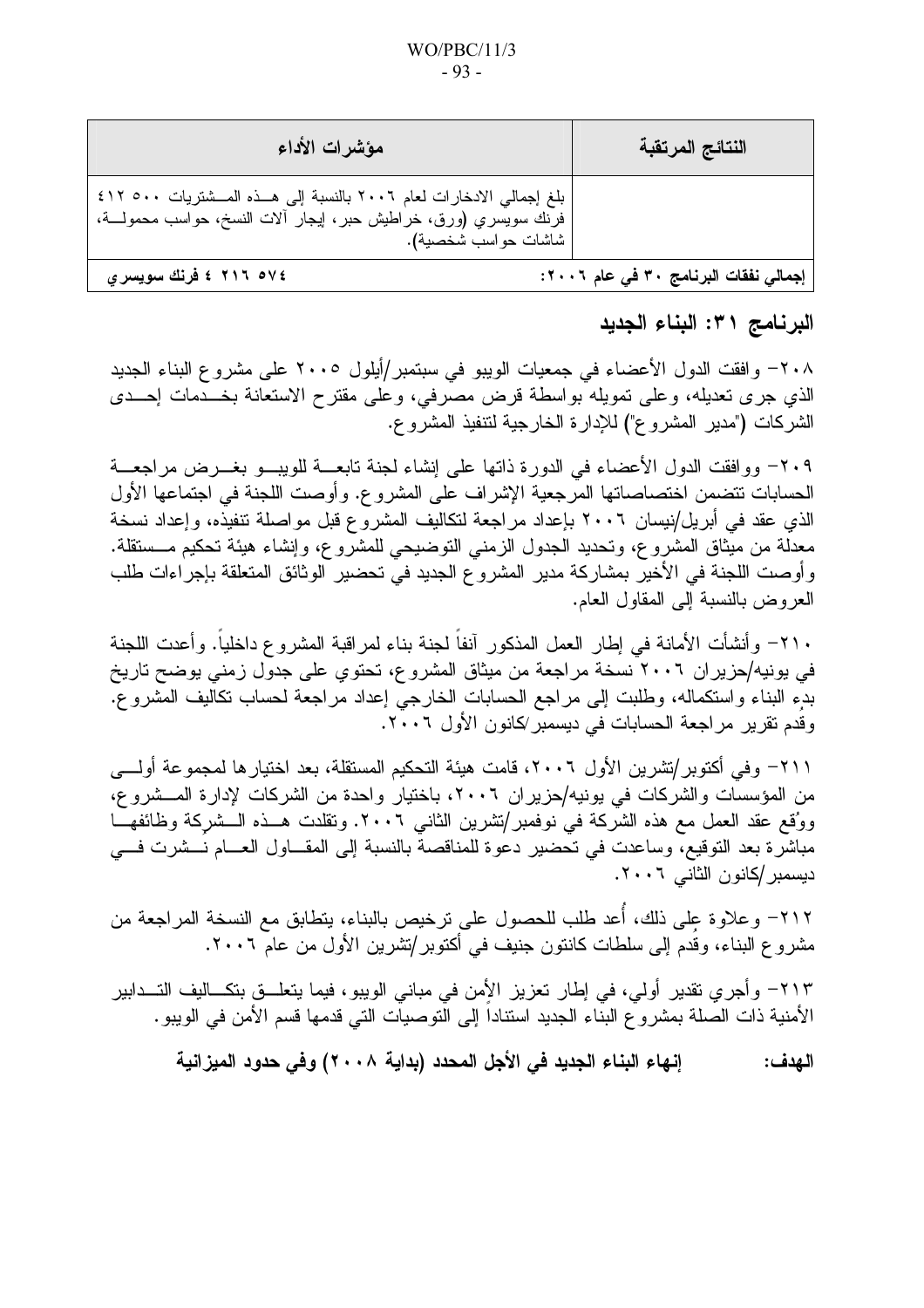### $WO/PBC/11/3$  $-94-$

| مؤشرات الأداء                                                                                                                                                                                                                                                                                                                                                              | النتائج المرتقبة                             |
|----------------------------------------------------------------------------------------------------------------------------------------------------------------------------------------------------------------------------------------------------------------------------------------------------------------------------------------------------------------------------|----------------------------------------------|
| روعيت جميع الأجال الزمنية المعتمدة:                                                                                                                                                                                                                                                                                                                                        | تنفيذ أشغال البنساء فسى الوقست               |
| لن يكون بالإمكان، تبعا لقرارات الدول الأعضاء وتوصـــيات لجنـــة مراجعـــة<br>الحسابات التابعة للويبو ، الشروع في أشغال البناء عام ٢٠٠٦ كما كان متوقعــا<br>في برنامج وميزانية فترة السنتين ٢٠٠٦–٢٠٠٧. ومن المعتزم، وفقا للنــسخة<br>المراجعة من الجدول الزمني النقريبي للمشروع، البدء في أشغال البنـــاء فـــي<br>فبر ایر /شباط ۲۰۰۸ و اِنهاء الأشغال فی أبریل/نیسان ۲۰۱۰. | المحدد .                                     |
| إحراز نقدم في أشغال البناء وفقا للجداول الزمنية والخطط المعتمدة.                                                                                                                                                                                                                                                                                                           |                                              |
| أحرزت المهام ذات الصلة بالبناء الجديد في عام ٢٠٠٦ تقــدما علـــى النحـــو<br>الاتبي:                                                                                                                                                                                                                                                                                       |                                              |
| اختيار مدير المشروع                                                                                                                                                                                                                                                                                                                                                        |                                              |
| يونيه/حزير ان ٢٠٠٦: اختيار  هيئة تحكيم مستقلة لمجموعة أولى من الشركات<br>المدعوة للإجابة عن طلب العروض؛                                                                                                                                                                                                                                                                    |                                              |
| أغسطس/آب ٢٠٠٦: نشر طلب العروض؛                                                                                                                                                                                                                                                                                                                                             |                                              |
| أكتوبر/تشرين الأول: اختيار هيئة التحكيم لشركة عُهـــدت إليهــــا مهمــــة إدارة<br>المشروع؛                                                                                                                                                                                                                                                                                |                                              |
| نوفمبر/نشرين الثاني ٢٠٠٦: النوقيع على العقد؛                                                                                                                                                                                                                                                                                                                               |                                              |
| نهاية نوفمبر/تشرين الثاني ٢٠٠٦: تولَّى الشركة التَّـــي عُهـــد إليهـــا بــــادارة<br>المشروع بتقلد واجباتها والمشاركة مع الأمانة في تحضير دعوة للتعبيـــر عـــن<br>الاهتمام بالنسبة إلىي المقاول العام.                                                                                                                                                                  |                                              |
| اختيار المقاول العام:                                                                                                                                                                                                                                                                                                                                                      |                                              |
| ديسمبر/كانون الأول ٢٠٠٦: نشر دعوة للتعبير عن الاهتمام                                                                                                                                                                                                                                                                                                                      |                                              |
| مشروع الميثاق:                                                                                                                                                                                                                                                                                                                                                             |                                              |
| أعدت نسخة مراجعة من مشروع الميثاق في يونيه/حزيران ٢٠٠٦، وقـــدمت<br>إلى الاجتماعات المعنية للجنة مر اجعة الحسابات التابعة للويبو                                                                                                                                                                                                                                           |                                              |
| مراجعة حسابات تكاليف المشروع:                                                                                                                                                                                                                                                                                                                                              |                                              |
| طلبت الأمانة في أبريل/نيسان ٢٠٠٦، عملا بتوصية لجنة مراجعة الحــسابات<br>إلى مراجع الحسابات الخارجي، إعداد مراجعة لحسابات تكــاليف المـــشروع،<br>وصدرت هذه المراجعة في ديسمبر/كانون الأول ٢٠٠٦.                                                                                                                                                                            |                                              |
| ضمان امتثال المقاول العام مع الخيار المعتمد لمواد البناء والعمليات:                                                                                                                                                                                                                                                                                                        | تنفيــــذ أشــــــغال البنــــــاء وفقـــــا |
| لا شىء                                                                                                                                                                                                                                                                                                                                                                     | لمستويات النوعية المطلوبة.                   |
| ضمان ارتياح أصحاب المصلحة الرئيسيين، والمندوبين، والزائرين وغيـــرهم<br>من المنتفعين بمرافق الويبو :                                                                                                                                                                                                                                                                       |                                              |
| لا شىء                                                                                                                                                                                                                                                                                                                                                                     |                                              |
| ۲۸۶ ۲۸۲ فرنك سويسري                                                                                                                                                                                                                                                                                                                                                        | إجمالي نفقات البرنامج ٣١ في عام ٢٠٠٦:        |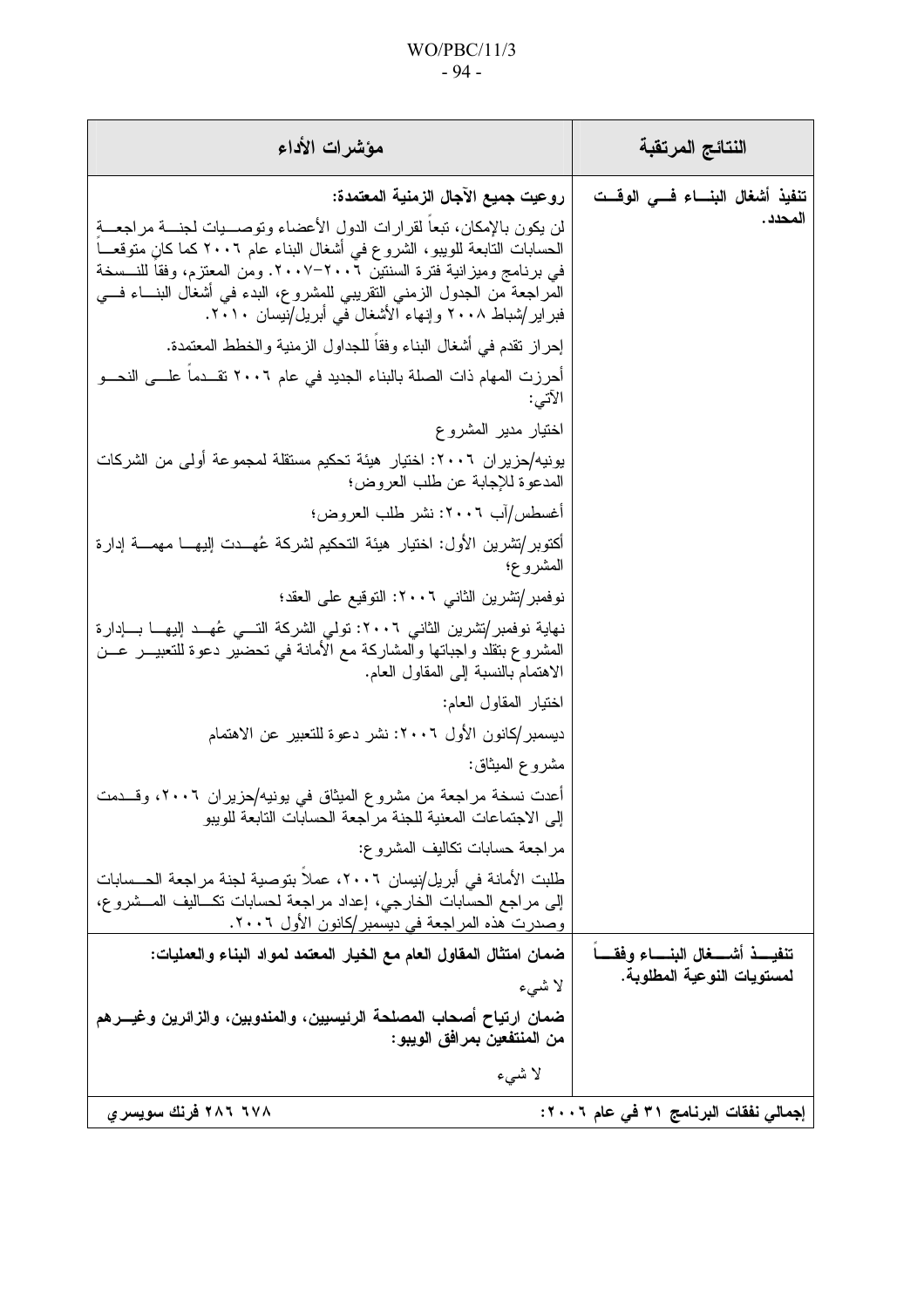## ثالثًا مكاسب الفعالية في عام ٢٠٠٦

٢١٤- يحتوي الجدول I المعنون "مكاسب الفعالية في عام ٢٠٠٦" على نظرة عامة عن مكاسب الفعالية التي تحققت بالفعل في عام ٢٠٠٦ مقارنة مع الأهداف المحددة لفترة السنتين ٢٠٠٦–٢٠٠٧ مثلما نرد في الرسم البياني ٨ من برنامج وميزانية فتَّرة السنتين ٢٠٠٦–٢٠٠٧ (مطبوع المنظمة رقم  $. (360E/PB0607$ 

٢١٥– وشهدت بعض الإجراءات مزيداً من التحسين، بفضل الخبرة المكتسبة في مراقبة تدابير الفعالية المقترحة في عام ٢٠٠٦، حتى يتسنى توفير المزيد من المعلومات الرئيسية بشأن الأداء.

٢١٦– ويمكن الحصول على المزيد من المعلومات التفصيلية بشأن الوسائل الأكثر أهمية التي استُخدمت في عام ٢٠٠٦ لتحقيق مكاسب الفعالية الحقيقية في الجزء II من تقرير أداء البرنامج لعام ٢٠٠٦، وتحديدا في البرنامجين ٢٨ و ٣٠ من هذا التقرير .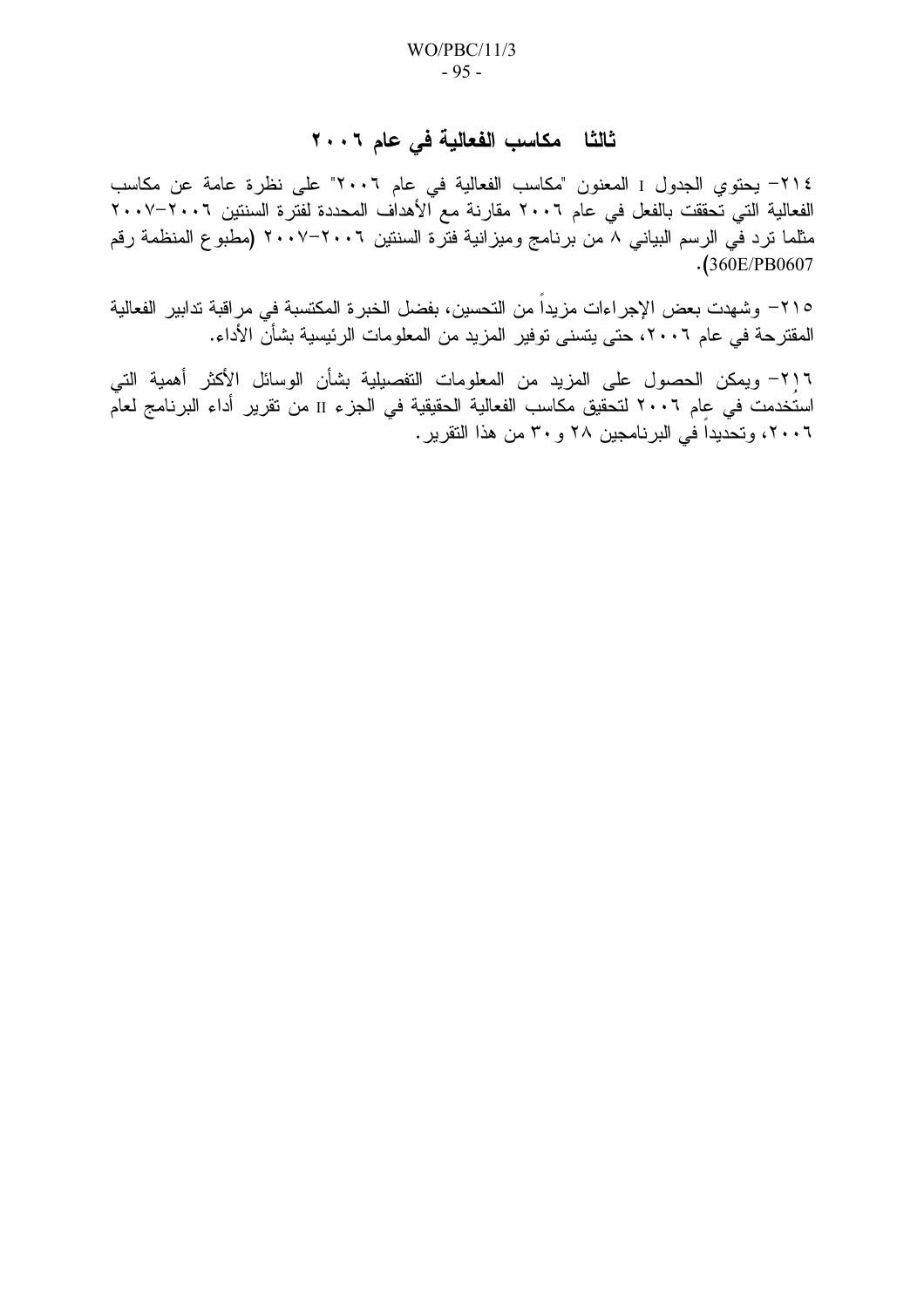| شرح وتعليق                                                                                                                                                                                                                                                                                                                                                                                                  | المكاسب الفعالية<br>الحقيقية في ٢٠٠٦               | مكاسب الفعالية<br>المرتقبة خلال<br>فترة السنتين<br>$Y \cdot 0 - Y \cdot 12$ | المبالغ الفعلية/ النسبة<br>في نهاية<br>ديسمبر/كانون الأول<br>$Y \cdot Y$              | الفعالية/الهدف<br>المرجعى لفترة<br>السنتين<br>$Y \cdot Y - Y \cdot Y$ | خط الأساس/ المرجع                                                          | المجال                                                                                                                                                                                                                                            |
|-------------------------------------------------------------------------------------------------------------------------------------------------------------------------------------------------------------------------------------------------------------------------------------------------------------------------------------------------------------------------------------------------------------|----------------------------------------------------|-----------------------------------------------------------------------------|---------------------------------------------------------------------------------------|-----------------------------------------------------------------------|----------------------------------------------------------------------------|---------------------------------------------------------------------------------------------------------------------------------------------------------------------------------------------------------------------------------------------------|
| يرجع تحقق مكاسب الفعالية في عام ٢٠٠٦ إلى الأسباب<br>إعادة نتظيم ونرشيد طرق سير العمل داخل قطاع المعاهدة<br>PCT، والاستعانة بمترجمين من خارج المنظمة منذ نهاية<br>2005، وتعميم استعمال المعالجة الالكترونية لطلبات<br>البر اءات.                                                                                                                                                                             | ٤٢ في المائة<br>٢٢ في المائة                       | ٥ في المائة                                                                 | 1:705<br>(428/301,602)                                                                | 1:523<br>(493/258,000)                                                | 1:498<br>(489/243,500)<br>$(Y \cdot \cdot \circ - Y \cdot \cdot \epsilon)$ | نسبة موظفى معاهدة PCT إلى<br>عدد الطلبات وفقا لمعاهدة<br><b>PCT</b>                                                                                                                                                                               |
| ما نزال مكاسب الفعالية خلال فترة السنتين ٢٠٠٤–<br>٢٠٠٥ ايجابية، بإضافة عدد المترجمين _(٧٠+) الذين<br>كان من المحتمل توظيفهم في الويبو لو لم ما لم تقع<br>الاستعانة بمترجمين من خارج المنظمة للاضطلاع<br>بترجمة جزء من وثائق معاهدة PCT.                                                                                                                                                                     |                                                    |                                                                             | 1:606<br>(498/301,602)                                                                |                                                                       |                                                                            | نسبة موظفي معاهدة PCT<br>  زائد ما يقابله من عدد<br>المترجمين من خار ج المنظمة<br>إلى عدد طلبات معاهدة PCT                                                                                                                                        |
| نرشيد العمليات الداخلية وإضفاء طابع رسمي على<br>سياسات النرجمة وإجراءاتها.<br>الاستعانة بمترجمين من ذوي الخبرة من خار ج المنظمة<br>لترجمة ٣٣ من كمية العمل،وذلك للمساعدة على احتواء<br>التكاليف مع الإبقاء على نوعية عالية للترجمات.                                                                                                                                                                        | ۸ في المائة                                        | ١٠ في المائة                                                                | ٢٢٦ فرنك سويسري<br>لكل صفحة                                                           | ۲۲۱ فرنك سويسري<br>لكل صفحة                                           | ٢٤٦ فرنك سويسري<br>$(7 \cdot \cdot 2)$                                     | تكاليف الترجمة (متوسط<br>التكلفة لصفحة واحدة)                                                                                                                                                                                                     |
| يرجع تحقق مكاسب الفعالية إلى: النفاوض مع شركات<br>الطيران بشأن النذاكر، ومركزة شراء النذاكر عن طريق<br>وكالات السفر الداخلية، وفرض رقابة صارمة على أسعار<br>التذاكر .<br>مقار نات الفعالية القائمة على أساس منوسط نكلفة النذاكر<br>تعد أقل دقة من المقارنات القائمة على متوسط السعر لكل<br>ميل من الطير ان لأن المقارنات في الحالة الأولىي قد تتأثر<br>بمسافة الطيران، وهي لا نتأثر بذلك في الحالة الثانية. | ٤,٤ في المائة<br>− ∨,۲ في المائة<br>٢٤,٤ في المائة | ٢٥ في المائة                                                                | ٢٥٦ ٢ فرنك<br>سويسري<br>٠,٤٣ فرنك سويسري<br>۷۱۷ ۲ فر نك<br>سويسري<br>٠,٣٤ فرنك سويسري | 1,900 فرنك<br>سويسري                                                  | 2,535 فرنك سويسري<br>0.45 فرنك سويسري                                      | تكاليف السفر بالطائرة<br>منوسط تكلفة التذاكر بالنسبة<br>إلى ١٢ من أكثر الأماكن التي<br>برناد عليها المسافرون في<br>  عام ۲۰۰٤<br>  متوسط السعر   المبل من<br>  الطير ان بالنسبة إلى أكثر<br>  الأماكن التي يرتاد عليها<br>  المسافرون في عام ٢٠٠٤ |
|                                                                                                                                                                                                                                                                                                                                                                                                             |                                                    |                                                                             |                                                                                       |                                                                       |                                                                            | منوسط تكاليف النذاكر بالنسبة<br><u>  إلى أكثر الأماكن التي يرتاد</u>                                                                                                                                                                              |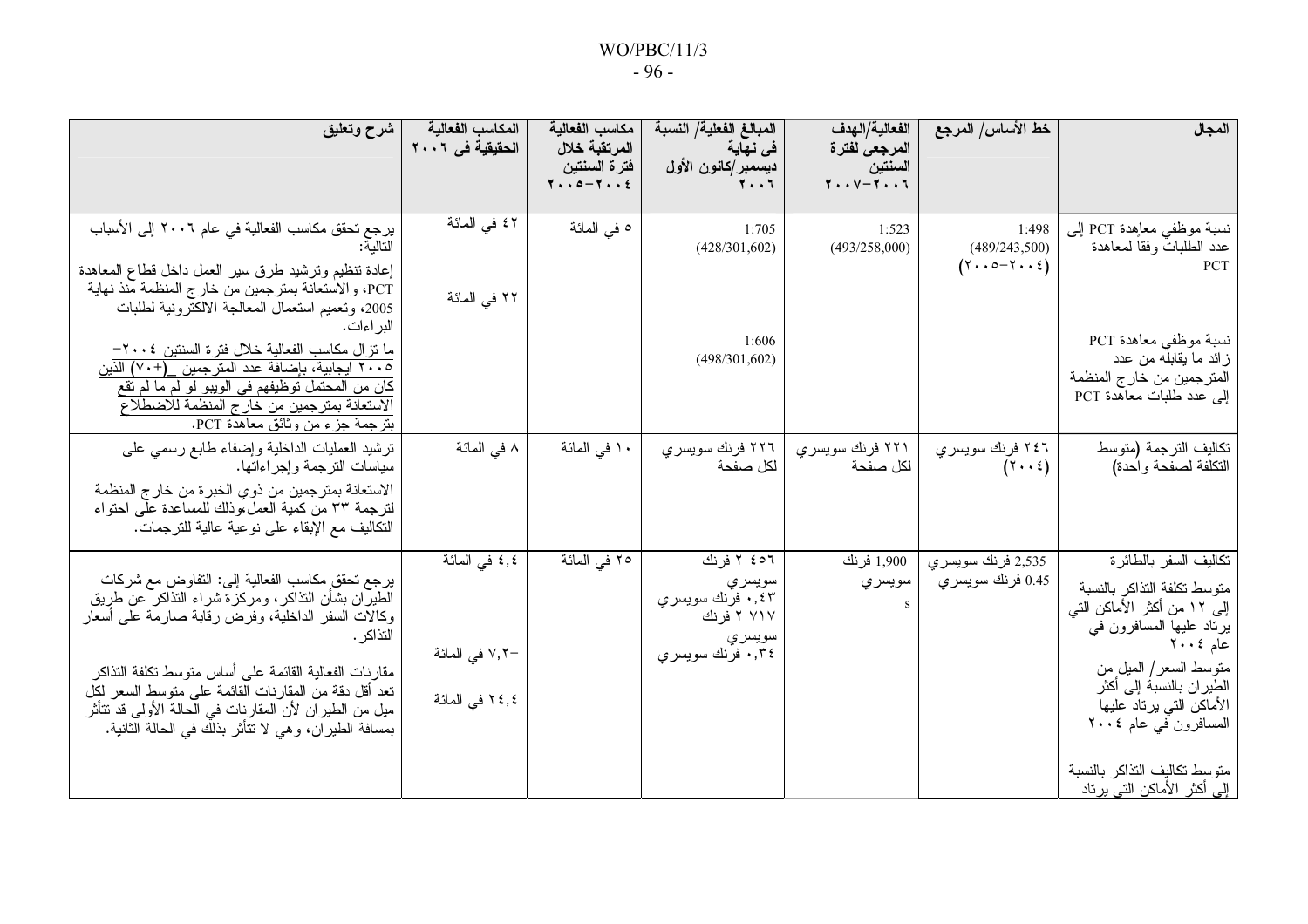### $WO/PBC/11/3$  $-97-$

| شرح وتعليق                                                                                                                                                                                                                                                             | المكاسب الفعالية<br>الحقيقية في ٢٠٠٦ | مكاسب الفعالية<br>المرتقبة خلال<br>فترة السنتين<br>$Y \cdot 0 - Y \cdot 2$ | المبالغ الفعلية/ النسبة<br>ِ في نـهايـة<br>ديسمبر/كانون الأول<br>$\mathbf{Y} \cdot \cdot \mathbf{Y}$ | الفعالية/الهدف<br>المرجع <i>ى</i> لفتر ة<br>السنتين<br>$Y \cdot V - Y \cdot V$ | خط الأساس/ المرجع                                                              | المجال                                                                                                                                                                       |
|------------------------------------------------------------------------------------------------------------------------------------------------------------------------------------------------------------------------------------------------------------------------|--------------------------------------|----------------------------------------------------------------------------|------------------------------------------------------------------------------------------------------|--------------------------------------------------------------------------------|--------------------------------------------------------------------------------|------------------------------------------------------------------------------------------------------------------------------------------------------------------------------|
|                                                                                                                                                                                                                                                                        |                                      |                                                                            |                                                                                                      |                                                                                |                                                                                | عليها المسافرون في عام<br>$\mathbf{Y} \bullet \bullet \mathbf{Y}$<br>منوسط السعر/ المبل من<br>الطير ان بالنسبة إلى أكثر<br>الأماكن التي برناد عليها<br>المسافرون في عام ٢٠٠٦ |
| لا يعد الرقم المرجعي ٠,٢٨ فرنك سويسري ممثلا للفترة<br>٢٠٠٤–٢٠٠٥ بكاملها. ويعكس الرقم المرجعي الذي<br>خضع إلى المراجعة ٠,٤٣ فرنك سويسري التكاليف<br>الحقيقية لفترة السنتين ٢٠٠٤–٢٠٠٥. وبالاستناد إلىي ذلك،<br>تبلغ مكاسب الفعالية في عام ٢٠٠٦ ما يساوي ٣٧ في<br>المائة. | ۳٫٦ في المائة                        | ۱۸ في المائة                                                               | ۰٫۲۷ فرنك سويسري                                                                                     | ۰٬۲۳ فرنك<br>سويسري                                                            | ۰٫۲۸ فرنك سويسري<br>$(\tau \cdot \epsilon)$<br>۰٫٦۰ فرنك سويسري<br>فی عام ۲۰۰۲ | متوسط تكلفة المكالمات<br>المهانفية، لكل مكالمة هاتفية                                                                                                                        |
| على الرغم من ازدياد مواد البريد بصفة ملحوظة، لم تزدد<br>تكاليف البريد إلا بأربع مرات فقط بسبب انخفاض متوسط<br>الوزن لكل مادة.                                                                                                                                          | -٤٩ في المائة                        | ۹ في المائة<br>۹ في المائة                                                 | ۱٬۰۸ ملیون<br>۹٤ غرام                                                                                | ۱٫۰ مليون<br>۱۷۰ غرام                                                          | ۱٫۱ ملیون (۲۰۰٤)<br>۱۸٦ غرام                                                   | خدمات البريد<br>عدد المواد<br>منوسط الوزن لكل مادة                                                                                                                           |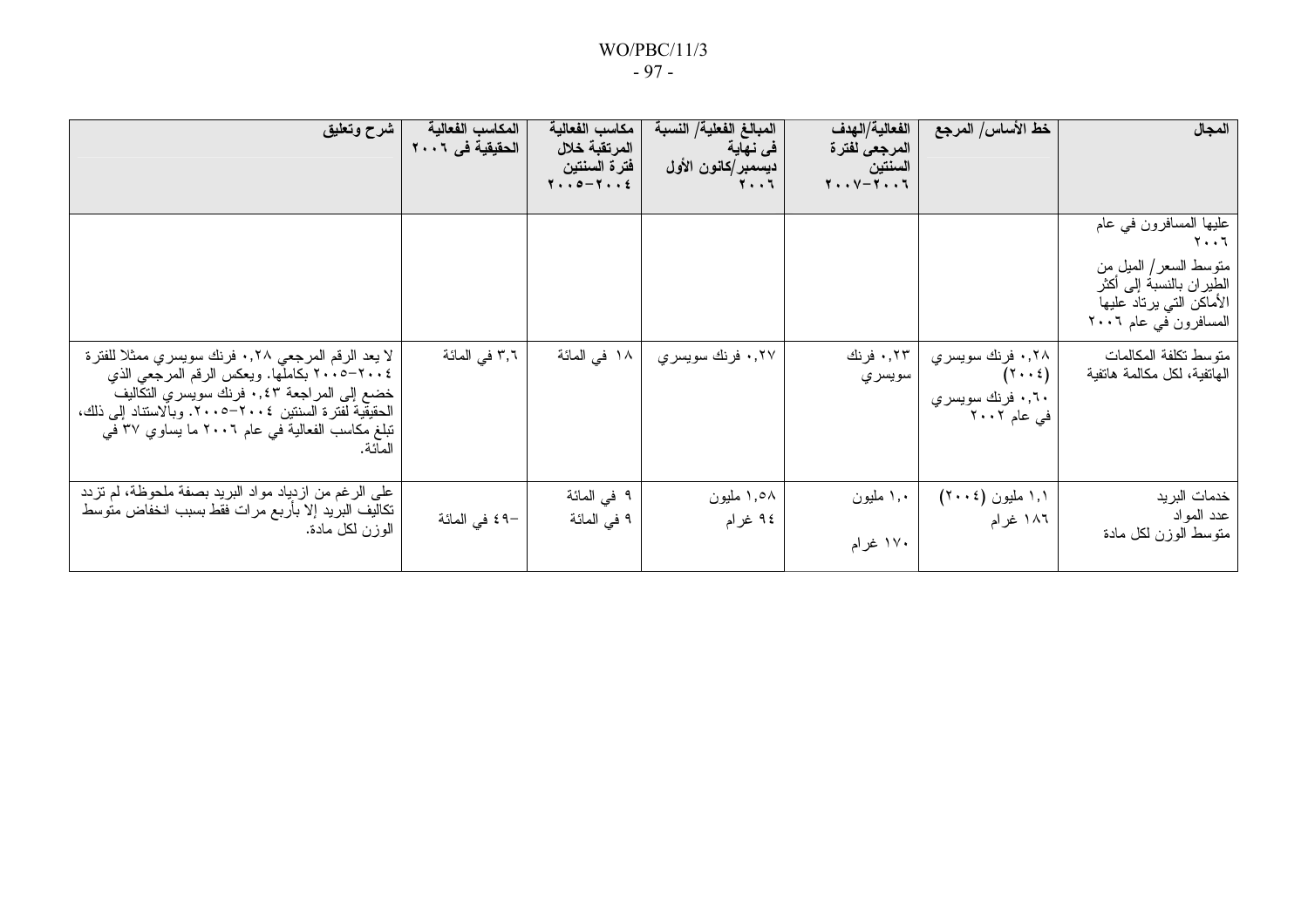## رابعا – خاتمة

٢١٧– تحتوي المعلومات الواردة في هذا التقرير على عرض موجز للتقدم الذي أحرزته برامج الويبو في عام ٢٠٠٦ لتحقيق الأهداف المحددة لفترة السنتين والنتائج المرتقبة في برنَّامج وميزانيـــة فتـــرة السَّنتين ٢٠٠٦-٢٠٠٧.

٢١٨ - إن لجنة البرنامج والميزانية مدعوة الی مراجعة تقریر أداء البرنامج لعام ٢٠٠٦ وتوصى الجمعية العامة بالموافقة عليه.

[يلي ذلك المرفقان]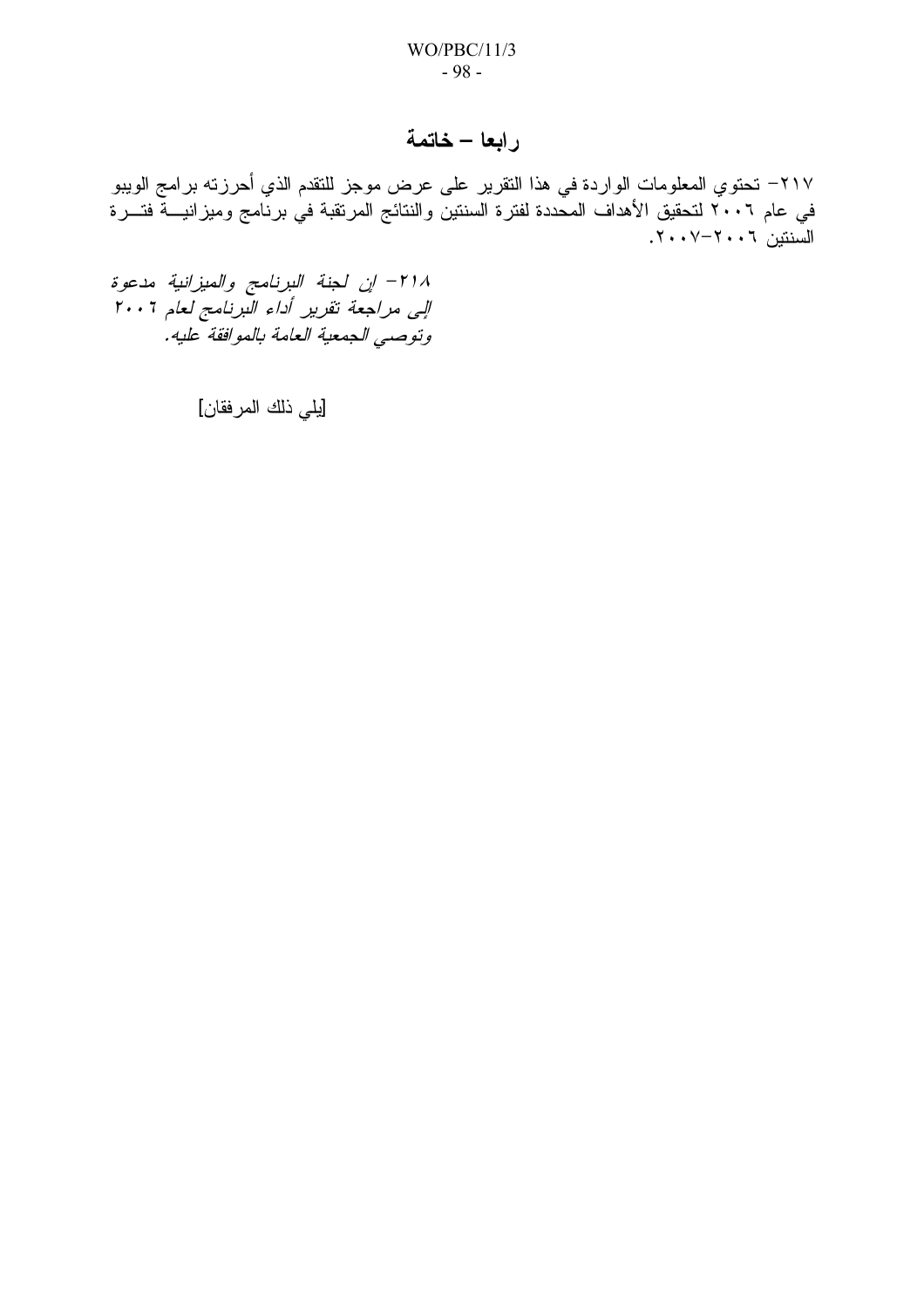





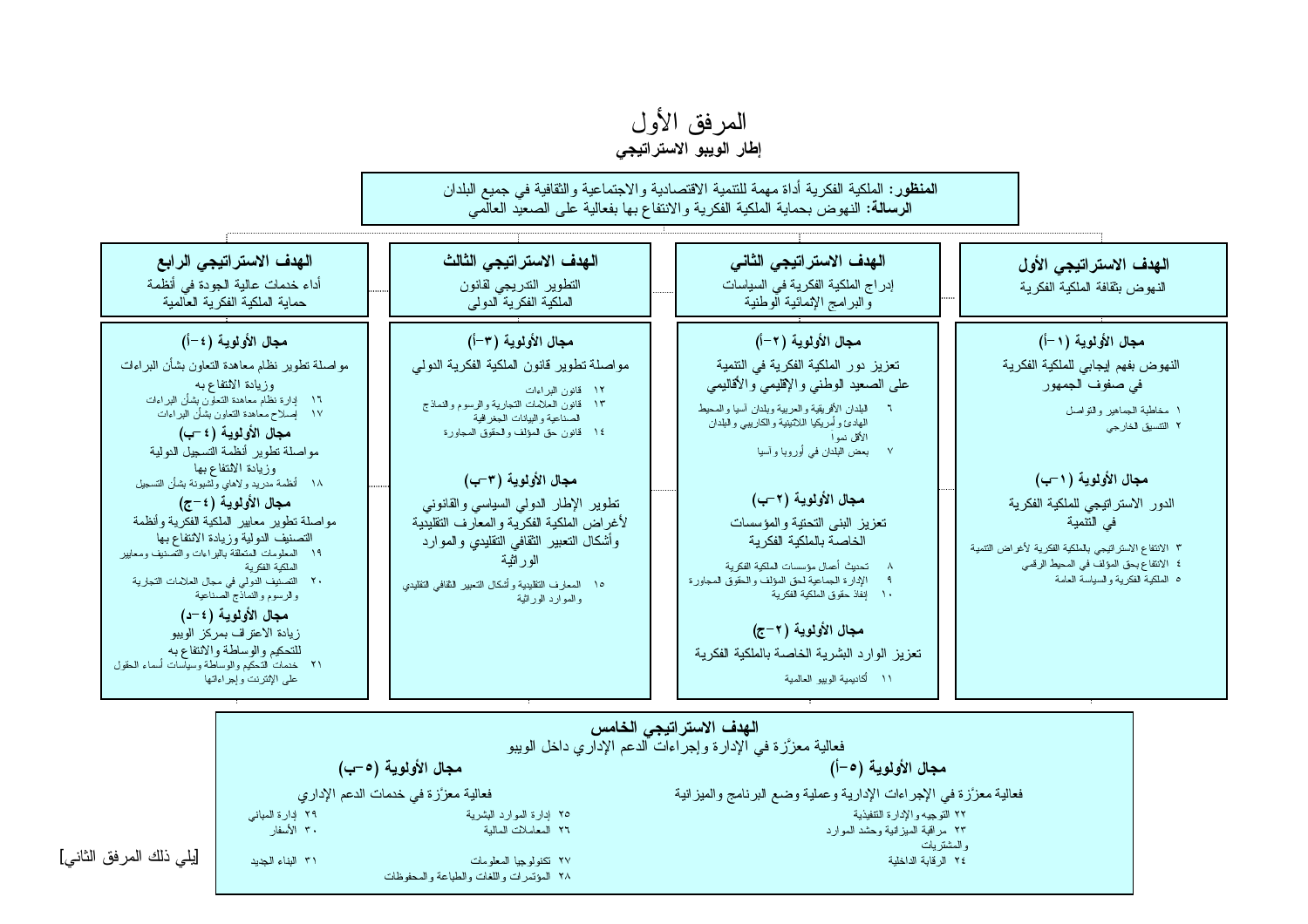### WO/PBC/11/3

### ANNEX II

# المرفق الثاني

### ACRONYMS USED IN THE PRESENT DOCUMENT

| <b>ACE</b>    | Advisory Committee on Enforcement                                                           |
|---------------|---------------------------------------------------------------------------------------------|
| <b>AIMS</b>   | Administration Integrated Management System                                                 |
| <b>ARIPO</b>  | African Regional Industrial Property Organization                                           |
| <b>ASEAN</b>  | <b>Association of Southeast Asian Nations</b>                                               |
| <b>ATR</b>    | Annual Technical Reports on patent, trademark and industrial<br>design information activity |
| <b>CARDS</b>  | Community Assistance for Reconstruction, Development and<br>Stabilisation                   |
| <b>CBD</b>    | Convention on Biological Diversity                                                          |
| ccTLD         | Country code top-level domains                                                              |
| <b>CIPIH</b>  | WHO Commission on Intellectual Property, Innovation and Public<br>Health                    |
| <b>CIS</b>    | Commonwealth of Independent States                                                          |
| <b>CISAC</b>  | International Confederation of Societies of Authors and Composers                           |
| <b>CLAIMS</b> | Classification Automated Information System                                                 |
| <b>CLEA</b>   | Collection of Laws for Electronic Access                                                    |
| <b>COR</b>    | Communication on Request                                                                    |
| <b>DNS</b>    | Domain Name System                                                                          |
| <b>DRM</b>    | Digital Rights Management                                                                   |
| <b>DVD</b>    | Digital Versatile Disc                                                                      |
| <b>ECAF</b>   | <b>Electronic Case Facility</b>                                                             |
| <b>ECLAC</b>  | Economic Commission for Latin America and the Caribbean                                     |
| <b>EPO</b>    | European Patent Office                                                                      |
| EU            | European Union                                                                              |
| FAO           | Food and Agriculture Organization                                                           |
| GR            | Genetic Resources                                                                           |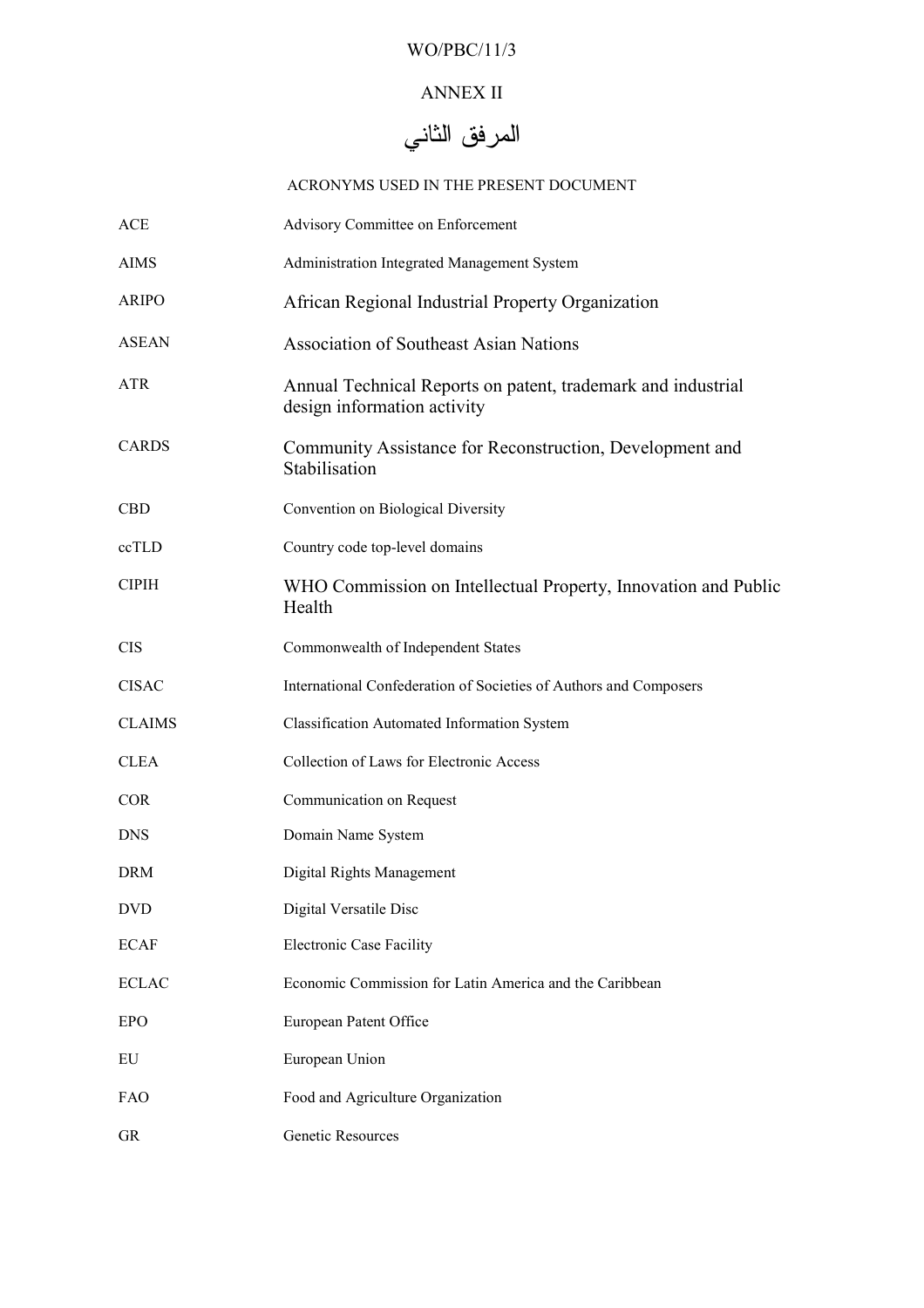### WO/PBC/11/3 Annex II  $- 2 -$

| gTLD            | Generic top-level domains                                                                                         |
|-----------------|-------------------------------------------------------------------------------------------------------------------|
| <b>ICANN</b>    | Internet Corporation for Assigned Names and Numbers                                                               |
| ICC             | United Nations International Computing Centre                                                                     |
| <b>ICGEB</b>    | International Centre for Genetic Engineering and Biotechnology                                                    |
| <b>ICSC</b>     | <b>International Civil Service Commission</b>                                                                     |
| <b>IDA</b>      | <b>International Depositary Authority</b>                                                                         |
| <b>IFRRO</b>    | International Federation of Reproduction Rights Organisations                                                     |
| <b>IGC</b>      | Intergovernmental Committee on Intellectual Property and<br>Genetic Resources, Traditional Knowledge and Folklore |
| <b>IGO</b>      | Intergovernmental Organization                                                                                    |
| <b>IIPI</b>     | International Intellectual Property Institute                                                                     |
| ILO             | International Labor Organization                                                                                  |
| <b>ILOAT</b>    | International Labor Organization Administrative Tribunal                                                          |
| <b>INTA</b>     | <b>International Trademark Association</b>                                                                        |
| <b>INTERPOL</b> | International Criminal Police Organization                                                                        |
| IP              | <b>Intellectual Property</b>                                                                                      |
| <b>IPC</b>      | <b>International Patent Classification</b>                                                                        |
|                 |                                                                                                                   |
| <b>IPCCAT</b>   | International Patent Classification (IPC) categorization assistance system                                        |
| <b>IPDL</b>     | Intellectual Property Digital Library                                                                             |
| <b>IPO</b>      | Intellectual Property Office                                                                                      |
| <b>IPRs</b>     | <b>Intellectual Property Rights</b>                                                                               |
| <b>ISO</b>      | International Standards Organization                                                                              |
| IT              | <b>Information Technology</b>                                                                                     |
| <b>ITC</b>      | <b>International Trade Center</b>                                                                                 |
| ITU             | International Telecommunication Union                                                                             |
| <b>JIU</b>      | Joint Inspection Unit                                                                                             |
| <b>KIPO</b>     | Korean Intellectual Property Office                                                                               |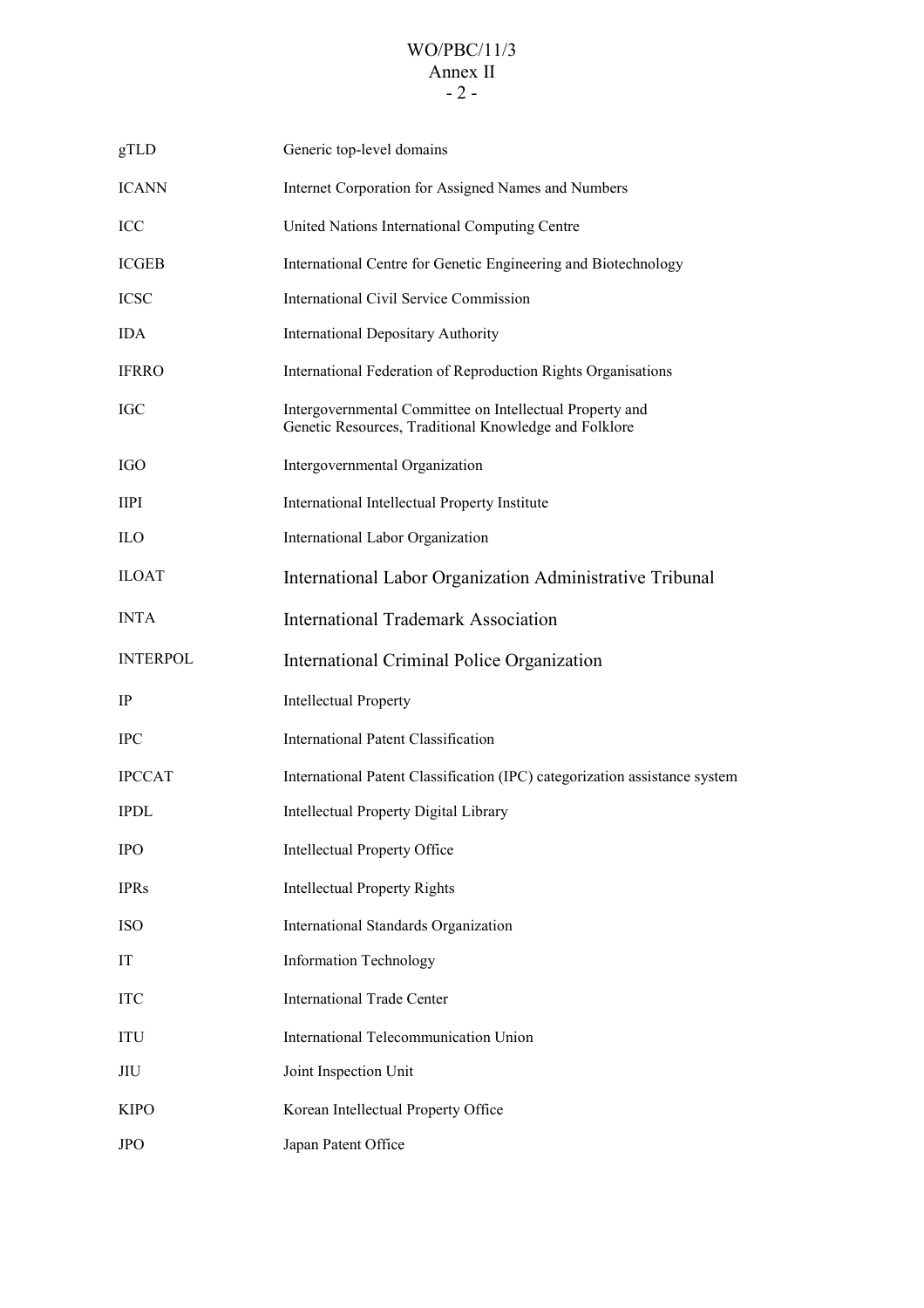### WO/PBC/11/3 Annex II - 3 -

| <b>LDCs</b>            | <b>Least Developed Countries</b>                                                                              |
|------------------------|---------------------------------------------------------------------------------------------------------------|
| <b>MOSS</b>            | Minimum Operating Security Standards                                                                          |
| NGO                    | Non-Governmental Organization                                                                                 |
| <b>OAPI</b>            | African Intellectual Property Organization                                                                    |
| <b>OCR</b>             | <b>Optical Character Recognition</b>                                                                          |
| <b>OECD</b>            | Organisation for Economic Development and Cooperation                                                         |
| <b>OPAC</b>            | Open Access Catalogue                                                                                         |
| <b>PCDA</b>            | Provisional Committee on Proposals Related to a WIPO Development Agenda                                       |
| <b>PCT</b>             | <b>Patent Cooperation Treaty</b>                                                                              |
| PCT/MIA                | Meeting of International Authorities under the PCT                                                            |
| <b>PLT</b>             | Patent Law Treaty                                                                                             |
| R&D                    | Research & Development                                                                                        |
| <b>SCCR</b>            | Standing Committee on Copyright and Related Rights                                                            |
| <b>RIPCIS</b>          | System for the management of International Patent Classification (IPC) revision<br>and publication            |
| <b>RIPC</b>            | reformed International Patent Classification                                                                  |
| <b>SCIT</b>            | Standing Committee on Information Technologies                                                                |
| <b>SCP</b>             | Standing Committee on the Law of Patents                                                                      |
| <b>SCT</b>             | Standing Committee on the Law of Trademarks, Industrial Designs and<br>Geographical Indications               |
| <b>SDWG</b>            | <b>Standards and Documentation Working Group</b>                                                              |
| <b>SME</b>             | Small and medium-sized enterprise                                                                             |
| <b>SPLT</b>            | <b>Substantive Patent Law Treaty</b>                                                                          |
| <b>TAIEX</b>           | Technical Assistance and Information Exchange unit of<br>Directorate-General Enlargement, European Commission |
| <b>TCE</b>             | <b>Traditional Cultural Expressions</b>                                                                       |
| TK                     | <b>Traditional Knowledge</b>                                                                                  |
| <b>TLT</b>             | <b>Trademark Law Treaty</b>                                                                                   |
| <b>TRIPS</b> Agreement | Agreement on Trade-Related Aspects of Intellectual Property Rights                                            |